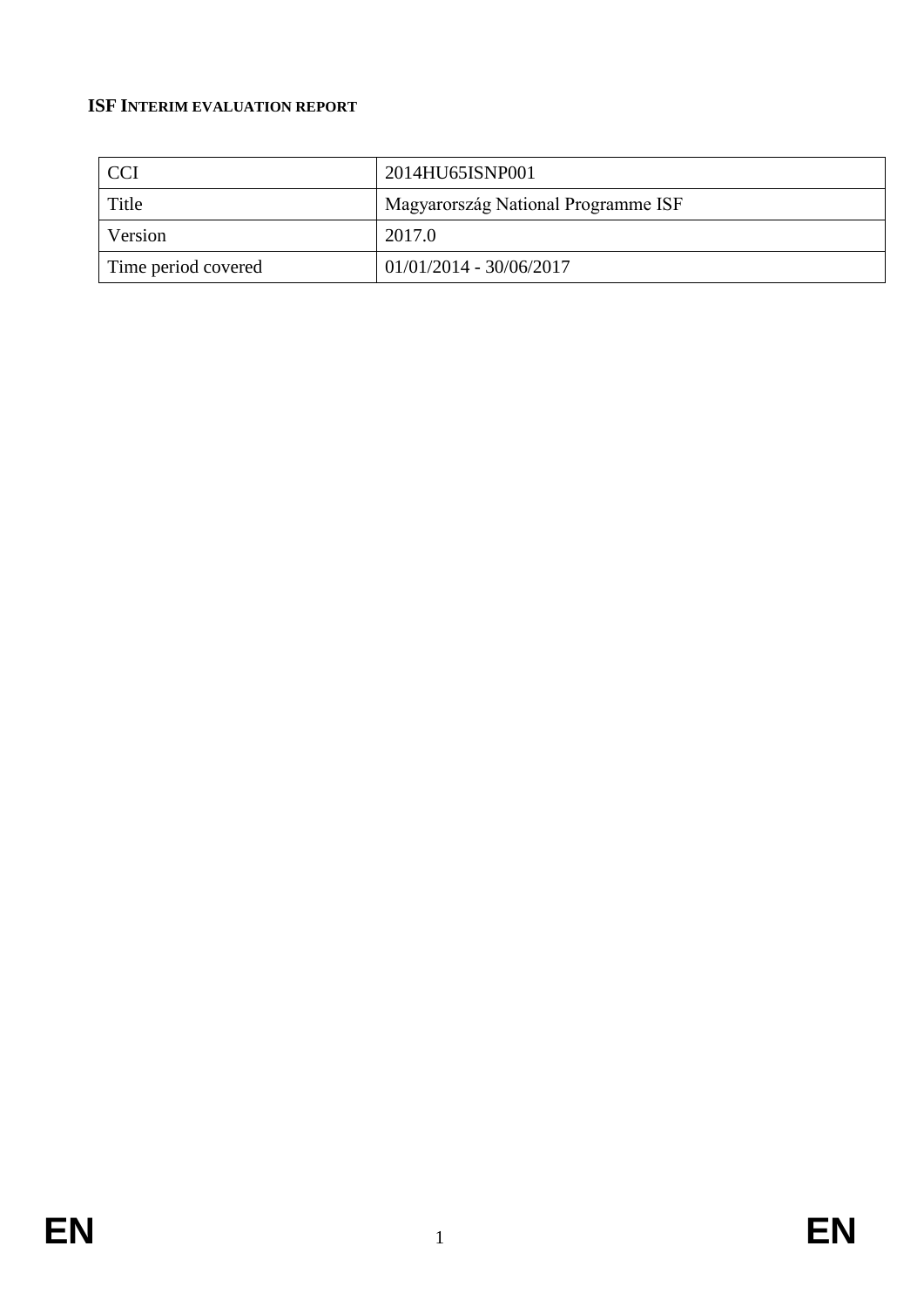### **INDEPENDENT EXPERTS (AS REQUIRED IN ART. 56(3) OF THE REGULATION (EU) NO 514/2014)**

In view of the requirements of Article 56 (3) of Regulation (EU) No 514/2014, the RA acted as follows regarding the selection of the independent expert to prepare the ISF Interim Evaluation Report.

Two procurement procedures were carried out since only one tender was received in the first procedure, although five potential tenderers were invited to participate. In accordance with the regulations in force, the procedure was repeated, in which eight potentional tenderers were invited. Nevertheless, only one tender was received prepared by the same tenderer who submitted the documents in the first procedure. The RP approved the conclusion of the contract with the sole tenderer.

The potential tenderers invited had to meet the following conditions:

the tenderer must hold a degree, have an excellent command of English (negotiation level), and proven experience in the evaluation of EU-funded projects

the expected reference: proof of the preparation of at least one evaluation report on an EUfunded project or programme in the 5 years prior to the date of the call for tender. Information on the evaluation(s) prepared shall also be provided in the CV, with indication of the place and time of publication; a reference declaration detailing the subject, the contractor and her contact details (phone, e-mail) shall also be submitted. The declaration and the CV must also state whether the performance was in accordance with the relevant regulations and the contract.

The tender received met the aforementioned criteria and was evaluated based on the previously set evaluation criterion. The procedure was done exclusively by the persons assigned to this task, in accordance with the regulations in force.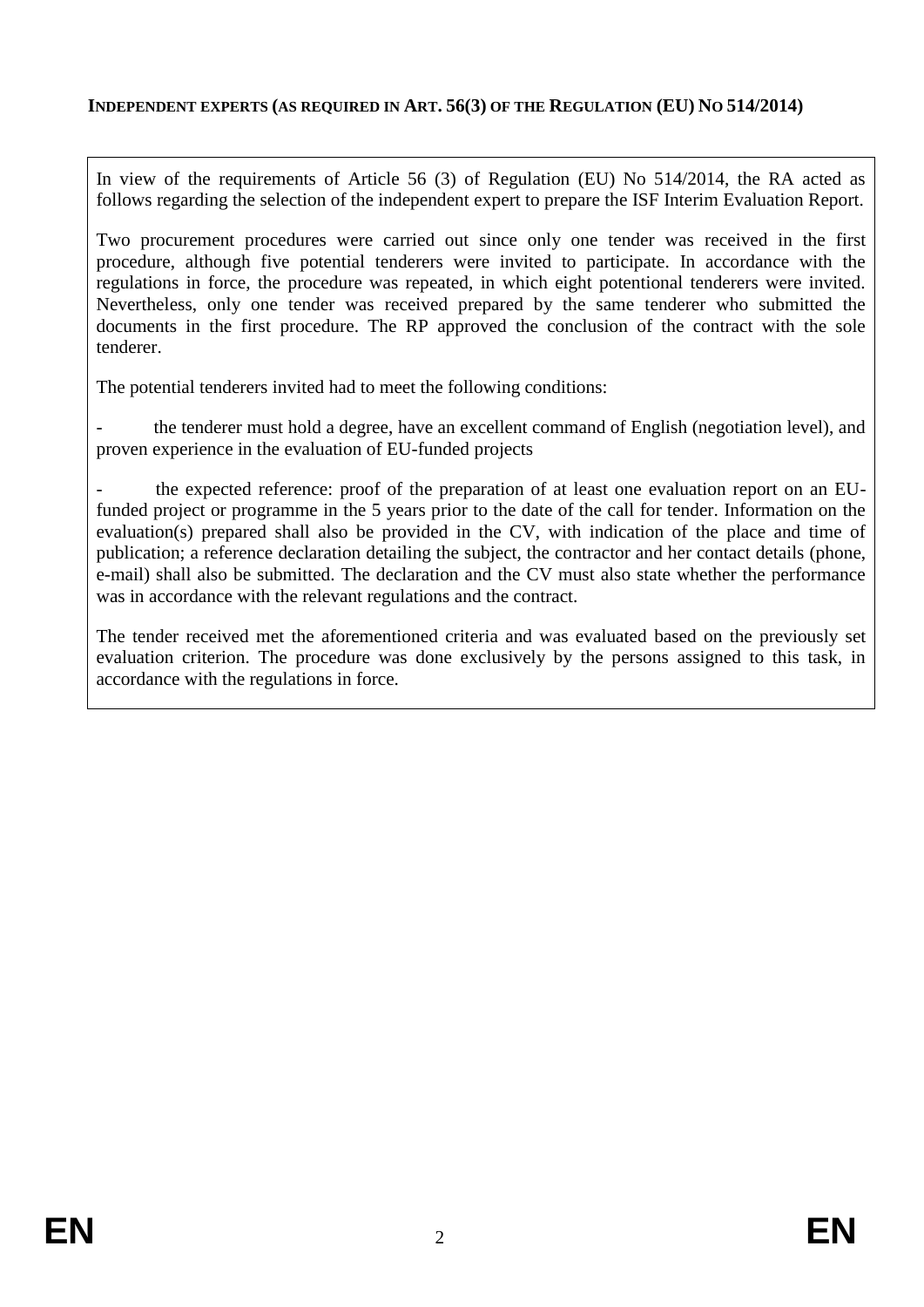### **EXECUTIVE SUMMARY**

The implementation of Internal Security Fund (ISF) started after an accumulated delay of more than a year compared to what had initially been planned. Since the EU-regulation and the acceptance of the National Programme (NP) were delayed, delays also occurred at the launch of the calls. This was increased by the protracted evaluation process, including problems with the IT-system devised to manage the later calls for proposals and project implementation. As a consequence, by the time of this Interim Evaluation, activities are finished only in 8 projects. The delay in the activities is very clearly indicated at the level of the common indicators, where, in case of the majority of the projects, there are considerably less results than what was foreseen. As a result, many of the impact indicators are also irrelevant for the assessment of the efficacy or efficiency of the projects so far.

However, since the original delays of the programming period are typical "program starter" problems, many of the delays have been started to be made up by the time of this evaluation, and progress have been made in almost all planned fields of activity.

The program consists of 4 special objectives (SO) beside the special objective on operational support. There is a very clear difference between the special objectives on Visa policy and Border management (SO1 and SO2) and the special objectives on combating and preventing crime and risk management (SO5 and SO6). The difference is due to the fact that the main priorities of the programming documents (National Programme (furthermore: NP), Working Programs (furthermore: WPs)) concerning SO1 and SO2 gave a planned continuity for the development of border control and Schengen visa issuance in Hungary. Many of the existing needs were well-known by the Responsible Authority (RA) since the planning period for the ISF overlapped the last period of the External Borders Fund (EBF). The results of this latter Fund were assessed and utilized during the planning period. However, there were less such continuity in the case of SO5 and no continuity and experience on such projects at all in the case of SO6.

In the case of the specific objective on visa policy (SO1), steps were taken with respect to the improvement of visa issuance in line with the Schengen visa procedure requirements, and also to a customer-friendly modern process on visa issuance performed by highly qualified consular officers and visa administrators. All of the projects are run by state authorities. The projects include deployment of visa officials, IT-developments, training and exchange programs. No proposals arrived concerning the development of consulates for the ISF call, although such developments have been made from national budget.

In the case of the specific objective on border management (SO2), integrated border management is supported by equipment acquisitions. The compliance to the Schengen Acquis related to border management is progressed by trainings for the border management staff both with regards professional skills, communication and language skills. The further development of the criminal and intelligence network against illegal migration in order to fight against human smuggling at the borders is also progressed with the help of the Fund. Steps were also taken in order to enhance the cooperation of the border police intelligence network and the border guard units.

Under the special objective on Preventing and Combating Crime (SO5), priority is given to the development of risk analysis and the building of capacity and reactional capability. Acquisitions have been already made with the help of the Fund. The acquired devices and special vehicles will enable the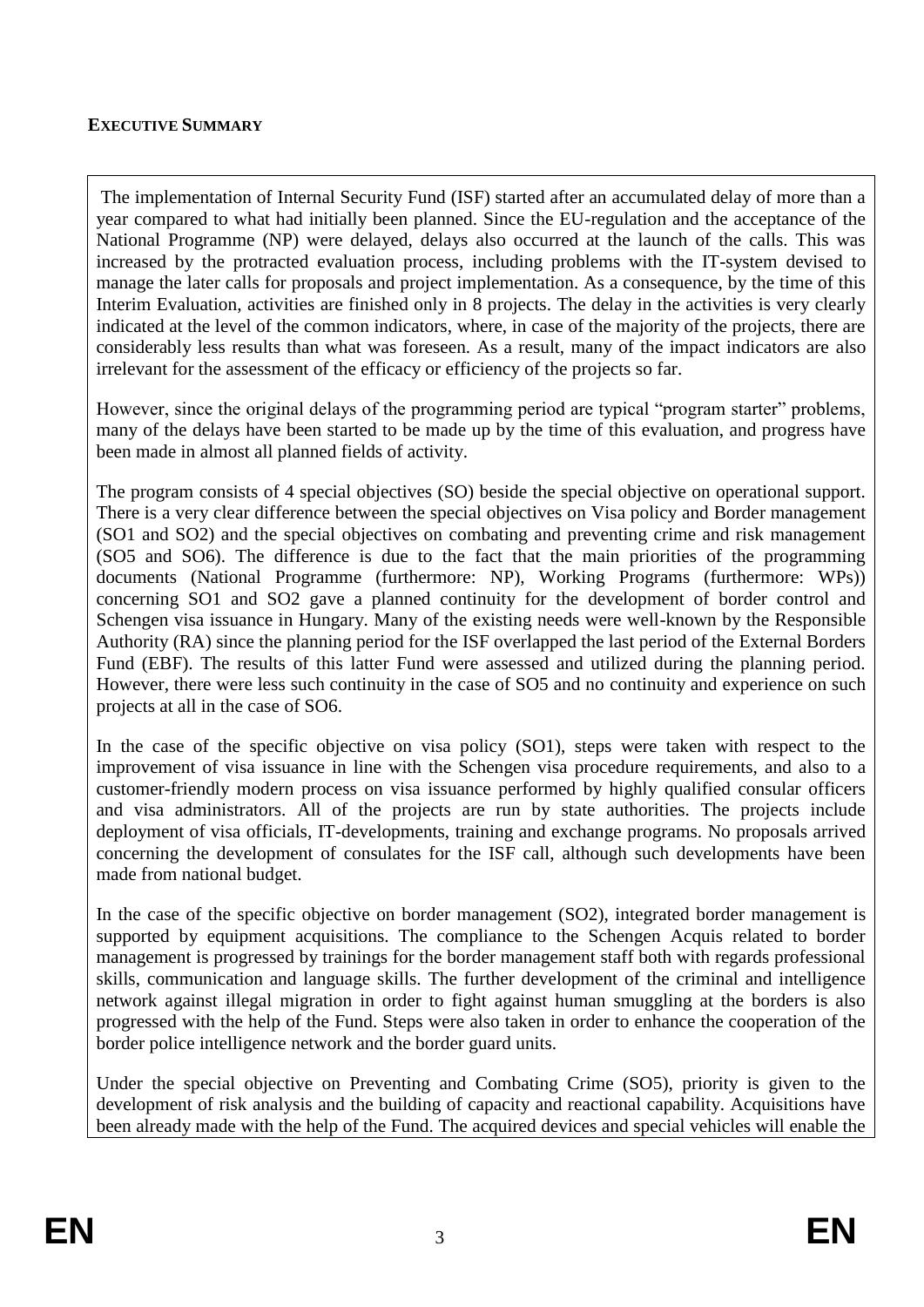law enforcement agencies to increase the numbers of operations related to the EMPACT priorities. The coordination and cooperation between law enforcement authorities and other national authorities of Member States is also reinforced by the broadening of the international network of the agencies and by information exchanges and study visits. The system of victim support is also developed with the help of the Fund.

Under the specific objective on risks and crisis (SO6), developing reactional capability and risk analysis methodologies and practices are in the focus, alongside with enhancing cooperation and information exchange, and the extending of the international network of the beneficiaries. The development of the cyber-defence of the critical infrastructure is set as a priority. Increasing the number and the efficiency of trainings is also a main objective within this specific objective. Projects mostly aim at the procurement of equipment, information exchange and training, and the construction of the Central European CBRN-E Training Centre is also financed by an ISF project.

The intense consultation process that preceded the National Programme assured that the activities launched with the help of the Fund are assessed as relevant and they respond to the actual needs. There are continuous consultations with the main beneficiary organizations so that changing needs are constantly monitored and if needed, can be reacted to.

The objectives set in the National Programme were in coherence with other programs. An assessment of how the problems of the possible common areas shall be solved with the different Operative Programs and other interventions with similar objectives has been determined in the National Programme. The coherence during the implementation period is ensured mostly by the activity of the Monitoring Committee.

Complementarity with other interventions and especially with actions financed from national budget is systematically addressed in the National Programme for each and every national objective.

Preventing overlapping and double financing is a priority for the RA and built-in mechanisms during the evaluation period assure that such irregularities are excluded.

EU-added value is the most crucial in the case of the activities within the ISF that are aimed at the satisfaction of national obligations toward the EU, e.g. the projects that target the application of the Union's Acquis and EU standards. The added value of the Fund has an important mirroring impact in the case of many acquisitions made with the help of the Fund, since similar acquisitions for similar purposes are made from the national budget also. In this sense, the ISF plays a major role in making the already existing national policies more efficient. Some of the activities will presumably deliver benefits to the European level, e.g. the construction of the Central European CBRN-E Training Centre.

Sustainability requirements for acquisitions are built-in the calls and the Grant Agreements, but activities of more soft nature will probably also have a continuous impact by using and multiplying the knowledge, the expertise and the network accumulated with the help of the Fund.

The National Programme of Hungary and the 1st Working Programme (WP) cover almost all the priorities of the ISF, and projects have already been launched in most of the priority areas. However, this also means that the program can be assessed as very fragmented. It is recommended that instead of addressing all the priorities set by the ISF by at least one project, the RA should, according to the national or local needs, prioritize some of the objectives set by the directives of European Commission during the planning period, and focus on the attainment of these objectives.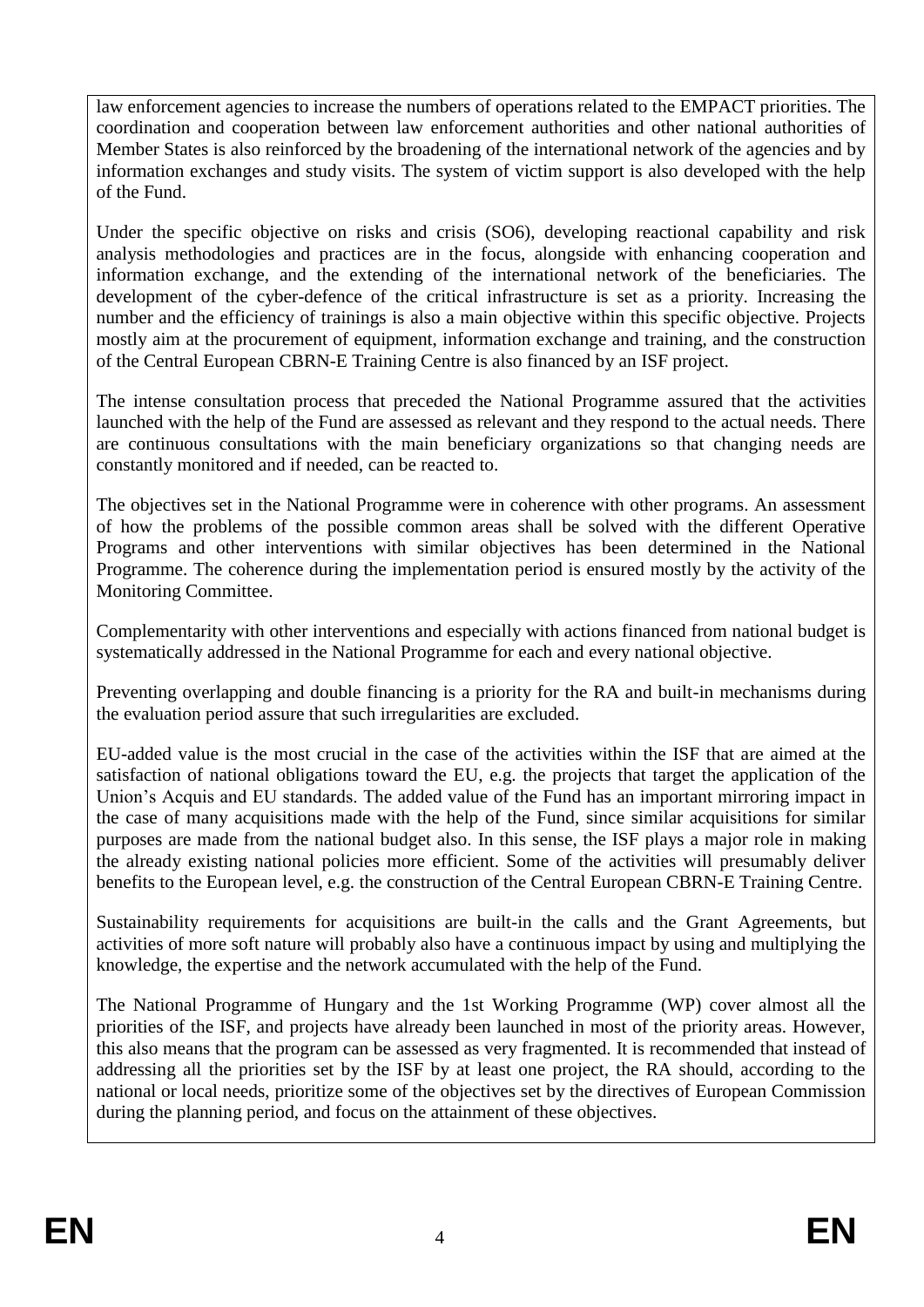## **SECTION I: CONTEXT OF IMPLEMENTATION OF ISF DURING 01/01/2014 - 30/06/2017**

The National Strategy (1691/2013 (X.2.), Gov. Resolution) for ISF names - among others - the escalation of the civil war in Syria as an important determinant of the social and political context for the ISF. However, the extent of the migration pressure was not predicted in any of the documents.

A previously unpredictable effect of the migration crisis was also a reason for which most of the technical equipment available was deployed to the borders most affected by the migration flow (mostly the Southern borders of Hungary) leaving the other frontiers less well-equipped.

However, as the political interest of the government in security is rising, law enforcement organizations could rely upon an adequate state budget for anti-terror activities, which made some of them less interested in the ISF sources.

The most important action concerning border security is that a border fence was erected at the southern borders of Hungary in 2016. This was accompanied by the legal change that the illegal crossing of the fence became considered as a criminal act (Section 352/A, 352/C and 352/C of Act C of 2012 on the Criminal Code of Hungary).

As for the fight against crimes, Hungary, has vastly intensified the efforts to raise the feeling of the safety of the citizens on various crime-specific fields (e.g. property crimes, financial crimes, serious crimes), including on the fight against international criminality and, as a part of it, against terrorism (and radicalization).

Management of willful-caused crisis situations has also come into prominence recently and as such the security of industrial infrastructure, critical infrastructure protection and cyber-security fields are all subjects of relentless development as for improving their resilience.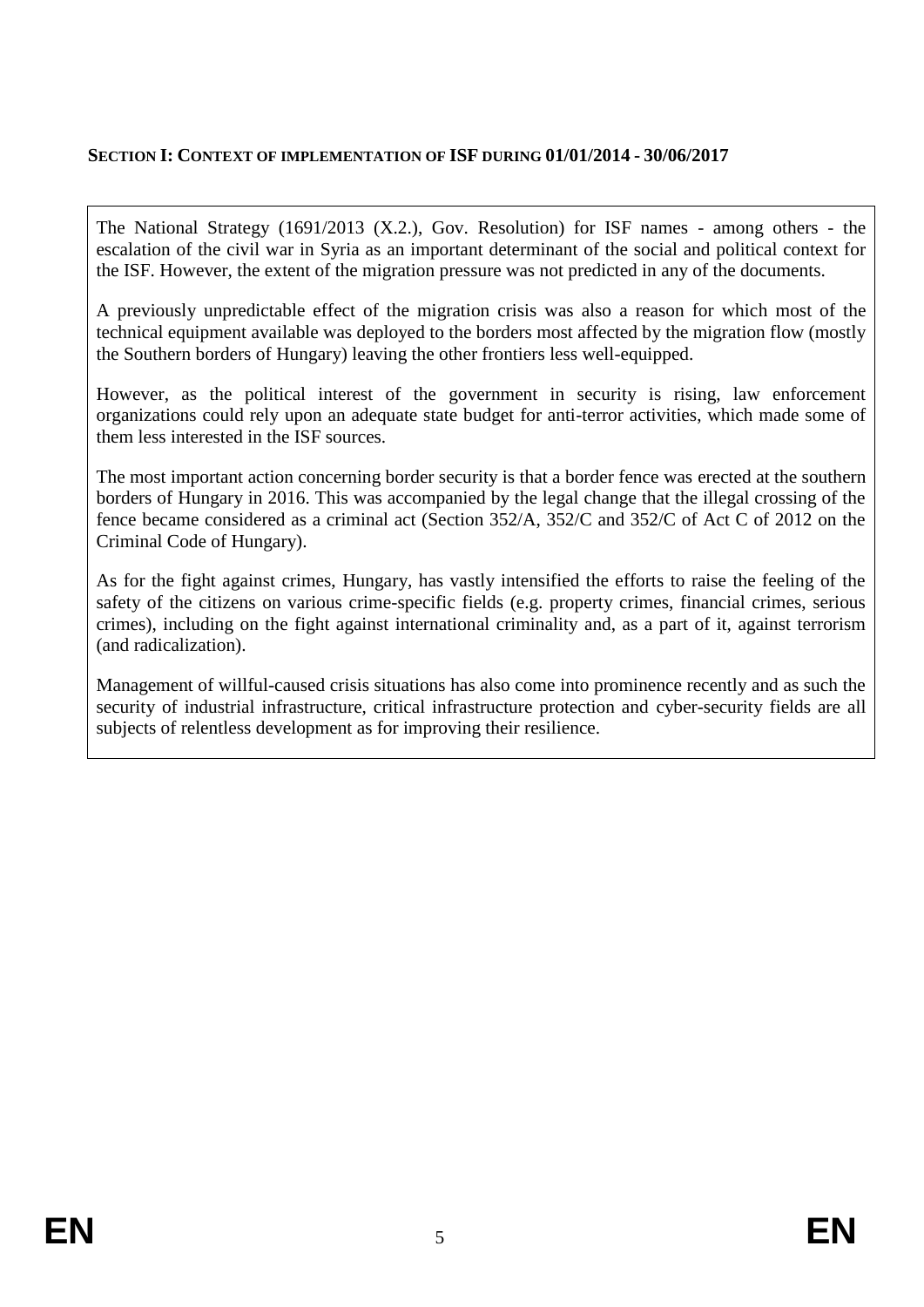#### **SECTION II: CHALLENGES ENCOUNTERED AND THEIR IMPACT ON THE IMPLEMENTATION OF THE NATIONAL PROGRAMME**

The major challenges were caused by some unforeseen legal and technical developments both at the international and national level. The EU-regulation and the acceptance of the NP were delayed, causing delay in the launch of the calls.

During the programming the RA tried not to let the program be "too fragmented", but, in the meantime, they tried to cover all of the priorities set by the European Commission.

Hungary decided to implement the NP by 3 WPs, which guarantees more flexibility. However, because of the delays, some projects might not finish properly within the 1st WP as planned.

The most important challenge on the implementation of the NP was the previously unforeseen migration flow that caused the reinforcement of the Southern border in human capacities; as a result e.g. trainings suffered some delay because the border guards were ordered to in excess duty.

Since the creation of the NP, Act CXLIII of 2015 on Public Procurement has changed, and this affected many of the projects. The European regulation on the newly established systemic border control is also presented as a challenge.

Although the NP was prepared during an iterative consultation process, many project proposals, especially from law enforcement authorities that did not have a solid experience with project management, were not well-prepared according to the RA. Such proposals were re-sent for further clarification several times, which was a reason behind the lengthy evaluation process. The same kind of inexperience is to be blamed for difficulties during the implementation of the projects also by the same beneficiaries.

A further general problem that causes delays is the reorganizations within public administration, namely the dissolution of the Central Office for Administrative and Electronic Public Services (COAEPS) and its integration into the Ministry of Interior; therefore in cases of projects where the COAEPS was the Beneficiary, the former Grant Agreements had to be altered to administrative decision.

In case of SO5, when the National Strategy was created in 2013, the notion of "severe, organized and cross-border crime" was not used in this form yet in Hungary; severe crime or organized crime or cross-border crime were all potential categories to build upon developments; but this became a priority thereafter, which caused challenges in the making of the NP.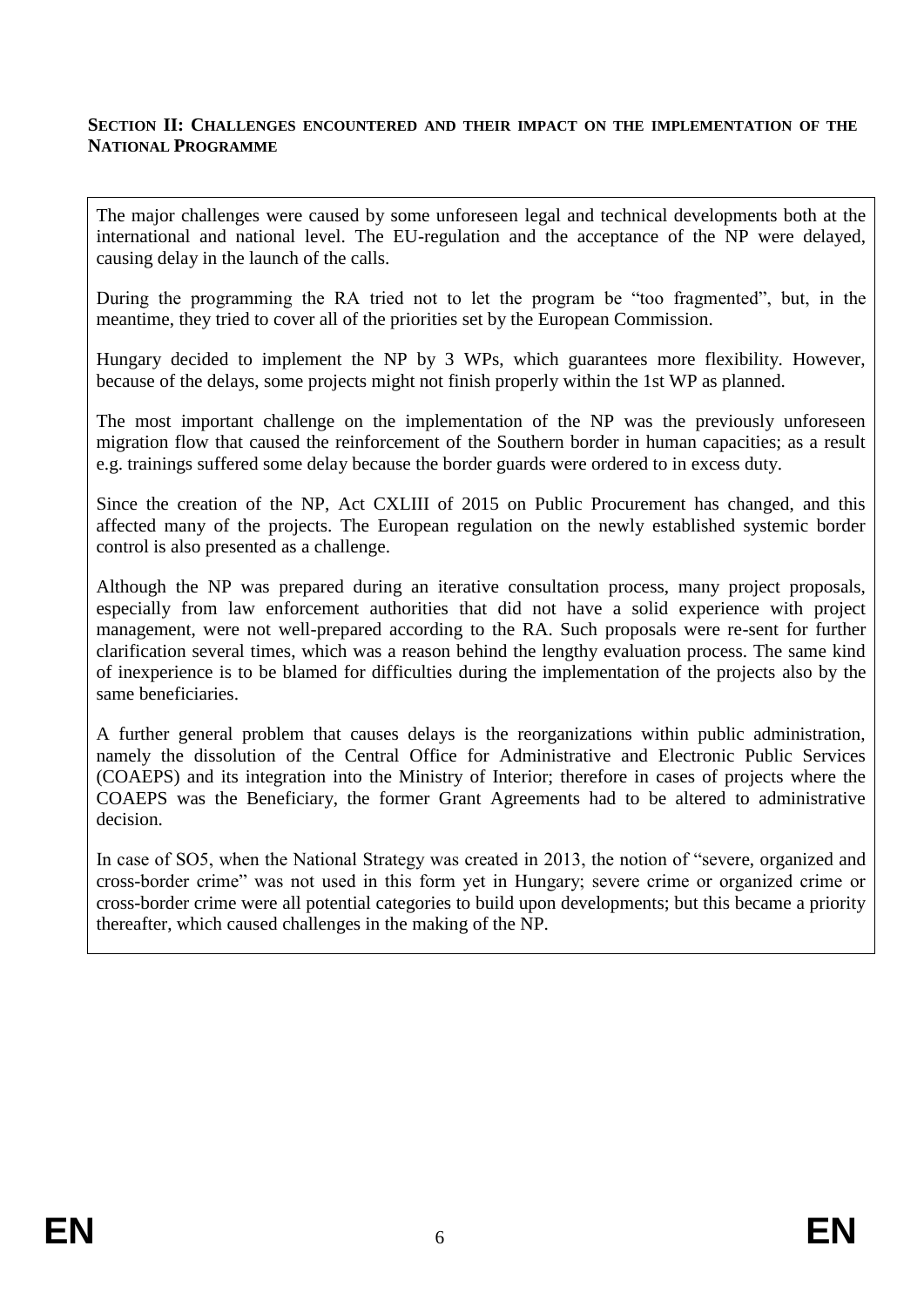#### **SECTION III: DEVIATIONS IN IMPLEMENTATION OF THE NATIONAL PROGRAMMES IN COMPARISON WITH WHAT WAS INITIALLY PLANNED (IF ANY)**

The RA used the IT system developed by the Prime Minister's Office (National System of the Program of the European Union, EUPR) for the selection phase. Technical problems with this system resulted in the slowing down of the selection process of the project proposals. This also led to a considerable delay in the signing of the Grant Agreements.

As a consequence, by the time of this Interim Evaluation, activities are finished only within 8 projects. The delay in the activities is very clearly indicated at the level of the project indicators, where, in case of the majority of the projects, there are no result or output indicators, or less than what was planned.

In some cases, although during the preceding consultation process there were demands from the part of the potential beneficiaries for a certain initiative, eventually no bids arrived for the call for proposals:

Under SO1 NO1 the extension, reconstruction and refurbishment of premises of visa issuance was planned in the National Programme, following the original inputs of the Ministry of Foreign Affairs and Trade, but later on, no project proposals arrived.

The revision of the existing training systems, in order to contribute to the systemic development of the training schemes within the Borders and Visa specific objectives, was an important priority of the RA and, during the consultation processes, stakeholder agencies were also interested in such developments. However, both calls for proposals that were issued can be assessed as unsuccessful. The first aimed at initiating activities that would serve the revision of training materials of visa administration consular officials involving experts, under SO1 NO1 where no project proposals arrived; while the second invited proposals to review the training system of the border police staff under SO2 NO3, where, although the RA was able to issue a supporting decision, the beneficiary withdrew from the implementation of the project.

Another deviation with regard to the original plans is that in case of SO6 NO3 the ISF was supposed to finance projects that aim at the mapping of good practices of risk analysis and threat assessment. However, no applications arrived for the first calls.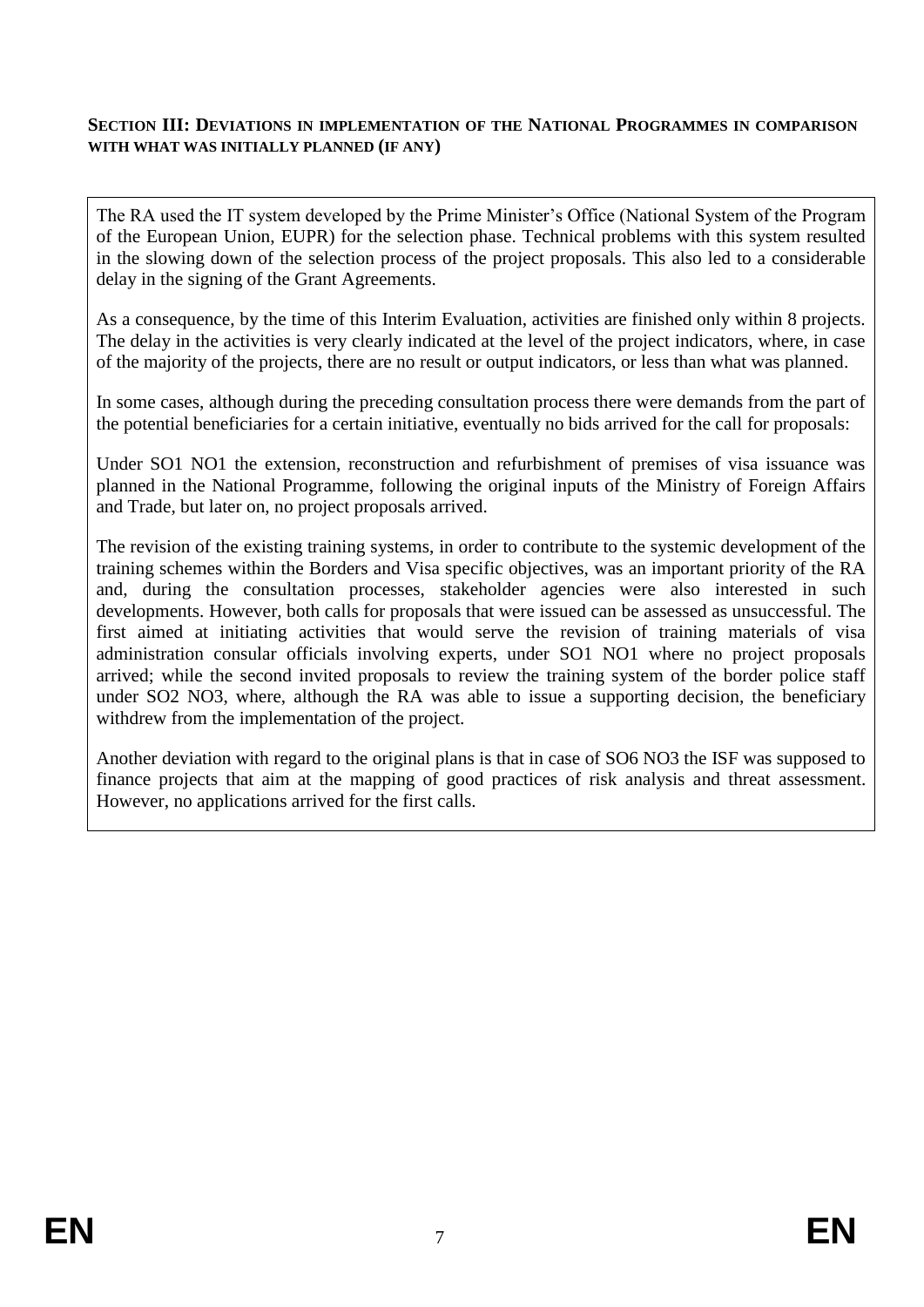# **SECTION IV: EVALUATION QUESTIONS**

|--|

| 1.1 | Specific objective 1: Visa policy / ISF-B Article 3(2)(a)                                                                                                                                                                                                                                                                                                                                                                                                                                                                                                                                                                                                                                                                                                                                       |
|-----|-------------------------------------------------------------------------------------------------------------------------------------------------------------------------------------------------------------------------------------------------------------------------------------------------------------------------------------------------------------------------------------------------------------------------------------------------------------------------------------------------------------------------------------------------------------------------------------------------------------------------------------------------------------------------------------------------------------------------------------------------------------------------------------------------|
|     | The overall question:<br>How did the Fund contribute to the achievement of the following specific objectives:<br>- Support a common visa policy to facilitate legitimate travel;<br>- Provide a high quality of service to visa applicants;<br>- Ensure equal treatment of third-country nationals and<br>- Tackle illegal migration?                                                                                                                                                                                                                                                                                                                                                                                                                                                           |
|     | The specific objective on visa policy aims at the improvement of visa issuance in line with<br>Schengen visa procedure requirements, and also at a customer-friendly modern process on visa<br>issuance performed by highly qualified consular officers and visa administrators.                                                                                                                                                                                                                                                                                                                                                                                                                                                                                                                |
|     | In order to support a common visa policy and facilitate legitimate travel, the RA supports<br>activities that contribute to the further development of the national system of VIS information<br>system; in order to provide a high quality of service for visa applicants, deployment of Visa<br>experts is implemented with the help of the Fund, and the measures taken in order to progress the<br>Schengen Acquis on Visa services, especially regional trainings contribute also both to the high<br>quality of service to visa applicants and also to ensuring equal treatment of third country<br>nationals. Illegal migration is tackled especially by temporary postings of liaison officers and visa<br>experts, whose activity includes the fight against fraudulent documentation. |
|     | 5 projects entered into the calls announced under SO1 and all of them were given support by the<br>RA; an average 89% of their planned budget was approved by the RA.                                                                                                                                                                                                                                                                                                                                                                                                                                                                                                                                                                                                                           |
|     | Due to the operational problems of the IT system and the quality of the applications, the<br>evaluation, the issuance of supporting decisions and the signing of contracts were prolonged,<br>which caused a considerable delay at the project level.                                                                                                                                                                                                                                                                                                                                                                                                                                                                                                                                           |
|     | A further general problem that causes delays is the reorganizations within public administration,<br>namely the dissolution of the Central Office for Administrative and Electronic Public Services<br>and its integration into the Ministry of Interior.                                                                                                                                                                                                                                                                                                                                                                                                                                                                                                                                       |
|     | Projects are also delayed by the public procurement process; but this means also that once the<br>procurement is made, the delay presumably would be made up.                                                                                                                                                                                                                                                                                                                                                                                                                                                                                                                                                                                                                                   |
|     | In some cases, the main priorities of the ISF and the actions taken from national budget have<br>different emphasis. In third country localities which are priorities for the national policy on visa<br>issuance (because of naturalization processes of ethnic Hungarians, or because of national-<br>economic policies) often several Member States are already present. Also, in some cases, the<br>number of difficulties with Schengen visa issuance is relatively small and it is not the main<br>source of visa-problems (rather student-visa applications are problematic).                                                                                                                                                                                                            |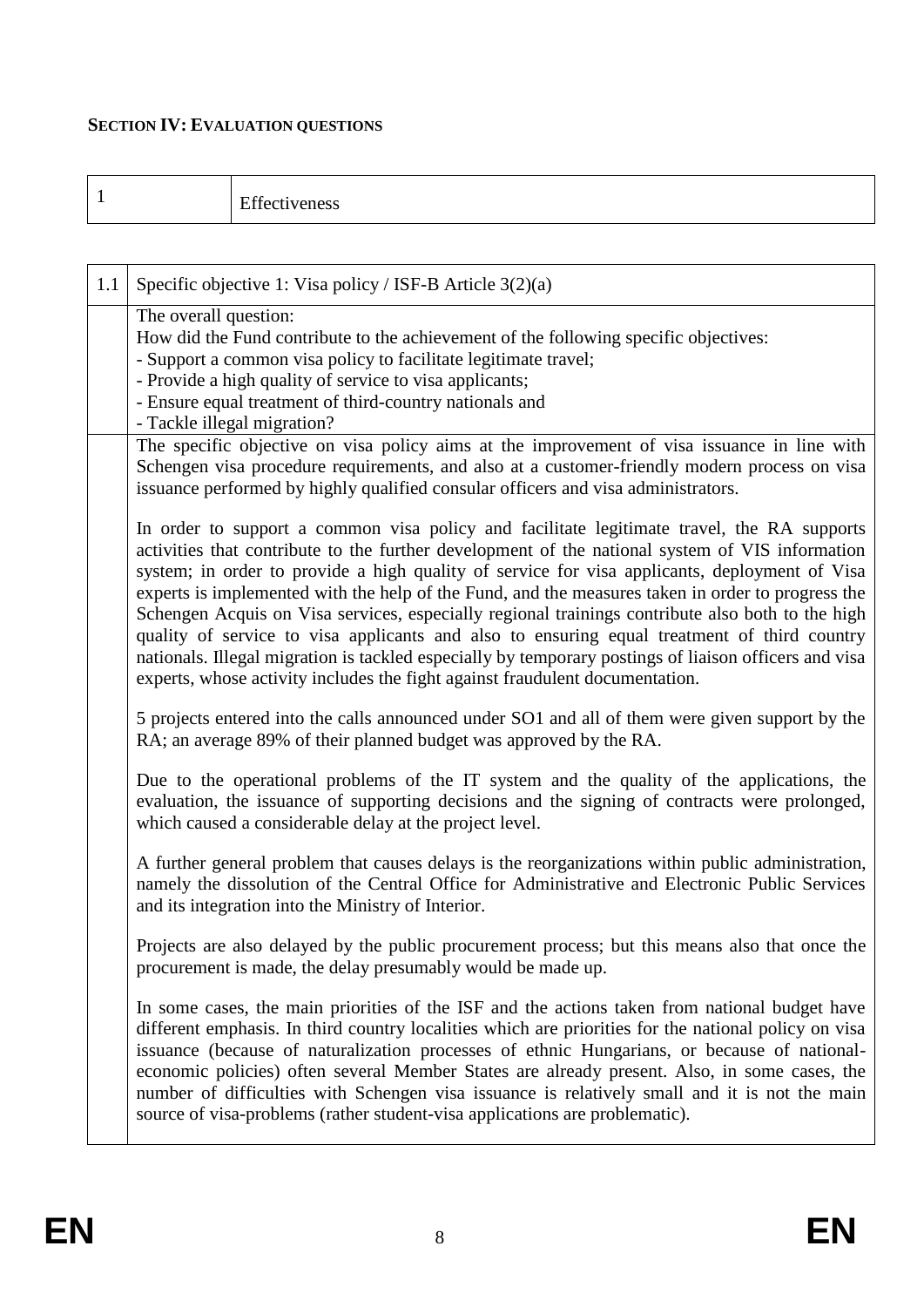| 1.1.1 | What progress was made towards promoting the development and implementation of the<br>common visa policy to facilitate legitimate travel, and how did the Fund contribute to achieving<br>this progress?                                                                                                                                                                                                                                                                                                                                                                                                                                                                                                   |
|-------|------------------------------------------------------------------------------------------------------------------------------------------------------------------------------------------------------------------------------------------------------------------------------------------------------------------------------------------------------------------------------------------------------------------------------------------------------------------------------------------------------------------------------------------------------------------------------------------------------------------------------------------------------------------------------------------------------------|
|       | From the national budget, the reconstruction of 3 consulates in 2016 and in 2017 aimed at the<br>provision of better service for visa applicants and also at fulfilling the intensified security<br>requirements for visa issuance. The handling of visa applications has been outsourced to<br>external service providers in order to provide better service to applicants. Also from the<br>national budget, the development of an enhanced information service at consulates has been<br>under progress: this included the development of the websites of several consulates.                                                                                                                           |
|       | Many activities with the help of the Fund under SO1 contribute directly to the facilitation of<br>legitimate travel. The regional trainings of consular officers provide up to date information for<br>the officials on the Schengen Acquis; the short term deployment of consular officers<br>contributes directly to the facilitation of legitimate travel by providing human resource to<br>overwhelmed consulates, e.g. during peek season, in order to achieve the continuous visa<br>processing and in order to assure that the practice of visa issuance follow both national and<br>Schengen regulations, and in order to further progress a costumer-friendly and transparent visa<br>processing. |
|       | Visa officers can contribute to a more costumer-friendly visa issuance if their expertise and<br>knowledge on visa protocols, and the simplification and standardization of visa issuance is<br>constantly growing. The trainings for visa officers held with the help of the Fund enhance their<br>knowledge; therefore it also facilitates legitimate travel.                                                                                                                                                                                                                                                                                                                                            |

| 1.1.2 | What progress was made towards ensuring better consular coverage and harmonised practices<br>on visa issuance between Member States, and how did the Fund contribute to achieving this<br>progress?                                                                                                                                                                                                                                                                                                                                                                   |
|-------|-----------------------------------------------------------------------------------------------------------------------------------------------------------------------------------------------------------------------------------------------------------------------------------------------------------------------------------------------------------------------------------------------------------------------------------------------------------------------------------------------------------------------------------------------------------------------|
|       | As planned in the National Programme, premises of representations in third countries are being<br>improved and financed under the national budget; and also, several new consulates were<br>opened under the national budget (e.g.: Mongolia), although the choice of the location was<br>mostly driven by newly emerged national-economic interests rather than by the common visa<br>policy of the EU. Since no project proposals arrived to the ISF for similar goals, this national<br>contribution is essential for providing better services at the consulates. |
|       | Liaison officers and document advisors working at consulates where Hungary does not<br>represent other Member States have been deployed and the activity is also financed from the<br>national budget.                                                                                                                                                                                                                                                                                                                                                                |
|       | Within the framework of ISF, to ensure an efficient and customer-friendly visa issuance at the<br>consulates, Hungary supports the deployment of consular officers for less than 3-month periods<br>to consulates in third countries requiring a visa representing other Member States based upon<br>visa representation agreements. Temporary postings were planned (e.g. in order to reflect upon<br>the peak season) into the consular sections of the overwhelmed consulates guaranteeing the                                                                     |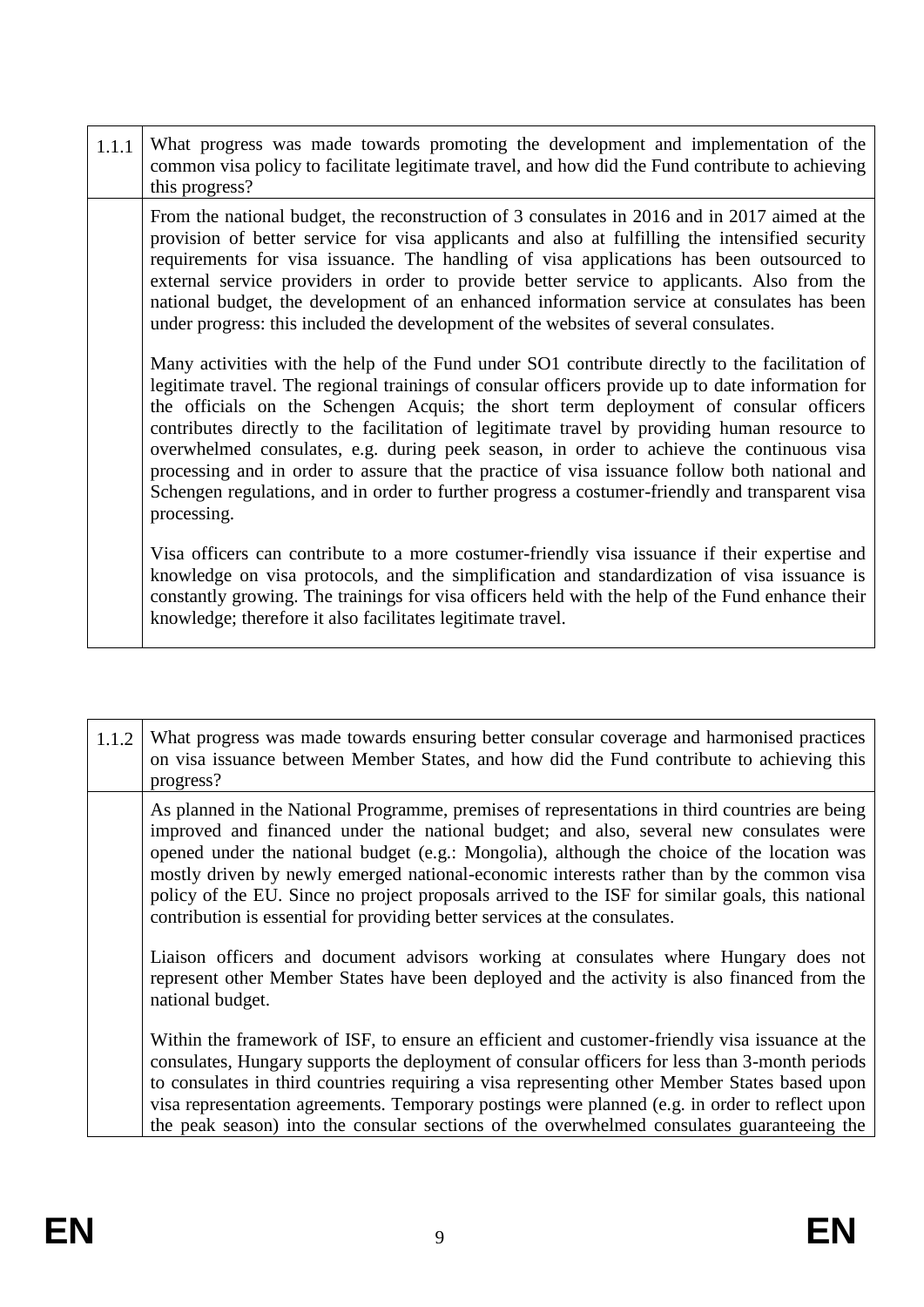persistent process of the Schengen visa requests enabling the decision-makers to meet the deadlines stipulated. Within the ISF, temporary postings of Consular Officers processing Schengen visa applications to the following stations: Shanghai, Tehran, Almaty, Chongqing, Mumbai, Istanbul, and Abuja was made possible.

Better consular coverage was also progressed by the ISF by the long term deployment of visa advisors with primary screening activity to locations Nairobi, Islamabad and Istanbul. By posting qualified visa consultants to Hungarian or other Schengen Member State consulates in third country locations the ISF contributes to the facilitation of the Schengen visa issuance.

Activities done with the help of the Fund are already reflected in the result indicator measuring the "number of consular cooperation activities developed with the help of the Fund" (SO1 R2), which rose from 0 to 7 in 2017 until the 30th of June (cut-off date). The "number of visa applicants having to apply for a Schengen visa outside of their country of residence as registered in the VIS" (impact indicator SO1 I1) is constantly falling from 358,049 in 2013 to 296,347 in 2016, and the tendency remains the same, since, according to the preliminary data received by the RA, the number until the cut-off date was 211,285.

The "number of countries in the world requiring a visa where the number of Member States present or represented" (SO1 I2) has increased by 8 in the period between 16th of October 2016 and 30th of June 2017 (no earlier data were gathered for this report).

| 1.1.3 | What progress was made towards ensuring the application of the Union's acquis on visas and<br>how did the Fund contribute to achieving this progress?                                                                                                                                                                                                                                                                                                                                                                                                                                                                                                                                                                                                                                                                                                                                                                                                                                   |
|-------|-----------------------------------------------------------------------------------------------------------------------------------------------------------------------------------------------------------------------------------------------------------------------------------------------------------------------------------------------------------------------------------------------------------------------------------------------------------------------------------------------------------------------------------------------------------------------------------------------------------------------------------------------------------------------------------------------------------------------------------------------------------------------------------------------------------------------------------------------------------------------------------------------------------------------------------------------------------------------------------------|
|       | The application of the Union's Acquis on visa is progressed mostly by trainings: basic training<br>of consular officials is financed under national budget whilst further trainings (training of<br>qualified consular officials on best practices, document security, changing legal background)<br>and language trainings for visa staff were planned to be financed by ISF.                                                                                                                                                                                                                                                                                                                                                                                                                                                                                                                                                                                                          |
|       | The necessity of trainings addressing issues concerning the VIS system, best practices,<br>furthering consular cooperation and typical visa frauds on the one hand, and language trainings<br>for visa officers working in third countries on the other hand were especially emphasized<br>during the planning of the NP by the RA, and such trainings have been already held with the<br>help of the Fund. There is a considerable progress with respect to regional trainings provided<br>for consular officials about the common visa policy, in accordance with the requirements of the<br>European Visa Code. State officials are given training on the issuing of Schengen visas,<br>providing the Hungarian consular service with quality and fully trained staff, knowledgeable on<br>the common visa policy. The "number of staff trained in common visa policy-related aspects<br>with the help of the Fund" (SO1 C2.1) rose from 39 in 2016 to 125 by the 30th of June 2017. |
|       | The "number of training courses" (hours completed; SO1 C2.2) rose from 168 in 2016 to 192<br>until the 30th of June 2017. However, because of the Ministry of Foreign Affairs And Trade's<br>new logic of action, which is that only one person per consulate is expected to participate in a<br>training (making the workload at the consulate more balanced, with the participant being<br>expected to play a multiplication role after the training), we can presume that the indicators will                                                                                                                                                                                                                                                                                                                                                                                                                                                                                        |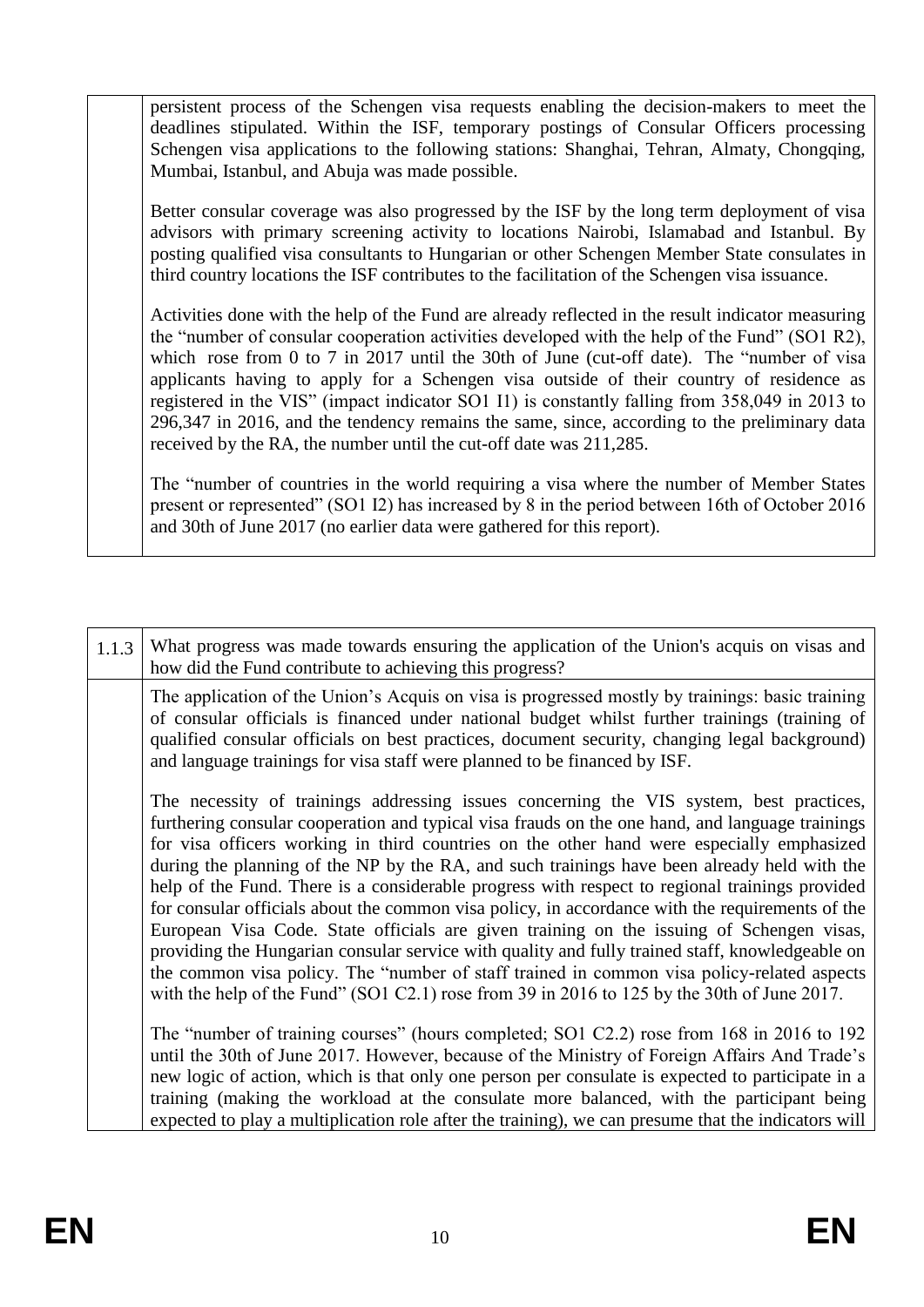be affected by the end of the programme. It can be assessed that the ISF source is very important to initiate progress concerning the application of Union's Acquis, since, presumably without the source, no or less trainings were organized, therefore the harmonized working of the consulates would be jeopardized.

Screening of visas and the revealing of fraudulent activities are considered to be the first steps in the integrated border management, therefore, short and long term deployments of visa specialists with screening activities are also made possible with the help of the Fund.

The work of such experts facilitate the progress of the application of the Union's Acquis on visas by helping the staff of the consulates in the handling of secure documentations and verifying them. The beneficiary found that all of the temporary postings so far had been very useful at the consulates, and according to them, the numbers achieved (the number of visas issued and the speed of issuance) could not have been accomplished otherwise.

The results to be achieved set in the National Programme: the increased knowledge on common visa policy and visa issuing; the forums and trainings involving authorities of third countries; and a training programme revised are partially already achieved and they will be fully achieved by the end of the programme.

1.1.4 What progress was made towards Member States' contribution to strengthening the cooperation between Member States operating in third countries as regards the flows of third-country nationals into the territory of Member States, including prevention and tackling of illegal immigration, as well as the cooperation with third countries, and how did the Fund contribute to achieving this progress? The Immigration and Asylum Office, beside the projects financed from the ISF, deploys professional diplomats: presently 14 migration experts are deployed into 12 locations, by supporting the consulates with issues related to migration questions. This is financed from the national budget. The long term deployments of qualified visa consultants with the help of the Fund to Hungarian or other Schengen Member State consulates in third country locations contributes to the prevention and tackling of illegal immigration and enhancing cooperation activities. Visa consultants are delegated to the places selected (Islamabad, Istanbul, Nairobi) to provide support to the staff of the consular department of the embassy, thus making the visa procedure swifter and more professional. The consultants support the staff of consulates during Schengen visa processes, making the authentication of supporting documents and the detection of visa fraud more effective. Deployed officers provide support also to the consulates near the locality of their deployment, and at the consulates of the V4 countries nearby, and also can be contacted by the consulates of Member States representing Hungary. According to the beneficiary, although the number of visa issues in which the consultants cooperated was lower than anticipated (which is seen by the RA as a problem), however, consultants cooperated in almost all the visa issues at their stations and supported also the consulates of Hungary and other Member States in the region. An added value of the project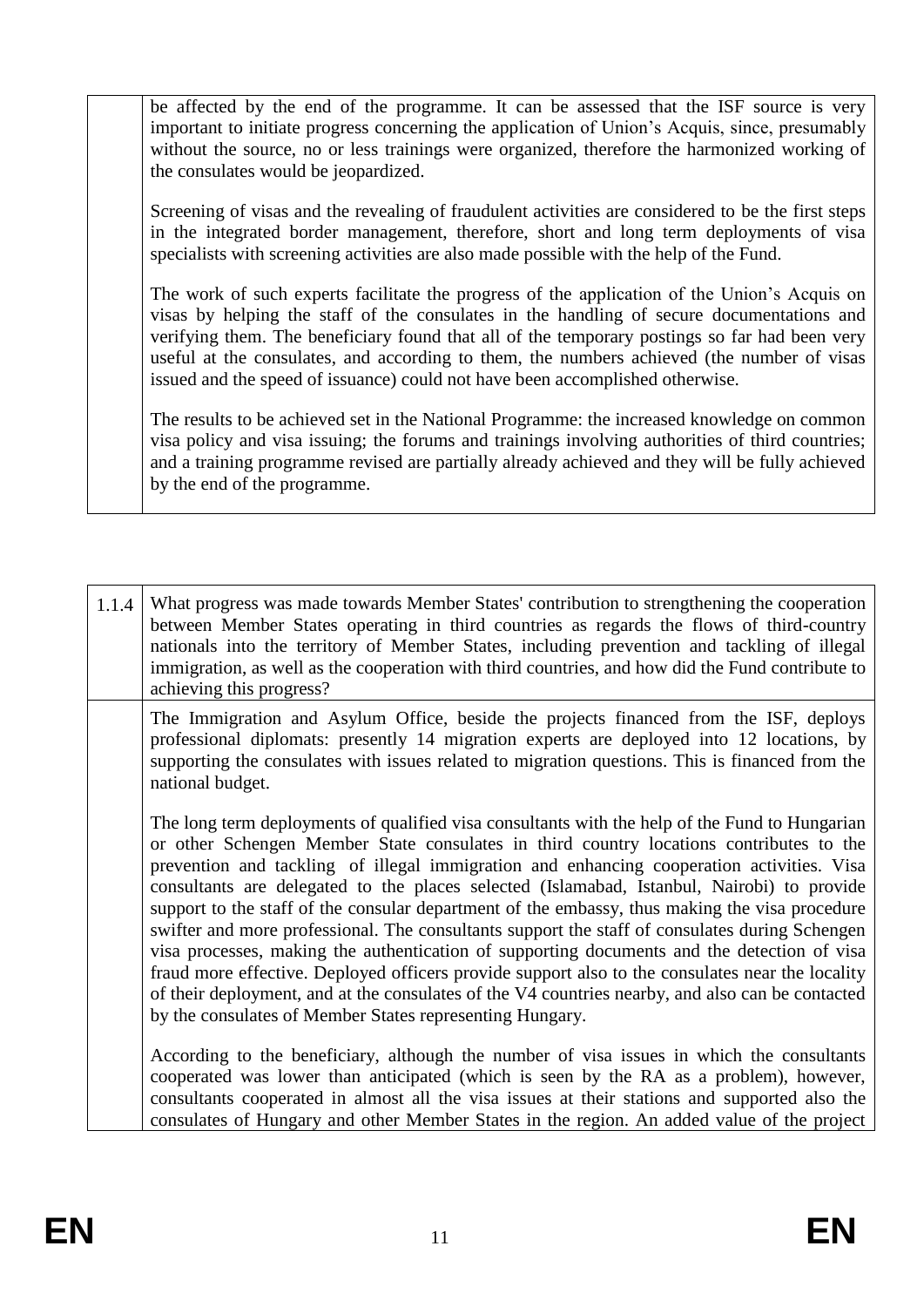can be in the future that, due to the networking of the consultants, the number of potential consulates where visa consultancy could be made possible will be growing.

Visa and document experts are also deployed with the help of the Fund in order to assist with the filtering of identification frauds. In the case of some locations (e.g.: Nigeria) the number of filtered frauds is higher than expected which suggests that the choice of the location was successful.

As for the indicators, the "number of specialized posts in third countries supported by the Fund" (SO1 C3) was 3 in 2016, and it remained so until the 30th of June 2017. There were no "Schengen Evaluation missions in the area of visa carried out with or without the support of the Internal Security Fund" (SO1 R5=0) in the period under scrutiny.

No information is yet provided on the "number of persons with fraudulent documents applying for a Schengen visa" (SO1 R6) at the moment; the total number of persons applying for a Schengen visa was 211,285 between the 16th of October 2016 and the 30th of June 2017.

The results anticipated in the National Programme about consular cooperation, with regards the 3 workshops and meetings aiming at improving the exchange of information have already been achieved; the 8 document and visa advisor posts in third countries will be presumably reached by the end of the Programme.

1.1.5 What progress was made towards supporting the common visa policy by setting up and running IT systems, their communication infrastructure and equipment, and how did the Fund contribute to achieving this progress? The Central National Visa System is maintained and developed, including IT-developments required for visa issuance and equipment necessary for collecting biometric data, from national budget by the Immigration and Asylum Office. There were no project proposals received by the RA of the ISF Fund regarding construction projects or improving security at the consulates, therefore, SO1 R4 is 0, however such enhancements were realized from the national budget. In order to comply with the national obligations under the VIS Regulation ((EC) No 767/2008), the development and upgrading of the VIS and VISMail tools is going on with the help of the Fund. The ISF resources are to cover the hardware and software development, resulting in a more efficient data exchange between the consulates with visa issuance functions operating in third countries and N.VIS, as well as amongst the central elements of the national databases. The database and application servers intended to be purchased will ensure the continued and adequate speed and reliable unit management so that HU can comply with the obligations of the VIS Regulation. As a result, efficiency of data exchanges and data access provided by the visa N.VIS will increase at consulates, border crossings, and the national visa authority.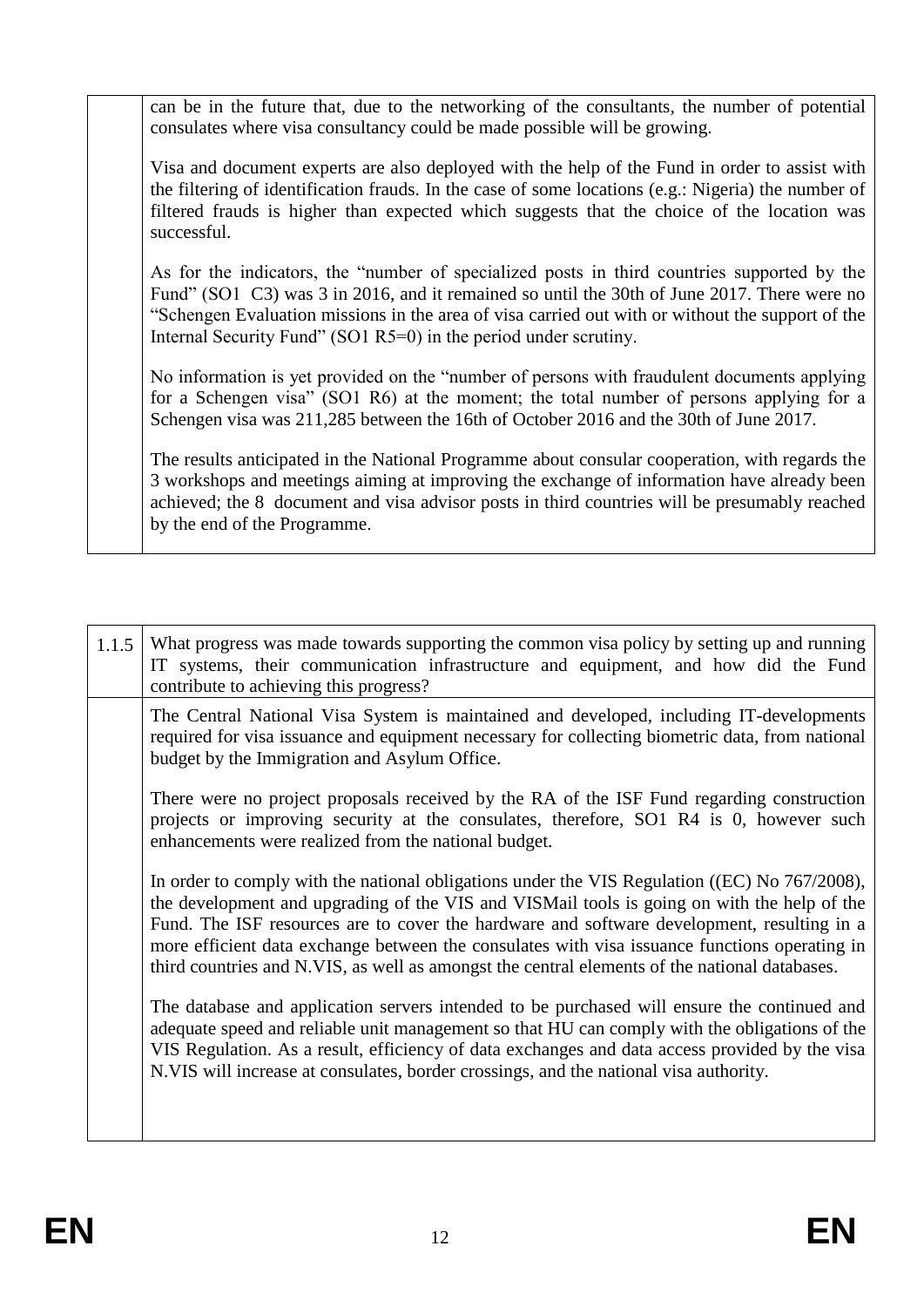|  | Despite the actual delay of the acquisition of the softwares and hardvers, the developments |
|--|---------------------------------------------------------------------------------------------|
|  | planned will probably be made during the actual WP.                                         |
|  |                                                                                             |

| $1.1.6$ How did the operating support provided for in Article 10 of the Regulation (EU) No 515/2014<br>contribute to the achievement of the specific objective on common visa policy? |
|---------------------------------------------------------------------------------------------------------------------------------------------------------------------------------------|
| There were no projects for operating support that aimed at achieving the specific objective on<br>common visa policy.                                                                 |

| 1.2 | Specific objective 2: Borders / ISF-B Article 3(2)(b)                                                                                                                                                                                                                                                                                                                                                                                                                                                                                                                                                                                                                                                                                                                                                                                                                                                                                                                                                                         |
|-----|-------------------------------------------------------------------------------------------------------------------------------------------------------------------------------------------------------------------------------------------------------------------------------------------------------------------------------------------------------------------------------------------------------------------------------------------------------------------------------------------------------------------------------------------------------------------------------------------------------------------------------------------------------------------------------------------------------------------------------------------------------------------------------------------------------------------------------------------------------------------------------------------------------------------------------------------------------------------------------------------------------------------------------|
|     | The overall question:<br>How did the Fund contribute to the following specific objectives:<br>- Supporting integrated border management, including promoting further harmonisation of border<br>management-related measures in accordance with common Union standards and through the<br>sharing of information between Member States and between Member States and the European<br>Agency for the Management of Operational Cooperation at the External Borders of the Member<br>States of the European Union?<br>- Ensuring, on one hand, a uniform and high level of control and protection of the external<br>borders, including by the tackling of illegal immigration and, on the other hand, the smooth<br>crossing of the external borders in conformity with the Schengen acquis, while guaranteeing<br>access to international protection for those needing it, in accordance with the obligations<br>contracted by the Member States in the field of human rights, including the principle of non-<br>refoulement? |
|     | Supporting integrated border management is progressed by equipment acquisitions and<br>investments necessary for the reliable and secure operation of the communication, thus improving<br>communication and data exchange between the organizations and institutions participating in<br>border management more secure.                                                                                                                                                                                                                                                                                                                                                                                                                                                                                                                                                                                                                                                                                                      |
|     | The revision of the border management system within the ISF is a priority for the RA, since it is<br>assessed as an important step toward the harmonization of border management related issues and<br>the knowledge accumulated within this revision is expected to serve as the ground for future<br>projects.                                                                                                                                                                                                                                                                                                                                                                                                                                                                                                                                                                                                                                                                                                              |
|     | The compliance to the Schengen Acquis related to border management is ensured by the<br>continuous trainings for the border management staff both with regards professional skills and<br>with regards communication skills. The preparation for the acquisitions of new ABC gates with<br>the help of the Fund also contributes to the smooth crossing of borders in accordance with the<br>common Union standards.                                                                                                                                                                                                                                                                                                                                                                                                                                                                                                                                                                                                          |
|     | The development of the already existing national elements of the EUROSUR system is planned<br>in order to enhance the efficient and quick reactions to the changes in crimes related to illegal<br>migration, thus contributing to the uniform and high level of control and protection of the                                                                                                                                                                                                                                                                                                                                                                                                                                                                                                                                                                                                                                                                                                                                |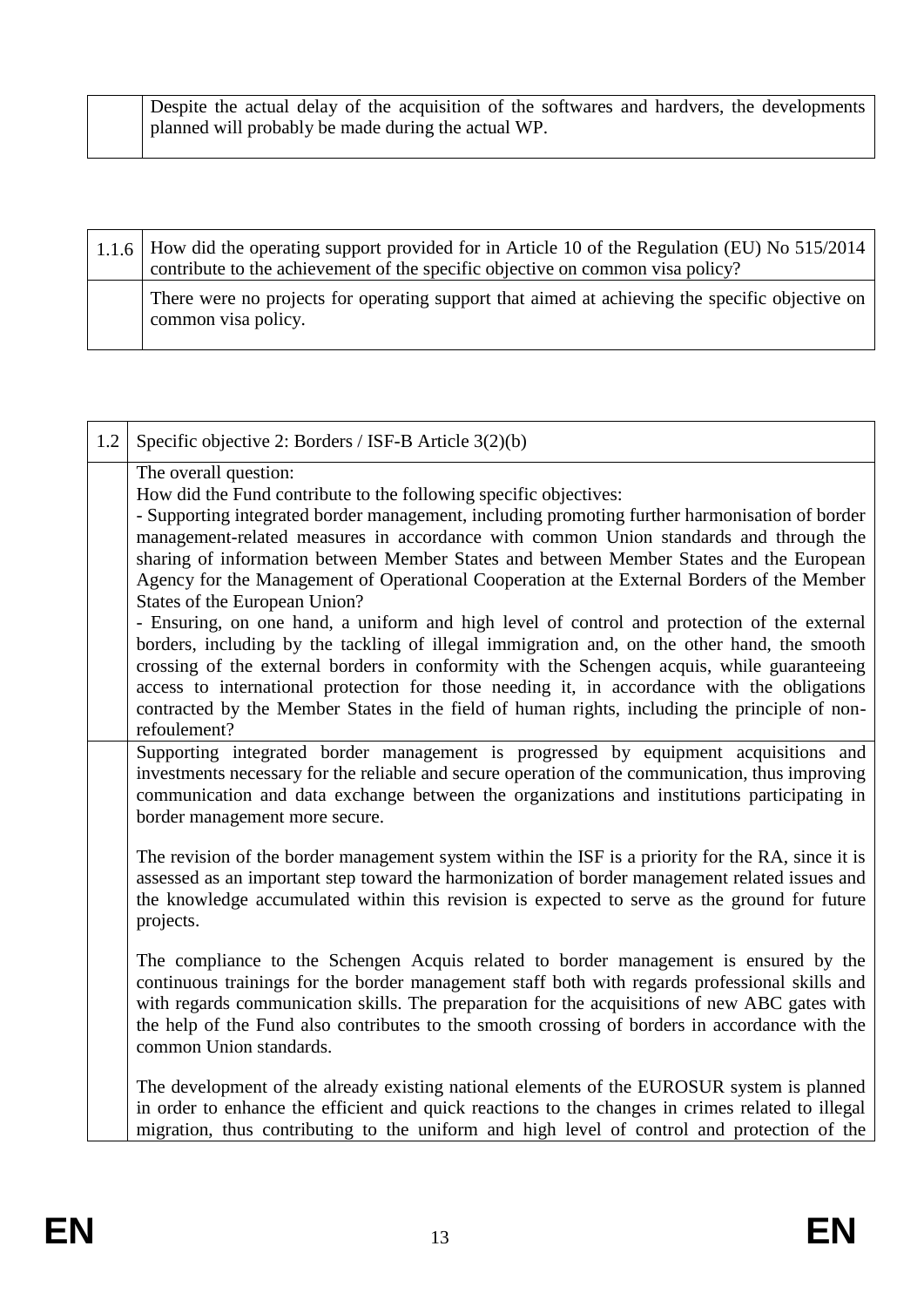external borders by tackling illegal migration; the project was withdrawn due to unsuccessful procurement after the end of the reporting period; the operational capacity of the national elements of the EUROSUR system are assessed to be satisfactory.

The further development of the criminal and intelligence network against illegal migration at the borders was also set as a priority. The elements of the telecommunication network necessary for the cooperation of the intelligence network and the border guard units are being improved with the help of the Fund.

Guaranteeing access to international protection for those needing it, including the principle of non-refoulement is a priority within the AMIF programme, the ISF is rather dedicated to issues of security, and facilitating legitimate travel, although human rights issues are also tackled within the trainings.

15 projects gained support under SO2. On average, the originally planned budget of the projects was cut by 18% by the RA as a result of thorough evaluation in line with the principles of costefficiency and eligibility. All of the projects are run by state authorities.

1.2.1 What progress was made towards promoting the development, implementation and enforcement of policies with a view to ensure the absence of any controls on persons when crossing the internal borders, and how did the Fund contribute to achieving this progress? To ensure the absence of any controls on persons when crossing the internal borders has been progressed mainly through actions under the national budget. Many immediate actions to tackle illegal migration have been taken and financed under the national budget for this purpose: the most important ones being the strengthening of the Serbian borders; and the establishment of the border guard units. It can be assessed that law enforcement organizations have a rather stable financial and technical background for the basic tasks. The ISF is mostly being used for actions that aim at making the service more efficient or actions with long term impacts. Beside the stable financial background, the achievements within the former External Borders Fund also contribute to the fact that border control agencies and infrastructures have a solid background. With the help of the ISF, the handling of the existing backdrops can be tackled, and many already existing projects can be continued. Most of the activities within ISF projects under SO2 (except for some trainings and for the constructions of border crossing points), and most of the measures taken in order to improve the surveillance of the external borders aim at completing the absence of any controls on persons when crossing the internal borders, thus, most importantly, measures taken in the field of the fight against illegal migration and measures taken in order to improve the cooperation between the border guards and the criminal intelligence bodies have to be emphasized here.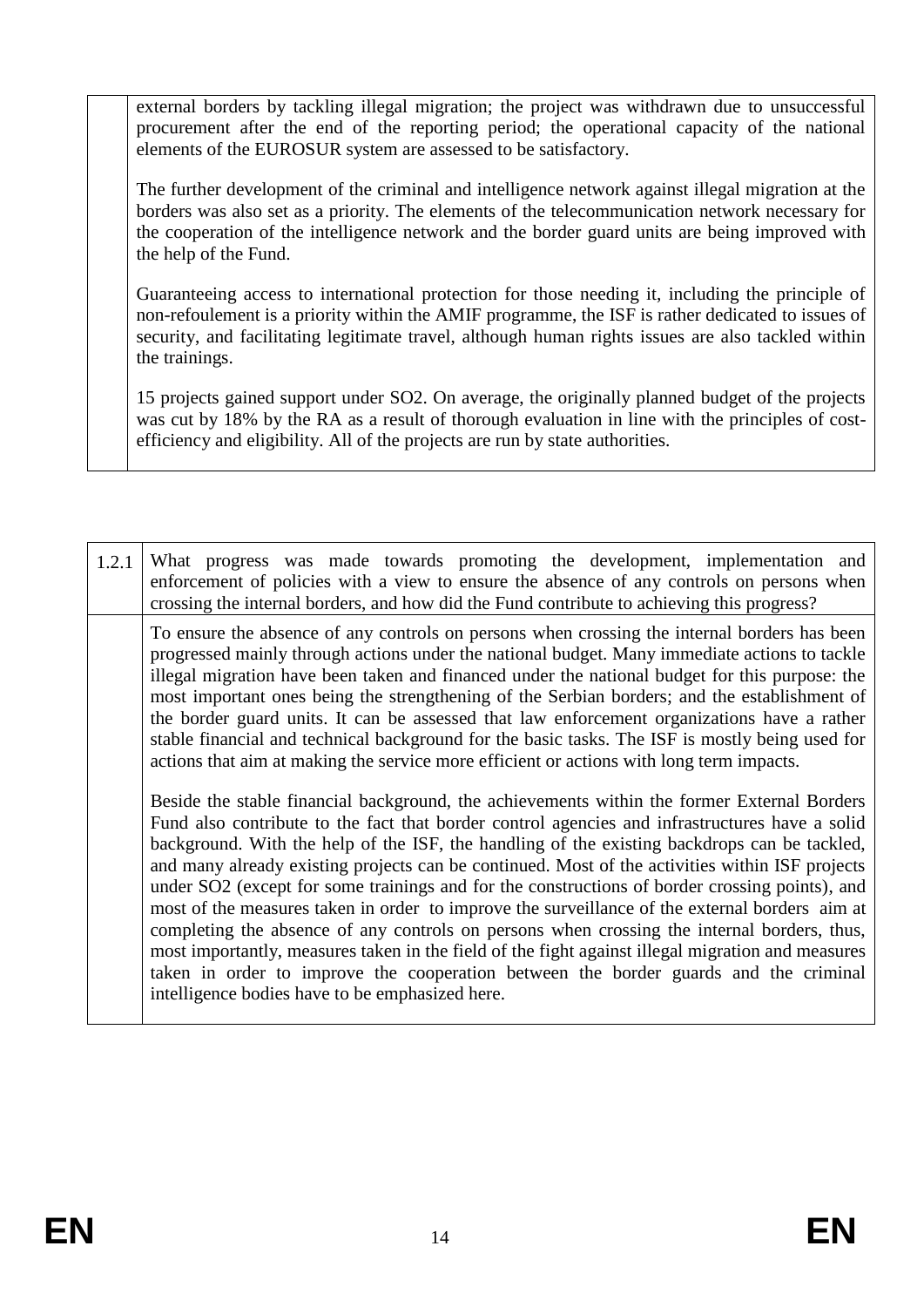| 1.2.2 | What progress was made towards carrying out checks on persons and monitoring efficiently the<br>crossing of external borders, and how did the Fund contribute to achieving this progress?                                                                                                                                                                                                                                                                                                                                                                                                                                                                                                                                                                                                                                                                                                                                                                |
|-------|----------------------------------------------------------------------------------------------------------------------------------------------------------------------------------------------------------------------------------------------------------------------------------------------------------------------------------------------------------------------------------------------------------------------------------------------------------------------------------------------------------------------------------------------------------------------------------------------------------------------------------------------------------------------------------------------------------------------------------------------------------------------------------------------------------------------------------------------------------------------------------------------------------------------------------------------------------|
|       | All the measures taken in order to improve the quality and effectiveness of border checks<br>contribute to the efficient monitoring of border crossings. A border crossing point at the<br>Serbian border is being developed an is to be opened in 2018 totally from national budget;<br>under ENPI (European Neighborhood and Partnership Instrument) cooperation, but with a<br>complementing national contribution, a border crossing point was opened in 2016 at the<br>Ukrainian border. The National Police Headquarters IT-equipment acquisitions from national<br>budget contribute to the development of the already existing Border Check and Registry<br>System (HERR), which is used at the border crossing points.                                                                                                                                                                                                                          |
|       | ISF projects that aim at the building of national capacity (NO6) contribute to efficient checks<br>on persons and monitoring efficiently the crossing of external borders by purchasing vehicle<br>toolkits, and mobile and desktop devices for passport control on the external borders,<br>furthermore equipments for systematic control and purchase of Schnegen buses. By these<br>acquisitions, the implementation of the NP contributes both to the more efficient checks on<br>persons at the border crossing points and also to the searching of persons committing illegal<br>border crossing at the border crossing points. A new border crossing point (BCP) is designed<br>and constructed at the Ukrainian border (at Nagyhódos) also with the help of the Fund.<br>Establishing and opening the BCP will presumably facilitate the daily life for local residents;<br>therefore it is going to make the border crossing easier and faster. |
|       | There is a clear progress in carrying out checks on persons and monitoring efficiently the<br>crossing of external borders, which can be measured against the common indicator SO2 C2: the<br>"number of border control infrastructure and means developed or upgraded with the help of the<br>Fund" increased from 11 (in financial year 2016) to 33 until the 30th of June 2017. All of the<br>developments are equipment purchases.                                                                                                                                                                                                                                                                                                                                                                                                                                                                                                                   |
|       | There were no projects within which ABC gates were constructed yet, therefore "the number of<br>border crossings of the external borders through ABC gates supported by the Instrument out of<br>the total number of border crossings" (SO2 R2) was 0 until 2016, and remained so in 2017.<br>However, a feasibility study is being prepared with the help of the Fund, for the establishment<br>of ABC gates, which will serve as the ground for future developments.                                                                                                                                                                                                                                                                                                                                                                                                                                                                                   |
|       | The number of irregular border crossings detected at EU external borders (SO2 I3) between the<br>border crossing points was 26108 in 2016; this is a clear fall back from 207653 in 2015, which<br>peak was due to the migration crisis. The decrease is continuous according to the preliminary<br>data for the financial year 2017 (until the 30th of June), which is 6985.                                                                                                                                                                                                                                                                                                                                                                                                                                                                                                                                                                            |
|       | The number of irregular border crossings detected at EU external borders at the BCP's was 220<br>in 2016, which is a significant rise from 2015's 74. The preliminary number for 2017 (until the<br>30th of June) is 701, which clearly indicates that the tendency is constant. Both changes with<br>regards the numbers of this indicator reflect the erection of the border fence at the southern<br>border.                                                                                                                                                                                                                                                                                                                                                                                                                                                                                                                                          |
|       | The "number of persons using fraudulent travel documents detected at the border crossing<br>points" (SO2 I5) is 824 in 2017 until the 30th of June, according to the preliminary data                                                                                                                                                                                                                                                                                                                                                                                                                                                                                                                                                                                                                                                                                                                                                                    |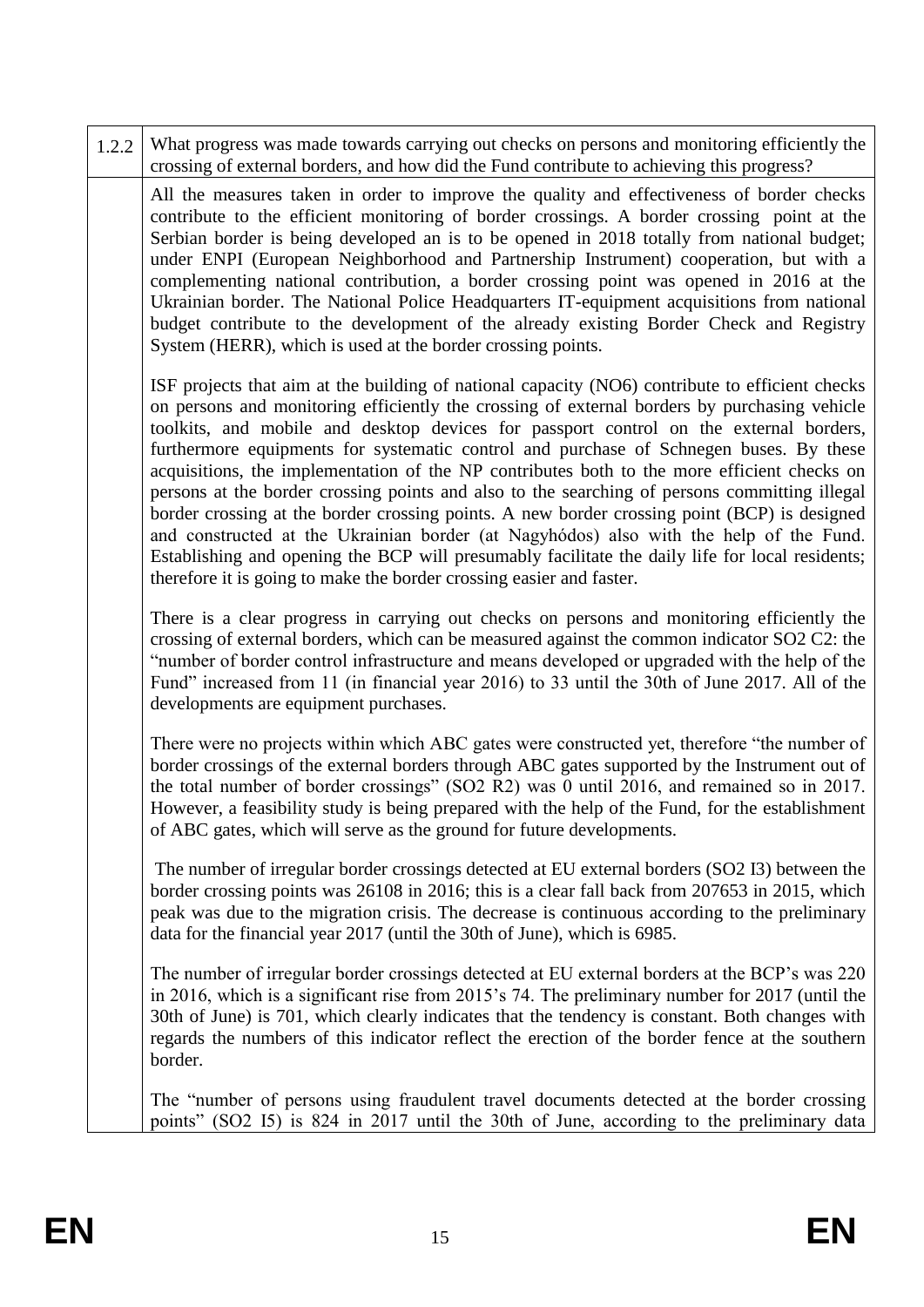gathered by the RA. This is a very high number with respect to both the 2013's baseline of 396, and the similar numbers of 2014 (398), 2015 (468), and 2016 (339).

| 1.2.3 | What progress was made towards establishing gradually an integrated management system for<br>external borders, based on solidarity and responsibility, and how did the Fund contribute to<br>achieving this progress?                                                                                                                                                                                                                                                                                                                                                                                                                                                                                                                                                                                                                                                                          |
|-------|------------------------------------------------------------------------------------------------------------------------------------------------------------------------------------------------------------------------------------------------------------------------------------------------------------------------------------------------------------------------------------------------------------------------------------------------------------------------------------------------------------------------------------------------------------------------------------------------------------------------------------------------------------------------------------------------------------------------------------------------------------------------------------------------------------------------------------------------------------------------------------------------|
|       | Developments and operation of EUROSUR were handled as a priority during the planning<br>period of the ISF and were expected to improve the integrated border management system.<br>Maintenance of the already existing elements of the EUROSUR system is ensured from<br>national budget, equipment were bought by the National Police Headquarters (NPHQ) under<br>national budget. Also, the National Police Headquarters develop their risk analysis<br>methodology in order that it complies with the CIRAM methodology: the CIRAM 2.0<br>documentation was translated into Hungarian in 2016, an executive summary was created. The<br>NPHQ organized region-wide trainings for their analysts on the CIRAM methodology.                                                                                                                                                                  |
|       | Within ISF, during the scrutinized period the development of EUROSUR county coordination<br>centres was planned to be financed under NO1. Projects running under NO2 on information<br>exchange are also expected to contribute to the integrated boarder management system.                                                                                                                                                                                                                                                                                                                                                                                                                                                                                                                                                                                                                   |
|       | Although, because of the withdrawal of the beneficiary from a project aiming at the<br>development of EUROSUR county coordination centers, there are no developments with<br>regards the EUROSUR currently going on within the ISF, however, due to earlier<br>developments from the EBF sources and also from national budget, the operational capacity of<br>the national elements of the EUROSUR system are assessed to be satisfactory.                                                                                                                                                                                                                                                                                                                                                                                                                                                    |
|       | With the help of the Fund, information technology and telecommunication equipment that are<br>necessary for proper border control and criminal investigation activities are being procured. An<br>aim is the intensification of the practical cooperation between the different law enforcement<br>agencies. Such cooperation is already going on with the help of the Fund between the border<br>guards and the criminal intelligence bodies.                                                                                                                                                                                                                                                                                                                                                                                                                                                 |
|       | The RA's intention was to plan the NP in a way that the 1st WP was supposed to include<br>planning and revision projects that could serve as a ground for future acquisition projects. A<br>good example for that is the Revision of Border Surveillance System, which is also run with the<br>help of the Fund. This revision aims to overview the elements of the border control system, as<br>well as the efficiency of the complete system, and to compose a study with the involvement of<br>external experts on the possibilities of modifying the system or building a new one. The study<br>provides an opportunity to articulate proposals in connection with the optimal running and<br>maintenance of the border control system, to implement goal oriented developments and re-<br>structuring that adequately address the challenges presented by the national and EU strategies. |
|       | As a result of the actions, the NP envisaged an increased number of authorities sharing data on<br>a daily base, which is already in progress.                                                                                                                                                                                                                                                                                                                                                                                                                                                                                                                                                                                                                                                                                                                                                 |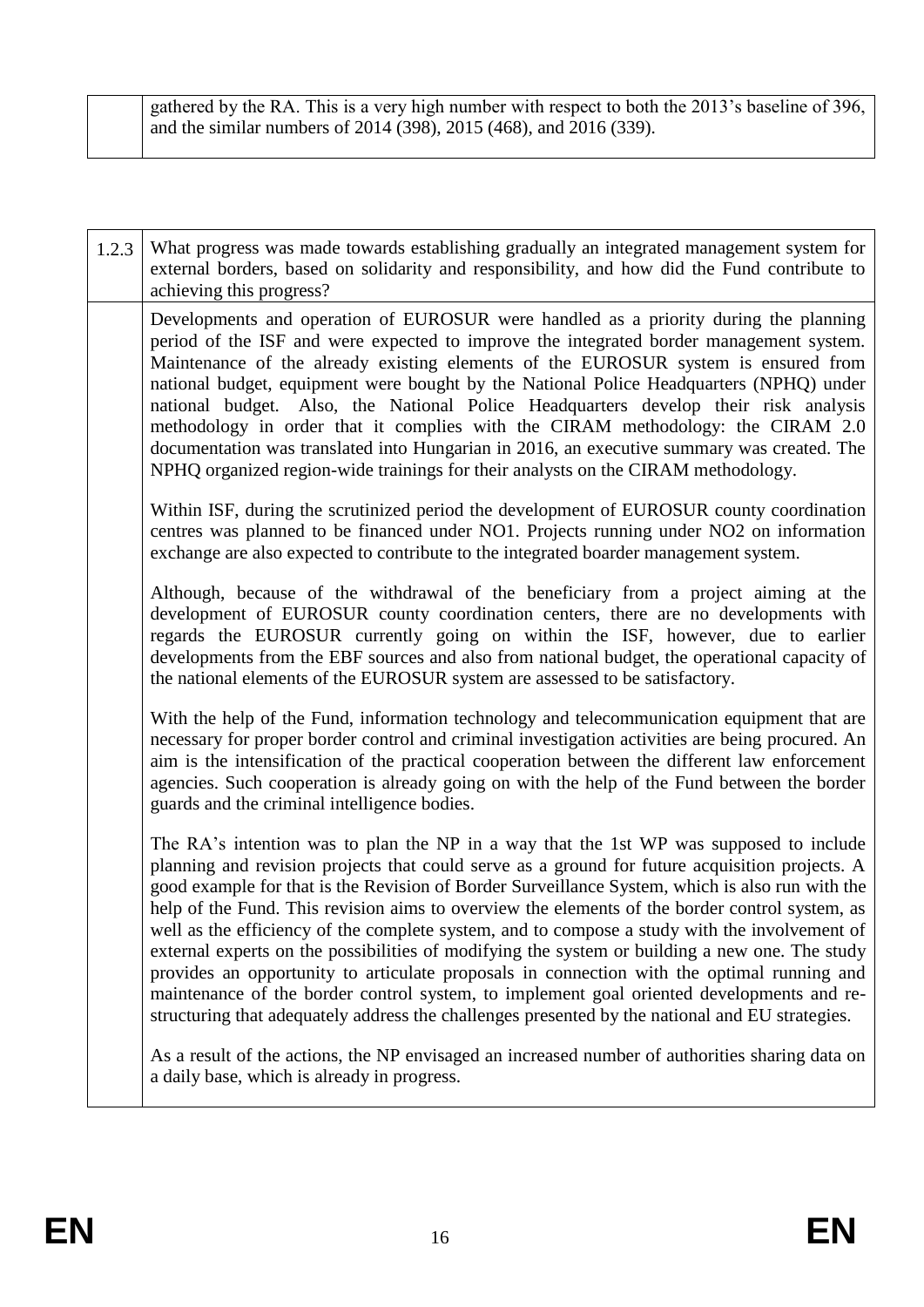A further envisaged result in the NP was the revision of risk analysis methods, which will shortly begin with the help of the Fund, and which contributes to the introduction of the CIRAM methodology by the National Police Headquarters by preparing a handbook for the CIRAM.

Cooperation is progressed by the participation in Frontex Coordinated Operations with a moderate volume (5 equipment used in such operations in 2017 so far); but, due to the general delay of the whole programme and the delays of the procurement processes, there has not been enough time and occasion to use equipment purchased with the support of the Fund in such actions: the indicator SO2 R5 is: 0/5.

| 1.2.4 | What progress was made towards ensuring the application of the Union's acquis on border<br>management, and how did the Fund contribute to achieving this progress?                                                                                                                                                                                                                                                                                                                                                                                                                                                                                                                                                                                                                                      |
|-------|---------------------------------------------------------------------------------------------------------------------------------------------------------------------------------------------------------------------------------------------------------------------------------------------------------------------------------------------------------------------------------------------------------------------------------------------------------------------------------------------------------------------------------------------------------------------------------------------------------------------------------------------------------------------------------------------------------------------------------------------------------------------------------------------------------|
|       | Progress at the national level regarding the application of the Union's Acquis on border<br>management includes an order issued by the National Police Headquarters (24/2015. (X. 15.)<br>about the use of Schengen Handbook in border management. Information on the Schengen<br>handbook for border management is contained in the curriculum at the National Public<br>University, which assures that professionals graduating in higher education will have an up-to-<br>date knowledge on the Union's Acquis. Basic training of border policing staff is also financed<br>under the national budget, which is especially important with regards the training of the newly<br>established border guards, which is an extra number of people to be trained, and they get a 6<br>month long training. |
|       | Within the ISF, the application of the Union's Acquis on border management is mostly<br>supported by training and exchange programmes. One complex training project is in progress,<br>which is a very similar project to its "predecessor" within the External Borders Fund. Many<br>different trainings are planned and some of them have already been held within the ISF, on a<br>wild variety of topics for border officers.                                                                                                                                                                                                                                                                                                                                                                       |
|       | Training about the prevention of human smuggling of minors at the borders has also been held<br>within the ISF. The training includes advanced professional training for border guards<br>containing best practices for detection of human smuggling of minors at the borders or other<br>illegal acts connected to unauthorized border crossing of minors, in bundle with quick and<br>effective measures tailored at protection of victims. According to the project manager of the<br>beneficiary, a direct impact of the project will be a more efficient check on minors at the<br>borders.                                                                                                                                                                                                        |
|       | Union's Acquis on border management are progressed by exchange programmes also. In this<br>respect, the Fund facilitates exchanges on new methods, tools and technologies of migration<br>management with other Member States.                                                                                                                                                                                                                                                                                                                                                                                                                                                                                                                                                                          |
|       | Progress is very visible in terms of indicators: according to the RA's database, the indicator<br>SO2 R1 "regarding the number of staff trained" rose to 45 and "the number of training courses                                                                                                                                                                                                                                                                                                                                                                                                                                                                                                                                                                                                         |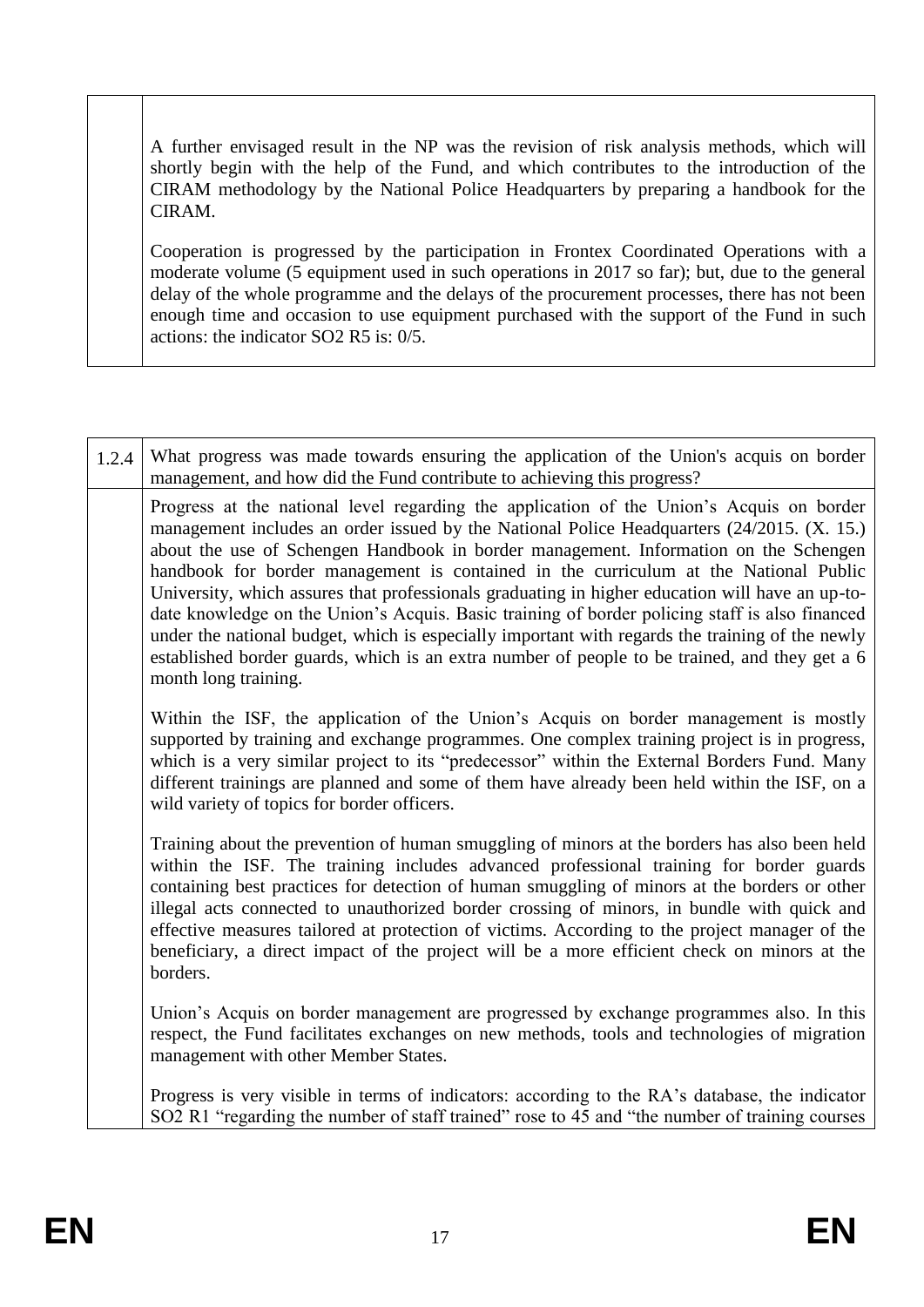in aspects related to border management with the help of the Instrument" rose to 4 as of the 30th of June 2017; these numbers are proportionate to the expected progress (115 trained staff and 8 courses are to be reached by these particular trainings).

According to the data of the National Police Headquarters, the "Number of Schengen Evaluation recommendations in the area of borders addressed with the support of the Fund, as compared to the total number of recommendations issued" (SO2 R4) is: 5/23. There were no Schengen Evaluation missions in the area of borders carried out with the support of the Fund (SO2 R3=0) both in 2016 and 2017.

The main results to be achieved with regard to the Schengen Acquis in border management set in the NP were the creation of 3 methodologies and training curriculums on border control, and also raising the number of highly qualified staff, by trainings, to 3750, are likely to be reached by the end of the programme.

| 1.2.5 | What progress was made towards contributing to reinforcing situational awareness at the<br>external borders and the reaction capabilities of Member States, and how did the Fund<br>contribute to achieving this progress?                                                                                                                                                                                                                                                                                                                                                                                                            |
|-------|---------------------------------------------------------------------------------------------------------------------------------------------------------------------------------------------------------------------------------------------------------------------------------------------------------------------------------------------------------------------------------------------------------------------------------------------------------------------------------------------------------------------------------------------------------------------------------------------------------------------------------------|
|       | The developments made by the National Police Headquarters from national resources for<br>making their risk analysis methodology comply with the CIRAM recommendations is an<br>important contribution to the reinforcing of situational awareness by the Member State. The<br>maintenance of the N.SIS II and subsystems, which is also financed under the national budget,<br>is an important contribution to situational awareness. Situational awareness is supported also by<br>in-depth checks, based on risk analysis, by the Law Enforcement agencies, and considered as<br>an important priority for the national government. |
|       | Within the framework of ISF, the actions under the National Objective 6 on national capacity,<br>especially those that target the reinforcement of "reaction capability" contribute to this aim                                                                                                                                                                                                                                                                                                                                                                                                                                       |
|       | The enhancement of situational awareness is the goal of several acquisitions of equipments and<br>vehicles with the help of the Fund: acquisition of Schengen buses is already going on. The<br>buses will presumably contribute to the improvement of border crossing. The acquisition of a<br>mobile thermal surveillance system (three cameras for the Ukrainian and six for the Serbian<br>external border section) serve the reinforcement of border protection systems The surveillance<br>system will be put into practice, and the staff will be trained by the beginning of 2018.                                            |
|       | The overwhelming goal of these actions is to increase the number of revealed illegal border<br>crossing activities in the future.                                                                                                                                                                                                                                                                                                                                                                                                                                                                                                     |

| $1.2.6$ What progress was made towards setting up and running IT systems, their communication   |
|-------------------------------------------------------------------------------------------------|
| infrastructure and equipment that support border checks and border surveillance at the external |
| borders, and how did the Fund contribute to achieving this progress?                            |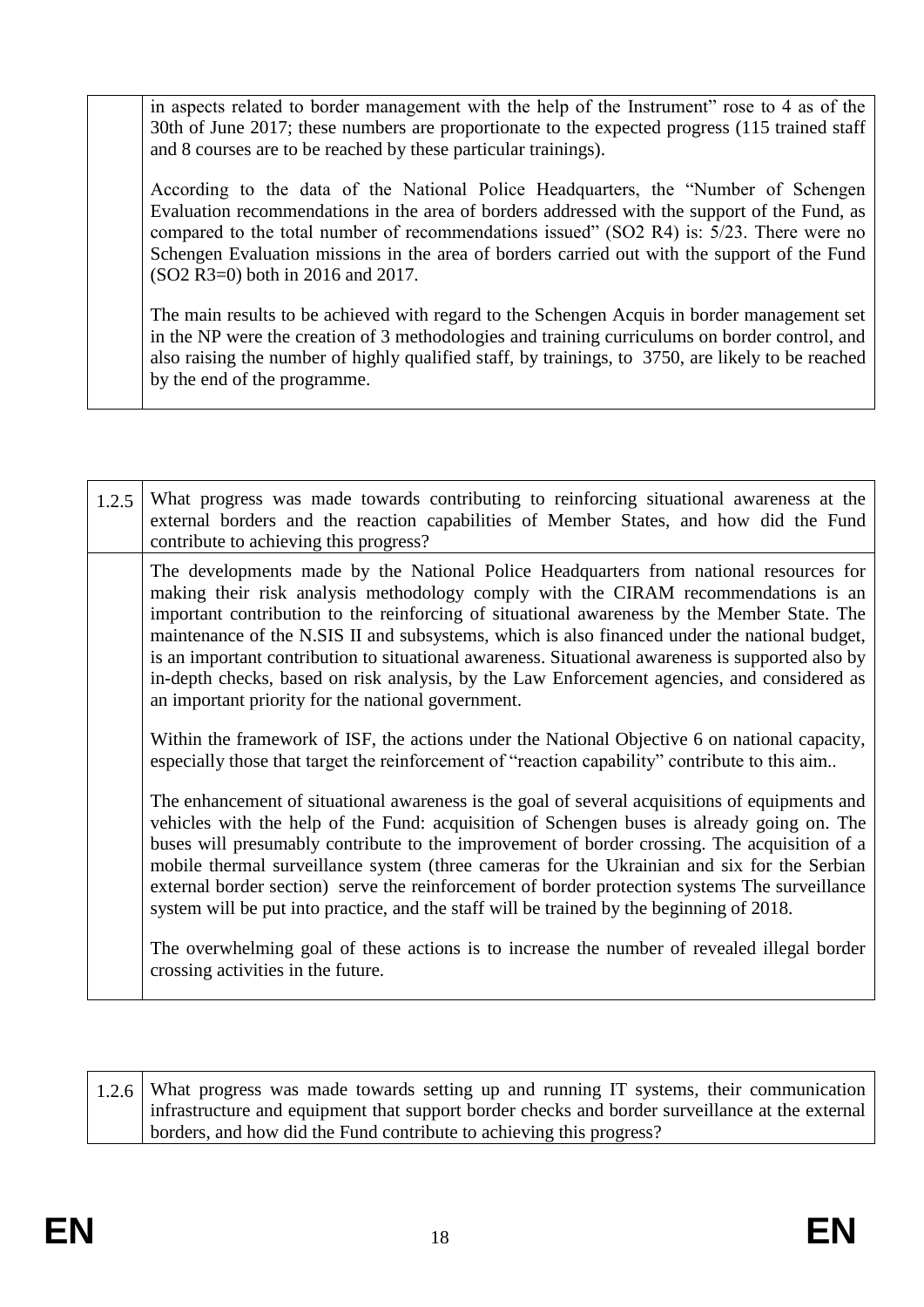Safe operation of N.SIS II and subsystems was set as a priority in the National Strategy for ISF and the IT support of N.SIS II is mostly financed under the national budget.

The NP for the ISF also handles the safe and secure operation of the national elements of N.SIS II as a priority, and the further development of the security of the system is progressed from the Fund, mostly by informational developments.

Beside the progress made under SO3 (operational support), the modernization of the IT equipment of the SIRENE Bureau was made with the help of the Fund. As a result, the administration time of the exchange of electronic messages transmitted by the SIRENE Bureau will be reduced.

Large scale developments of the national system of the SIS II infrastructure are also going on with the help of the Fund. These developments include the acquisition of both software and hardware devices and also infrastructural development of the national SIS II (N.COPY) by increasing the size of the server and the storage capacity, and database background, as well as upgrading the system to a higher version number. These activities aim to implement the development of the IT system in order to ensure the continuous and secure operation of N.SIS II and the systems connected.

Developments of the EUROSUR system, both from national budget and from the Fund are also IT contributions. Developments in the EUROSUR are constantly being made from the national budget, however, since there were not yet developments concerning the EUROSUR from the Fund, the "number of national border surveillance infrastructure established or further developed in the framework of EUROSUR" was 0 until 2016, and remained so until the 30th of June 2017, (SO2 I1).

The "number of incidents reported by Member States to the European Situational Picture" (SO2 I2) is 0 in 2017 until the 30th of June. The "reported number of illegal immigration, including on incidents relating to a risk to the lives of migrants" was 99 between October 2016 and the 30th of June 2017; and 1 incident of crisis situation was reported during the same period.

No information has been sent yet to the external evaluator on the "number of searches in the Schengen Information System" (SO2 I4) in 2017; in the financial year of 2016 the number was: 79355011, which is a moderate increase from the previous years; however, this is rather the impact of the developments made from the EBF sources, not yet those of the ISF, but the tendency is nonetheless positive.

1.2.7 How did the operating support provided for in Article 10 of the Regulation (EU) No 515/2014 contribute to the achievement of the specific objective on border management? Operating support was planned to be used on the one hand to support the renewal of the SIS II informational infrastructure, this way, facilitating the handling of migration flow through the external borders; on the other hand, to change the equipment supporting border surveillance used at the external borders.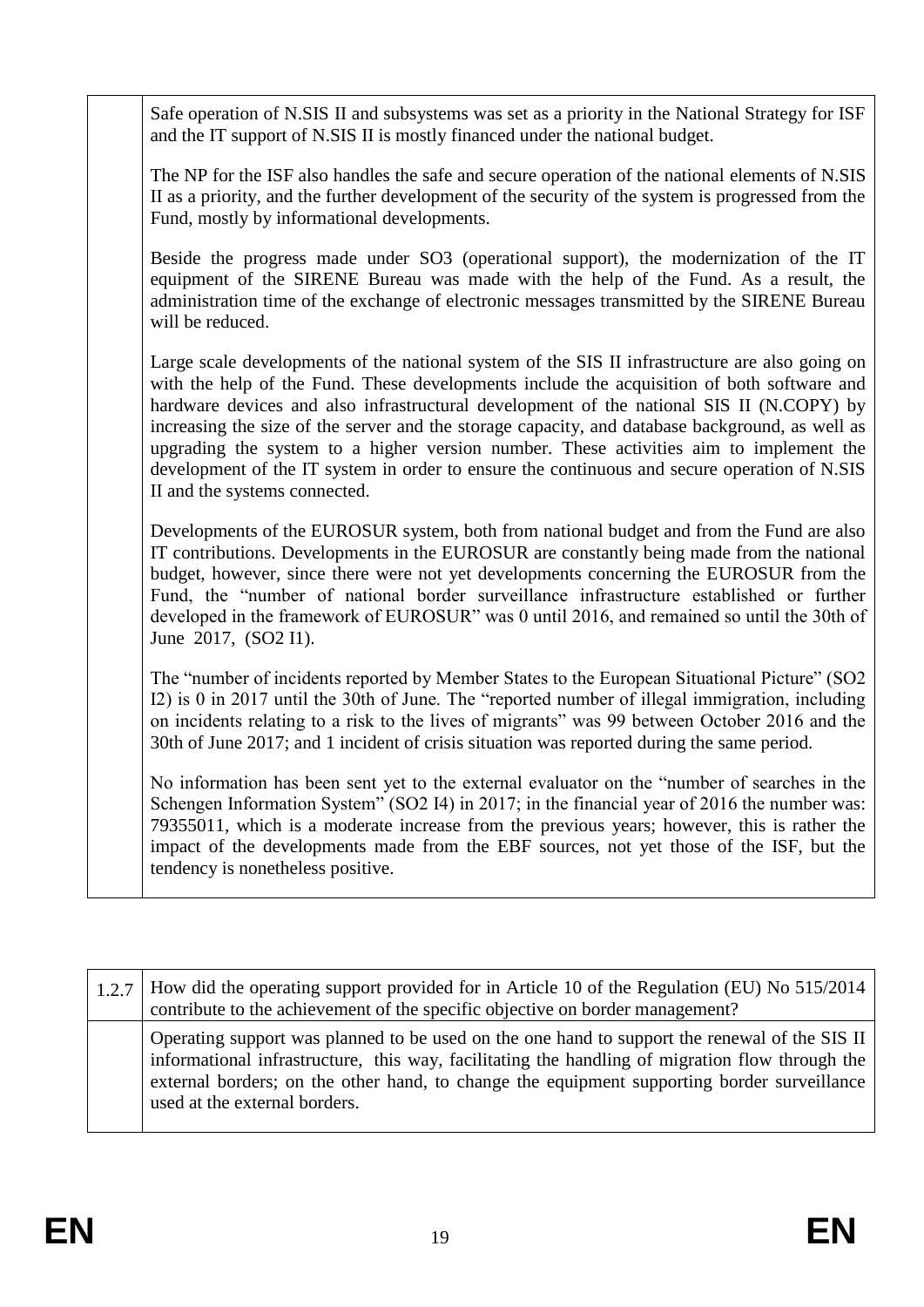So far, progress was made in both kinds of acquisitions. The reconstruction of the Hungarian external border surveillance system was started with the help of the Fund. Thermal cameras and also handheld thermal cameras will be purchased from the operational support. By changing the obsolete handheld thermal cameras to modern, easy-to-use handheld devices reactional capability and reliability will be increased.

The operating support for the procurement of the handheld thermal cameras is a logical continuation of the older procurements within the Schengen Fund and the EBF. Since the older cameras became outdated and their maintenance was getting un-economic, the need for new cameras was not questioned by any of the actors, and the planning of the procurement was discussed already at an early stage of the planning of the WP. The number of the procured cameras (55) was also agreed by both the beneficiary and the RA.

This operating support contributes to the constant maintenance of the system of thermal cameras; the acquisitions target the change of the already amortized equipment at the borders; therefore helping to tackle irregular migration at the Schengen borders.

The partial renewal of the infrastructure of SIS II by scheduled replacement of certain network depreciated devices is also made with the help of the operational support. By upgrading the equipment, product support will be available for the most important elements of the IT system. Activities include purchasing aggregating routers, external and internal switches through an open public procurement procedure and performing the necessary system integration.

| 1.3 | Specific objective 5: Crime / ISF-P Article $3(2)(a)$                                                                                                                                                                                                                                                                                                                                                                                                                                                    |
|-----|----------------------------------------------------------------------------------------------------------------------------------------------------------------------------------------------------------------------------------------------------------------------------------------------------------------------------------------------------------------------------------------------------------------------------------------------------------------------------------------------------------|
|     | The overall question:<br>How did the Fund contribute to the following specific objectives:<br>- Prevention of cross-border, serious and organised crime, including terrorism?<br>- Reinforcement of the coordination and cooperation between law enforcement authorities and<br>other national authorities of Member States, including with Europol or other relevant Union                                                                                                                              |
|     | bodies, and with relevant third countries and international organisations?<br>This is the biggest SO in terms of project number, and according to the RA the programme is<br>rather fragmented. This is the SO that the most beneficiaries other than state-maintained agencies<br>(NGOs and educational institutions) appear (20% of the projects).                                                                                                                                                     |
|     | 49 applications were submitted for the support of projects dealing with cross-border, serious and<br>organized crime. 4 applications were rejected; 2 were withdrawn before concluding the project<br>selection phase. Out of the successful applications, an average of 84% of the budgets was<br>committed by the RA. The budget-cut was usually applied when beneficiaries had planned<br>ineligible costs or too high costs for certain acquisitions.                                                |
|     | In the field of the prevention of cross-border, serious and organized crime, including terrorism,<br>the priority is given to the further development of risk analysis and the building of capacity and<br>reactional capability. Acquisitions have already been made with the help of the Fund. The<br>acquired devices and special vehicles will enable the law enforcement agencies to increase the<br>numbers of operations related to the EMPACT priorities. Rendering the system of trainings more |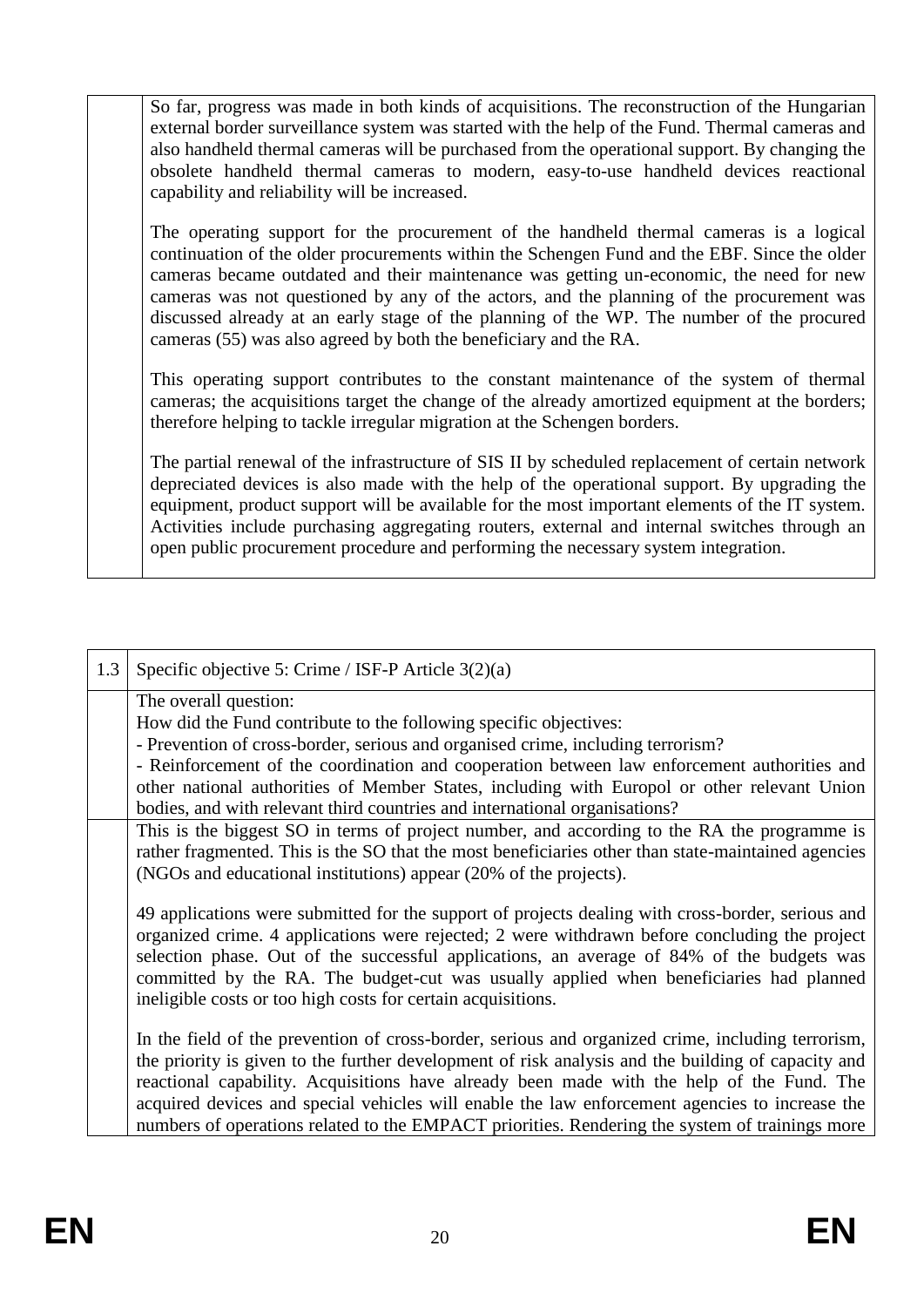efficient is also a priority, and research activities are also supported from the Fund. Developments that support asset recovery, prevention of radicalization and terrorism, informational security, operational capacity and victim support are also addressed from the Fund.

The coordination and cooperation between law enforcement authorities and other national authorities of Member States is reinforced by the broadening of international network of the stakeholders; by the enhancement of information exchange; and by the participation in activities that involve joint investigations. Several information exchanges and study visits were already made possible with the help of the Fund at the Europol.

1.3.1 What progress was made towards the achievement of the expected results of strengthening Member States' capacity to combat cross-border, serious and organised crime, including terrorism and to reinforce their mutual cooperation in this field, and how did the Fund contribute to the achievement of this progress? From the national budget, the number of additional asset-recovery officers employed at the Asset Recovery Office of the National Bureau of Investigation has increased from considerably. Participation in the EU Crime Prevention Network is also processed by the law enforcement agencies from the national budget. The developments with the help of the Fund will help operational capability and mobility. Emphasis is given to help the building of on-site capacities, e.g. data processing, field interviews and arresting criminals. Developing these capacities also contributes to various activities may performed later in office environment e.g. handling of evidence, follow-up interviews, in-depth analysis. Capacity building is essential in the fight against organized crime, since organized crime groups are usually well-equipped. Also, the RA assesses that the fight against serious crime is the most effective by the harmonizing the actions of different specialized units (e.g. crime specific (anti-drug, illegal migration etc. plus unit with special functions: asset recovery officers, surveillance unit, fugitive seekers, analysts etc.). Therefore, in order to achieve results in the fight against cross border, serious and organized crime, the intention of the RA was to enhance the capacity of the different units of the law enforcement agencies, paying special attention to equipments enabling technical data gathering and specially equipped vehicles for cover operations. Therefore, under the projects on preventing and combating cross-border, serious and organized crime, emphasize is given to operational capacity building by technical investments that target the procurement of vehicles, special equipment and IT equipment. The overwhelming aim of the actions undertaken with the help of the Fund is that thanks to the investments, EMPACT priorities could be better served in the future both at the national and the international level. The target groups of the acquisitions are always members of the units of law enforcement agencies dealing with the nationally relevant EMPACT priorities, e.g. the fight against drugs, illegal migration, trafficking in human beings (THB), cyber crimes and the mentioned units with supportive functions (e.g. asset recovery). Progress has already been made in all of these fields from both investigative and intelligence aspects as some specific technical and IT equipments are procured. At this point, no concluded actions can be reported related to Joint Investigation Teams (JITs) and EMPACT operations: (SO5 R1 is 0 until the 30th of June 2017); upon "the field of value of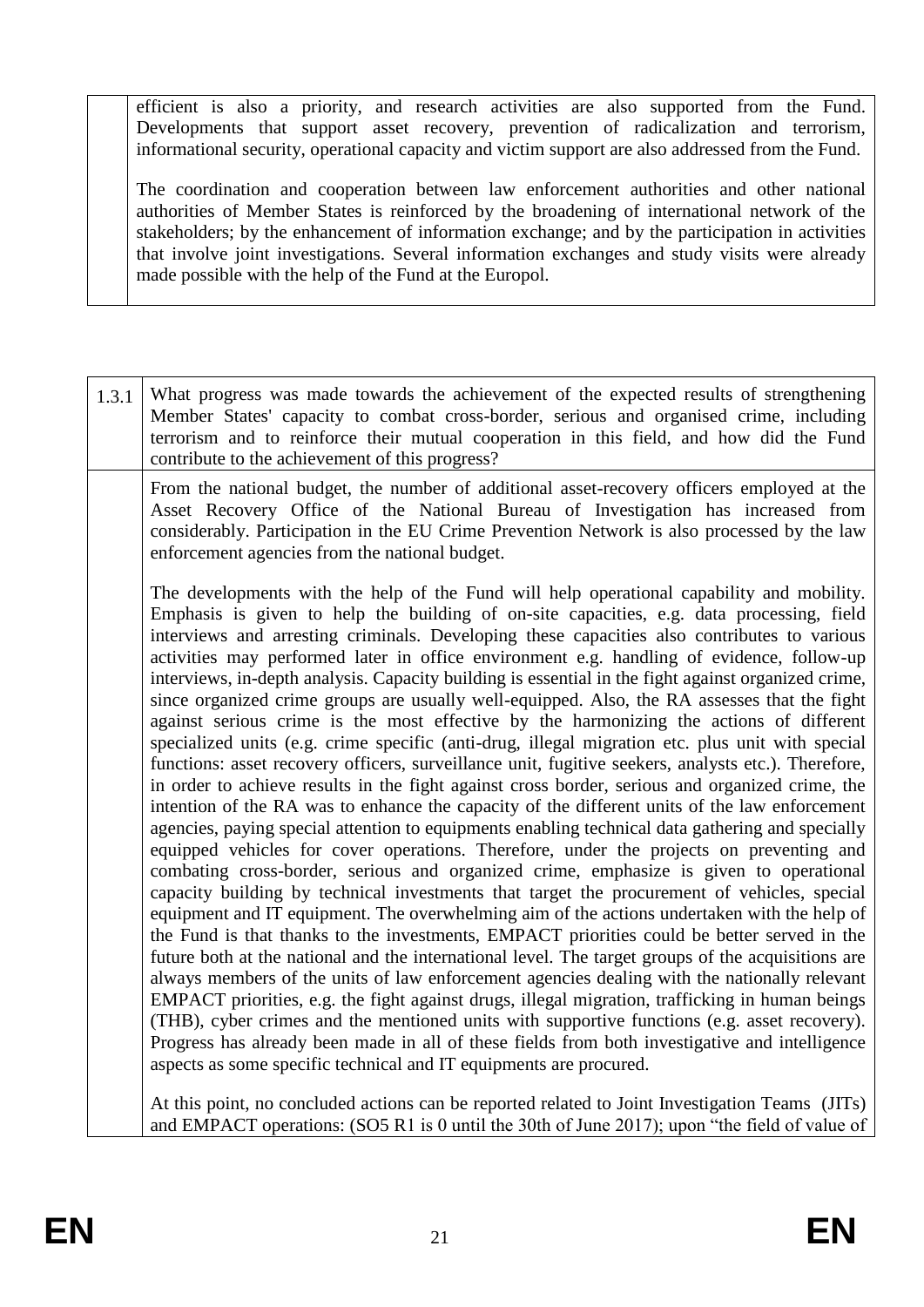frozen, seized and confiscated criminal assets" the projects were not fully implemented by the cut-off date therefore SO5 I1 is also 0.

"The number of projects in the area of crime prevention" (SO5 C3), according to the information gathered from the RA by the external evaluator, is 1.

"Results of actions supported by the Fund leading to the disruption of organized crime groups", as these result indicators are to be measured after at least a year-long application of the attained equipment (SO5 R3) is 0.

Since the sustainability period of the finished projects have just begun, therefore the indicators SO5I2 on the "number of police-recorded offences, suspects, prosecutions and convictions resulting from actions within the scope of the Fund" and SO5I3 "Quantity of drugs seizure within the scope of the Fund on organized crime" do not reflect the impact of the projects, however, the equipments procured are expected to be used in operations in the near future.

2 new JITs/EMPACT operational projects (known to be under preparation by the beneficiaries) are anticipated to be the next visible results of the mentioned capacity-building projects.

The NP predicted 160 cross-border operations by the end of the Programme. This is only supposed to be measured during the sustainability period but according to the estimate of the RA, the numbers will very likely be reached, and probably over-accomplished.

So far, 2 law enforcement authorities finished their projects within this national objective and built their capacities, but at least 4 further law enforcement authorities will enhance their ability of higher level response.

The goal of reaching 3,000 persons by campaigns has not yet been achieved but presumably will be by a recently launched project that deals with de-radicalization.

1.3.2 What progress was made towards developing administrative and operational coordination and cooperation among Member States' public authorities, Europol or other relevant Union bodies and, where appropriate, with third countries and international organisations, and how did the Fund contribute to the achievement of this progress? The "Robotzsaru Neo" (Robocop Neo) information management system of the National Police Headquarters was developed from national budget and contributes to the internal dataflow of the law enforcement agencies. The extending access of the SIENA network system was also developed from the national budget. ISF sources in the NP were planned to be used for, under SO5 NO2, progressing large scale IT developments and to support conducting studies and finance the deployment of liaison officers and the organization of conferences on exchange of information. As for the first aspect, the programme will not fulfil thoroughly the expectations, since, because of the delays of the whole programme, many projects that could have been supported here were eventually carried out from national budget. Most of the actual developments so far target facilitating information exchange by developing human resources, especially by joint exercises or exchange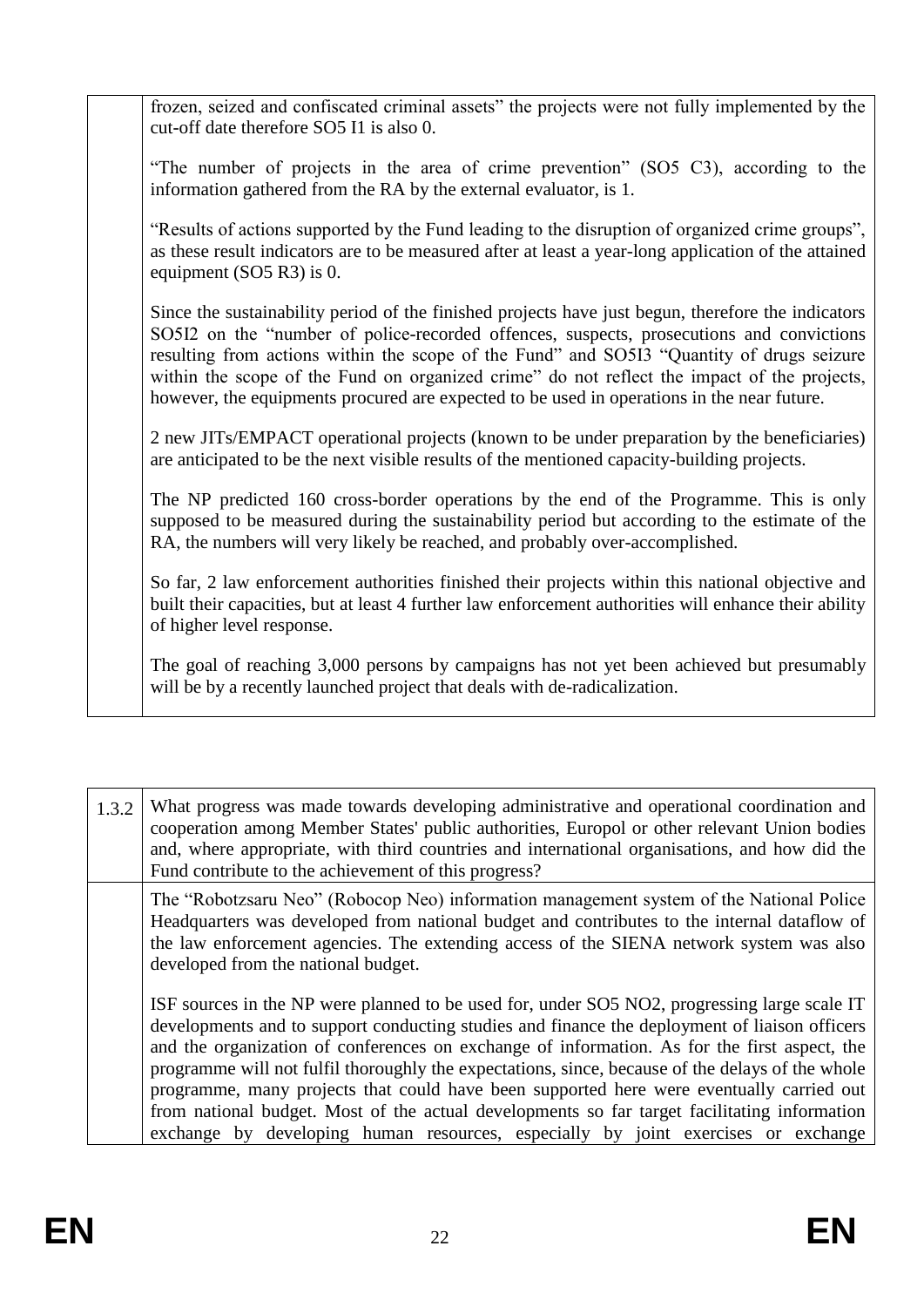programmes. (e.g. international surveillance exercises, cooperation with Europol).

The progress is not tangible yet at the level of result indicators, since there has not yet been any joint investigation (JIT) teams or EMPACT (European Multidisciplinary Platform against Criminal Threats) operation projects supported by the Fund, therefore SO5 R1 is 0.

The "number of projects supported by the Fund, aiming to improve law enforcement and information exchange, which are related to Europol data systems, repositories, or communication" is also 0 (SO5 C4) so far.

"The number of SIENA cases initiated" (SO5 I6) for period between the 16th October 2016 and the 30th June 2017 (last evaluated period) was of a relatively low figure according to the data of the RA – however, the external evaluator observes that the same data reported from 2014 to 2016 were growing constantly.

The same applies for the "number of SIENA messages exchanged": these were constantly rising from 2014 to 2016 and almost doubled in two years, however, the preliminary number for the last evaluated period is a much lower account, but the contradiction between the numbers is probably due to the different data management practices of the different data providing sources.

The intensity of sharing information also has a double-faced tendency: the indicator SO5 I7, with regards "the number of EIS searches performed by Member States" rose in the period of 2014-2016, and according to the sources of the RA, it was just narrowly surpassed in the last evaluated period.

"The number of persons and objects inserted in the EIS by Member States per year" fell from 2014 to 2016 though the number for last evaluated period is higher.

With regards "the number of suspected and convicted persons and objects inserted in the EIS by Member States per year", it fell in the pre-evaluation years, however the RA reports a heaving tendency for the last evaluated period.

As for "the volume of exchange of information in the Prüm framework" (SO5 I5) during the last evaluated period, Hungary reported results on the total number of DNA matches ('hits') and the total number of fingerprint matches ('hits').

It can be assessed that the impact indicators can not be used as a reliable source for the progress so far, first of all because of data gathering problems because the national authorities collect the data on calendar year basis, not according financial years, but also because the impact of many of the projects launched can be expected to appear just after the end of the projects.

However, since the planned results set for the NO2 in the National Programme can be assessed as relevant ones in terms of enhancing cooperation and coordination, some assessment can still be made measuring progress against these results.

The expected results included the deployment of 2 liaison officers. This has already been achieved with the help of the Fund.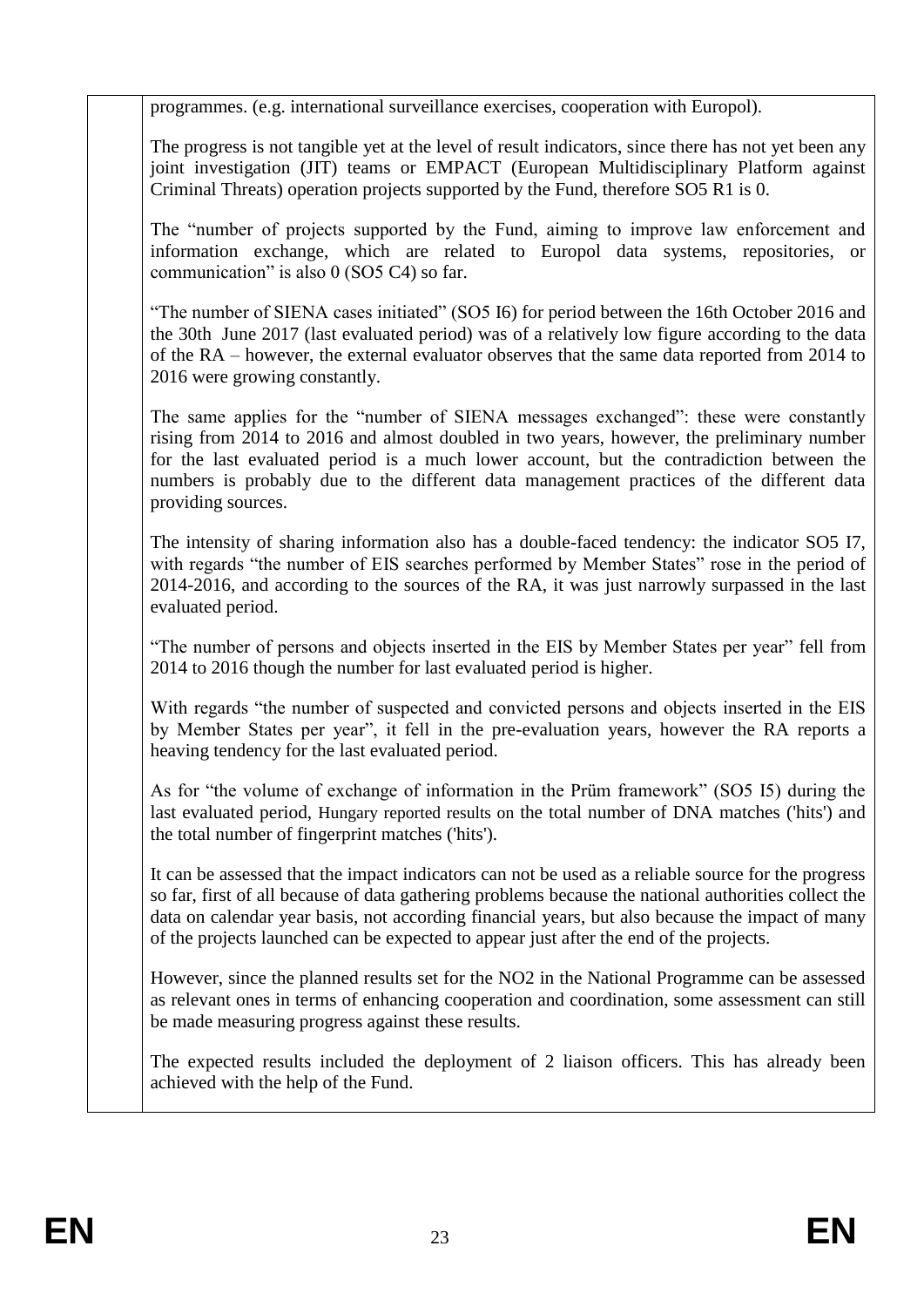The NP expected that 45 officers would also participate at international forums, conferences, and in the work of international networks, organizations with the assistance of the Fund; this number has already been reached.

The goal of creating 2 new connections to on-line databases has not been accomplished from ISF sources because the originally planned IT developments are already accomplished from the national budget.

| 1.3.3 | What progress was made towards developing training schemes, such as those regarding<br>technical and professional skills and knowledge of obligations on human rights and<br>fundamental freedoms, in implementation of EU training policies, including through specific<br>Union law enforcement exchange programmes, and how did the Fund contribute to the<br>achievement of this progress?                                                                                                                                                                                                                                                                             |
|-------|----------------------------------------------------------------------------------------------------------------------------------------------------------------------------------------------------------------------------------------------------------------------------------------------------------------------------------------------------------------------------------------------------------------------------------------------------------------------------------------------------------------------------------------------------------------------------------------------------------------------------------------------------------------------------|
|       | The national budget covers the basic education for the police candidates: there are 4 schools at<br>the secondary level, and a university for higher education. The basic and academic trainings<br>provided for the customs officers are also covered from the national budget, and secret service<br>agencies also have their one-year-long professional training financed nationally.                                                                                                                                                                                                                                                                                   |
|       | The further trainings financed from the ISF run under the NO3 and cover a wide range of areas:<br>trainings aimed at technical skills (e.g. special driving skills, applying special intelligence<br>techniques) and professional skills (e.g. money laundering; asset recovery). Trainings organized<br>with the participation of Hungarian and foreigner experts are a priority, since these trainings<br>can develop criminal intelligence abilities; enable participants to acquire the best practices in<br>connection with operative possibilities, and also to perform their tasks more effectively during<br>investigations and in joint international operations. |
|       | Providing language trainings (e.g. English with law-enforcement-specific vocabulary) is also an<br>important priority of the Fund.                                                                                                                                                                                                                                                                                                                                                                                                                                                                                                                                         |
|       | Trainings about THB and victim support are also distinguished and prioritized within the scope<br>of the Fund.                                                                                                                                                                                                                                                                                                                                                                                                                                                                                                                                                             |
|       | There were no trainings aimed specifically at human rights obligations and fundamental<br>freedoms until the cut-off-date, although after the cut-off date a project was launched<br>containing such module, and this topic is also present in various trainings focus on applying<br>police measures (e.g. how to conduct arrests, rules of transporting apprehended individuals etc.)<br>and these trainings are financed from national budget.                                                                                                                                                                                                                          |
|       | There is considerable progress in the implementation of the NP in terms of numbers. Until<br>October 2016, there were no "trainings on cross-border related topics with the help of the<br>Fund" (SO5 R2), but in 2017, 279 law enforcement officials were trained, among whom 83<br>participated in trainings related to THB and sexual exploitation of women and children; 25<br>participated in trainings related to money laundering; about 50 to organized crime; about 20 to                                                                                                                                                                                         |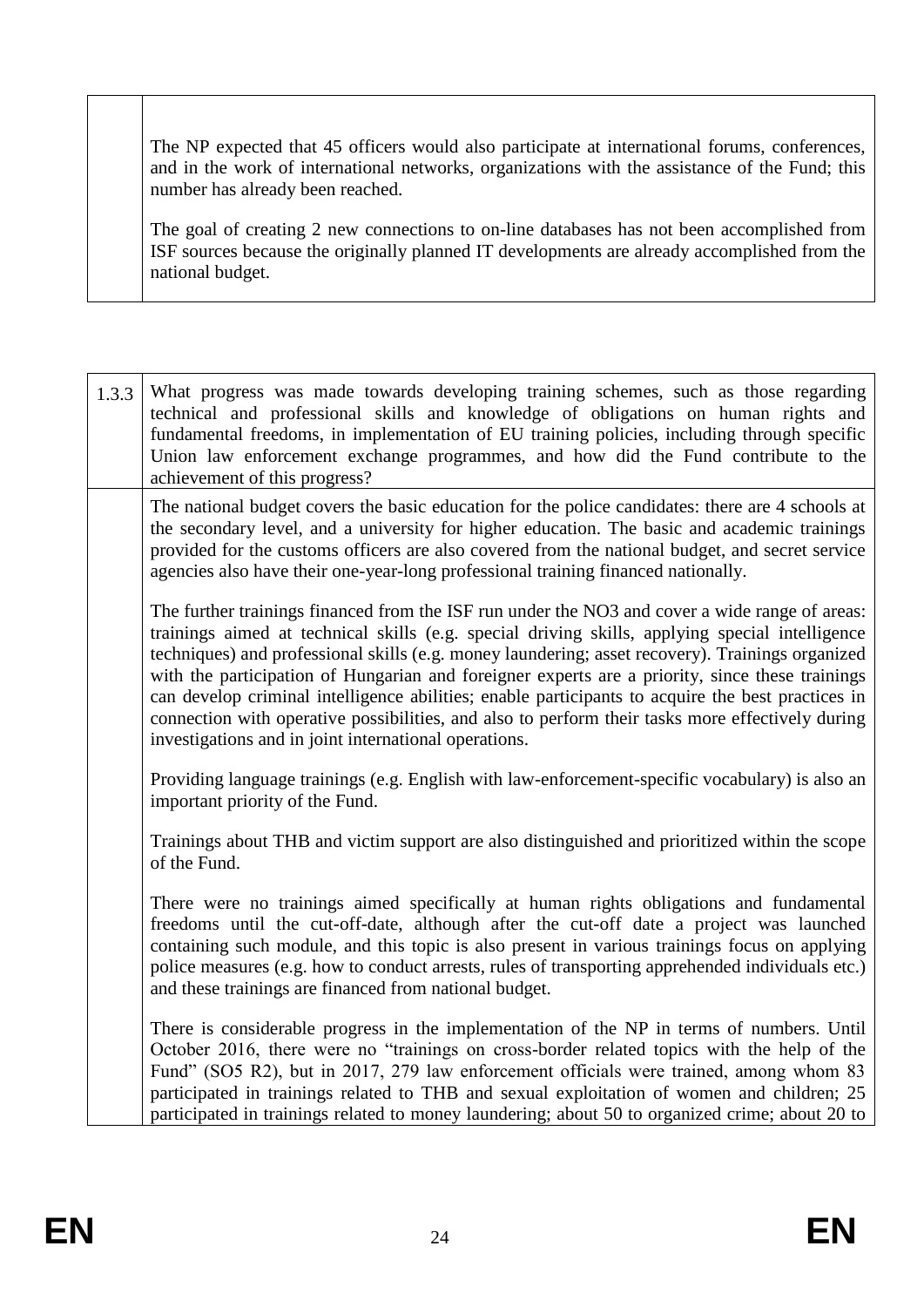| information exchange; about 101 to operational cooperation. Altogether 1,943 hours of<br>trainings were delivered. Among this, 83 hours dealt with THB and sexual exploitation of<br>women and children; 75 with money laundering; 100 with organized crime; 1,300 with<br>information exchange and 385 with operational cooperation. |
|---------------------------------------------------------------------------------------------------------------------------------------------------------------------------------------------------------------------------------------------------------------------------------------------------------------------------------------|
| As for the results foreseen by the National Programme, there are already 3 training materials<br>prepared, which means that the previewed 5 materials are likely to be reached by the end of the<br>programme.                                                                                                                        |
| 279 officials have been already trained on cross-border related topics and the final goal of 1,400<br>will presumably be reached.                                                                                                                                                                                                     |
| A further expected result of the programme was the building of 1 training centre, which is also<br>in progress.                                                                                                                                                                                                                       |
|                                                                                                                                                                                                                                                                                                                                       |

| 1.3.4 | What progress was made towards putting in place measures, safeguard mechanisms and best<br>practices for the identification and support of witnesses and victims of crime, including victims<br>of terrorism, and how did the Fund contribute to the achievement of this progress?                                                                                                                                                                                                                                                                                                                                                                                                       |
|-------|------------------------------------------------------------------------------------------------------------------------------------------------------------------------------------------------------------------------------------------------------------------------------------------------------------------------------------------------------------------------------------------------------------------------------------------------------------------------------------------------------------------------------------------------------------------------------------------------------------------------------------------------------------------------------------------|
|       | The Ministry of Justice created the Centre for Victim Support in 2017, which besides its prime<br>function to serve as an information and service hub does provide legal and practical assistance<br>for victims of crime. The National Crisis and Information Service developed an international<br>toll-free line for THB victims. Also from the national budget, the Ministry of Justice holds<br>trainings for officers who work as service providers in the field of victim support. NGOs, with<br>financial aid from the government, contributed to the increase in the number of shelters.                                                                                        |
|       | Progress from the ISF budget was made by SO5 NO4 for victim support. Within the framework<br>of the ISF, this priority was narrowed down to the support and identification of victims of THB<br>and victims of other crimes (e.g. drug trafficking, financial crimes etc.) are assisted from state-<br>funded programmes.                                                                                                                                                                                                                                                                                                                                                                |
|       | The projects under this national objective are of smaller a range and they target cooperation<br>(common workshops) between law enforcement agencies and NGOs; international information<br>and experience exchange between law enforcement agencies (with Switzerland); and a complex<br>campaign and so far, workshops and field trips were held within the framework of these<br>projects. Since some of the projects started already with considerable delay, in most cases not<br>many quantifiable results yet are available. There are also two projects on trainings about THB<br>and victim support, and some of these planned trainings were already held within the projects. |
|       | A different type of contribution is made by the construction of an IT platform that links all the<br>relevant governmental, non-governmental and international agencies. The aim is the<br>construction of a database that can help the filtering and assistance of victims, and it also serves<br>as a databank for analyzing the basic trends of THB.                                                                                                                                                                                                                                                                                                                                  |
|       | By the cut-off date there are 2 project proposals with Grant Agreements being drafted and<br>ready to be implemented in the area of crime prevention, therefore although the indicator SO5                                                                                                                                                                                                                                                                                                                                                                                                                                                                                               |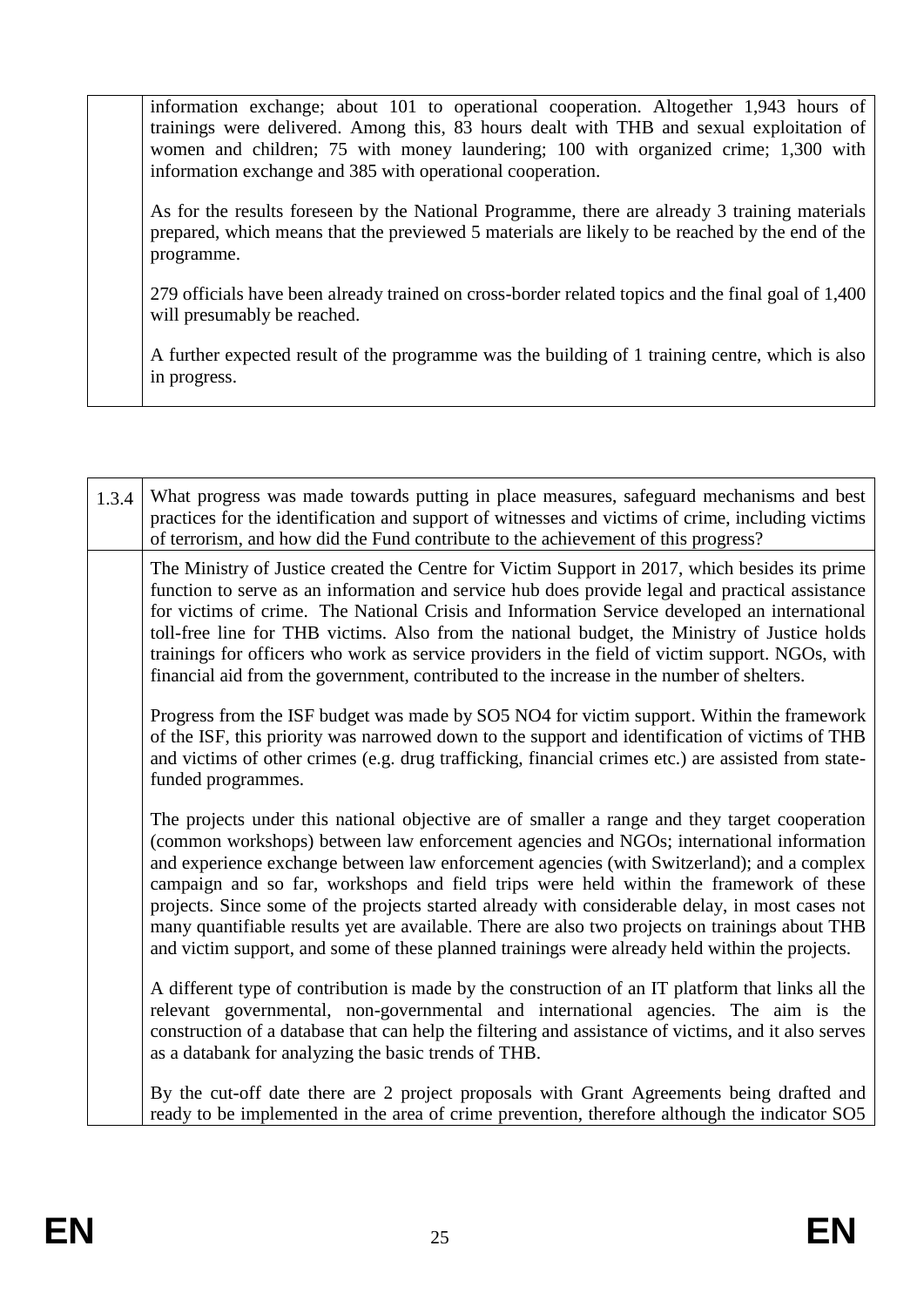C3 currently is 0 but results will likely soon manifested. The preliminary "number of protected or assisted crime victims" (SO5 I4) for 2017, until the cut-off date is 53.

The following statements can be made with regards the results to be achieved set in the national objectives: the 1 on-line operational IT platform and database as a result of this action is already made.

The 1 advanced trans-referral mechanism with at least 1 country, namely, with Switzerland is also being developed.

The set goal of reaching 500,000 persons will probably be fulfilled by the THB awareness campaign.

Improved cooperation and communication among governmental bodies and NGOs on local level in 4 counties will also be achieved by the ongoing project.

| 1.4 | Specific objective 6: Risks & crisis / ISF-P Article 3(2)(b)                                                                                                                                                                                                                                                                                                                                                                                                                                                                                                                                                              |
|-----|---------------------------------------------------------------------------------------------------------------------------------------------------------------------------------------------------------------------------------------------------------------------------------------------------------------------------------------------------------------------------------------------------------------------------------------------------------------------------------------------------------------------------------------------------------------------------------------------------------------------------|
|     | The overall question:<br>How did the Fund contribute to improve the capacity of Member States to manage effectively<br>security-related risks and crises, and protecting people and critical infrastructure against terrorist<br>attacks and other security-related incidents?                                                                                                                                                                                                                                                                                                                                            |
|     | In order to improve the national capacity to manage effectively security-related risks and crises,<br>developing reactional capability and risk analysis methodologies and practices are in the focus of<br>the RA, alongside with enhancing cooperation and information exchange, and the extending of<br>the international network of the beneficiaries. The RA handled the development of the cyber-<br>defence of the critical infrastructure as a priority. Increasing the number and the efficiency of<br>trainings is also a main objective within this specific objective.                                        |
|     | The programming was complex first of all because only 15% of the overall budget was to be<br>spent on this special objective; and also because, in contrast with the other special objectives, in<br>case of SO6 there were no similar antecedent programmes (such as the EBF for SO1 and SO2 or<br>the CIPS and ISEC in the case of SO5). An important feature is also the fact that the pool of<br>potential beneficiaries for the projects under this specific objective is very limited: Counter<br>Terrorism Centre; National Directorate General for Disaster Management; Special Service for<br>National Security. |
|     | Stakeholder agencies at the beginning less willing to propose projects for the SO6 calls than<br>previously anticipated, which is, according to the RA, attributed to the fact that the agencies<br>probably feel that the financial framework for this component is insufficient for developing a<br>thorough risk assessment systems.                                                                                                                                                                                                                                                                                   |
|     | 8 projects applied for the announced calls so far, all of them were supported, with an average of<br>83% of the original application value.                                                                                                                                                                                                                                                                                                                                                                                                                                                                               |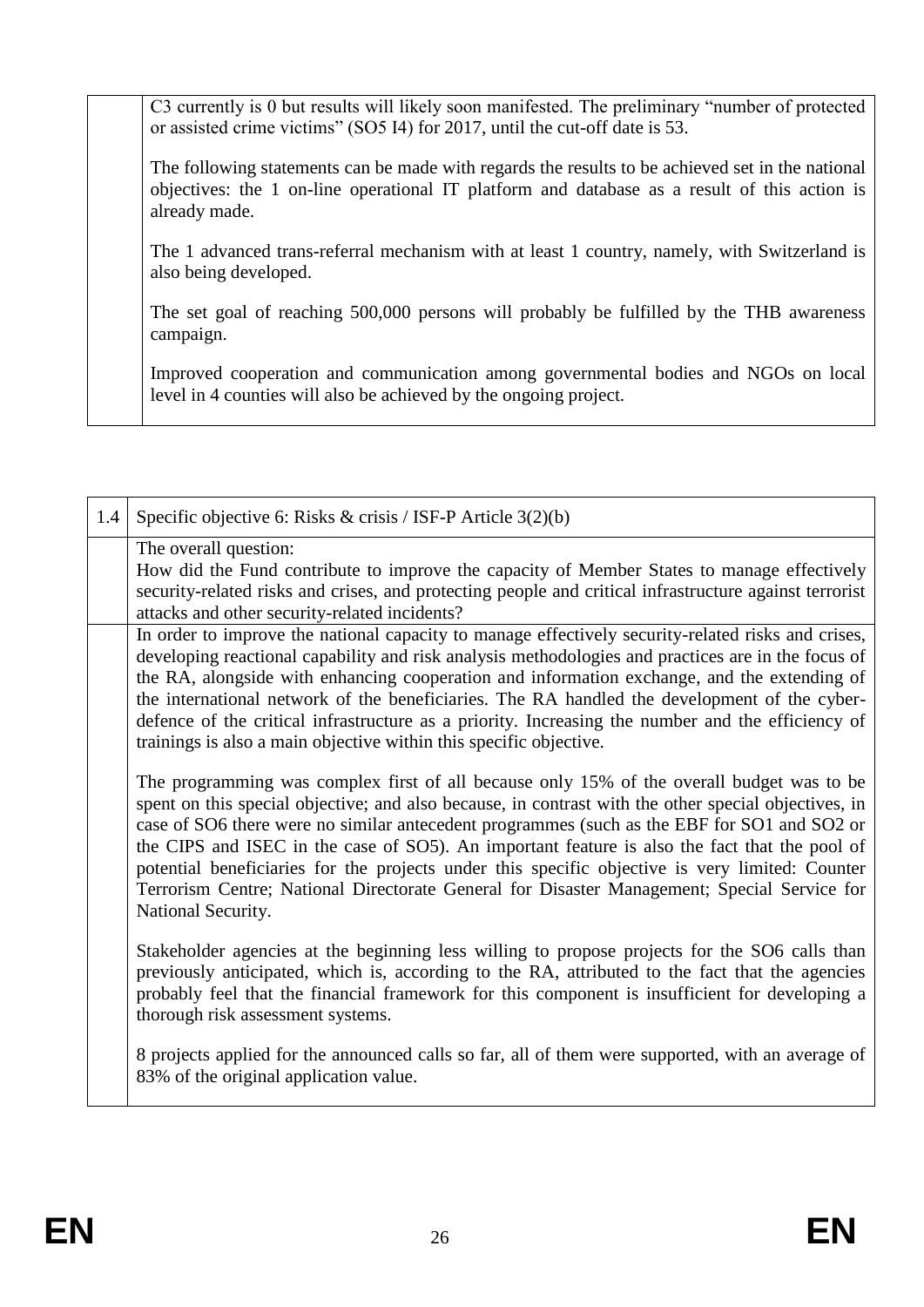|  | 1.4.1 | What progress was made towards reinforcing Member States' administrative and operational<br>capability to protect critical infrastructure in all sectors of economic activity, including through<br>public-private partnerships and improved coordination, cooperation, exchange and<br>dissemination of know-how and experience within the Union and with relevant third countries,<br>and how did the Fund contribute to the achievement of this progress?                                                                                                                                                                                                                                                                                          |
|--|-------|-------------------------------------------------------------------------------------------------------------------------------------------------------------------------------------------------------------------------------------------------------------------------------------------------------------------------------------------------------------------------------------------------------------------------------------------------------------------------------------------------------------------------------------------------------------------------------------------------------------------------------------------------------------------------------------------------------------------------------------------------------|
|  |       | Outside ISF there is a project targeting the renovation and partially equipping state-owned<br>buildings to host prospective centers relevant to industrial information security in each county<br>under the auspices of the National Directorate General for Disaster Management. A new<br>institute with country-wide coordinative and reactive profile, the National Cyber Security<br>Centre was established within the structure of the Special Service for National Security to<br>enhance the efforts against e-crimes and cyber attacks. Thirdly, the Counter Terrorism Centre<br>has also been further developed (profile, HR and equipment-wise) to bear with all the functions,<br>manpower and means to guarantee the safety of citizens. |
|  |       | Within ISF, the aim of SO6 is the protection of citizens and critical infrastructure. Under SO5,<br>a protocol on the defence of crowded places is being prepared, and this serves similar aims.<br>Also the SO5, investigation-wise addresses the threats reside in some specific forms of cyber-<br>crime (e-fraud, misuse of bankcards, on-line sexual exploitation of minors), whilst SO6<br>responds to challenges of cyber-security as another aspect of cyber-crime concentrated on the<br>protection sphere.                                                                                                                                                                                                                                  |
|  |       | Projects within SO6 mostly target the procurement of equipment, exchange of information and<br>organizing/participating in trainings. The construction of the Central European CBRN-E<br>Training Centre is also running from a project and is an important priority for the RA.                                                                                                                                                                                                                                                                                                                                                                                                                                                                      |
|  |       | Till the cut-off date preparatory work has been started in most of the projects, so no real<br>progress could be detected at the level of the indicators. The "number of tools put in place<br>and/or further upgraded with the help of the Instrument to facilitate the protection of critical<br>infrastructure in all sectors of the economy" (SO6 R1) is 0, and the "number of expert<br>meetings, workshops, seminars, conferences, publications, websites and online consultations<br>organized with the help of the Instrument" (SO6 R2) is also 0 so far.                                                                                                                                                                                     |
|  |       | There were no terrorist attacks (SO6 I1) in Hungary within the period under scrutiny.                                                                                                                                                                                                                                                                                                                                                                                                                                                                                                                                                                                                                                                                 |
|  |       | Nevertheless, since projects were already launched with the help of the Fund, with respect to<br>the results to be achieved named in the national objectives, the following statements can be<br>made: as for the protection of critical infrastructure, the expected results, by the end of the<br>Programme, are 2 upgraded event management centers. The construction of 1 of them is<br>already in progress, so there is a chance that the planned result will be achieved.                                                                                                                                                                                                                                                                       |
|  |       | Equipping numerous CBRN-E specialists with a wider scale, higher level defense-relief<br>response capabilities and a specially equipped minivan/minibus were planned results. The<br>project is in progress and the goals set will presumably be reached.                                                                                                                                                                                                                                                                                                                                                                                                                                                                                             |
|  |       | As for the results to be achieved with respect to cooperation and exchange of know-how, the<br>following statements can be made: the number of officers participating in international forums,                                                                                                                                                                                                                                                                                                                                                                                                                                                                                                                                                        |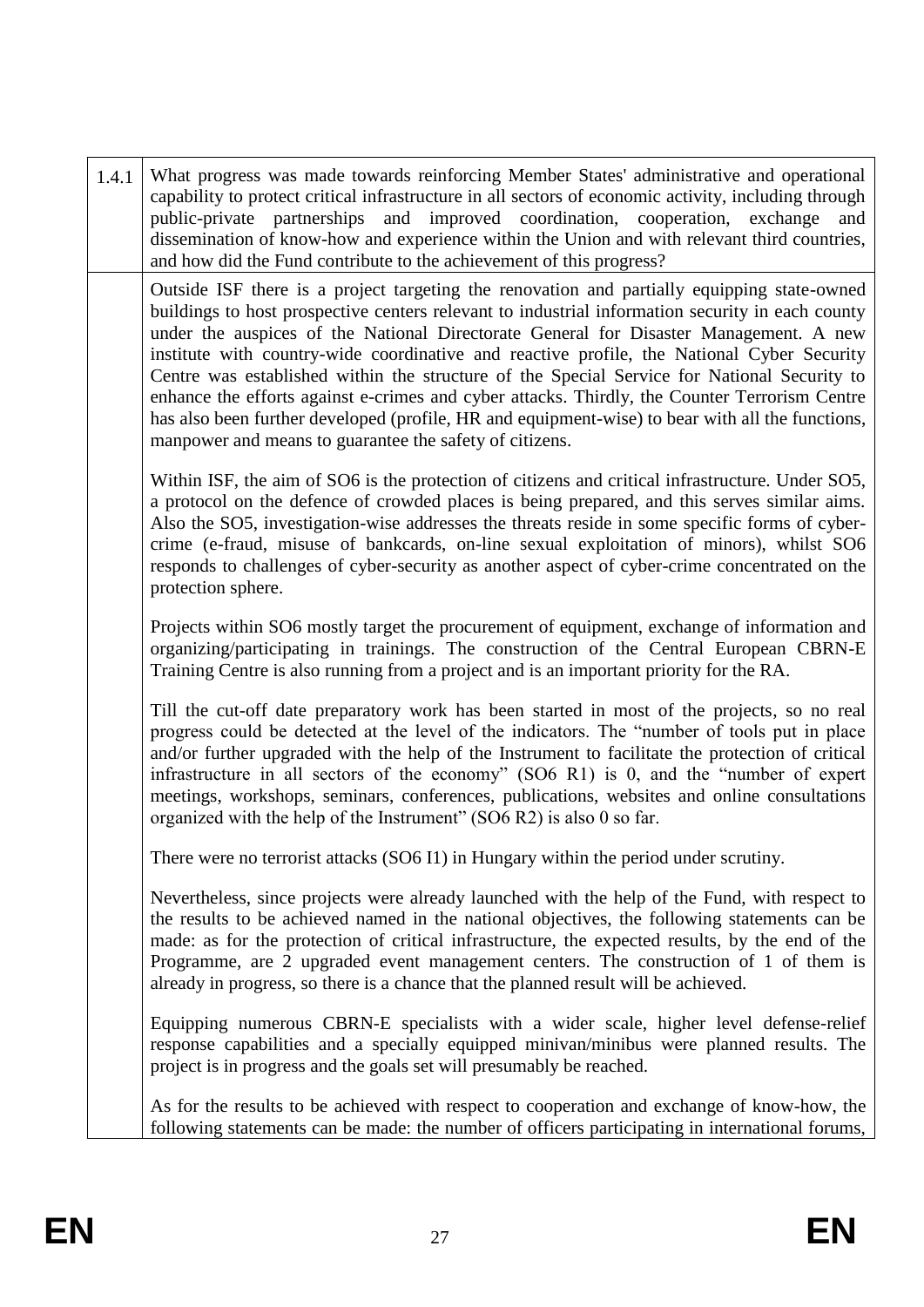conferences, and in the work of international networks, organizations is 0 so far but the goal of 6 will be achieved by the end of the Programme.

The planned construction of the international CBRN-E training centre is in progress, so this result will also be achieved.

1 specialized educational cabinet related to critical infrastructure protection was planned as a result, but until now, no applications were submitted for the calls for proposals so the achievement of this result is doubtful.

Out of the planned preparation of reviewed/customized/developed curricula, training materials on 2 specific fields of crisis management (e.g. CBRN-E, industrial security) 1 has already been achieved.

| 1.4.2 What progress was made towards establishing secure links and effective coordination between<br>existing sector-specific early warning and crisis cooperation actors at Union and national level,  <br>and how did the Fund contribute to the achievement of this progress? |
|----------------------------------------------------------------------------------------------------------------------------------------------------------------------------------------------------------------------------------------------------------------------------------|
| No actions under this objective are planned to be financed by ISF.                                                                                                                                                                                                               |

| 1.4.3 | What progress was made towards improving the administrative and operational capacity of the<br>Member States and the Union to develop comprehensive threat and risk assessments, and how<br>did the Fund contribute to the achievement of this progress?                                                                                                                                                                                                                                                                                                                                                                                                                                                                                                                                                                                                                                                                     |
|-------|------------------------------------------------------------------------------------------------------------------------------------------------------------------------------------------------------------------------------------------------------------------------------------------------------------------------------------------------------------------------------------------------------------------------------------------------------------------------------------------------------------------------------------------------------------------------------------------------------------------------------------------------------------------------------------------------------------------------------------------------------------------------------------------------------------------------------------------------------------------------------------------------------------------------------|
|       | The national budget covers the development of national risk analysis and the threat assessment<br>system by mapping the relevant experiences, revision of current methodology and establishing<br>the rules of procedure. This has been started already in 2014 by preparing a comprehensive<br>report by the National Directorate General for Disaster Management on the methodology of the<br>national crisis assessment and its results.                                                                                                                                                                                                                                                                                                                                                                                                                                                                                  |
|       | ISF was supposed to finance projects that target the mapping of good practices. However,<br>because of the delays, some planned projects were eventually financed from the national budget<br>instead of ISF; also, as the RA purports, the money offered was not attractive enough for the<br>potential beneficiaries. These are probably the reasons behind the fact that no applications<br>arrived for the first calls. Therefore, the RA decided to raise the amount of money for the<br>forthcoming call and slightly widened the scope of actions to be financed in order to render the<br>call more persuasive and the prospective projects more complex. By the time of the writing of<br>this Report project proposals for the new call have already arrived.<br>The lack of progress so far is reflected also in the indicators: as already indicated, SO6 R2 and<br>SO <sub>6</sub> C <sub>2</sub> are 0 so far. |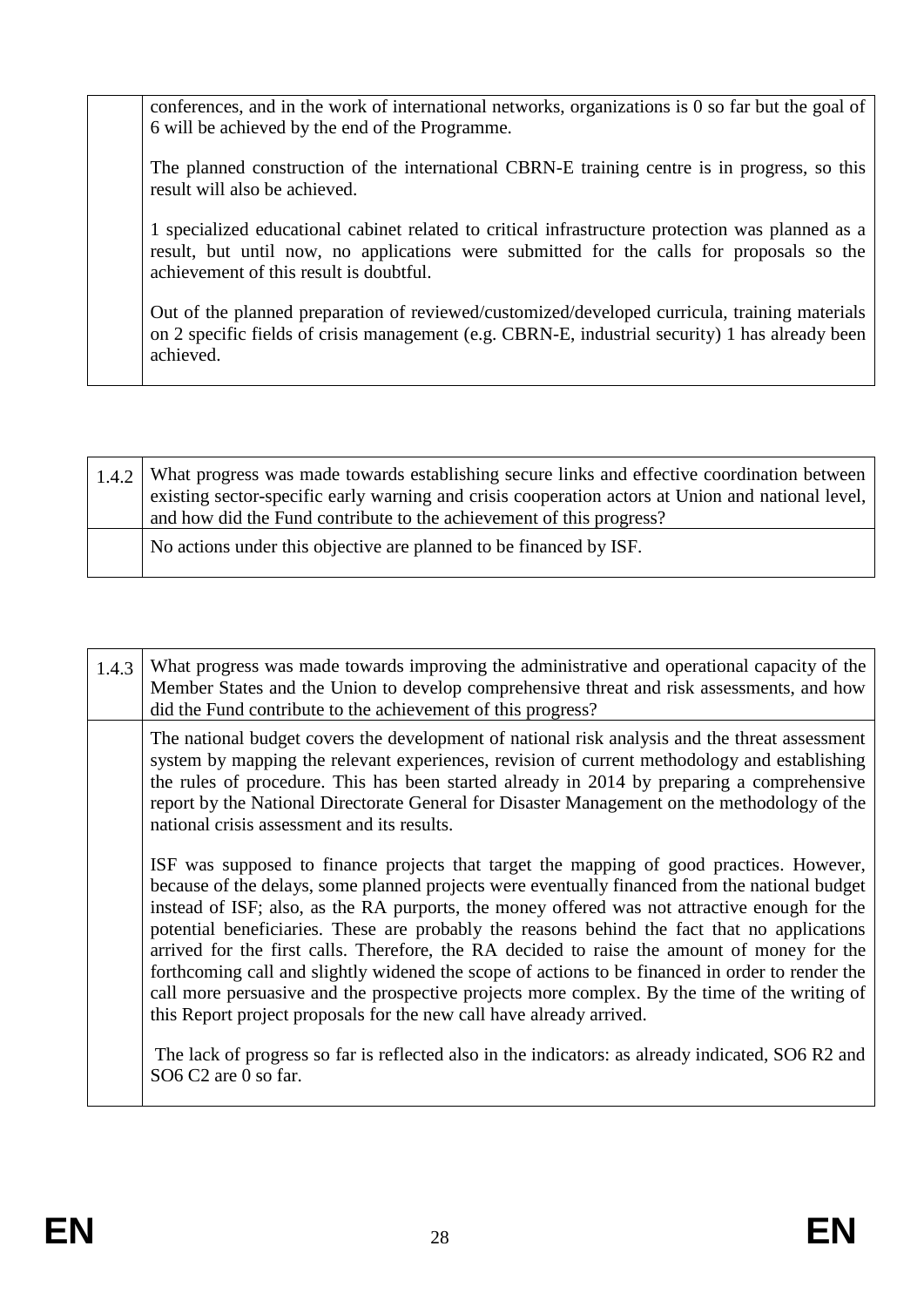This also means that the results to be achieved named in the national objectives, the 5 officers participating in international workshops, forums, conferences, and in the work of international networks, organizations in the topic, will not be reached during the first WP.

2 Efficiency

| $\overline{2}$ | The overall question:<br>Were the results of the Fund achieved at reasonable cost?                                                                                                                                                                                                                                                                                                                                                                                                                                                                                                                                                                                                                                                                                                                          |
|----------------|-------------------------------------------------------------------------------------------------------------------------------------------------------------------------------------------------------------------------------------------------------------------------------------------------------------------------------------------------------------------------------------------------------------------------------------------------------------------------------------------------------------------------------------------------------------------------------------------------------------------------------------------------------------------------------------------------------------------------------------------------------------------------------------------------------------|
|                | Measures taken in order to ensure efficiency and to reach the results at reasonable costs had already<br>been introduced when the calls for proposal were published. During the project evaluation phase,<br>the RA and the Evaluation Committee provided strict requirements concerning the eligible projects<br>in terms of the type of activities, the type of (public) procurement procedure, and the eligible costs.<br>As already described in "Effectiveness", during the evaluation period, most of the budgets prepared<br>by the project proposals were cut if the costs described were not proven to be reasonable. The<br>strict entering criteria for the project proposals and the thorough evaluation process ensured that the<br>eligible costs were reasonable within the analyzed period. |
|                | Beneficiaries have to prepare their Project Implementation Report every second months which is<br>the main general monitoring mechanism for the RA to constantly follow-up on the projects.                                                                                                                                                                                                                                                                                                                                                                                                                                                                                                                                                                                                                 |
|                | Due to the considerable and cumulative delay, the number of projects that have been completed by<br>the end of the period scrutinized is only 8. Therefore, a thorough quantitative analysis based on<br>cost-effectiveness cannot be made at this point. As for the 8 finished projects, a varying absorbance<br>of the budget can be observed: 3 projects used 87% to 99% of their planned budget; the activities in<br>the other projects absorbed less. Absorbance of 4 projects was approximately 60%, and in one<br>project the rate was 70%. In most cases, low absorbance was due to savings on accommodation,<br>travel costs, and not because some elements were not fulfilled in the projects.                                                                                                   |
|                | According to the information available, the same results and quality could not have been reached at<br>a lower cost. The products were procured and the services were provided at competitive prices,<br>procurement procedures were carried out according to the national rules, and the salaries in the<br>projects were also defined by the labour market.                                                                                                                                                                                                                                                                                                                                                                                                                                               |
|                | The most serious general challenge for the overall efficiency, beside the delays, appears at<br>acquisition projects that involve public procurements. Public procurement processes are key<br>elements in investment projects. These processes are introduced in order to have fair competition<br>and lower market price, however, the processes often cause extra delays, sometimes the<br>beneficiaries do not prepare the public procurement in an adequate way, which could result in<br>irregularities and ineligibility without the intervention of the RA.                                                                                                                                                                                                                                         |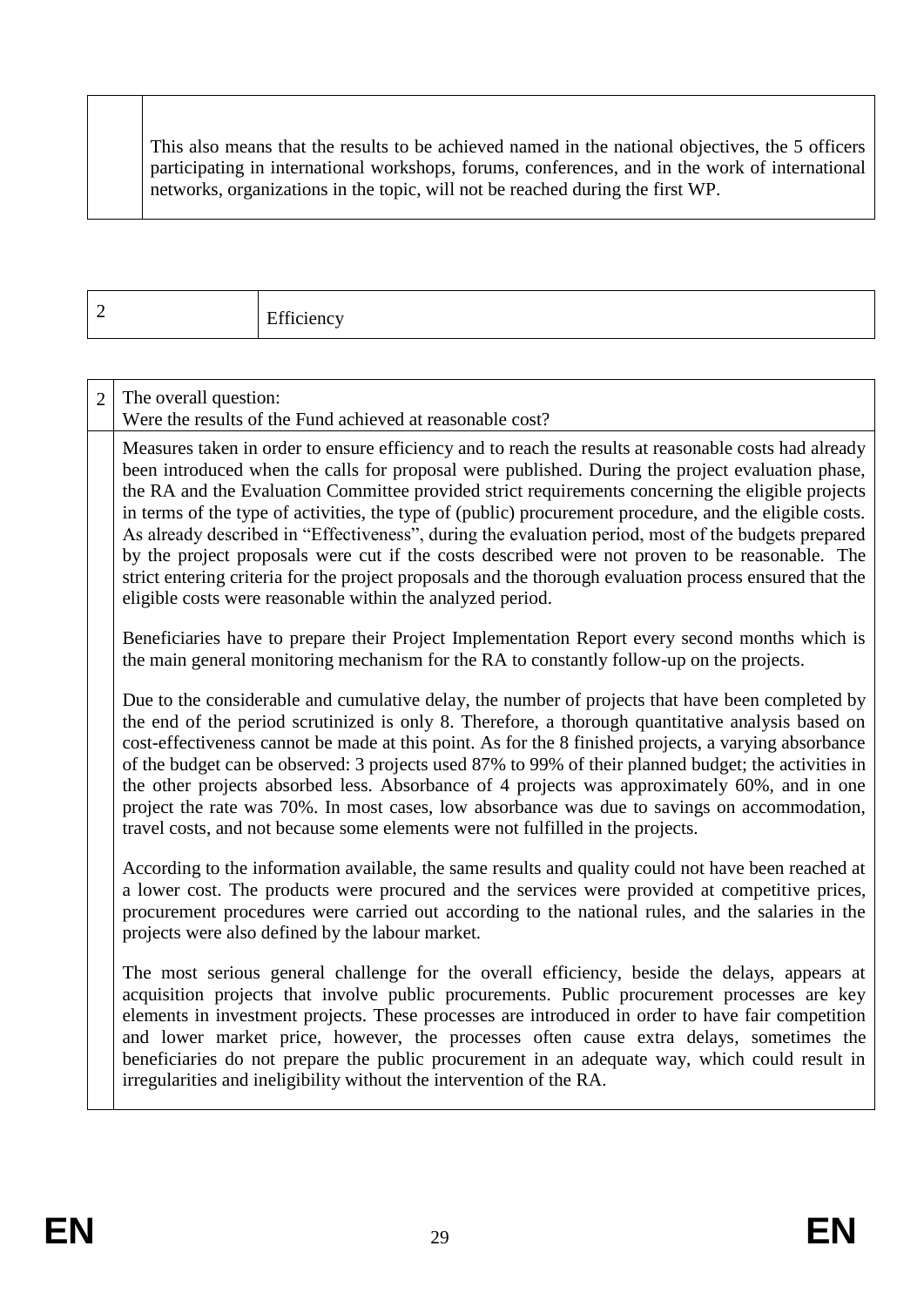Most of the beneficiaries are public authorities, and a considerable ratio of them surprisingly did not apply for the costs of the project management (they were covered by their annual budget). Taking the findings of the beneficiary survey into consideration, the external evaluator considers the costs justified given the outputs that have been achieved. It can be assessed that the results of the already finished projects have been achieved at reasonable costs.

No fraud has been reported in any of the projects; suspicion of irregularities, however, were detected, and after concluding the RA examination procedures, the RA took measures to ensure that no financial harm was caused to the EU.

| 2.1 | To what extent were the expected results of the Fund achieved at reasonable cost in terms of<br>deployed financial and human resources?                                                                                                                                                                                                                                                                                                                                                                                                                                                                                                                                                                                                                                                                        |
|-----|----------------------------------------------------------------------------------------------------------------------------------------------------------------------------------------------------------------------------------------------------------------------------------------------------------------------------------------------------------------------------------------------------------------------------------------------------------------------------------------------------------------------------------------------------------------------------------------------------------------------------------------------------------------------------------------------------------------------------------------------------------------------------------------------------------------|
|     | Many measures already introduced at the programming period served the aim that the results of<br>the Fund would be achieved at reasonable cost. As for the evaluation phase of the projects, an<br>independent Evaluation Committee, set up by the RA, evaluated all applications both financially<br>and technically. The members and observers of the Evaluation Committee are experts of the<br>specific law enforcement fields (police officers, IT specialists, training experts, financial<br>assistants, procurement advisors etc.) but can have no interests in the projects. The financial<br>evaluation process consisted of a review of cost-effectiveness of the expenditures, the eligibility<br>of the costs and the financial contribution of the organization applying.                        |
|     | Moreover, the Evaluation Committee has a right to reduce the exaggerating costs, which right has<br>been exercised several times during the scrutinized period. An overall 87 applications arrived to<br>the calls during the scrutinized period. 11 of them were rejected by the evaluators, and further 3<br>projects were withdrawn during the evaluation process. During the evaluation process, in almost<br>80% of the proposals, the budget was cut by the evaluators and this decision was accepted by the<br>Evaluation Committee. The average reduction was 19% in the case of the projects involved. In<br>the case of 30 projects, the reduction was less than 10%, in the case of 18, it was between 10 and<br>30 %, and in the case of the remaining 16 projects, the reduction was substantial. |
|     | Eventually, the projects applied for HUF 9,188,130,626 and with the reductions, the planned<br>costs of the Fund were reduced to 7,085,010,963 by the time of the signing of the contracts.                                                                                                                                                                                                                                                                                                                                                                                                                                                                                                                                                                                                                    |
|     | The evaluation also ranged on the thorough analysis of the technical details in order to prevent<br>any unnecessary acquisitions; during the evaluation, the RA also took into consideration earlier<br>procurements in the area (e.g. from EBF).                                                                                                                                                                                                                                                                                                                                                                                                                                                                                                                                                              |
|     | For the control of the personal costs, the Evaluation Committee used the Hungarian wage scale of<br>the related profession. The over-estimated costs could be filtered due to the procurement<br>regulation that obligated the beneficiaries to call for tenders (and within that for three offers) in<br>case the cost of a specific activity is above HUF 1 million.                                                                                                                                                                                                                                                                                                                                                                                                                                         |
|     |                                                                                                                                                                                                                                                                                                                                                                                                                                                                                                                                                                                                                                                                                                                                                                                                                |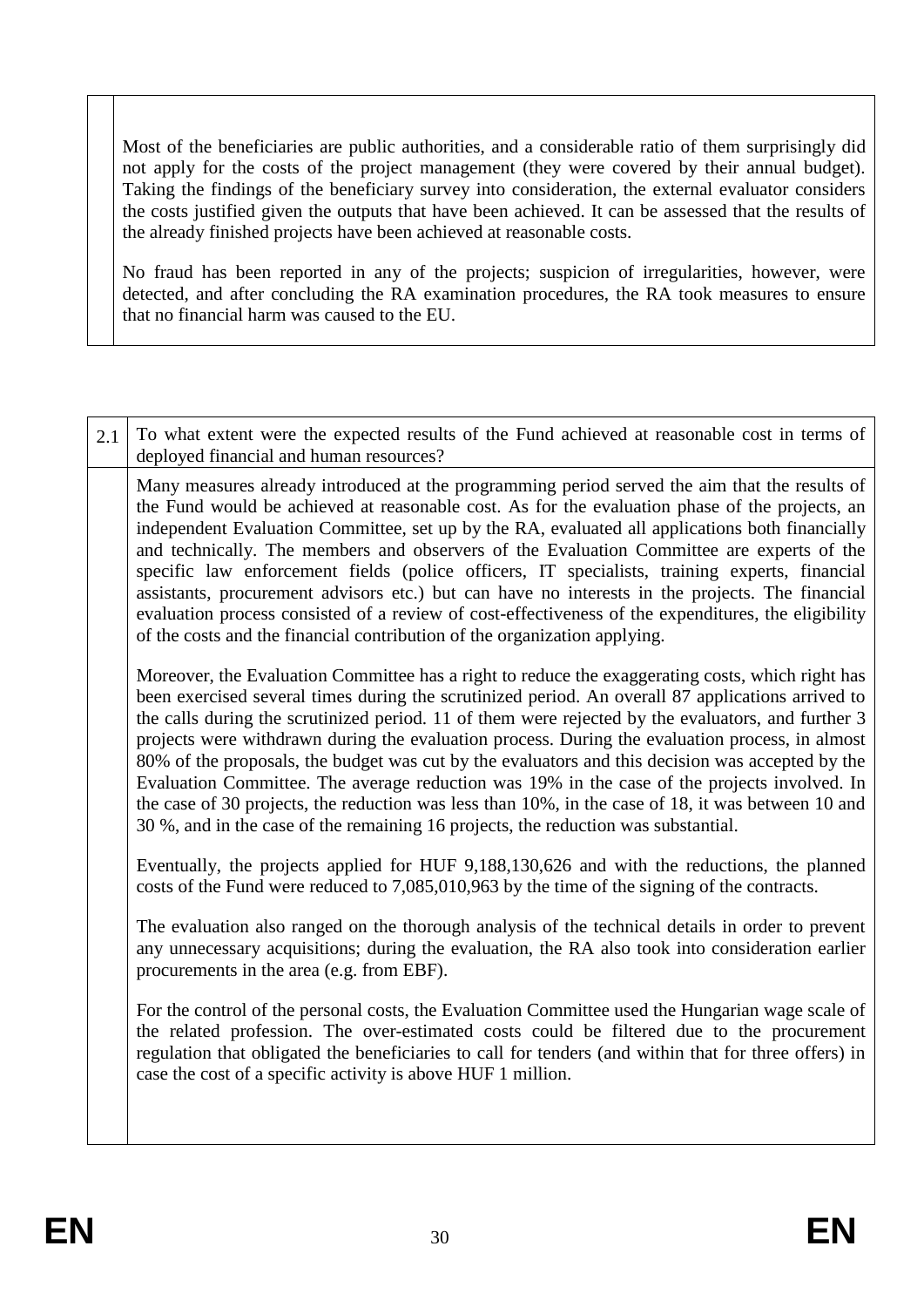Similarly, the RA always watched very carefully whether the project is eligible to be entirely financed from the Fund, or whether apportionment keys should be used.

According to the reflections of some of the beneficiaries, the time assured for the writing of the proposals (4-6 weeks) was insufficient to conduct thorough market research and careful planning in terms of finding the effective solutions. However, the RA reflected that although the application period was relatively short, the representatives of the RA had conducted face-to-face interviews with all the potential beneficiaries (more than 50 such meetings were held) and all the prospective project goals were transparently available on the webpage of the RA months prior.

According to the survey conducted by the external evaluator, beneficiaries were asked to comment on the efficiency of their projects. In the survey, they had to mark, on a scale from 1 (very insufficient) to 5 (satisfactory) whether the money for their project was enough for achieving the goals of the project. Out of the 20 beneficiaries who answered this question, the average answer was 3.85. Among the respondents, there were 3 beneficiaries very unsatisfied (2 points), and 6 beneficiaries very satisfied (5 points) with their actual budget. Most of the beneficiaries were confident also that their activities could not have been accomplished at a lower price (1.6 as an average on a scale from 1"not at all" to 5 "to a great extent"). However, the fact that 7 out of the 8 already finished projects spent less than their initially planned budget also shows that the budgets approved by the RA are sufficient for the activities planned by the beneficiaries.

| 2.2 | What measures were put in place to prevent, detect, report and follow up on cases of fraud and<br>other irregularities, and how did they perform?                                                                                                                                                                                                                                                                                                                                                                                                                                                                      |
|-----|------------------------------------------------------------------------------------------------------------------------------------------------------------------------------------------------------------------------------------------------------------------------------------------------------------------------------------------------------------------------------------------------------------------------------------------------------------------------------------------------------------------------------------------------------------------------------------------------------------------------|
|     | The main general mechanism for the constant follow-up of the project is the Project<br>Implementation Report, which is due every two months for the projects.                                                                                                                                                                                                                                                                                                                                                                                                                                                          |
|     | The reports have to explain every activity within the period scrutinized, with a special emphasis<br>on any changes to the original plans, and there has to be a solid reason for these changes. The RA<br>has a right to suspend the approvement of certain costs, can ask for further clarification, and if<br>this is not adequately given, it can reject the payment.                                                                                                                                                                                                                                              |
|     | The RA also conducts operational and financial on-the-spot checks from time-to-time. These<br>checks are carried out in line with the European Commission Implementing Regulation on<br>general principles of controls and in line with the Control Strategy of the RA; they are conducted<br>based on the annual control plan of the RA (on the basis of risk assessment and meeting the<br>criteria for representativeness, non-statistical sampling method) and on ad hoc on-the-spot<br>controls when necessary.                                                                                                   |
|     | In every financial year, there are two yearly control-plans (a financial and an operational one).<br>The checks usually take one working day, and involve staff from the RA both from the financial<br>and from the professional side. Irregularities detected vary in the extent of their seriousness; the<br>most characteristic type of irregularity concerns procurement processes. During the checks,<br>special attention is paid to the supervision of the operational/professional implementation of the<br>project, to the invoices and other conclusive accounting documents, to the observation of national |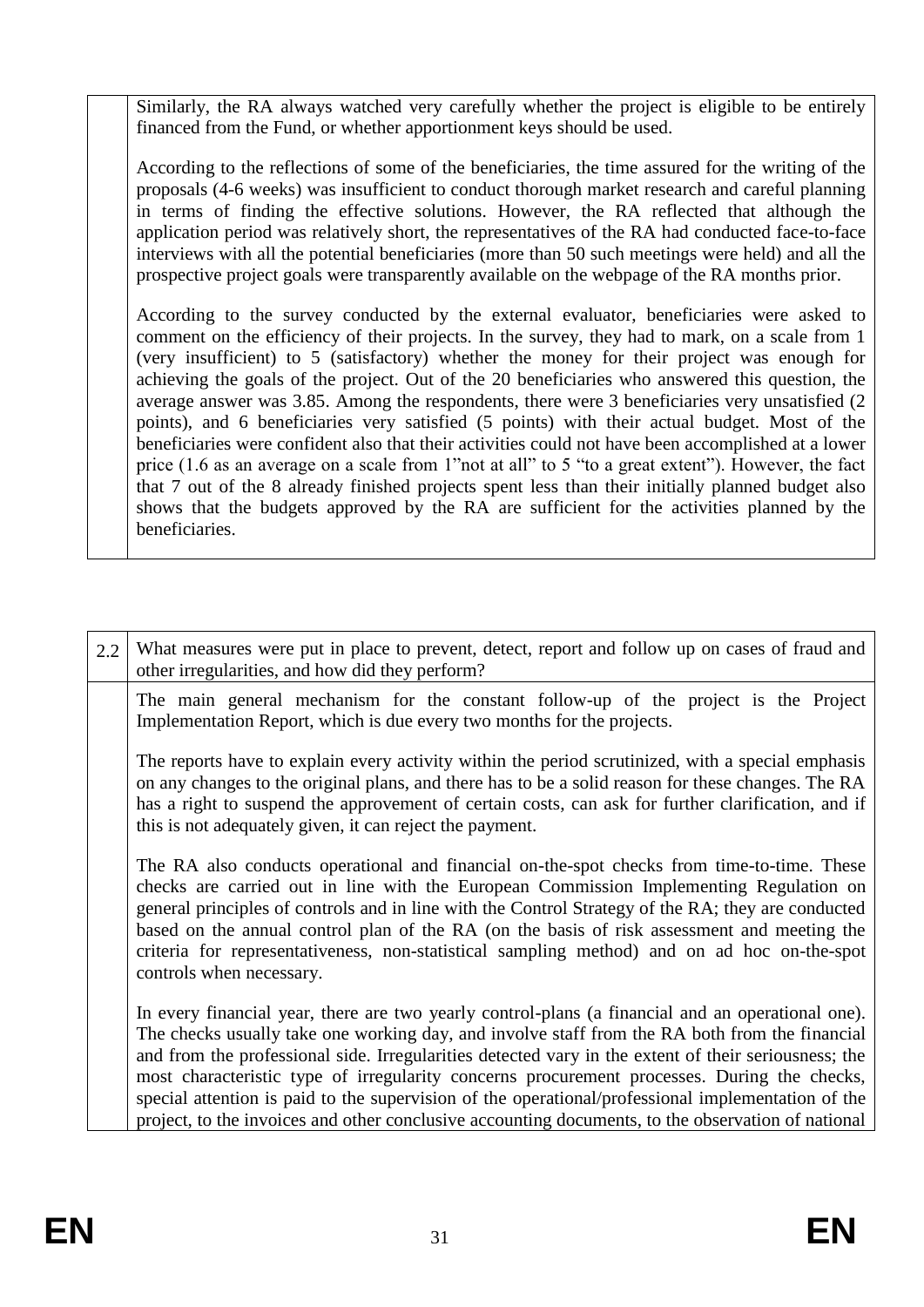and community rules, with special regard to the rules on the accountability of expenditures, public procurements, and to the prevention, detection and correction of irregularities.

Ad hoc checks are also to be performed if required by some findings during the monitoring of the projects. The problems tackled usually also concern issues of public procurement. In the case of SO3, 3 such checks were concluded until the 30th of June.

In some cases, the beneficiaries were dissatisfied with the way their project proposal budget was cut by the RA. According to their complaints, the practice of the RA by reducing the budget without consulting the beneficiary and without letting them restructure the project could lead to inefficiencies, although the above mentioned facts about the savings of the already finished projects do not confirm such statements. Beneficiaries complained that they were thus compelled to reduce their budget in the activities that would not concern any indicators, however, this raises quality questions (for example, the planned curriculum will be produced by the end of the project but with less developed methodology which will be less useful according to the beneficiary). The RA reiterates thought that numerous questions (over an average of 10) had been sent to each of the applicants to clarify and justify the questioned elements/debated costs and just only in cases of having these been replied inadequately, got the budgets reduced proportionally.

Public procurement processes are key elements in investment projects. These processes are introduced in order to have fair competition and lower market price, however, in many cases, public procurement processes are among the reasons for many of the delays within the projects, and beneficiaries sometimes have the impression that their project is less cost-effective in terms of human resources and time spent with the public procurement processes.

To conclude, the measures taken can be assessed as satisfactory, since no fraud has been reported, and many irregularities could be tackled by the interventions.

3 Relevance

3 The overall question: Did the objectives of the interventions funded by the Fund correspond to the actual needs? All the projects financed from the ISF can be assessed as relevant. Especially in the case of SO1 and SO2, planning could rely on the achievements of the EBF that ensured relevance, as did the intense consultation process that preceded the National Programme, so that many of the ideas of the stakeholders could become visible to the RA. The process within the National Strategy related to the ISF was prepared in 2014 also contributed to the preparation of relevant plans. There were, however, some exceptions, when, for some reason, no proposals arrived for the call, e.g. under SO6 NO3, the RA published a call for proposals on research activities related to industrial infrastructure, but no project proposal was filed. Also, although the RA considers that the reviewing of the training system of the border police staff is an important and relevant aim, and launched a call for proposals for this aim, and also issued a supporting decision, the beneficiary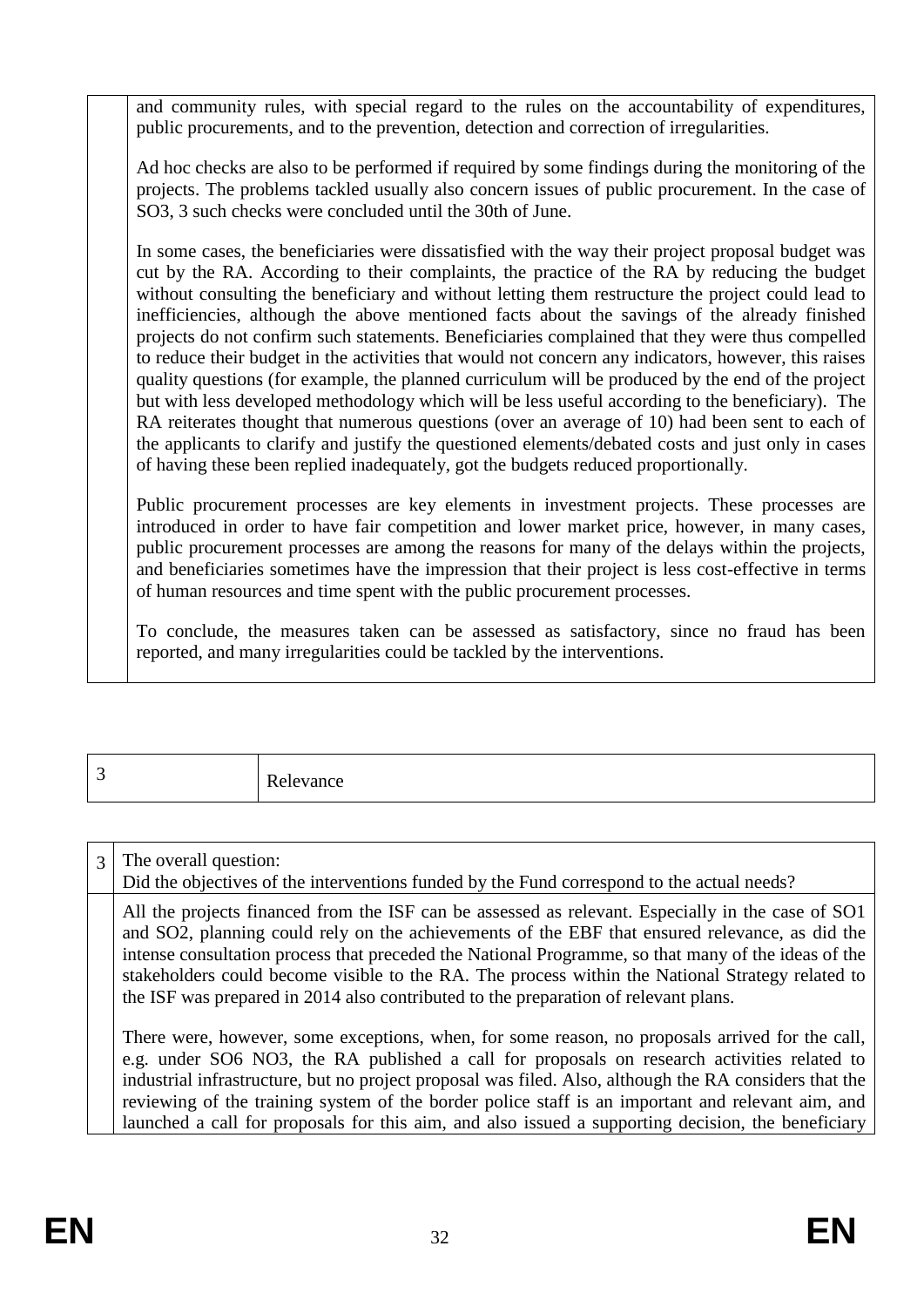withdrew from the implementation of the project. The division of the NP into consecutive working programmes is an important tool with which the changing needs, if these occur, can be handled.

Beneficiaries of the projects also assess that their activities are relevant.

| 3.1 | Did the objectives set by the Member State in their National Programmes respond to the<br>identified needs?                                                                                                                                                                                                                                                                                                                                                                                                                                                                                                                                                                                                                                                                                                                                                                                                 |
|-----|-------------------------------------------------------------------------------------------------------------------------------------------------------------------------------------------------------------------------------------------------------------------------------------------------------------------------------------------------------------------------------------------------------------------------------------------------------------------------------------------------------------------------------------------------------------------------------------------------------------------------------------------------------------------------------------------------------------------------------------------------------------------------------------------------------------------------------------------------------------------------------------------------------------|
|     | As for border management and visa policy, many of the existing needs were well-known by the<br>RA since the planning period for the ISF was the same as the last period of the implementation of<br>the EBF. The results of this latter were assessed and utilized during the planning period e.g. a<br>former project established the plans for a border crossing point financed from ISF.                                                                                                                                                                                                                                                                                                                                                                                                                                                                                                                 |
|     | Also, there were several consultations that preceded the preparation of the National Programme.<br>This served the aim of tailoring the programme to the existing practical needs of the stakeholders.<br>The planning process lasted more than a year, and within this period, not only consultations were<br>held by the RA where they invited all the main possible beneficiaries to explain them the main<br>priorities of the ISF, but the main agencies were encouraged to add their needs.                                                                                                                                                                                                                                                                                                                                                                                                           |
|     | The survey lead by the external evaluator also delivers evidence on questions of relevancy from<br>the perspective of the beneficiaries. Beneficiaries were asked whether they felt that the goals set<br>were accurate, and whether these were still relevant. Beneficiaries feel that the goals set by the<br>NP are still relevant: on a scale from 1 to 5, where 1 means "not relevant at all" and 5 is for "very<br>relevant", the average of the 20 respondents chose was 4,55 for this question. Only as regards to<br>one project was 3 chosen, in all other cases it was 4 or 5. They are satisfied almost to the same<br>extent with the relevancy of their own projects: on a scale from 1 to 5, where 1 means "not<br>relevant at all" and 5 is for "very relevant", the average of the 20 respondents was 4,42 for this<br>question, which can be assessed as satisfaction with the relevancy. |

| 3.2 | Which measures did the Member State put in place to address changing needs?                                                                                                                                                                                                                                                                                                                                                                                                                                              |
|-----|--------------------------------------------------------------------------------------------------------------------------------------------------------------------------------------------------------------------------------------------------------------------------------------------------------------------------------------------------------------------------------------------------------------------------------------------------------------------------------------------------------------------------|
|     | The most important change so far is that, because of the delays, some planned projects were<br>eventually financed from the national budget instead of ISF. This change was handled by the RA<br>that extra calls $-$ sometimes with slightly modified actions to be supported $-$ were launched<br>within the first WP in order to utilize the potential of the Fund. Also, in the case of some<br>unsuccessful calls, changes will be introduced for the second WP (e.g. SO6 risk assessment) for<br>the same purpose. |
|     | In order to address changing needs, it happened that the RA required the elaboration<br>of a feasibility study in order to prove the need for a given development (e.g. SO2, installment of<br>ABC-gates), so this could serve as a good basis for a future project that aimed the implementation<br>of the development within 2nd WP).                                                                                                                                                                                  |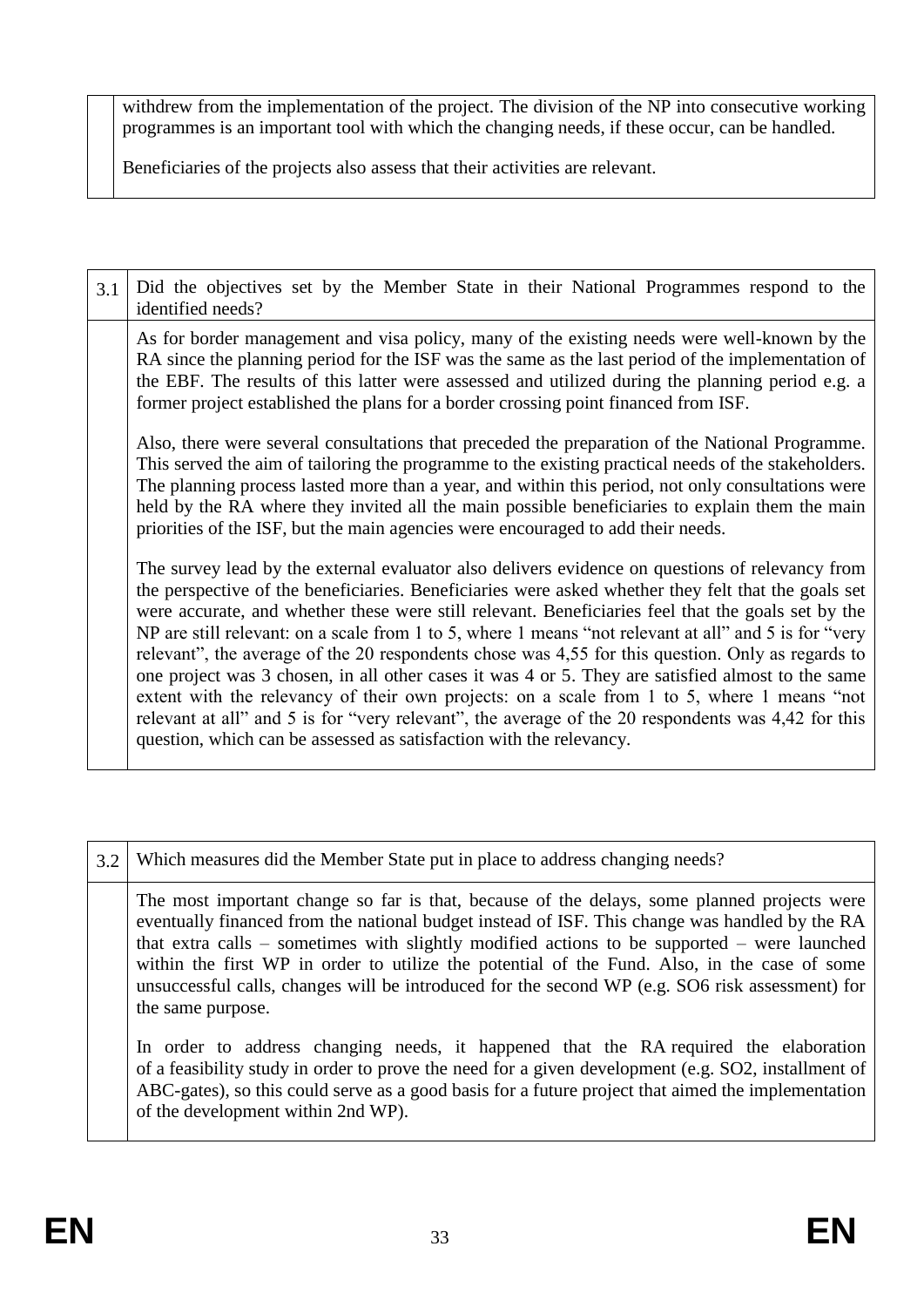As for SO5, tackling the future changes was an important dimension during the programming, and the RA decided not to enumerate all the activities that could be financed from the Fund, rather the kinds of activities eligible for support were mentioned as possible examples. This way the RA did not exclude any yet unknown areas and this attitude proved to be useful in the case of such crimes as trafficking of arms and environmental crimes, which, in the time of the planning period had not been as important types of crimes as they later became.

The flexibility provided by the division of the implementation of the NP into 2-3-year-long WPs makes it possible to handle the changing needs occurred during the years.

| $\sim$ |
|--------|
|--------|

| $\overline{4}$ | The overall question:<br>Were the objectives set in the national programme coherent with the ones set in other programmes<br>funded by EU resources and applying to similar areas of work? Was the coherence ensured also<br>during the implementation of the Fund?                                                                                                                                                                                                                                                                                                                                                                                                                         |
|----------------|---------------------------------------------------------------------------------------------------------------------------------------------------------------------------------------------------------------------------------------------------------------------------------------------------------------------------------------------------------------------------------------------------------------------------------------------------------------------------------------------------------------------------------------------------------------------------------------------------------------------------------------------------------------------------------------------|
|                | The objectives set in the National Programme were in coherence with other programmes, most<br>importantly, with the IPA (Instrument for Pre-Accession Assistance) programme (cross-border<br>programmes with Serbia), and the ENPI (European Neighborhood and Partnership Instrument)<br>programme, involving cross-border cooperation with Ukraine, and the coherence was also assured<br>with the operative programmes that have similar objectives, most notably the EEOP<br>(Environmental and Energy Efficiency Operative Programme), PADOP (Public Administration and<br>Development Operative Programme) and the EDIOP (Economic Development and Innovation<br>Operative Programme). |
|                | During the programming stage, an assessment of how the problems of the possible overlapping<br>areas shall be solved with the different operative programmes was determined in the NP. The RA<br>also holds, whenever necessary, consultations on EU calls other than the ISF.                                                                                                                                                                                                                                                                                                                                                                                                              |
|                | The coherence during the implementation period is ensured by the activity of the Monitoring<br>Committee and by actively consulting with all the relevant stakeholders whenever meainingful<br>programming questions encountered, such as modification of the priorities, distribution of top-up<br>funding.                                                                                                                                                                                                                                                                                                                                                                                |

Because of the measures taken both during the programming and the implementation period, contradictions between the different programmes were prevented.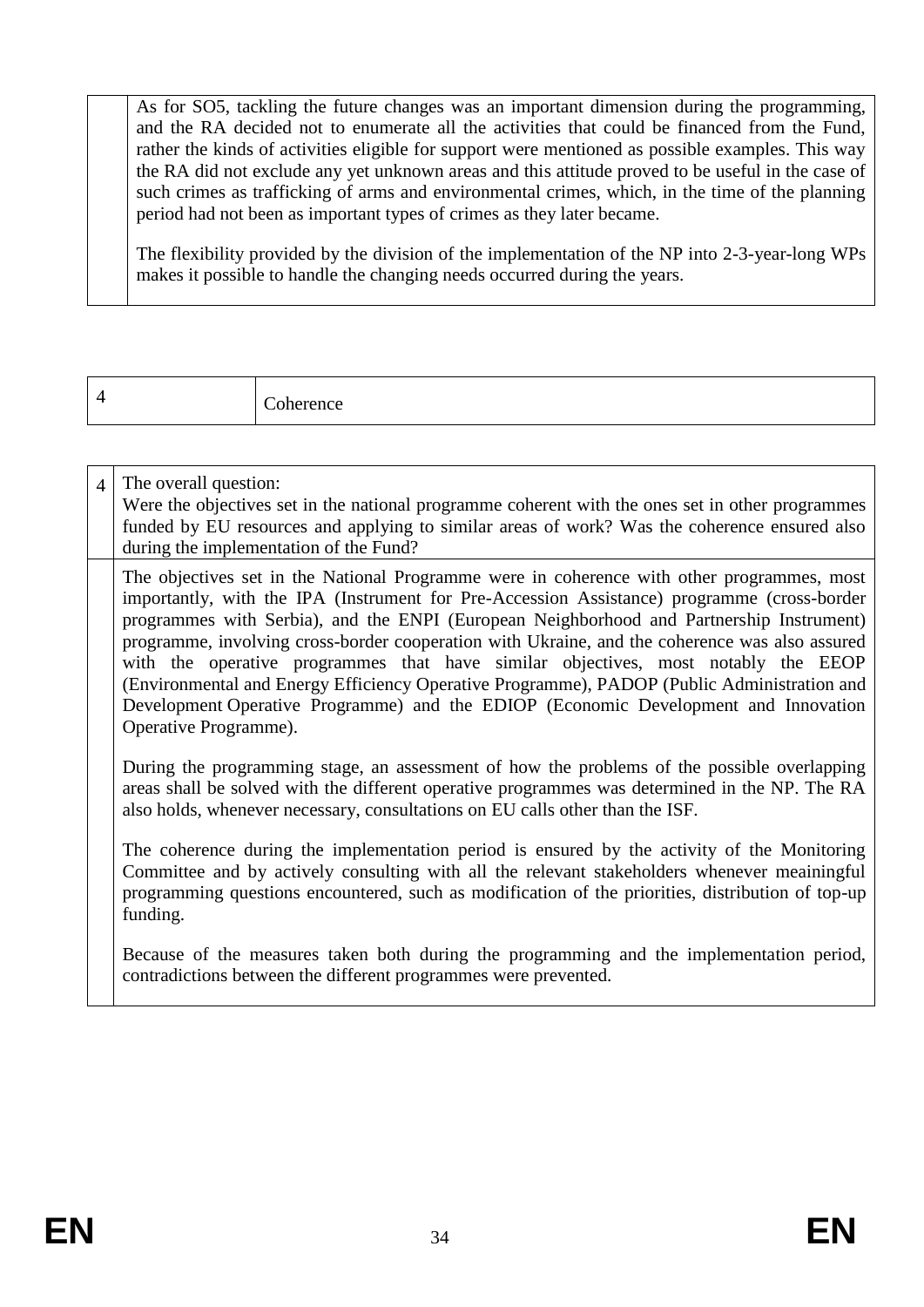| 4.1 | Was an assessment of other interventions with similar objectives carried out and taken into                                                                                                                                                                                                                                                                                                                                                                                                                                                                                                                                                                                                                                                                                |
|-----|----------------------------------------------------------------------------------------------------------------------------------------------------------------------------------------------------------------------------------------------------------------------------------------------------------------------------------------------------------------------------------------------------------------------------------------------------------------------------------------------------------------------------------------------------------------------------------------------------------------------------------------------------------------------------------------------------------------------------------------------------------------------------|
|     | account during the programming stage?<br>During the programming stage, the ISF programming started within the larger framework of<br>preparing the ground for different interventions, such as the State Reform Operative Program.<br>The most important interventions that target similar objectives are the IPA programme (cross-<br>border programmes with Serbia) and the ENPI programme (involving cross-border cooperation<br>with Ukraine). Furthermore, there are several relevant operative programmes, most importantly<br>the EEOP, which have priorities concerning industrial security, and the EDIOP, PADOP that<br>amongst its many objectives is to support the fight against corruption and the EDIOP that include<br>supporting innovation and research. |
|     | An assessment of how the problems of the possible overlapping areas shall be solved is<br>determined in the NP. According to this, only the actions targeting the prevention and the<br>handling of man-made disasters are to be supported under the ISF and the aspects of industrial<br>security concerning climate change may receive support in Hungary under the EEOP.                                                                                                                                                                                                                                                                                                                                                                                                |
|     | As for corruption, a decision was made that ISF would contribute the fight of handling the law<br>enforcement-specific corruption, whereas corruption in general is handled by the PADOP.                                                                                                                                                                                                                                                                                                                                                                                                                                                                                                                                                                                  |
|     | As for drug policies, it was decided that ISF should support projects that would enhance the<br>capacity to fight against organized crime groups, drug trafficking and drug smuggling to reduce<br>the supply, whilst naming the Human Resources Development Operational Programme as the<br>source for the fight against the phenomena mainly through investing into the health care and the<br>supporting/rehabilitation aspect of substance abuse, centering its endeavors primly on the<br>demand.                                                                                                                                                                                                                                                                     |
|     | ISF also supports the prevention of organized and serious crime. The NP was compiled in line<br>with the National Crime Prevention Strategy to support the harmonization of the measures<br>planned on the national level.                                                                                                                                                                                                                                                                                                                                                                                                                                                                                                                                                 |
|     | As for border crossing points, coherence was ensured in a way that the roads leading to the<br>borders are financed under the Integrated Transport Development Operational Programme, whilst<br>ISF focuses on the BCP developments at the Serbian and Ukrainian borders (incl. infrastructure<br>and equipment of the BCPs concerned, but excluding roads leading to the border).                                                                                                                                                                                                                                                                                                                                                                                         |
|     | All developments at the borders have to be harmonized with the developments of the road<br>network co-financed by the European Structural and Investment Funds or national budget, in the<br>framework of the Border Control Inter-ministerial Working Group led by the Ministry of Interior.                                                                                                                                                                                                                                                                                                                                                                                                                                                                              |

| $4.2$ Were coordination mechanisms between the Fund and other interventions with similar objectives<br>established for the implementing period?                                                                                                                                                                                                                                                 |
|-------------------------------------------------------------------------------------------------------------------------------------------------------------------------------------------------------------------------------------------------------------------------------------------------------------------------------------------------------------------------------------------------|
| In line with the practice of the EBF, the RA set up a Monitoring Committee, chaired by the State<br>Secretary of the Ministry of Interior (second line manager of the Responsible Person) to monitor<br>the implementation of the Fund. The members of the Committee are delegated by the relevant<br>ministries, the main beneficiaries and NGOs, along the Responsible Person. The Monitoring |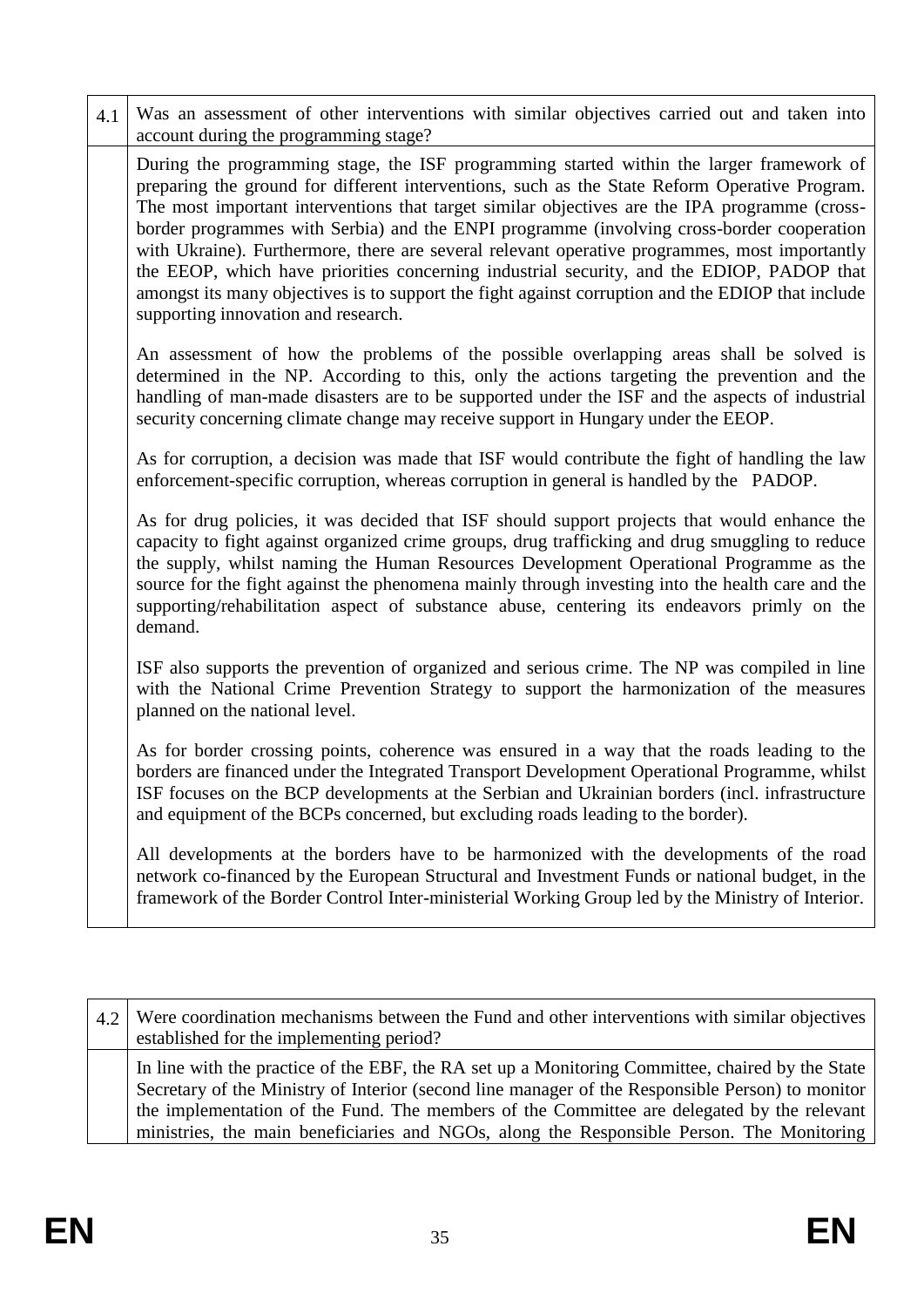Committee enhances information exchange, supervises the implementation, the achievement of the objectives and priorities and when it is necessary formulates proposals to ensure the most effective implementation of the programme.

The Ministry of Interior is a member of the Monitoring Committee and also of the Committee for Development Coordination, which is chaired by the Prime Minister's Office. Both are regularly held meetings for the harmonization of the use of EU resources of different Funds and the representative of the Prime Minister's Office is also a member of the ISF Monitoring Committee.

Finally, the representative of the Ministry of Economy, who has wide overview over all the Funds of the EU, is also member of all the three forums (Committee for Development Coordination, Evaluation Committee, and Monitoring Committee).

On the other hand, the RA holds, whenever necessary, consultations on EU calls other than the ISF, e.g. regarding calls that can be directly applied at the European Commissions by the beneficiaries; and on other calls that are open to law enforcement agencies, e.g. calls of the European Anti-fraud Office (OLAF). The possible synergies with the different operation programmes are also constantly under analysis.

At the project level there is occasional coordination and cooperation between the projects funded from ISF and between projects funded from other Funds; e.g. participants in projects with a focus on research and development are likely to have experience with other Funds (e.g. Horizon 2020); however, these kinds of coordination are not systemic.

4.3 Were the actions implemented through the Fund coherent with and non-contradictory to other interventions with similar objectives? Coordination between the different EU Funds and the careful checking by the RA both during the programming and the implementation period assured that actions within different EU-priorities do not contradict to each other and that double financing is avoided. Contradictory issues did not appear at all during the implementation period so far.

|  | ∽<br>Complementarity |
|--|----------------------|
|--|----------------------|

| The overall question:<br>Were the objectives set in the national programme and the corresponding implemented actions<br>complementary to those set in the framework of other policies - in particular those pursued by the<br>Member State? |
|---------------------------------------------------------------------------------------------------------------------------------------------------------------------------------------------------------------------------------------------|
| Complementarity with national policies and especially with actions financed from the national<br>budget is systematically addressed in the NP at each and every national objective. The pool of                                             |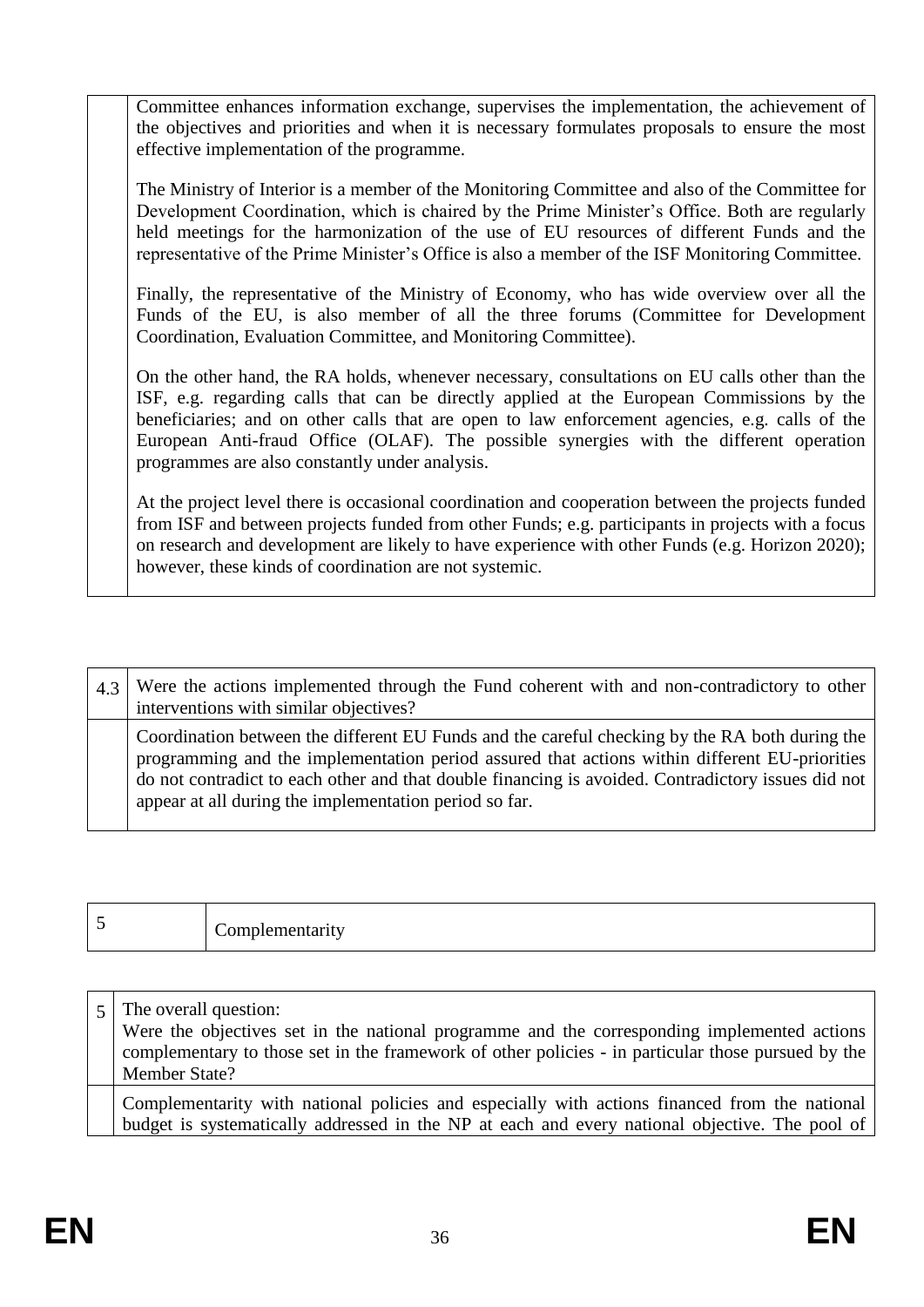potential beneficiary organizations for the ISF is, by its nature, limited in many times to the organizations carrying out the relevant actions from the national budget also, which fact enhances the complementarity of the activities carried out with the help of the Fund with national policy actions. The communication between the RA and the project beneficiaries is very intensive through the whole implementation period.

The relationship between the activity of the whole organization and the project funded with the help of the Fund was also assessed by the external evaluator. This assessment delivered the result that the projects complement the activities done by the beneficiary organization from national budget.

Preventing overlapping and double financing is a priority for the RA and built-in mechanisms during the evaluation period assure that such irregularities are excluded.

However, the governmental logic of action and governmental decisions sometimes have different emphasis than the main priorities of the ISF. For example, in third country localities which are priorities for the national policy on visa issuance (because of naturalization processes of ethnic Hungarians, or because of national-economic policies) often several Member States are already present, therefore the national need for consular development in terms of the locality do not necessarily coincide with the priorities of the Fund.

| 5.1 | Was an assessment of other interventions with complementary objectives carried out and taken<br>into account during the programming stage?                                                                                                                                                                                                                                                                                                                                                                                                                                                                                                                                                                                                                                                                                    |
|-----|-------------------------------------------------------------------------------------------------------------------------------------------------------------------------------------------------------------------------------------------------------------------------------------------------------------------------------------------------------------------------------------------------------------------------------------------------------------------------------------------------------------------------------------------------------------------------------------------------------------------------------------------------------------------------------------------------------------------------------------------------------------------------------------------------------------------------------|
|     | Project beneficiaries had to, in their application, support their project plan by showing how they<br>would complement actions taking place either from the national budget or from other sources.                                                                                                                                                                                                                                                                                                                                                                                                                                                                                                                                                                                                                            |
|     | The assessment of other interventions with complementary objectives during the programming<br>stage was carried out by the RA. The NP contains, alongside with the plans for each national<br>objective to be reached, the measures to be taken from national budget and the complementing<br>measures that the ISF would provide.                                                                                                                                                                                                                                                                                                                                                                                                                                                                                            |
|     | The communication between the main stakeholders and the RA was continuous and intensive<br>preceding the creation of the NP.                                                                                                                                                                                                                                                                                                                                                                                                                                                                                                                                                                                                                                                                                                  |
|     | A different, but still relevant issue is whether the beneficiaries work in an organization where the<br>projects can smoothly fit in and efficiently complement the everyday working mechanisms of the<br>organization. Information on this issue is delivered by the questionnaire sent to the<br>beneficiaries. When the external evaluator asked the beneficiaries whether their tasks and goals<br>are similar to the goals of their organization, the answers were rather positive. Their average<br>answer of 3.8 (on a scale from 1, meaning "not at all" to 5, meaning "to a big extent") shows that<br>the harmony is not perfect. It seems however that low answers were given mostly in case of<br>projects that are executed within an organization that is less experienced with programs similar to<br>the ISF. |
|     |                                                                                                                                                                                                                                                                                                                                                                                                                                                                                                                                                                                                                                                                                                                                                                                                                               |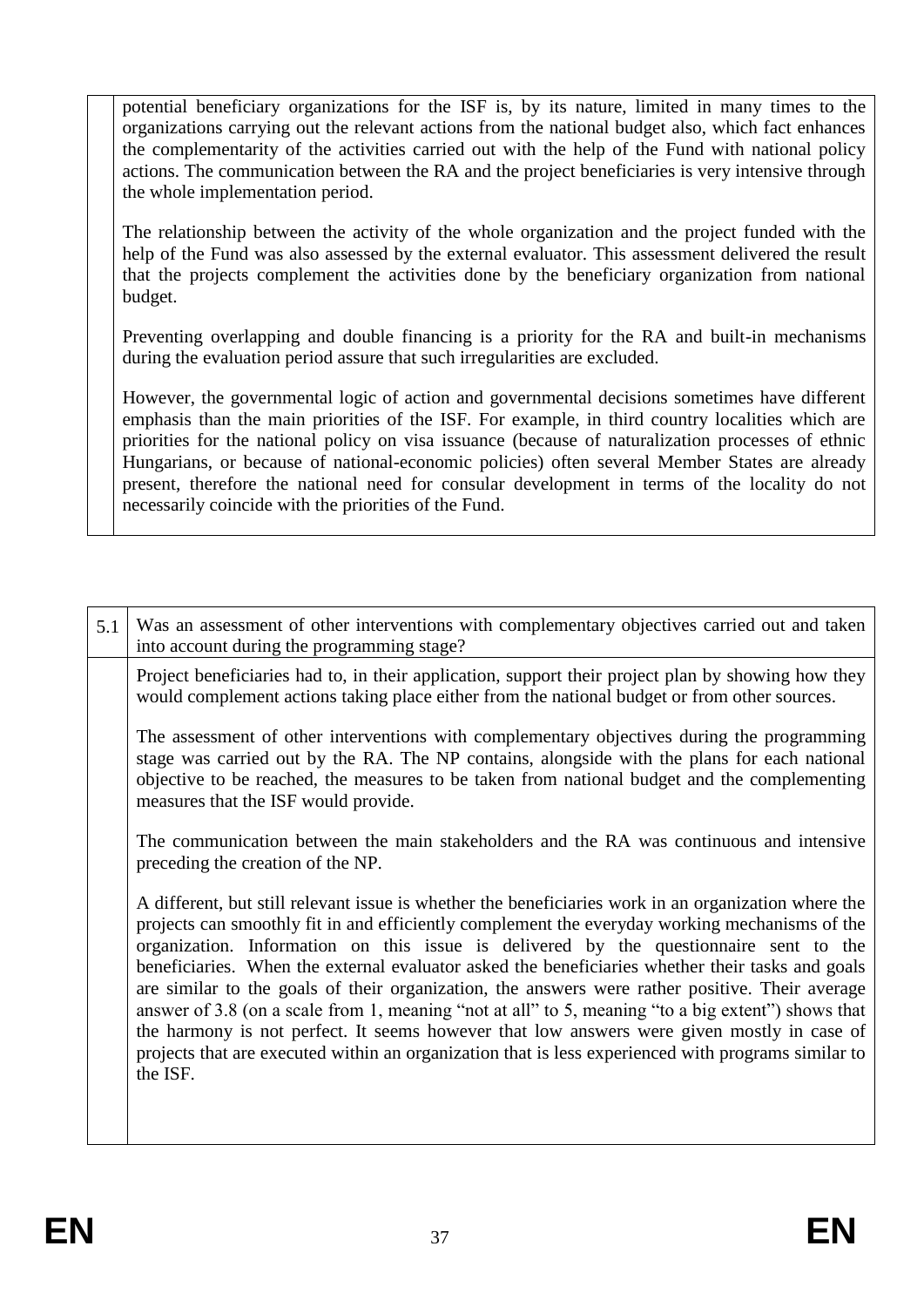Also from the perspective of the beneficiaries, an important sign is whether they consider their project goals to be important goals for their organizations as well.

An overwhelming majority (18 out of 20) of the beneficiaries claimed that their goals are important goals of their organization. 9 beneficiaries, claimed that the organization could not fulfil these tasks without the help provided by the Fund, the other 9 beneficiary purports that their organization would try to provide sources to achieve these goals even if ISF sources were not available.

A previously unforeseen amount of governmental funding was made available for public administration and law enforcement agencies in 2015-2016. This had two major inseparable consequences: first, because of the delay of the programme, many of the projects originally foreseen as ISF projects were financed from the national budget, and secondly, it made the impact of ISF on the whole array of actions at the national level less visible.

As a consequence, most of the main, direct and immediate actions are taken from the national budget, whereas ISF sources are used to systemically address A., the improvement of the efficiency of the already existing instruments and actions; B., revisions, plans that serve as a basis for solid and future development; and C., activities that contribute to the fulfilment of duties of the national government related to Union's Acquis and Union standards.

| 5.2 | Were coordination mechanisms between the Fund and other interventions with similar objectives<br>established to ensure their complementarity for the implementing period?                                                                                                                                                                                                                                                                                                                                                                                                                                          |
|-----|--------------------------------------------------------------------------------------------------------------------------------------------------------------------------------------------------------------------------------------------------------------------------------------------------------------------------------------------------------------------------------------------------------------------------------------------------------------------------------------------------------------------------------------------------------------------------------------------------------------------|
|     | The above-mentioned coordination methods that assured coherence during the planning period<br>take place regularly during the implementation period and they are set for ensuring<br>complementarity in the implementation period as well. During the implementation period, the<br>communication is very intensive between the RA and the beneficiaries in general. The RA<br>assessed the new needs via intensive consultation with the beneficiaries preceding the 2nd WP.<br>The results of actions emanate from other EU-sources are also taken into consideration during the<br>whole implementation period. |
|     | Actions from ISF are complementary in the case of the deployment of liaison officers or visa<br>experts to consulates in terms of the places of deployment but also in terms of the deployed visa<br>professionals' special tasks. However, due to the fact that consulates often need human<br>manpower, sometimes there is an expectation toward deployed officers practically to work on<br>similar kinds of issues as the regular staff of the consulates do which is not charged to the Fund<br>(shared financing by the set apportionment key).                                                              |
|     | The equipments procured with the help of the Fund in several cases complement the same type of<br>equipment the beneficiaries already possess (especially the mobile equipment needed for<br>systemic border control). In such cases the use of each equipment is planned in a way to exclude<br>double financing on one hand, and technical compatibility to the already existing devices in use is<br>checked on the other hand.                                                                                                                                                                                 |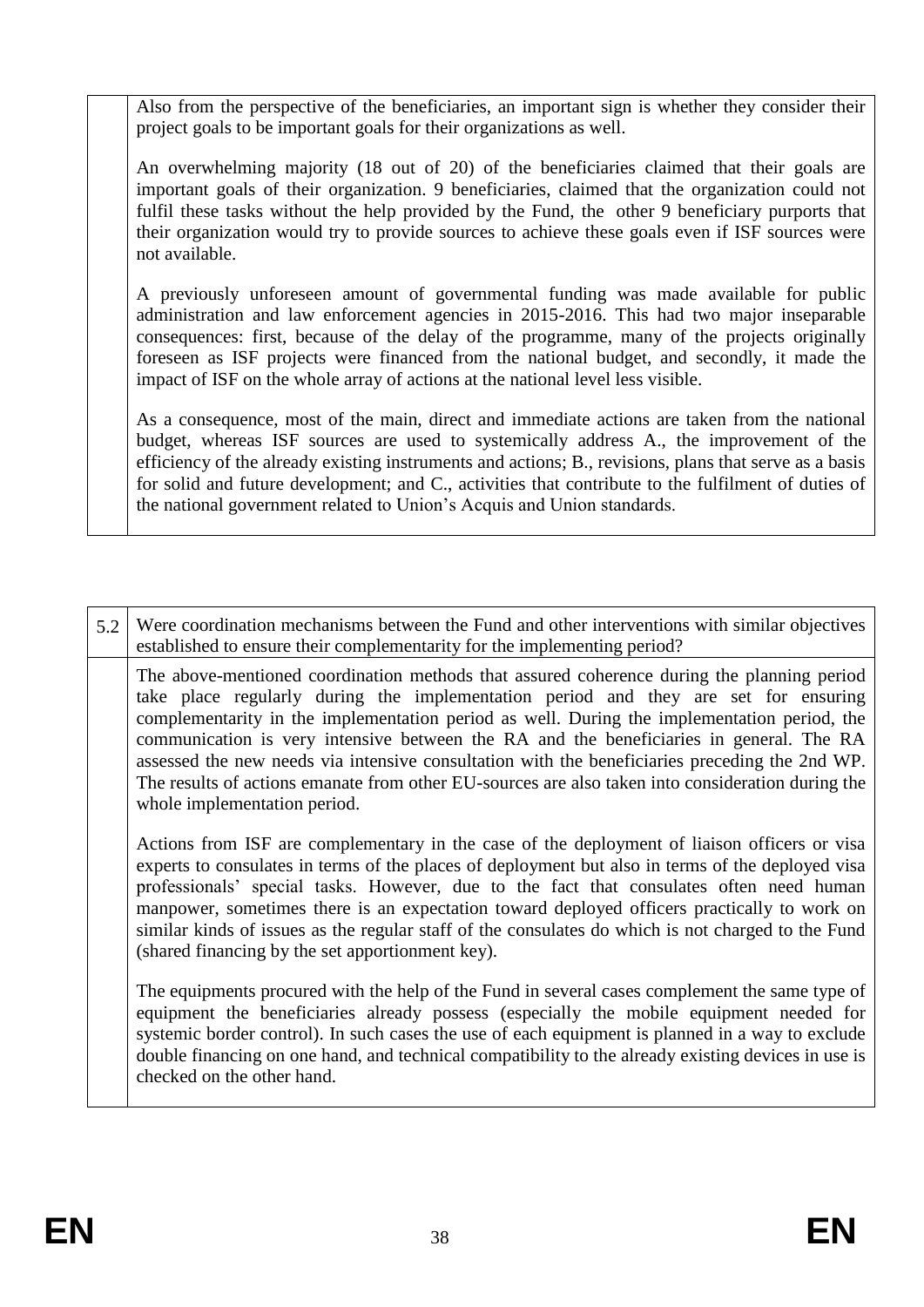However, complementarity is frequently handled at the project level by the beneficiaries. For instance, in the case of a project on THB trainings, the beneficiary mentioned several partners (e.g. UNHCR, National Police Headquarters) which they are in constant contact with, and are aware of the field-specific programmes of each other. Another example for good complementarity is in the project, which aims at the construction of a web-based system for the management of THB victims. This innovative project financed from the ISF in fact mirrors the actions set in Governmental Decree 354/2012 on Human Trafficking (no funding was provided from the end of Hungary therefore no double financing is recorded).

| 5.3 | Were mechanisms aimed to prevent overlapping of financial instruments put in place?                                                                                                                                                                                                                                                                                                                                                                                                                                                                                                                                                                                                                                                                                                                                                                   |
|-----|-------------------------------------------------------------------------------------------------------------------------------------------------------------------------------------------------------------------------------------------------------------------------------------------------------------------------------------------------------------------------------------------------------------------------------------------------------------------------------------------------------------------------------------------------------------------------------------------------------------------------------------------------------------------------------------------------------------------------------------------------------------------------------------------------------------------------------------------------------|
|     | In order to prevent overlapping and double financing and to ensure consistency of the<br>programmes, the strategic documents, planned objectives were communicated to all the<br>Management Authorities of other EU Funds, and the representative of the RA participates in the<br>working group preparing the European Structural and Investment Funds (ESIF) operative<br>programmes. In the implementation phase the participation of the Ministry of Interior in the<br>Monitoring Committee is also ensured. The Ministry also takes part in the elaboration of the<br>Annual Development Plans and calls for proposals.                                                                                                                                                                                                                         |
|     | At the level of the RA, special care is taken in order to prevent overlapping of financial<br>instruments, e.g. in the case of equipment procurement, applicants had to reason for the exact<br>number of equipment during the evaluation process; especially if the technical equipment to be<br>procured within the ISF complements the same kind of equipment, procured from national budget<br>for the same target group, to prove that there is no double financing.                                                                                                                                                                                                                                                                                                                                                                             |
|     | The biggest possible financial overlapping issues to be handled, at least theoretically, are the<br>projects that include activities that cannot totally be financed from ISF. Among them the most<br>important is the problem of in-depth border control. The RA has established a protocol according<br>to which projects that presumably could use their equipment/vehicles in the future for in-depth<br>control should also divide the budget proportionally by using an apportionment key. In almost<br>every case, potential beneficiaries have eventually withdrawn such project-elements since they<br>found it difficult in terms of administration. In the cases of the large organizations, the thus<br>remaining necessary instruments that cannot be financed from the ISF, can usually be bought<br>from other (governmental) sources. |
|     | A further problem of complementarity at the project level occurs usually with the construction of<br>BCPs, since the new buildings would serve as work stations also for officers whose future<br>activity cannot be financed from the ISF (e.g. customs service). The RA expects from the<br>beneficiary to plan the exact ratio for which the different personnel would use the different<br>buildings, and therefore the financing can be shared between ISF and the national budget. It can<br>be assessed that the RA has established a frame within which issues of overlapping financing can<br>be handled, but in practice, the number of projects where this issue is present is very limited,<br>since the beneficiaries rather choose to withdraw or not even to apply with such conceptions.                                              |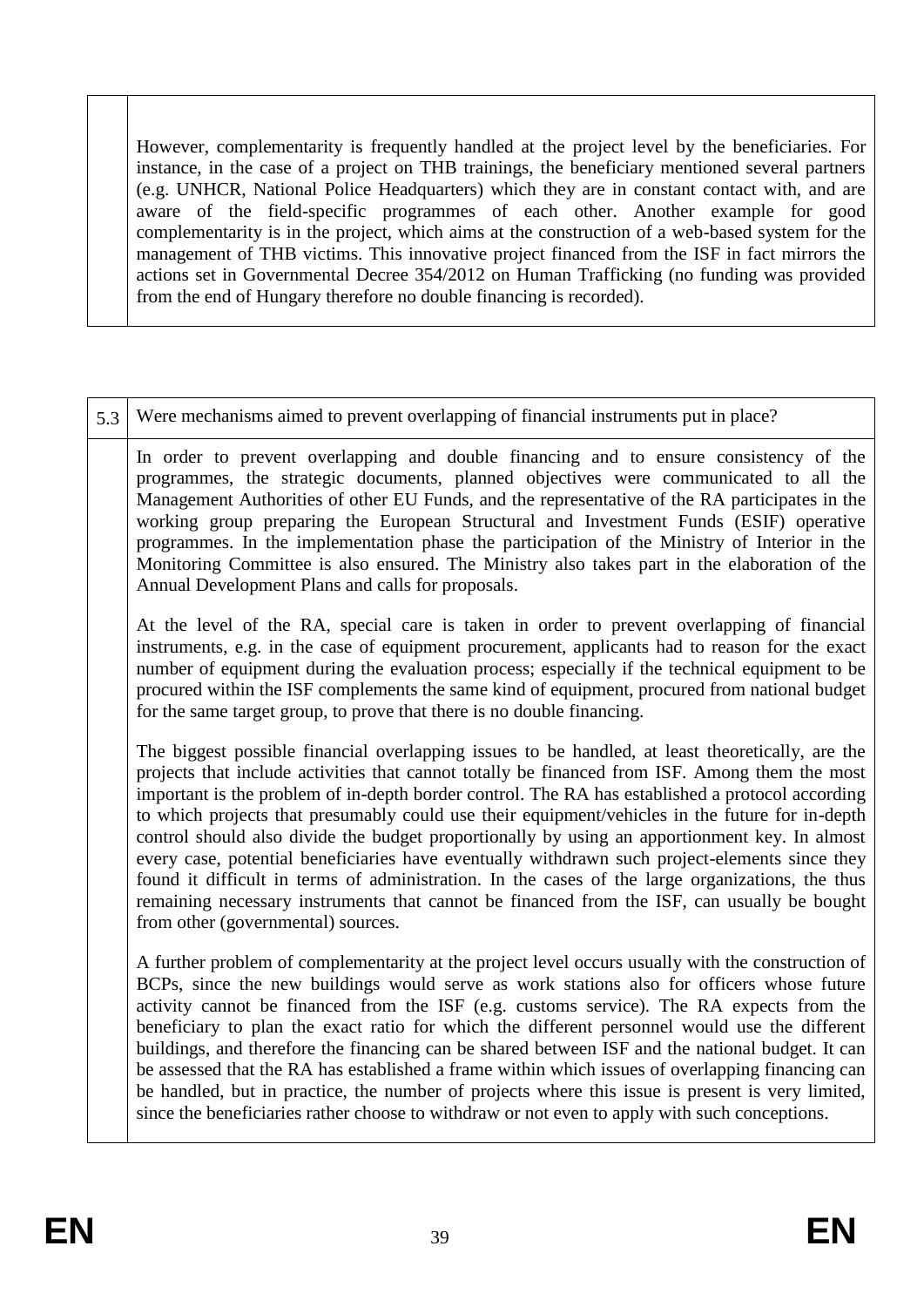| 6 |                       | EU added value                                                                                                                                                                                                                                                                                                                                                                                                                                                                                                                                                                                                                                                                                                                                                                                            |
|---|-----------------------|-----------------------------------------------------------------------------------------------------------------------------------------------------------------------------------------------------------------------------------------------------------------------------------------------------------------------------------------------------------------------------------------------------------------------------------------------------------------------------------------------------------------------------------------------------------------------------------------------------------------------------------------------------------------------------------------------------------------------------------------------------------------------------------------------------------|
|   |                       |                                                                                                                                                                                                                                                                                                                                                                                                                                                                                                                                                                                                                                                                                                                                                                                                           |
| 6 | The overall question: | Was any added value brought about by the EU support?                                                                                                                                                                                                                                                                                                                                                                                                                                                                                                                                                                                                                                                                                                                                                      |
|   | efficient.            | The added value of the Fund has a mirroring impact in the case of many acquisitions made with the<br>help of the Fund, since similar acquisitions for similar purposes are made from the national budget<br>also. In this sense, the ISF plays a major role in making the already existing national policies more                                                                                                                                                                                                                                                                                                                                                                                                                                                                                         |
|   |                       | EU-added value is the most crucial in the case of the ISF projects that are aimed at the satisfaction<br>of national obligations toward the EU, e.g. the projects that aim at the application of the Union's<br>Acquis and EU standards, training and exchange (information and expert) programs. Especially<br>information exchange programmes and further training projects would have been carried out with a<br>much lower intensity and regularity without the help of the Fund.                                                                                                                                                                                                                                                                                                                     |
|   |                       | The beneficiaries of completed projects must give their assessment regarding the EU-added value<br>to their project in their final report to the RA. There are only 8 finished projects to the cut-off date;<br>out of them, 5 beneficiaries stated that their project could not have been implemented without the<br>EU-support. 2 beneficiaries said that without the EU-support, the activities could have been<br>implemented with a much narrower focus; and 1 beneficiary said that the EU-support contributed<br>to the better efficiency of their project. The answers given to the external survey sent to the<br>beneficiaries provide similar results and some of the beneficiaries also stated that their project can<br>deliver European-level benefits (e.g. for foreign partner agencies). |

| 6.1 | What are the main types of added value resulting from the support of the Fund (volume, scope,<br>role, process)?                                                                                                                                                                                                                                                                                                                                                                                |
|-----|-------------------------------------------------------------------------------------------------------------------------------------------------------------------------------------------------------------------------------------------------------------------------------------------------------------------------------------------------------------------------------------------------------------------------------------------------------------------------------------------------|
|     | Many activities (deployment of liaison officers and visa specialists, trainings etc.) going on under<br>SO1, SO2 and SO3 help the multiplication of knowledge on and conformity with the Schengen<br>Acquis and EU requirements and complement the existing national policy by facilitating the<br>fulfilment of the above duties. They also make the progress quicker and more efficient.                                                                                                      |
|     | With respect to trainings and exchange programmes, the Fund can be considered as the most<br>important tool for building international network.                                                                                                                                                                                                                                                                                                                                                 |
|     | Equipment acquisitions are also good examples that accentuate the added value as e.g. in case of<br>the projects under SO5 and SO6, some of the infrastructures and the devices used by the law<br>enforcement agencies required up-date so that only advanced level equipment is sufficient to<br>efficiently combat against organized criminal groups and terrorists bearing with similarly high<br>level technology. Acquisitions within the Fund, aiming at the enhancement of capacity and |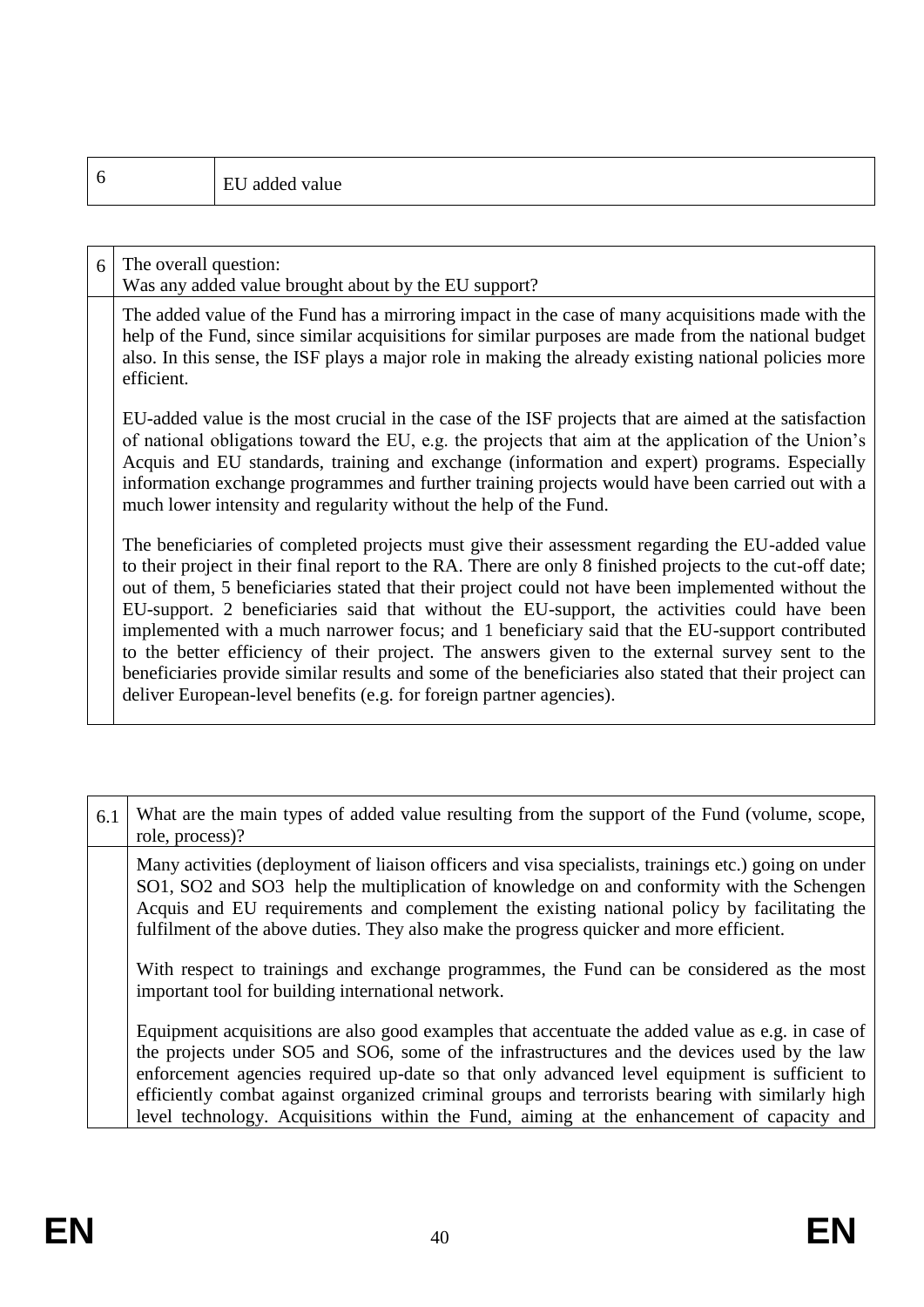response capability to prevent and fight against organized crime and terrorism and also at the enhancement of the capacity of protecting critical infrastructure, complement the already existing equipment or devices procured from national budget for similar purposes.

Due to the nature of the programme, the scope of the involved beneficiaries is limited mostly to state authorities and the overwhelming majority of them are the main organs of the execution of national policy in general already showing that widening the scope of involved actors is yet a challenge for the RA.

Educational institutions and NGOs participate mostly in projects related to SO5 (see Table 2)., although the proportion of NGOs taking part in these projects is lower than it was in the programmes of CIPS and ISEC, which were similar programmes in the field of police cooperation. However, the RA has launched open calls for proposals to provide more opportunities for the NGO sector.

With the help of the Fund, beside central agencies, regional, departmental and local organs can also be developed.

The long implementation period of the Fund gives way for projects that can build upon each other hence this can also be assessed as an important added value. With this advantage, in some cases, the RA plans to achieve synergies by launching projects that can serve as ground for future acquisition projects (see the already mentioned study on the ABC-gates (see Section IV.1.2.2) or the revision of the border surveillance system (see Section IV. 1.2.3). Also, this extended time frame of the Fund makes it possible to launch complex, multi-annual projects.

The EU-added value is probably crucial in some smaller, but important developments, e.g. the reconstruction of power supply systems at the Ukrainian and Serbian border branch offices that had long been acknowledged by the stakeholders as a necessary but not a very urgent development. Even if national resources and capacities are scarce, the reconstruction can be started with the help of the Fund.

| 6.2 | Would the Member State have carried out the actions required to implement the EU policies in<br>the areas supported by the Fund without its financial support?                                                                                                                                                                                                                                                                                                                                                                                                                                        |
|-----|-------------------------------------------------------------------------------------------------------------------------------------------------------------------------------------------------------------------------------------------------------------------------------------------------------------------------------------------------------------------------------------------------------------------------------------------------------------------------------------------------------------------------------------------------------------------------------------------------------|
|     | As the interviews confirmed, the beneficiaries assume that most of the vehicle or equipment<br>acquisitions, or purchases of devices that contribute to border control and border surveillance,<br>would have certainly been carried out had there been only national resources, although, probably<br>at a much slower pace.                                                                                                                                                                                                                                                                         |
|     | As already referred to at the second sub-question "Complementarity", the projects realized from<br>ISF sources can be divided into several categories in terms of their functionality. One among<br>them is the fulfilment of the different obligations of the national government toward the EU,<br>which is facilitated and made more efficient by these ISF actions. Without the support provided<br>by the Fund for projects meant to progress the Union's Acquis – projects aiming at trainings or<br>exchanges of know-how and experience $-$ , the same results might not be realized from the |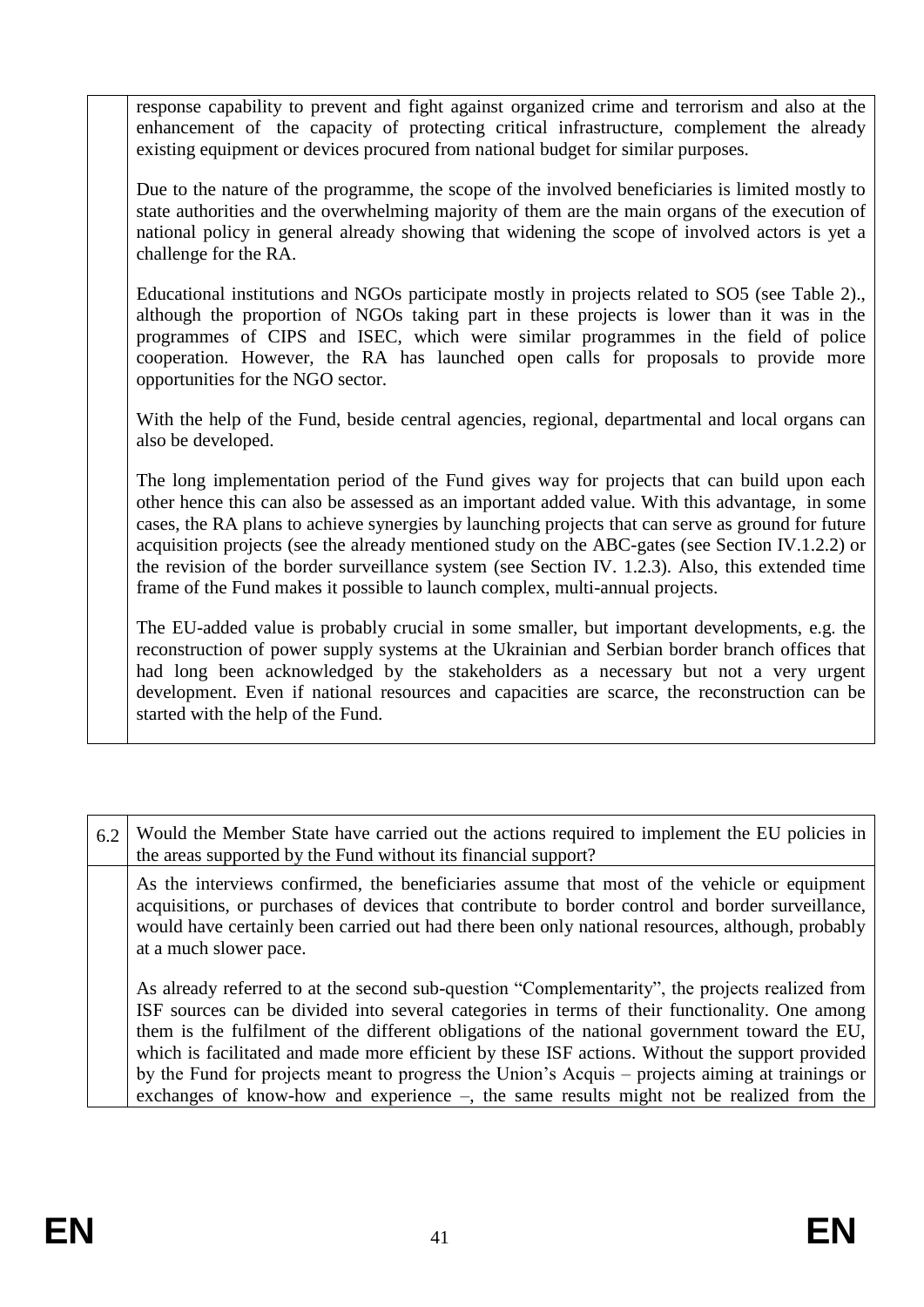national budget with the same intensity.

A further assessment that can be made here is that developments of IT systems that are needed in order to comply with the EU-requirements, but cannot produce direct and spectacular results at the national level, supposedly would not easily get support from the governmental budget, therefore, projects of this nature can be assessed as presenting an important added value.

The above assessments are validated also by the findings of the questionnaire sent to the beneficiaries by the external evaluator. Out of the 20 answers to the survey asking beneficiaries, almost half of them presumed that the activities within their projects are seen as important activities and their organization would try to achieve the goals by other means also; however, only 1 respondent said that the general objectives of the organization are the same as the project goals. 9 respondents said that although the goals are respected by their organization, they would have not sufficient financial means to pursue them without the ISF source. The beneficiaries of projects involving capacity building by acquisitions (projects under NO1 of SO5; and several projects under SO2) are rather confident that their activities would also gain support from other sources even without the help of the ISF. On the other hand, beneficiaries involved in trainings, exchange programmes or deployment of officers in order to achieve the Union's Acquis are less confident whether their activities could be implemented with the same intensity without the help of the Fund.

| 6.3 | What would be the most likely consequences of an interruption of the support provided by the<br>Fund?                                                                                                                                                                                                                                                                                                                                                                                                                                                                                                                                                         |
|-----|---------------------------------------------------------------------------------------------------------------------------------------------------------------------------------------------------------------------------------------------------------------------------------------------------------------------------------------------------------------------------------------------------------------------------------------------------------------------------------------------------------------------------------------------------------------------------------------------------------------------------------------------------------------|
|     | To give an estimation of the consequences of an interruption, one should turn to the effects that<br>were caused by the overall delay of the programme, already mentioned as an important context<br>for the implementation thereof. As already referred to, the delay caused that many of the<br>previously planned projects which were considered priorities for the national government<br>completed from the national budget, thus being a reason for some of the deviations from what<br>had originally been planned. This indicates that many of the projects eventually made from the<br>Fund are priorities to a less extent for the national policy. |
|     | Generally speaking, from the results of the survey conducted by the external evaluator and from<br>the strategic documents, it can be assessed that an interruption would slow down many processes,<br>and it would have an impact on the number and scope of procured vehicles and equipment, or IT-<br>development. As already referred to, almost half of the beneficiaries who returned the survey had<br>doubts whether their project would be pursued within their organization if there were no ISF<br>support.                                                                                                                                        |
|     | Going more into detail, the consequences of an interruption of the support provided by the Fund<br>would be dependent on two main factors. First of all, on the type of project (whether it is about<br>capacity building or a "softer" project), and secondly, on the general budgetary conditions of the<br>beneficiaries.                                                                                                                                                                                                                                                                                                                                  |
|     | For some organizations, e.g. the National Police Headquarters, an interruption would cause less<br>problems because of the already mentioned satisfactory level of their budget (from national                                                                                                                                                                                                                                                                                                                                                                                                                                                                |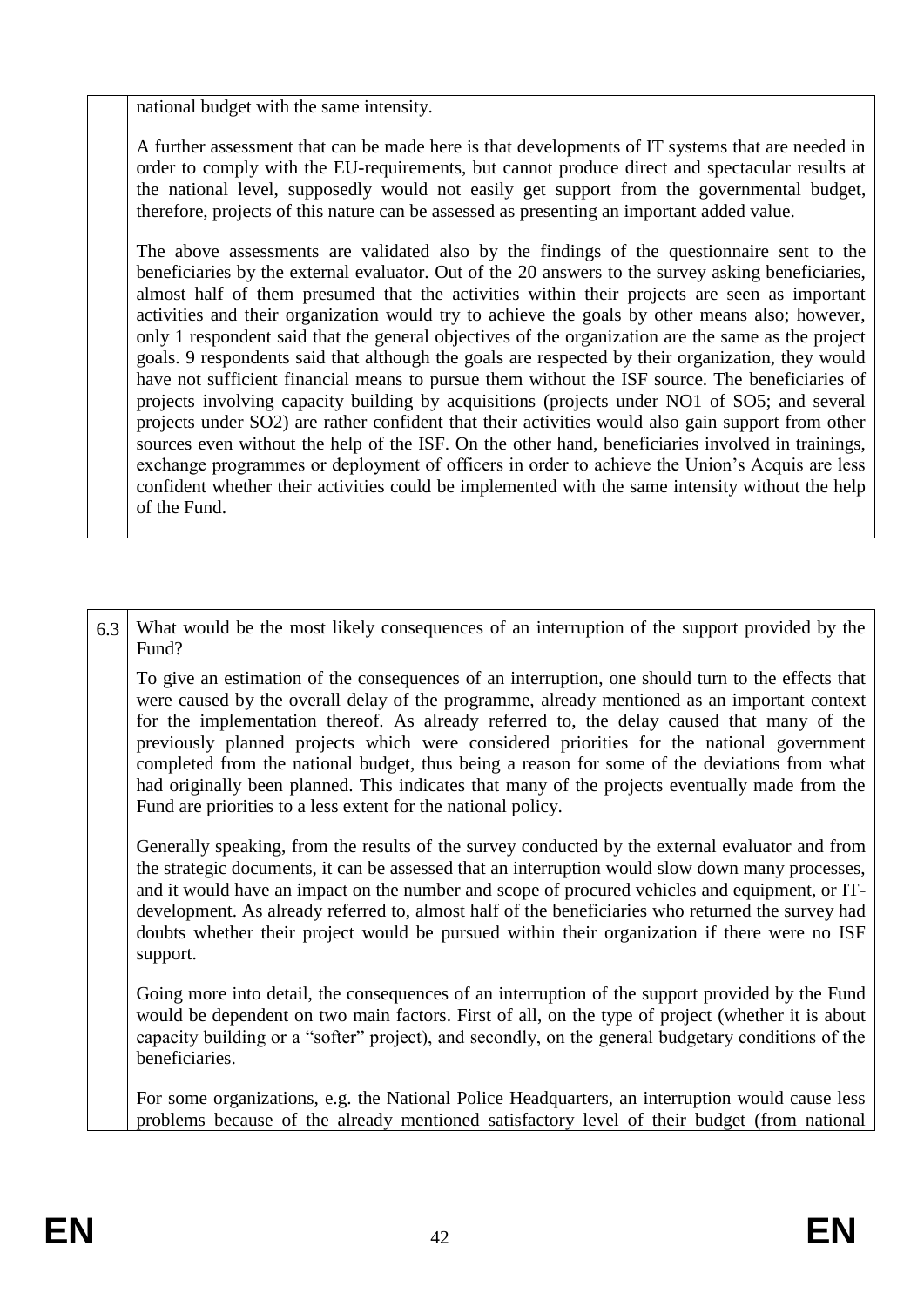sources); in their projects, an interruption would slow down the procurement processes, but they would presumably be carried on. However, there are beneficiaries who are more dependent upon the resources of ISF, and their projects probably could not gain support from elsewhere. Here again, we have to quote the answers of the beneficiaries to the survey: it seems that the beneficiaries of the "softer" (trainings, human resources developments as contrasted to acquisitions) projects feel themselves less confident as to whether other sources beside the ISF source would be available for their developments.

Referring again to the different functions of ISF sources within the national field, it can be assessed that an interruption of support would slow down the device and vehicle acquisition projects, but it would not jeopardize them to a great extent; on the contrary, it would probably seriously impact the IT-developments financed from the Fund; and certainly would discontinue financing further trainings in the area of border management.

| 6.4 | To which extent have actions supported by the Fund resulted in a benefit at the Union level?                                                                                                                                                                                                                                                                                                                                                                                                                                                                                                                                                                                                                                                                                                                                                                         |
|-----|----------------------------------------------------------------------------------------------------------------------------------------------------------------------------------------------------------------------------------------------------------------------------------------------------------------------------------------------------------------------------------------------------------------------------------------------------------------------------------------------------------------------------------------------------------------------------------------------------------------------------------------------------------------------------------------------------------------------------------------------------------------------------------------------------------------------------------------------------------------------|
|     | Because of the delays, only 8 projects have been completed, so it is very early to tell about<br>impacts at the European level; projections on the future can, however, be made.                                                                                                                                                                                                                                                                                                                                                                                                                                                                                                                                                                                                                                                                                     |
|     | Out of the 20 beneficiaries who returned their responses to the survey, 13 were sure that their<br>project will have an impact at the European level also, and only 1 was confident that there will<br>not be any such impact. Most of the beneficiaries, however, do not foresee any specific future<br>contribution, rather they think that generally, cooperation among the different agencies and<br>Member States will be better as a consequence of their projects. One beneficiary stated that some<br>results of their projects (e-learning curriculum) are constructed taking into consideration that later<br>it could be offered for international organizations/platforms (Frontex, CEPOL, etc.) to use them.<br>An important future benefit for the whole Central European region will certainly be the<br>establishment of the CBRN-E Training Centre. |
|     | Since the external border section of Hungary is relatively big, all the developments with regard to<br>external border surveillance system and improvement of border checks contribute to the<br>Integrated Border Management system of the EU. Exchange programmes of personnel are<br>expected to have an important impact, although this impact is very hard to formalize: namely,<br>that deployed officers within the framework of exchange programmes or visiting programmes<br>can build informal relationships during the programmes, can know whom to turn to at a foreign<br>or international agency. This surely have a positive impact on the intensity of future cooperation<br>but no real measures are deployed to gather numerical data of such progress.                                                                                            |

| 6.5 | What was the added value of the operating support?                                                                                                                                                 |
|-----|----------------------------------------------------------------------------------------------------------------------------------------------------------------------------------------------------|
|     | A final assessment cannot be made since there are 3 projects under SO3 on operational support,<br>and although all 3 of them started in 2016, all of them had problems with the public procurement |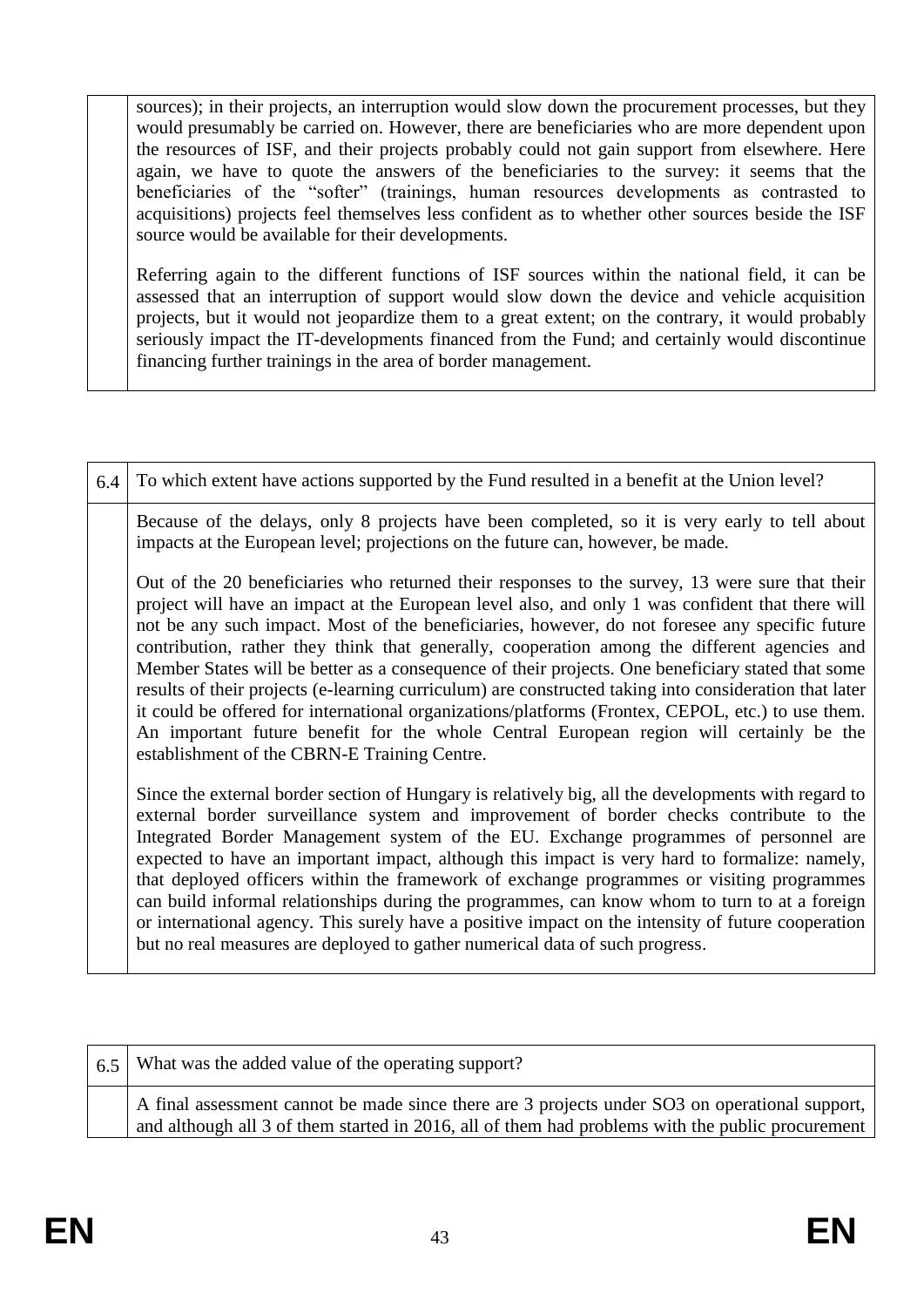processes so they also differ from the planned timeline.

There were no projects for operating support that aimed at achieving the specific objective on common visa policy. All the 3 projects that were started under the SO3 for operating support, contribute directly to border management.

2 of the projects complement each other and contribute to the border surveillance system: one of them is about developing the external border (stabile) surveillance camera system, the other one is about the acquisition of hand-held thermic cameras.

The operating support for the procurement of these cameras is a logical continuation of the previous procurements within the Schengen Fund and the EBF. Since the older cameras were getting outdated and their maintenance was getting un-economic, the need for new cameras was not questioned by any of the actors, and the planning of the procurement was discussed already at an early stage of the designing of the 1st WP.

Both projects target the changing of obsolete devices to modern, easy-to-use devices of high operational reliability, thus the operating support contributes to the constant maintenance of the system of thermic cameras; basically, both projects target the change of the already amortized equipment at the borders, therefore helping to tackle irregular migration at the Schengen borders.

The third project aims at the partial renewal of the infrastructure of SIS II by scheduled replacement of certain network devices due to depreciation. By upgrading the equipment, product support will be available for the most important elements of the IT system.

The added value of the operating support results first and foremost in higher efficiency, since the reparation of the older equipment is not cost-effective in the long run, so the investment could have been postponed without the Fund, but would resulted in a deteriorating use of the surveillance system.

| - | Sustainability |
|---|----------------|
|   |                |

7 The overall question:

Are the positive effects of the projects supported by the Fund likely to last when its support will be over?

The sustainability requirements for investments and the sustainability periods were laid down already in the proposal-period, which assures that the easy-to-be-measured elements within the projects were already planned in a way that they qualify for the sustainability requirements.

Beneficiaries were also expected to plan their budget for the maintenance costs of the equipment procured from ISF. The Grant Agreement contains regulation about the sustainability duties and also about the sustainability period. Project indicators also include impact-type of indicators, and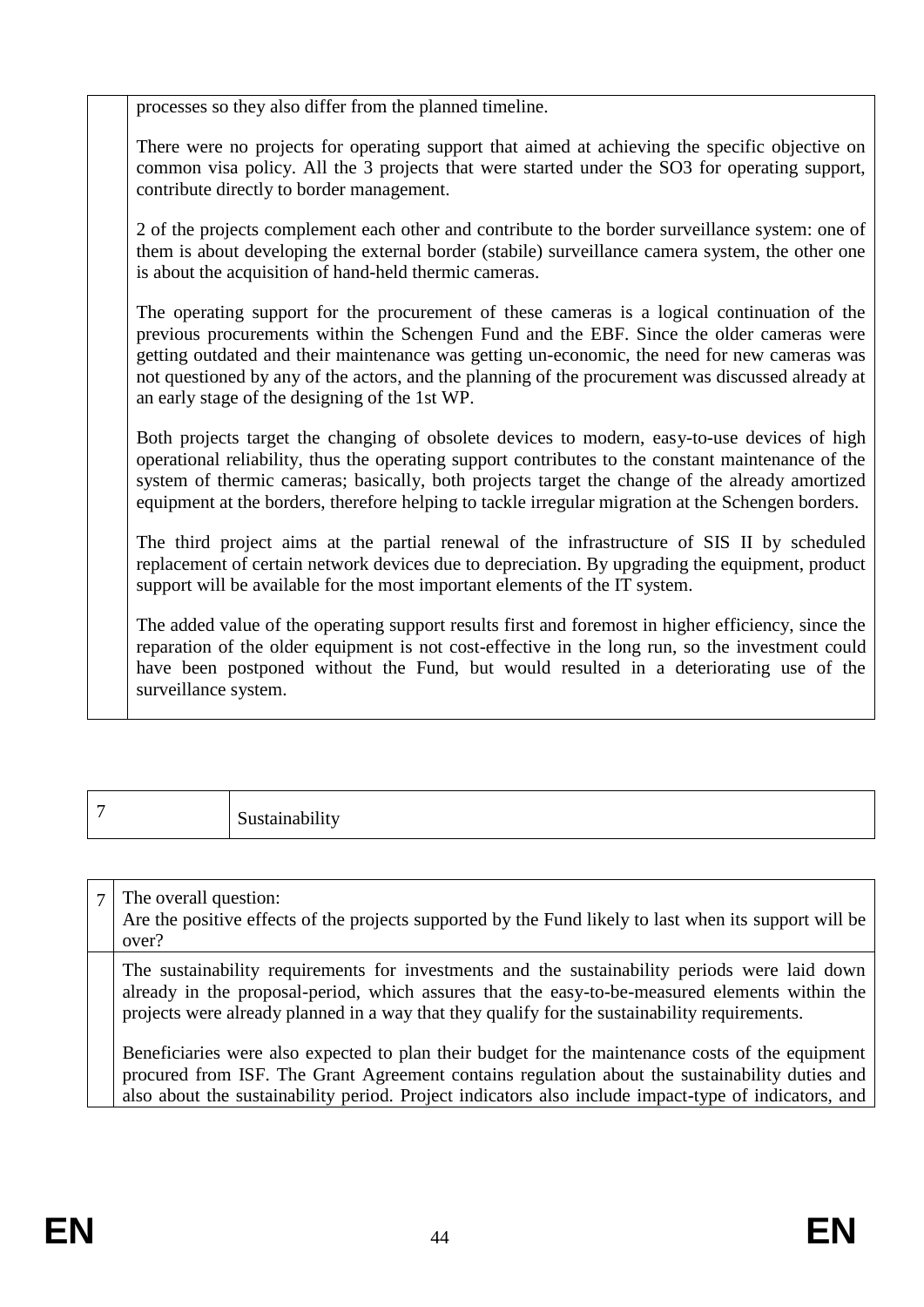their fulfilment will be checked by the RA in the sustainability period of the projects.

During the project implementation in their bi-monthly due progress reports, the beneficiaries have to reflect on any changes that would later challenge their sustainability duties.

However, sustainability is much less prescribed in the case of the "softer" projects designed with a clearly accountable way, and it seems to be very dependent on the given organization whether the results achieved within a training or information exchange programme will be used/spread with the help of the Fund. Also to be noted, that during project evaluation phase, the RA consequently drew the attention of the beneficiaries onto the relevance of sustainability at this type of projects, too.

The same applies here in many cases as it was assumed concerning EU-added value: most of the exchange and further training programmes progressing the harmonization of visa issuance, crossborder and police cooperation are less likely to continue in the future with the same intensity as with the help of the Fund, however, the knowledge and expertise accumulated with the help of these activities will probably have a continuous impact.

| 7.1 | What were the main measures adopted by the Member State to ensure the sustainability of the<br>results of the projects implemented with support of the Fund (both at programming and<br>implementation stage)?                                                                                                                                                                                                                                                                                                                            |
|-----|-------------------------------------------------------------------------------------------------------------------------------------------------------------------------------------------------------------------------------------------------------------------------------------------------------------------------------------------------------------------------------------------------------------------------------------------------------------------------------------------------------------------------------------------|
|     | The call for proposals included the sustainability expectations of the RA. The regulation laid<br>down that infrastructures developed with the help of ISF support have to be used for 10 years for<br>the same purpose; the same prescribed time period was 5 years for equipment attained and 3<br>years related to IT-developments. Beneficiaries have to make insurance with regard to the<br>acquisitions gained with the help of the Fund over HUF 3 million and sustain this insurance<br>through the whole sustainability period. |
|     | There are no general prescriptions regarding the sustainability of projects of a softer nature.                                                                                                                                                                                                                                                                                                                                                                                                                                           |
|     | The RA and the Evaluation Committee paid much attention to the issue of sustainability during<br>the evaluation of the proposals and sustainability duties are also included in the Grant Agreement.                                                                                                                                                                                                                                                                                                                                      |
|     | Further and different types of sustainability checks were stipulated at the end of the proposal<br>evaluation process and at the decision, depending on the nature of the project: e.g. in case of<br>some trainings, information exchanges and deployment of officers, the RA proposed that the<br>beneficiary enter into an agreement preventing the departure of the officers in order to keep the<br>acquired knowledge within the organization after the project.                                                                    |
|     | The project proposals had to show exact plans of the beneficiaries about the utilization of the<br>equipment/vehicles, etc. to be procured. In some special cases, when it is known that the general<br>situation will change during the sustainability period (e.g. after Romania joins the Schengen<br>zone), the beneficiaries had to explain how this situation will be handled (where the equipment<br>that will no longer be needed on that special part of the border, will be used).                                              |
|     | The RA also emphasized, that operational cost (as opposed to development) cannot be supported<br>from most of the projects (except for SO3), therefore beneficiaries were expected to plan their                                                                                                                                                                                                                                                                                                                                          |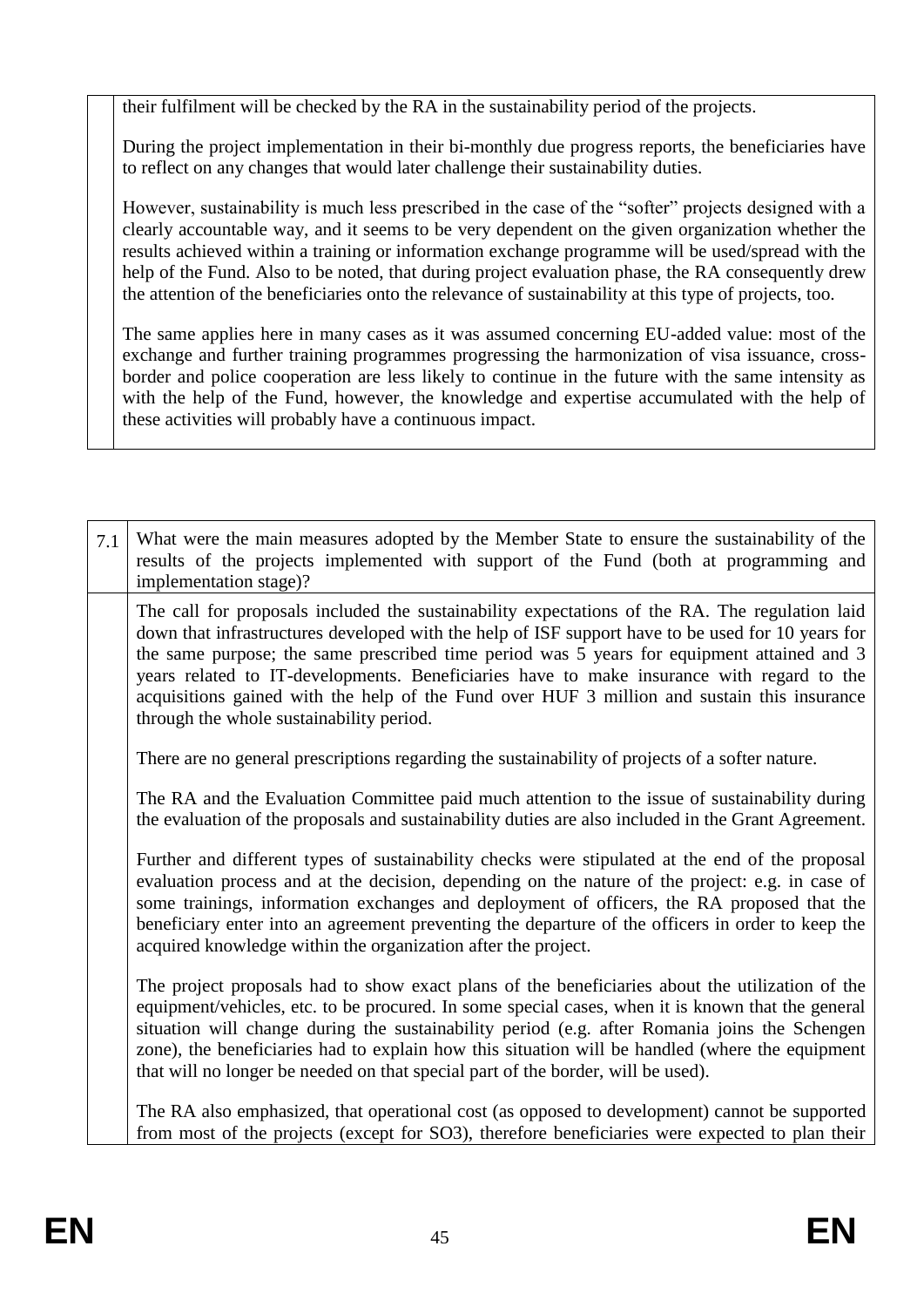budget for the maintenance costs of the equipment procured from ISF, and also to show how the beneficiary will maintain the acquisitions after the project concluded.

The contract between the beneficiaries and the RA states that all projects that include investment with the help of the Fund have to fulfil their sustainability duties. Beneficiaries with sustainability duties are required to submit project sustainability reports through the sustainability period, and they need to show how the acquisitions are used and whether their use is in line with the project aims during the entire sustainability period.

Sustainability is also ensured by the fact that projects with sustainability duties are considered complete only at the end of the sustainability period.

| 7.2 | Were mechanisms put in place to ensure a sustainability check at programming and<br>implementation stage?                                                                                                                                                                                                                                                                                                                                                                                                                                                                                                                  |
|-----|----------------------------------------------------------------------------------------------------------------------------------------------------------------------------------------------------------------------------------------------------------------------------------------------------------------------------------------------------------------------------------------------------------------------------------------------------------------------------------------------------------------------------------------------------------------------------------------------------------------------------|
|     | Measures taken to ensure sustainability were expected to be addressed by the beneficiaries in<br>their proposal along the lines detailed in the previous (7.1) sub-question. During the<br>implementation period, beside the bi-monthly progress reports, beneficiaries have to prepare a<br>yearly sustainability report until the end of the sustainability period. The RA may also conduct<br>on-the-spot checks.                                                                                                                                                                                                       |
|     | In the bi-monthly due interim report of the projects, beneficiaries have to report on whether any<br>changes occurred with regard to what had been foreseen previously during the implementation.<br>The reported changes are also analyzed by the RA from the sustainability perspective.                                                                                                                                                                                                                                                                                                                                 |
|     | However, in the final report, beneficiaries have to explain the sustainability of the results of their<br>projects.                                                                                                                                                                                                                                                                                                                                                                                                                                                                                                        |
|     | Given the low number $(8)$ of the projects that were completed, and that their sustainability period<br>just begun at the time of the evaluation, an overall assessment of the sustainability of the<br>programme cannot be performed, however, the activities of the individual projects can be<br>assessed at this point.                                                                                                                                                                                                                                                                                                |
|     | The aim of 3 already finished projects was the acquisition of equipment and vehicles. The<br>sustainability in the case of these projects is assured by the planning for maintenance costs by the<br>beneficiaries; in the case of vehicles, the continuous use of record of mileage forms will provide<br>information during the sustainability period on the use of the vehicles; vehicles are also supposed<br>to participate in operations that support the fight on EMPACT-priorities and this shall also be<br>documented.                                                                                           |
|     | In the case of training and exchange programmes, most of the beneficiaries stated that, according<br>to their contract, they are not obligated to check for later sustainability. However, in some cases,<br>especially when written materials (e.g. a study report) were produced, the impact of the project is<br>expected to be continuous since the materials will be used by the professionals working in the<br>field. However, in the case of some training projects, the sustainability of the results seems to be<br>dependent upon the effort of the beneficiaries to use the experiences accumulated during the |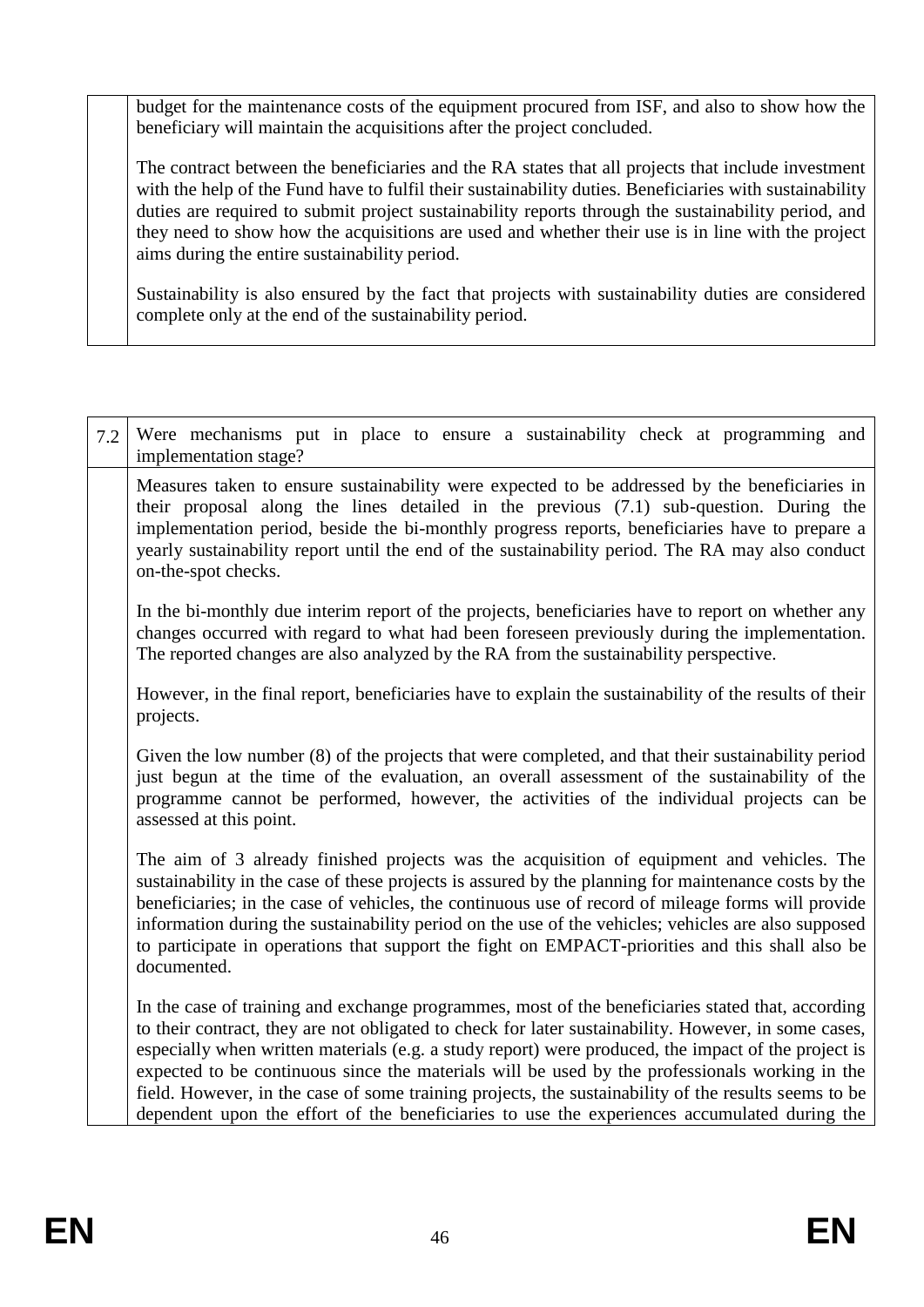projects as an asset in the future. The survey conducted by the external evaluator reached some beneficiaries with still on-going projects, therefore, in these cases only estimations can be made about the sustainability.

Project indicators also include impact-type of indicators, and their fulfilment will be checked by the RA in the sustainability period of the projects.

| 7.3 | To what extent are the outcomes/benefits of the actions sustained by the Fund expected to<br>continue thereafter?                                                                                                                                                                                                                                                                                                                                                                                                                                                                                                      |
|-----|------------------------------------------------------------------------------------------------------------------------------------------------------------------------------------------------------------------------------------------------------------------------------------------------------------------------------------------------------------------------------------------------------------------------------------------------------------------------------------------------------------------------------------------------------------------------------------------------------------------------|
|     | Here again, because of the considerable delays of the launch of the projects and the very low<br>number of already finished projects, just some basic estimations can be made.                                                                                                                                                                                                                                                                                                                                                                                                                                         |
|     | Beneficiaries are quite confident about the sustainability of their future results: out of the 20<br>beneficiaries who returned the survey to the external evaluator, most (17) thought that the<br>achievements of their projects would be sustained, and only 3 said they did not know.                                                                                                                                                                                                                                                                                                                              |
|     | In the case of projects that target procurement of equipment, the projects usually end by the<br>procurement, and the real objective of the project is usually the use of the procured goods/built-<br>up infrastructure, therefore, sustainability is guaranteed by the nature of the projects.                                                                                                                                                                                                                                                                                                                       |
|     | In the case of exchange programmes and trainings, the practice of the beneficiaries is to raise the<br>multiplier effect by organizing an internal training about the results of the project financed from<br>the ISF. A similar multiplier effect is foreseen by the managers of a project that aims at the<br>deployment of visa officials. Accumulated knowledge through the exchange programmes, and the<br>personal network with international agencies are to be used in the future also, but the extent of<br>this will be dependent upon the willingness of the organization to facilitate this kind of usage. |
|     | There are cases where the result of the project appears in the national public administration, e.g.<br>in the case of a project concerning victim protection, a new ministerial regulation (by the<br>Ministry of Justice) would prescribe to the stakeholders to use the web-based database prepared<br>during the project.                                                                                                                                                                                                                                                                                           |

| 7.4 | What measures were adopted to ensure the continuity of the activities carried out thanks to the<br>operating support?                                                                                                                                                                                                                                                   |
|-----|-------------------------------------------------------------------------------------------------------------------------------------------------------------------------------------------------------------------------------------------------------------------------------------------------------------------------------------------------------------------------|
|     | Since all the actions under SO3 (operation support) are projects involving acquisition of<br>equipment or IT-devices, the measures ensuring sustainability for the operation support are the<br>same as for all similar acquisitions with the help of the Fund: the prescribed time period is 5<br>years for equipment attained and 3 years related to IT-developments. |
|     | The operating support contributes to constant maintenance of the system of thermic cameras;<br>basically, the two projects that target the change of the already amortized equipment at the                                                                                                                                                                             |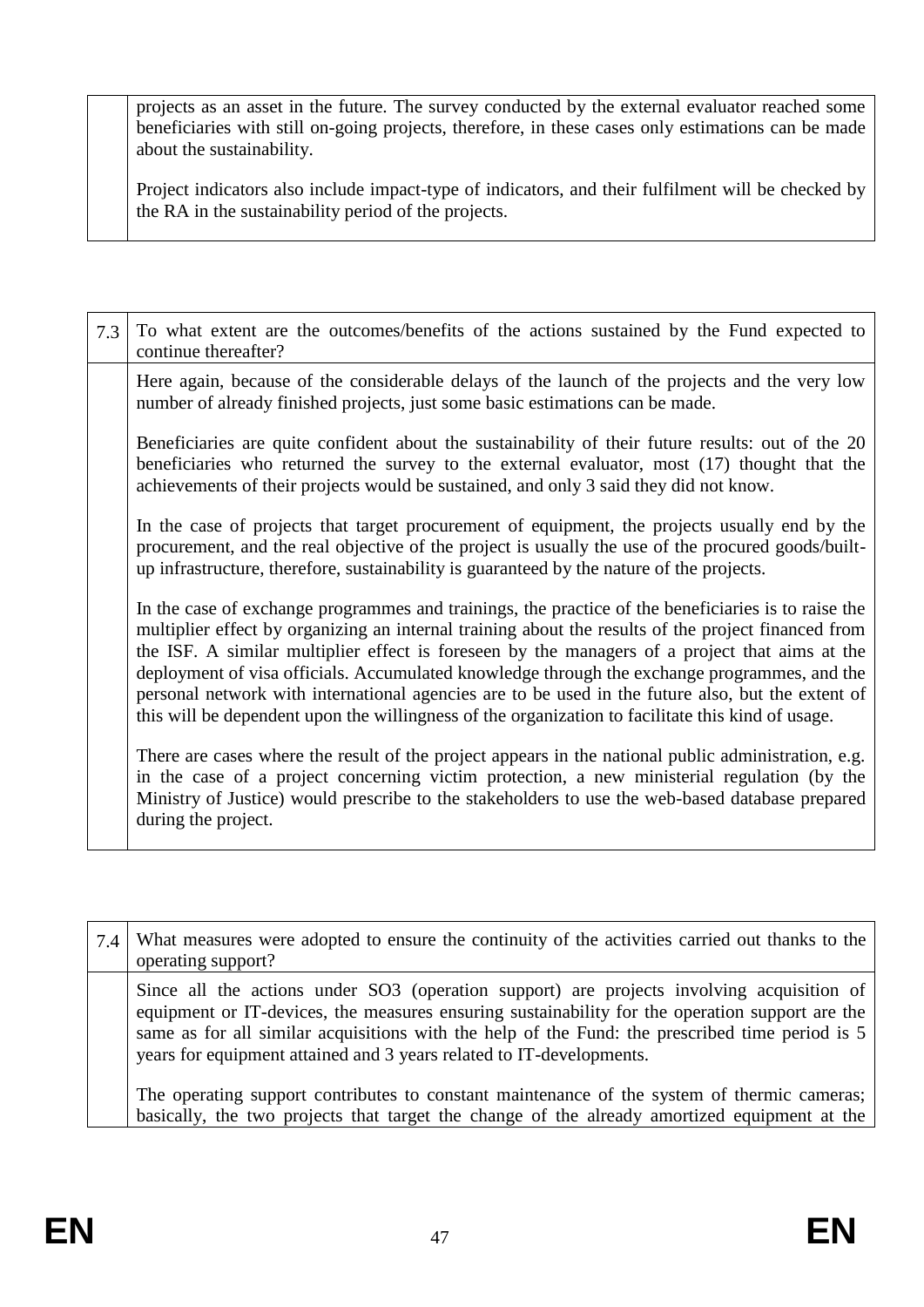borders, help tackling irregular migration at the Schengen borders. The acquisitions fit and complement the national policy on border surveillance and, after the end of the project, will become part of the surveillance system, therefore, their use for the purposes outlined in the project proposal will be assured.

The partial renewal of the infrastructure of SIS II by scheduled replacement of certain network devices due to depreciation, with the help of the operating support, will contribute to the more secure and fast operation of the SIS II.

# 8 Simplification and reduction of administrative burden

#### 8 The overall question: Were the management procedures of the Fund simplified and the administrative burden reduced for its beneficiaries? The simplification of management procedures included developments in the IT systems dedicated to assist project selection (EUPR system, National System of the Programme of the European Union, also used for operational programmes) and project monitoring (BAMIR, Monitoring Information System of the Internal Funds). During both the application and implementation phases, administration is expected to be thoroughly electronic for the beneficiaries, who have to fulfil their administrative duties through the two systems. All the information that can be useful for the

potential beneficiaries is available on the Hungarian website of the ISF.

The simplification cost options could be implemented only to a limited extent. The main reason behind this is that some of the simplifications made possible by the Fund could not be introduced by the RA. The plans for unit scale costs in the case of the trainings were rejected by the Directorate General for Audit of European Funds, the national Audit Authority for European Union Funds; lump sums could not be introduced with regards deployments and exchanges because of the big differences of costs of the possible destinations. Therefore, only a couple of new measures were introduced. The flat rate calculation utilized with regard to indirect costs made the administration easier for the projects. Out of the 20 beneficiaries who responded to the survey of the external evaluator, 12 already had experience with similar EU-Funds (e.g. EBF). Among them, 5 found that the administrative duties were as difficult as that of their previous experiences; 5 found these more difficult in the case of the ISF, and only 2 found that the procedure was made simpler in ISF.

8.1 Did the innovative procedures introduced by the Fund (simplified cost option, multiannual programming, national eligibility rules, more comprehensive national programmes allowing for flexibility, operating support and Special Transit Scheme for Lithuania) lead to simplification for the beneficiaries of the Fund?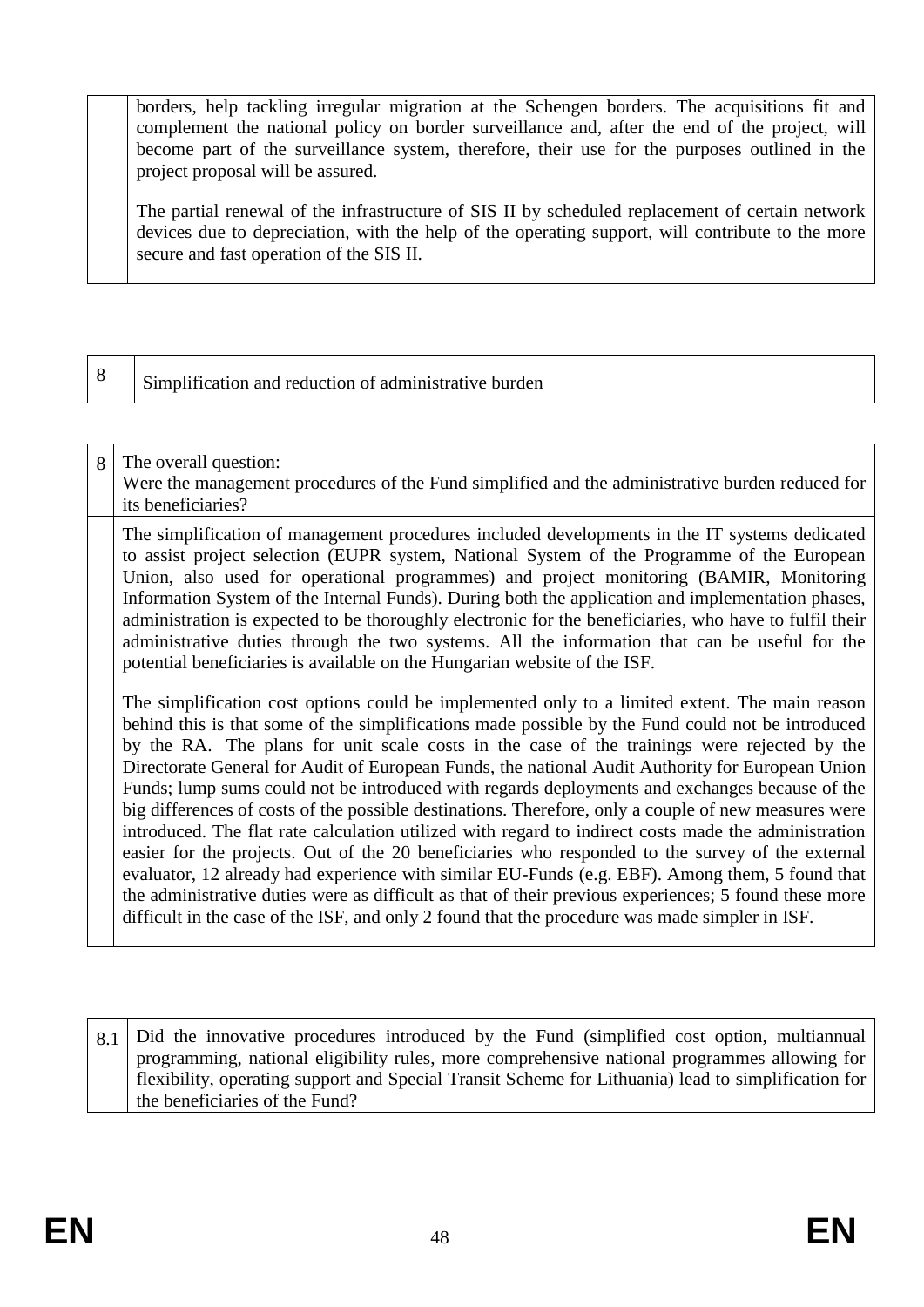The multiannual programming made the administration for the RA easier, and it prepared a better margin both in terms of professional work and financing. Multiannuality means more flexibility also in terms of timing, which, because of the large delays of the projects, is deemed to be essential. Multiannuality also means that longer projects can be planned, if necessary. The NP is implemented via WPs that are documents at the ministerial, not at the governmental level, which also makes it more flexible if changes needed to be conducted.

For the selection phase, the RA used the IT system developed by the Prime Minister's Office (EUPR), but after the grant agreements are sealed, during the project implementation phase, the beneficiaries have to fulfil their administrative duties through IT system developed by the RA (BAMIR). Both the beneficiaries and the RA consider that getting the IT systems to work properly was a lengthy process, and many errors hindered and slowed down the proper administration. However, the fact that, if the system works properly, administration is expected to be thoroughly electronic, is welcomed by the beneficiaries, especially in the case of the bimonthly project implementation reports. Beneficiaries also highlighted that the submission of proposals required less paperwork from them. A beneficiary highlighted as a positive change that the paying mechanisms was also changed, and made easier. The introduction of a flat rate was emphasized as a positive feature by certain beneficiaries, however, they added that it is not used as many times as they would prefer.

The RA assesses that simplified costs could be a good option but the introduction in many cases was hindered by circumstances independent of the RA. The most important element of simplified costs that is introduced is a flat rate utilized with regard to the indirect costs. The RA also planned to introduce unit scale costs in the case of the trainings, but the idea was rejected by the Directorate General for Audit of European Funds. The introduction of simplified cost options was considered by the RA in the case of exchange projects, but given the very big difference between the possible locations of the projects, no simplification could be made. Therefore, simplified costs are not yet being used in the budgets in general.

Eligibility rules for ISF are harmonized with the ones in Government Decree No. 272/2014 (XI.5.) on the Use of the Funds of Structural Funds., .

The harmonization is also asserted at the level of regulation for the public procurement processes, and, just like with the Structural Funds, the value of using a procurement professional is maximized proportionately (1%) with the overall value of the direct cost of the project; however, beneficiaries find it unfair since the values of their projects are usually much smaller than that of the projects within the SF.

The possibility of technical assistance is also perceived as a good option, however, the government decided to finance the wages of the staff from the national budget, therefore, the RA does not use this source (see Table 2) for remuneration except for the employee of the Audit Authority.

In the survey conducted by the external expert, beneficiaries could tell on a scale from 1 to 5 their opinion about how the RA supported them throughout the project, where 1 was "not at all" and 5 was "absolutely". The average answer is 3.75, but it has to be mentioned however, that during the interviews conducted with the beneficiaries, a more positive attitude was detected toward the RA by the external evaluator.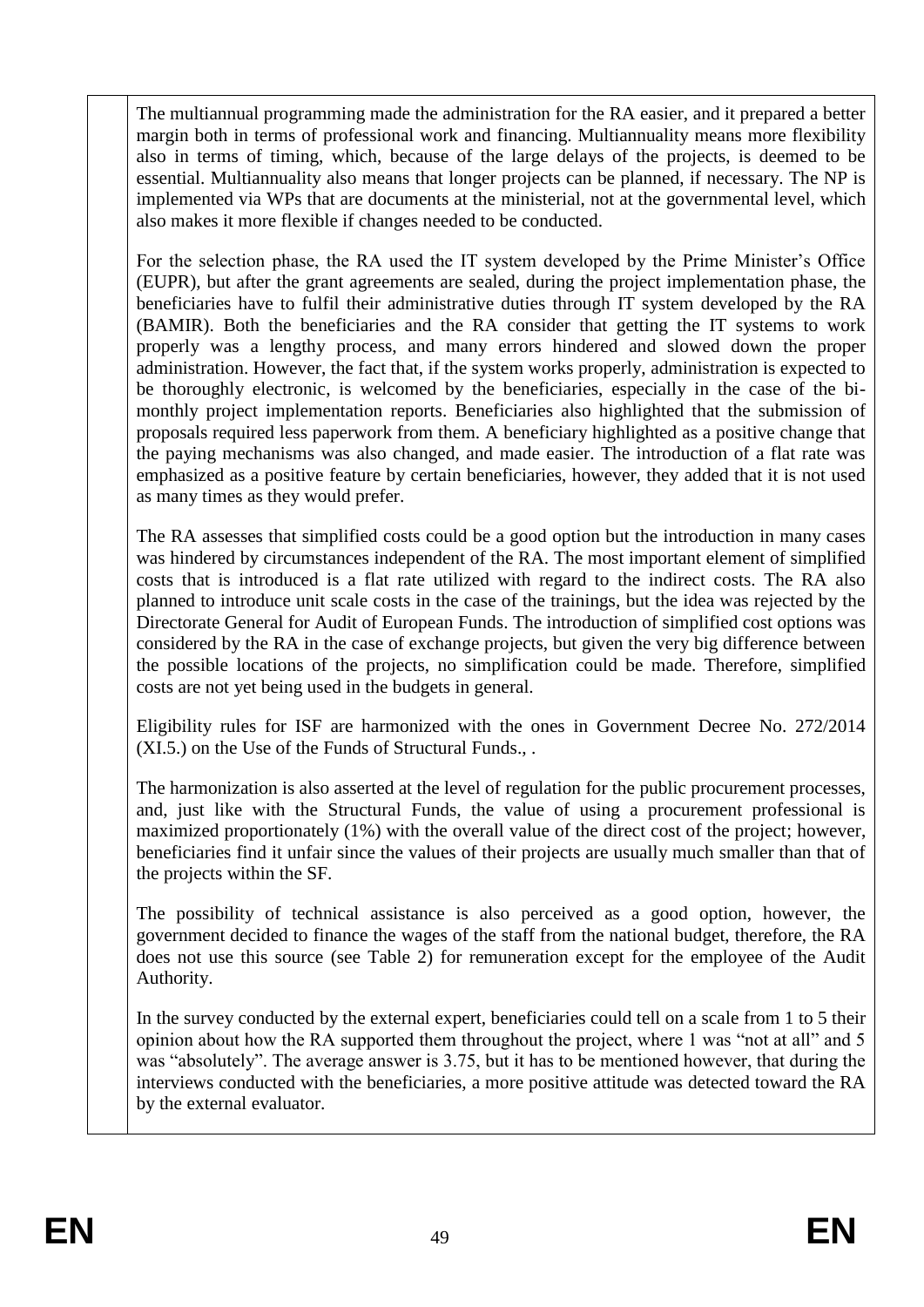Beneficiaries were also asked in the survey whether administrative requirements of the ISF were easier to meet than they had been before in the case of similar Funds. It has to be mentioned here that only 12 beneficiaries out of the 20 had previous experience with the other similar Funds. Among them, the number of those who found that in the case of ISF it was easier is the same as those who think it was more difficult (5-5), whereas 2 beneficiaries did not see a difference.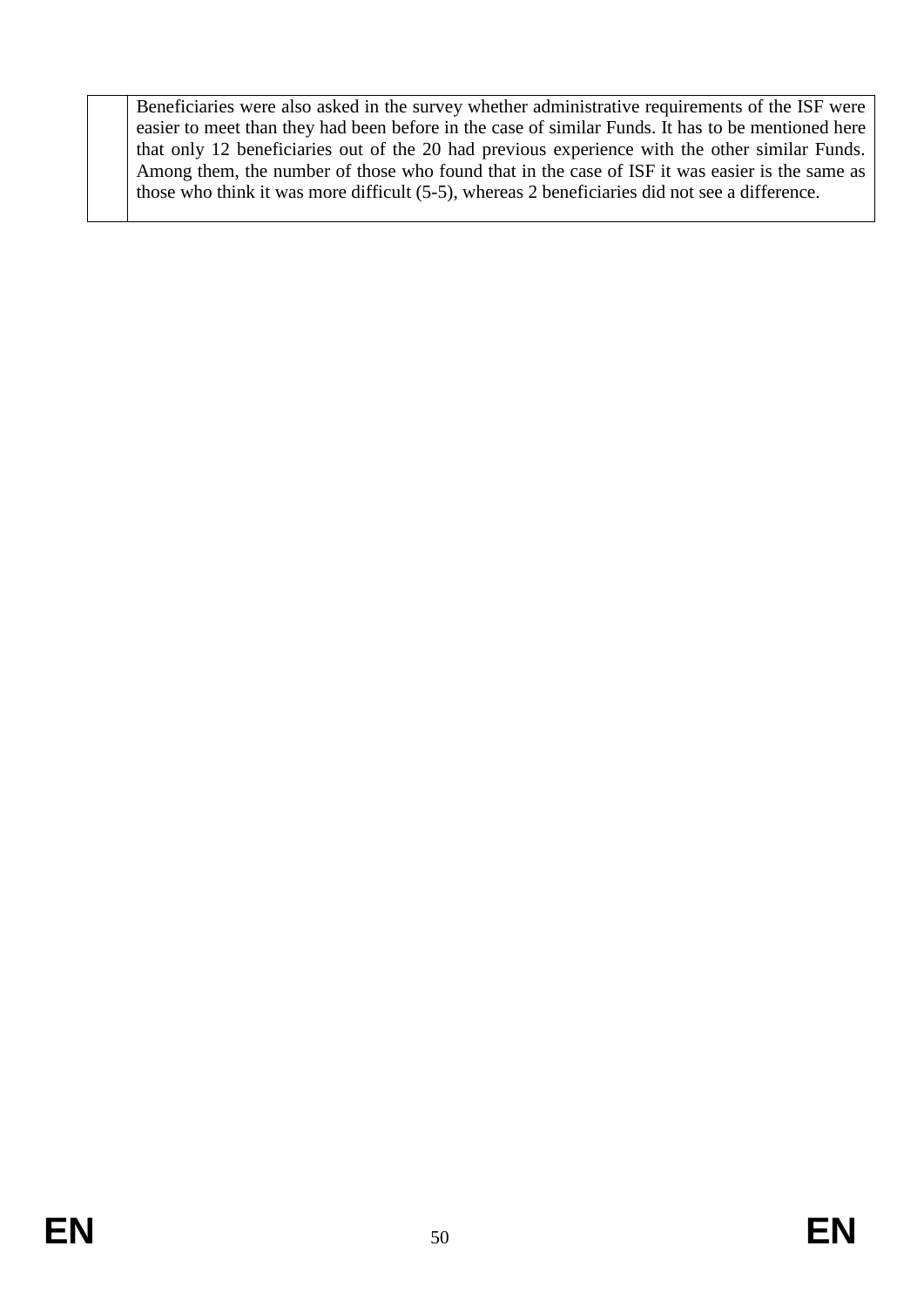### **SECTION V: PROJECT EXAMPLES**

## **Description of three 'success stories', among all the projects funded**

| <b>Example 1</b>                                   |
|----------------------------------------------------|
| Project number: HU/2016/PR/0042                    |
| Prevention of human trafficking of minors          |
| Beneficiary: National University of Public Service |
| Under Special Objective 2, NO4- Union's Acquis     |
| Contract signing date: 30.11.2016.                 |
| Project ending date: 28.02.2018.                   |
| Initial proposed budget: 30,272,691 HUF            |
| Budget approved by the RA: 28,150,276 HUF          |

The aim of the project is providing advanced professional training for border guards containing best practice for detection of smuggling of minors or other illegal acts at the borders in bundle with quick and effective measures tailored at protection of victims.

Previous experience of police officers not having sufficient knowledge about the legal context concerning smuggling of minors was one factor that initiated the project proposal, but it was also inspired by the problems raised by some NGOs, e.g. problems of going abroad with a minor when parents are divorced. According to the project leader, professional stakeholders felt that, at least until the peak of the refugee crisis in 2015, smuggling of minors across borders was not a priority within law enforcement agencies in Hungary. The main reason for the project is, according to the beneficiary, that Europol's data show that Hungary is third in the EU on the list of minor victims of human trafficking; and also, Hungary is a transit country from Romania, which is the first on the same list.

The two main activities of the project are training for border guards and training material development.

The training material is planned to include legal, criminal aspects, knowledge on the actual situation, as well as psychological training, and the aim is to prepare material that is usable for the target group, i.e. border guard officers with secondary school degrees.

For reaching this main aim, the project includes a survey that was sent to the target group. It included questions with regard to the knowledge of the target group, but also questions on their needs. The participants of the trainings to be held in the near future were also selected with the help of some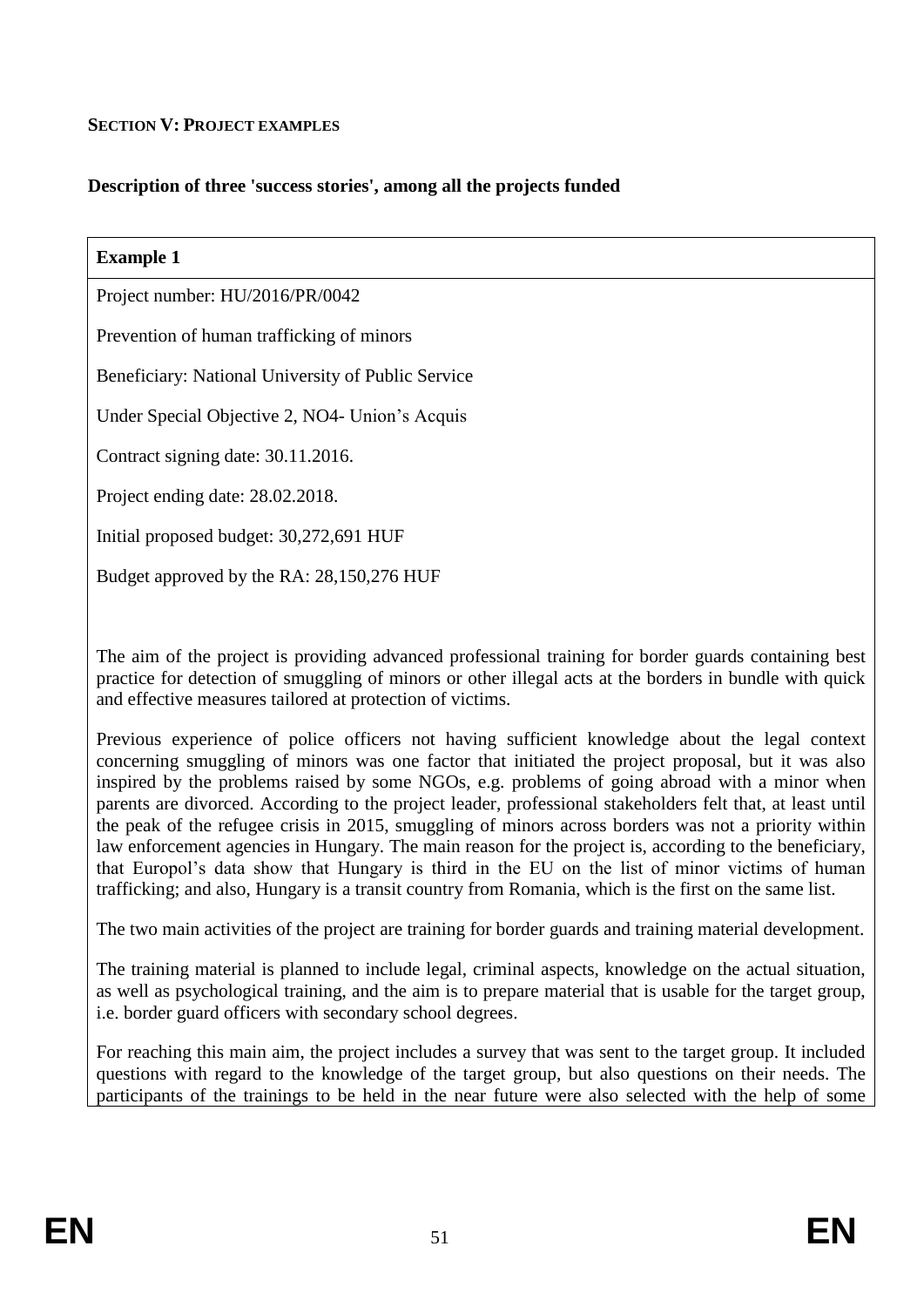questions about the willingness of the members to participate in such trainings.

Beside this quantitative survey, the project also included qualitative research, by means of one study visit to the Europol, and also qualitative research (by means of interviews) with local stakeholders and officers about their experiences.

The further steps of the project rely on the experiences gained through the research. By the time of the end of the period scrutinized, preparations for the e-learning module were in progress, the research report was prepared, and 4 out of the 4 planned conferences and workshops had been held. During fall 2017, the pilot training is foreseen, and then, by the beginning of 2018, five training sessions are planned. The project is assessed as an example of success story. Different stages were very systemically planned within the project; and according to the estimations of the RA, the project certainly not have been carried out without the support of the Fund.

## **Example 2**

Project number: HU/2016/PR/0016

Visit and change of experiences at Europol and FIOD

Beneficiary: NTCA (National Tax and Customs Administration of Hungary)

Under Special Objective 5: Preventing and combating crime,

National objective 2: Exchange of information

Contract signing date: 28.07.2016.

Project ending date: 30.06.2018.

Initial proposed budget: 30,272,691 HUF

Budget approved by the RA: 28,150,276 HUF

The aim of the project is to organize a trainee programme at EUROPOL and a management-level visit to the Dutch Fiscal Information and Investigation Service (FIOD) in order to enhance the law enforcement cooperation between the countries and to provide an opportunity for experts to familiarize themselves in detail with the applied methods and IT tools.

The main activities include 8 three-month long trainee programmes at Europol and a four-day study visit at the FIOD for 15 managers.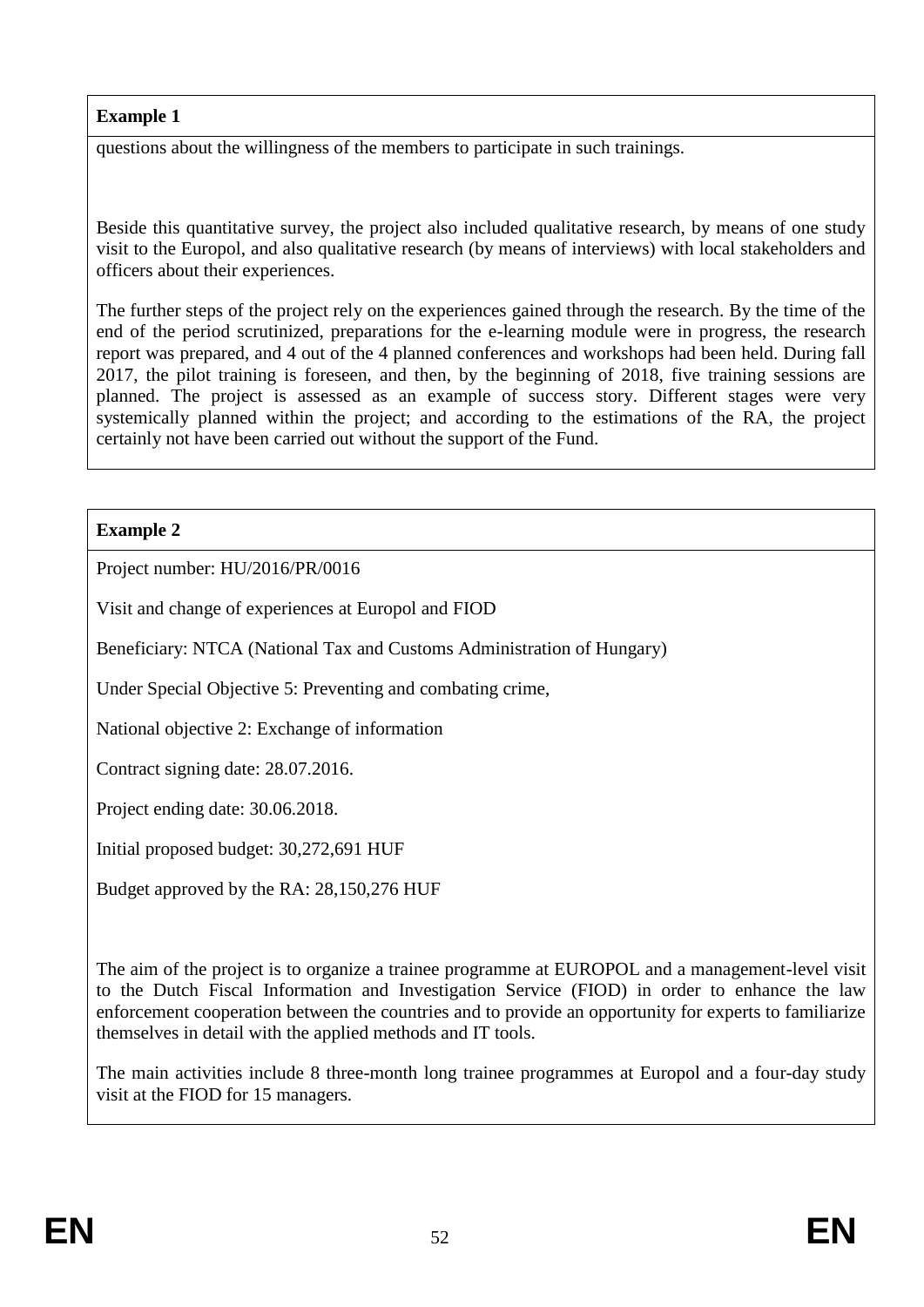Direct target group: 23 employees of the Criminal and Investigation Directorate of NTCA who are professionals in the fields of combating financial crimes and money-laundering.

The project is fully in line with the realization of the objectives stated in the ISF NP, as the trainee programme and the personal exchange of experiences facilitate the exchange of information and a more active professional cooperation between EU Agencies and Member States.

The case study is based on the field visit paid by the external evaluator to the management of the project, where two members of the project management team and one member of the target group were interviewed and on the information accumulated from the BAMIR information system.

The beneficiary had many project experiences from the previous External Borders Fund, although circumstances have changed for them because custom issues are excluded from the ISF Borders and Visa, therefore they had a very narrow field within the National Programme, under only ISF Police, that they could apply for. However, at NTCA there is an expectation from the management to participate in as many projects as possible. Besides the project scrutinized here the NCTA runs 4 projects. Although in the case of other projects they have problems with implementing as per the timeline, this project runs as originally planned.

Within the framework of the project, 8 employees can visit the Europol centre and a trip for 15 managers was organized to the FIOD. During the evaluation process of the project, the RA asked several clarification questions, first and foremost because of the number of the managers who intended to participate in the study visits; the beneficiary could successfully prove that the number is due to the number of the regional departments of the organization. The study visit to the FIOD was successfully completed in 2016. The participants in their follow-up reports described an increase of data exchange between their regional departments and the Europol, especially with regard to the data sent by the Hungarian authorities to the Europol.

As for the 3-month visits to the Europol, by the time of the evaluation, 4 visits have already taken place.

Members of the target group spend the first two weeks getting to know the working practice of Europol, the SIENA and the Europol Information System (EIS) systems. Participants have to prove their knowledge at a test after this first period, and it is only thereafter that they can get involved in the actual visit activity at the Europol. According to members of the target group, a very useful element of their visit experience was that they now know how an investigation is constructed at the Europol, i.e. what the necessary information is that will guide them better when they provide information for the Europol desk officers.

Since the project has been going on for a while, some of the participants have already come back from the exchange. One of them already teaches the usage of the SIENA and the EIS to colleagues who are not participants of the project. This can be seen as a multiplier effect of the project. At the management level, the experiences of the project led the management to the conclusion that uploading more data to the international IT systems is a priority.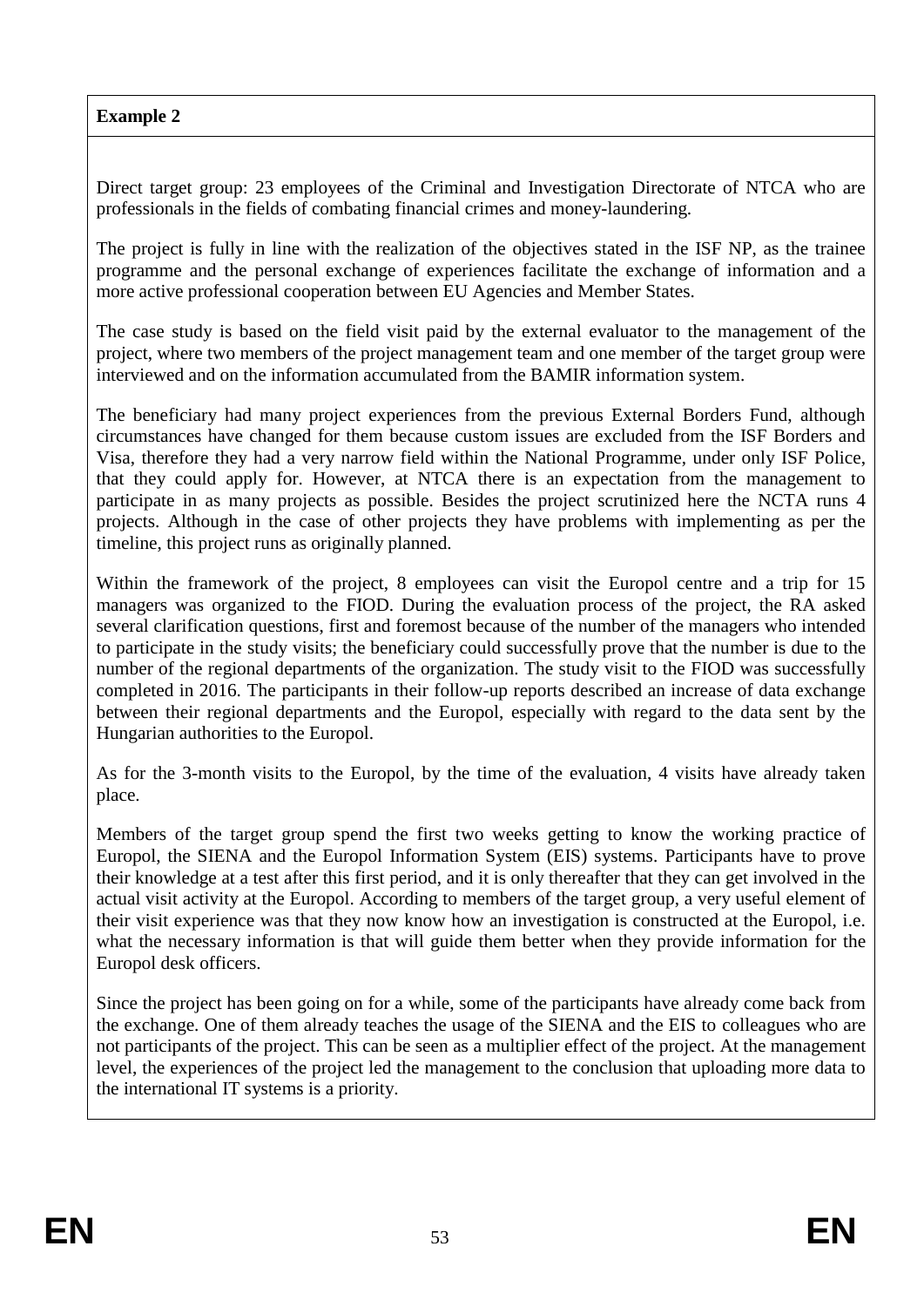Informal relations have been built during the visits, which probably facilitates international cooperation in the future, since participants will have acquaintances at the Europol, whom they will easily contact if necessary.

After the visit, participants are expected to spread the knowledge they acquired during the visit. The only negative feedback from participants concerned the length of the visit which they consider not long enough for deep knowledge exchange.

### **Example 3**

Project number: HU/2016/PR/0041

Web-based system for the management of victims of human trafficking

Beneficiary: Ministry of Justice

Under Special Objective 5: Preventing and combating crime,

National objective 4: Victim support

Contract signing date: 11.11.2016.

Project ending date: 30.09.2017.

Initial proposed budget: 38,558,541 HUF

Budget approved by the RA: 17,932,574 HUF

The aim of the project is to construct an IT platform for data exchange between all the main governmental and NGO actors involved in the fight against human trafficking, with the involvement of international actors. A unified (anonym) database is constructed, which helps the filtering of victims, their follow-up and directing them within the victim support system and the new IT platform also helps the statistical analysis of human trafficking trends. The structure of the database follows Government Decree No. 354/2012. (XII.13.) on the Identification of Victims of Human Trafficking, therefore, it is in coherence with the national field and it complements the already existing practice by making the service more efficient and reliable. An important goal was the creation of a filtering methodology for the possible duplication of data, which had been considered a main drawback of the traditional datagathering process.

The basic idea behind the project was that there had been a lack of relevant statistical data available for the stakeholders. During the project, a working group was established where all the involved partners were invited with the goal of learning their views on what they would prefer to appear in the database.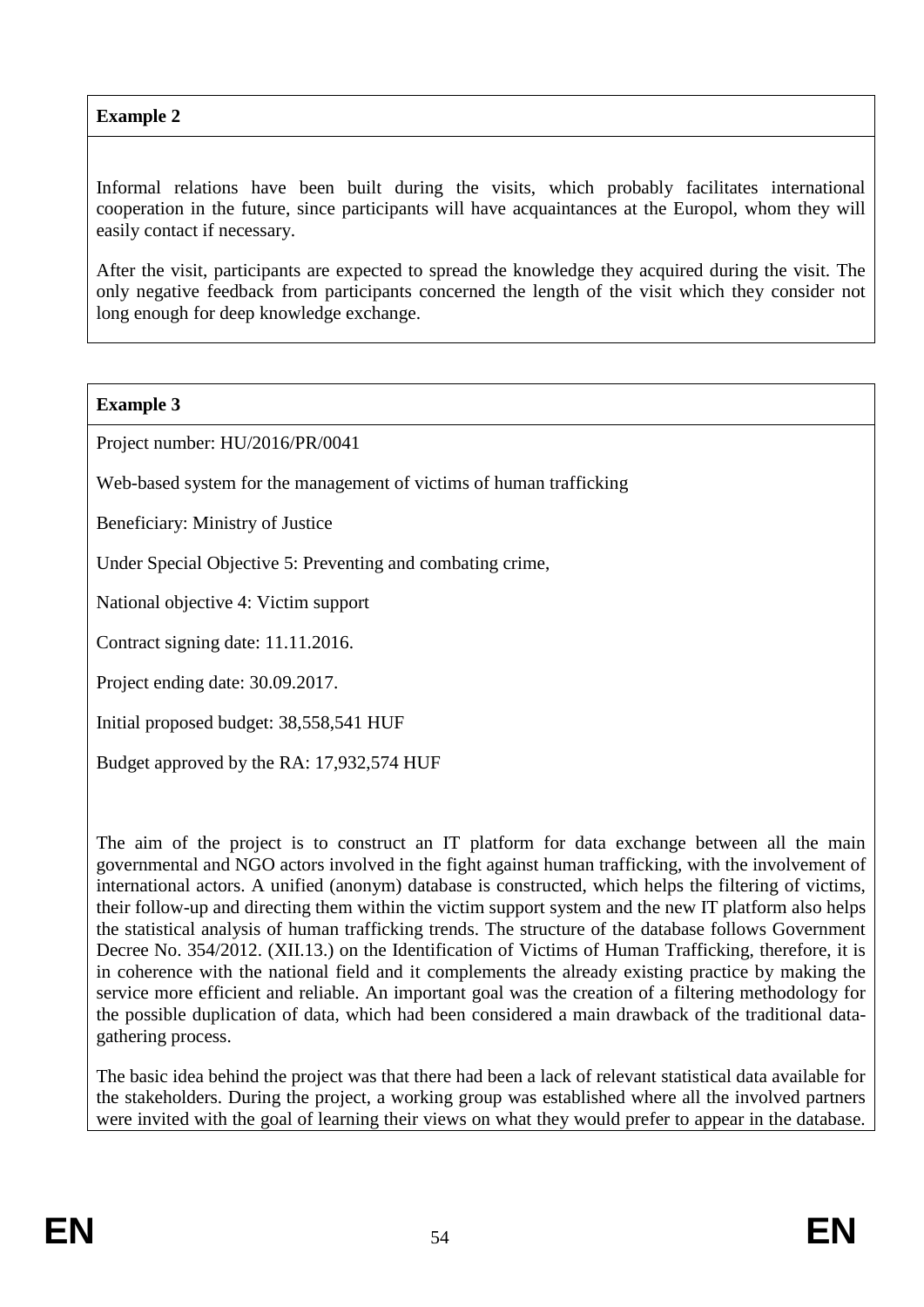All the 8 planned working group meetings were held by the time-period scrutinized. The topics of the working group meetings were mostly professional issues, but there was one working group meeting devoted entirely to IT-problems.

An important element of the project is the initiation of the changing of the decree already mentioned in a way that, in the future, it will dedicate this web database as the means of mandatory data gathering and it will also broaden the agencies entitled to be involved in the victim identification process.

By the time of the writing of the report the only remaining activity to be performed was the concluding conference, which was organized in a timely manner. All the project indicators were reached or expected to be reached in the near future by the time of the field visit of the independent evaluator.

The aim of the project itself was only the construction of the database, but the beneficiary already entered the introduction of the system into its training programme. Therefore, the trainings organized by the Ministry of Justice for experts in victim support will include explanation on how to use the new database.

The project is also a good example of the internal coherence of the ISF, since within another project, which focuses on trainings in victim support, the database is also introduced.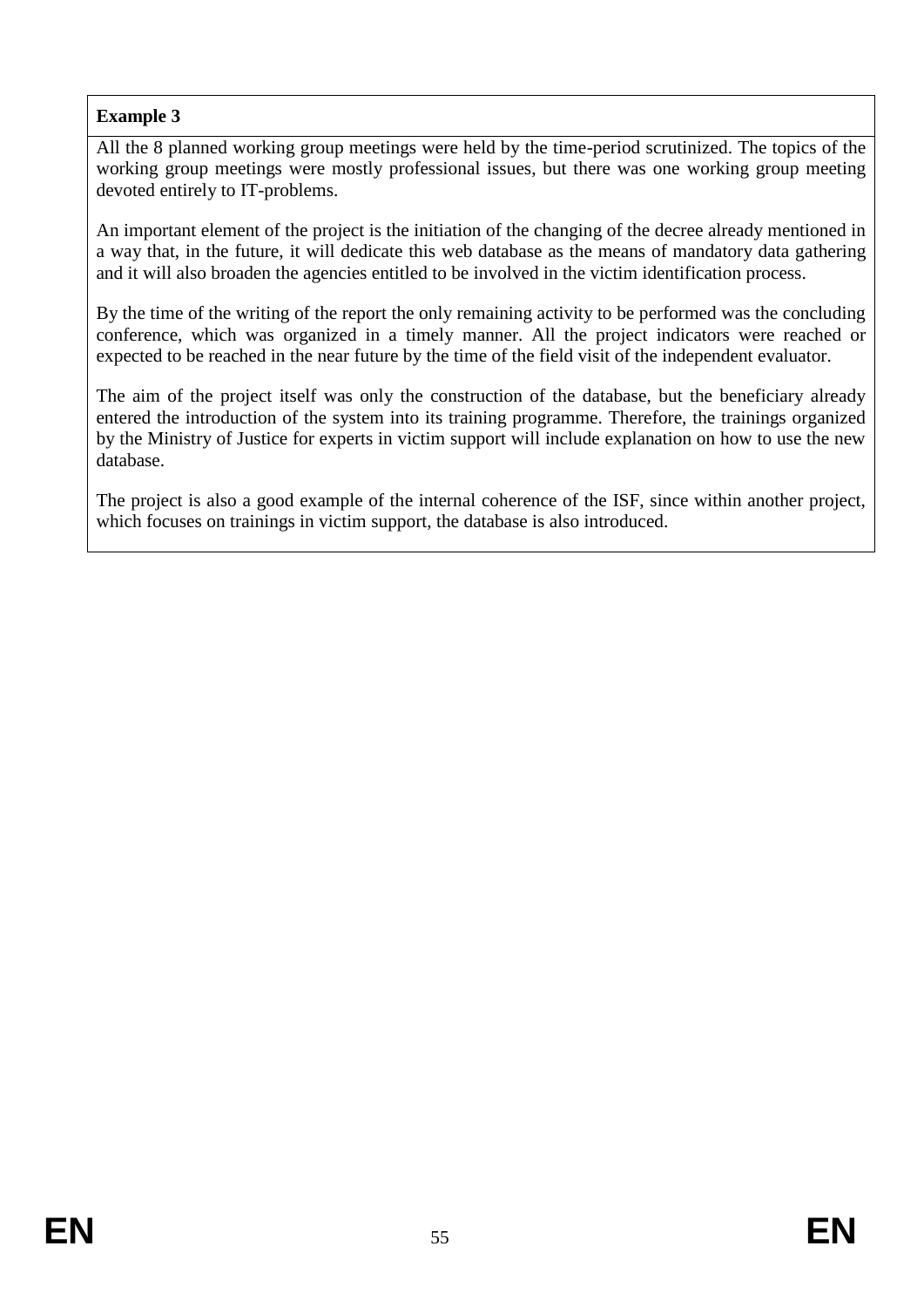### **Description of one 'failure', among all the projects funded**

#### **Example**

Project number: HU/2016/PR/0038

VIS IT hardware structure upgrade

Beneficiary: Immigration and Asylum Office; consortium partner: Central Office for Administrative and Electronic Public Services

Under Special Objective 1, NO 1 - national capacity

Contract signing date: 07.10.2016

Initial project ending date planned: 30.11.2016

Initial proposed budget: 77,746,770 HUF

Budget approved by the RA: 77,746,770 HUF

The following example was chosen as a failure because theoretically, it could have been a very easyto-do acquisition project that could have been well foreseen and planned, but it became one of the projects with the most difficulties.

The project's aim is, in order to fulfil the national obligations to the VIS Regulation ((EC) No. 767/2008), to cover the hardware and software development, which would presumably result in a more efficient data exchange between the consulates with visa issuance functions operating in third countries and N.VIS, border crossing points as well as amongst the central elements of the national databases. The target group of the project is the personnel of the relevant organization using specialized branches of the national system; national authorities seeking data from CS.VIS;TCNs submitting visa applications to the competent national authorities. The purchase of the database and application servers is necessary to ensure the continued and adequate speed and reliable unit management so that Hungary can comply with the obligations of the VIS Regulation.

The expected result is that the efficiency of data exchanges and data access provided by the visa N.VIS will increase at consulates, border crossings, and the national visa authority.

The project was planned as a relatively short project achievable in 5 months (the project activities could have started three months before the actual signing of the contract with the RA). However, the beneficiary asked for the modification of the deadline soon after the signing of the contract. After the modification, the new deadline was 30.06.2017 A further modification was introduced in May 2017, with the new deadline being 31.12.2017. However, just at the end of the period scrutinized, the beneficiary asked in its interim project report for a further prolongation of the deadline to 30.06.2018.

So, although the project was originally supposed to terminate in 2016, by the end of the scrutinized period, (June 30, 2017), they were just in the middle of the public procurement process necessary for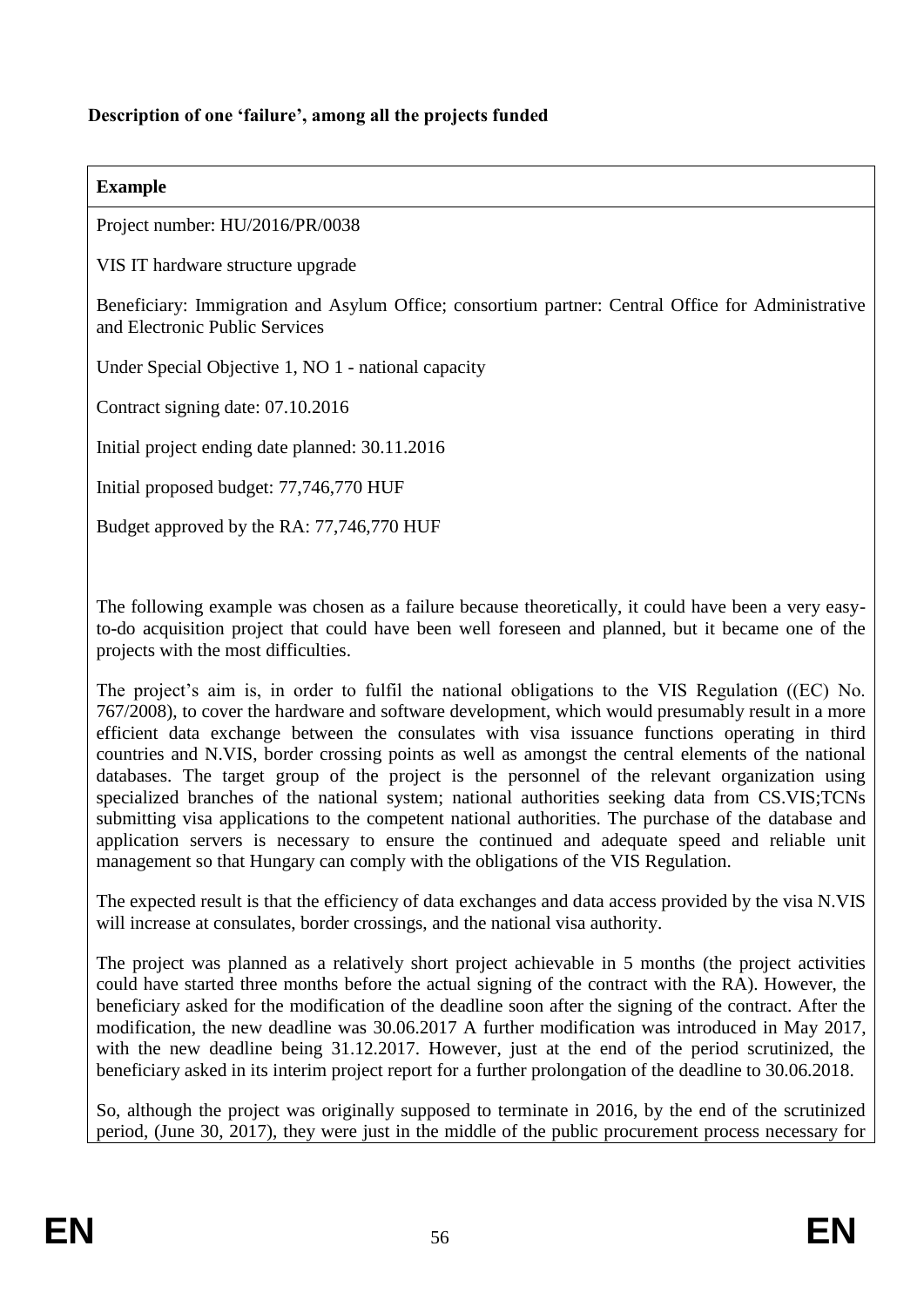the fulfilment of the goals.

One reason behind these delays, it can be assessed, is that the project was not carefully planned. During the programming period, the beneficiary had not planned to use the ISF sources for this project, and when they eventually decided to prepare their proposal, the application proved to be unprepared: neither did it contain an analysis of the existing situation, nor did it present data that could underlie the project proposal. This made the evaluation process exceedingly long. Even at the end of this process, the final application's budget turned out to be lacking some crucial parts, especially concerning the software to be procured. The main beneficiary did not pay enough attention to the discussions with its consortium partner, the Central Office for Administrative and Electronic Public Services, the maintenance service provider for the servers. Both partners assumed that the other would take care of some essential elements of the project, and it turned out just after the start of the project that many incompatibilities still had to be handled. The consortium partner was unwilling to sign the consortium agreement because of the above problems residing in the insufficient preceding discussions. Complications with the EUPR/EPTK system also slowed down the evaluation process. After the signing of the contract, the beneficiary did not find enough experts for the immediate start of the activity. The "holes" found in the budget during the evaluation process had to be filled by the beneficiary organization's budget, for activities that could have been eligible for ISF funding, thus careful planning could have caused a better absorption rate for the Fund and less spending from national budget. A further impeding element for the project was the reorganization of public administration by the government that involved the main beneficiary, the Immigration and Asylum Office, and its consortium partner, the Central Office for Administrative and Electronic Public Services.

This all resulted in the fact that although by its nature this could have been an "easy project", in fact, no real progress has been made during the scrutinized period.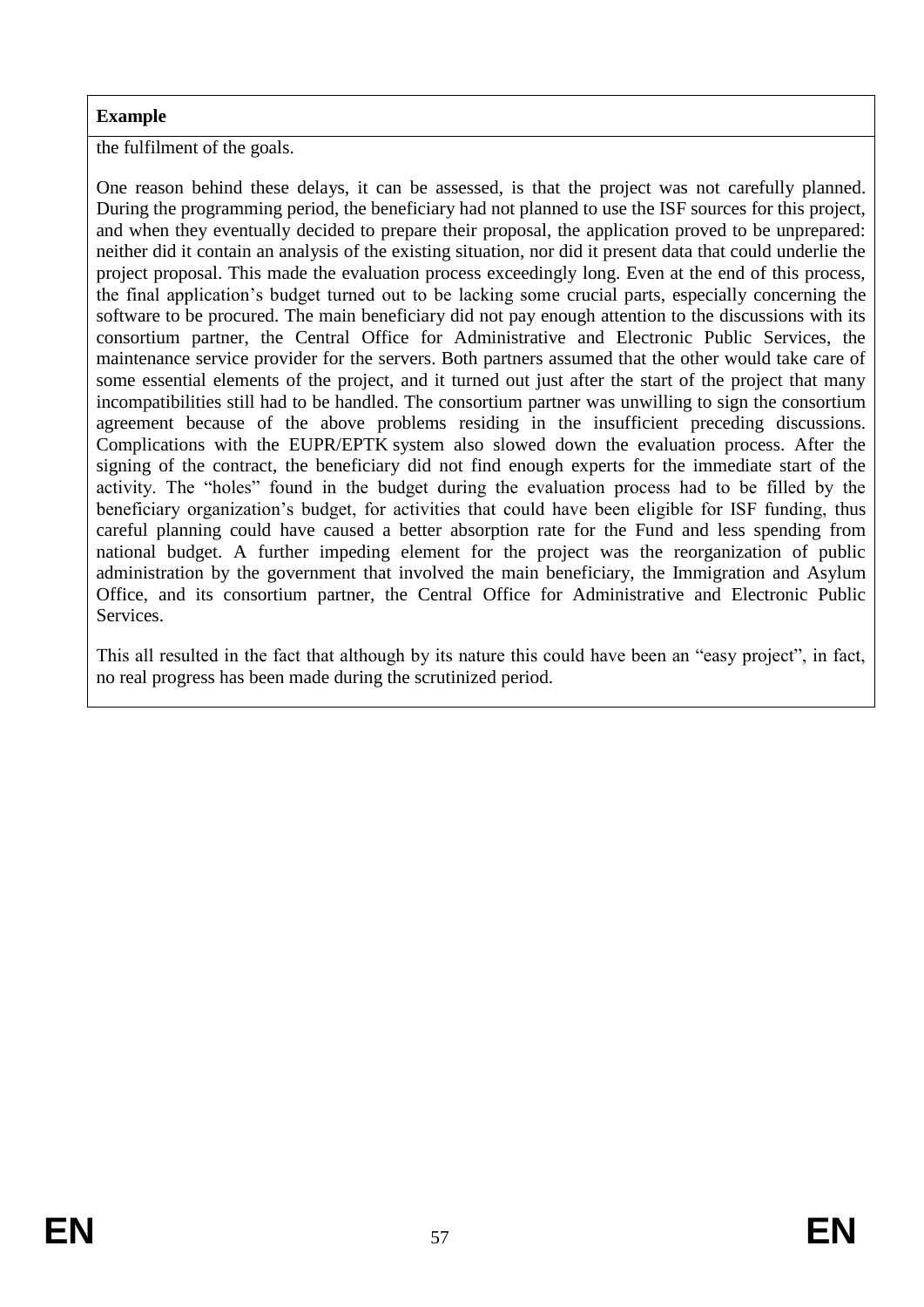### **SECTION VI: METHODOLOGY**

For the evaluation, the documentations of the different stages of the programming and implementation were assessed. The most important document sources in this respect are: The Governmental Strategy for the Internal Borders Fund; The National Programme; the 1st Working Program. The reports of the RA during the implementation period (especially the report of Annual Accounts and Annual Implementation Report) were also important sources for assessing the implementation period.

The BAMIR on-line data base containing all the documents required by the RA from each project including the Grant Agreements, which were also scrutinized along the 2-monthly progress reports in order to assess progress at the level of the projects.

The relevant progress made from sources independent from the ISF was assessed with the help of background interviews made with project beneficiaries and experts; by the questionnaire prepared by the external evaluator, also sent to the beneficiaries; and, where possible, with the help of desk research and further consultations with representatives of some of the main organs responsible for carrying out the national policy.

Data collection for the indicators was organized by the RA. Beneficiaries are required to provide information on their project indicators in their interim reports. Indicators not listed as project indicators (especially impact indicators) were collected by the RA on request of the external evaluator from the different organizations. Approximately 70% of the impact indicators for the year 2017 until the 30th of June (as required) could be collected this way. Beside the indicators, where relevant and possible, the effectiveness of the activities was assessed against the results expected to be reached by the NP for each national objective (some of the questions did not necessarily apply to only one and to a whole national objective).

Data collection from the beneficiaries involved both qualitative and quantitative methodologies.

As for the qualitative methods, in-depth interviews were made and field visits were paid regarding 12 projects at 8 different beneficiaries. The sample was chosen in order to both represent the widest range of beneficiaries possible and also to represent the difference among the projects in terms of their objectives, type of activities and the volume of the project. The guideline of the interviews contained questions both about the planning and about the implementation of the project, the main goals to be reached, the main problems arising; the relationship between the beneficiary and the RA, and assumptions on other relevant activities going on in the field at the national level. Interviews and field visits were done by the external evaluator.

Quantitative methods were also used as a survey prepared by the external evaluator was sent to all the beneficiaries whose projects started already in 2016. This date was chosen by the external evaluator in order to assure that only beneficiaries with enough experience over the program answer to the questions. Thus the questionnaire was sent to the beneficiaries of 50 projects. 20 beneficiaries sent back their answers, which can be considered a mid-low response rate. The questionnaire contained questions tackling the goal of the project, the added value and the relevancy attributed to the project; beneficiaries were also asked to give their assumptions whether the tasks set in the NP were still relevant, and on, the objectives set by the ISF and the progress in the relevant fields independent from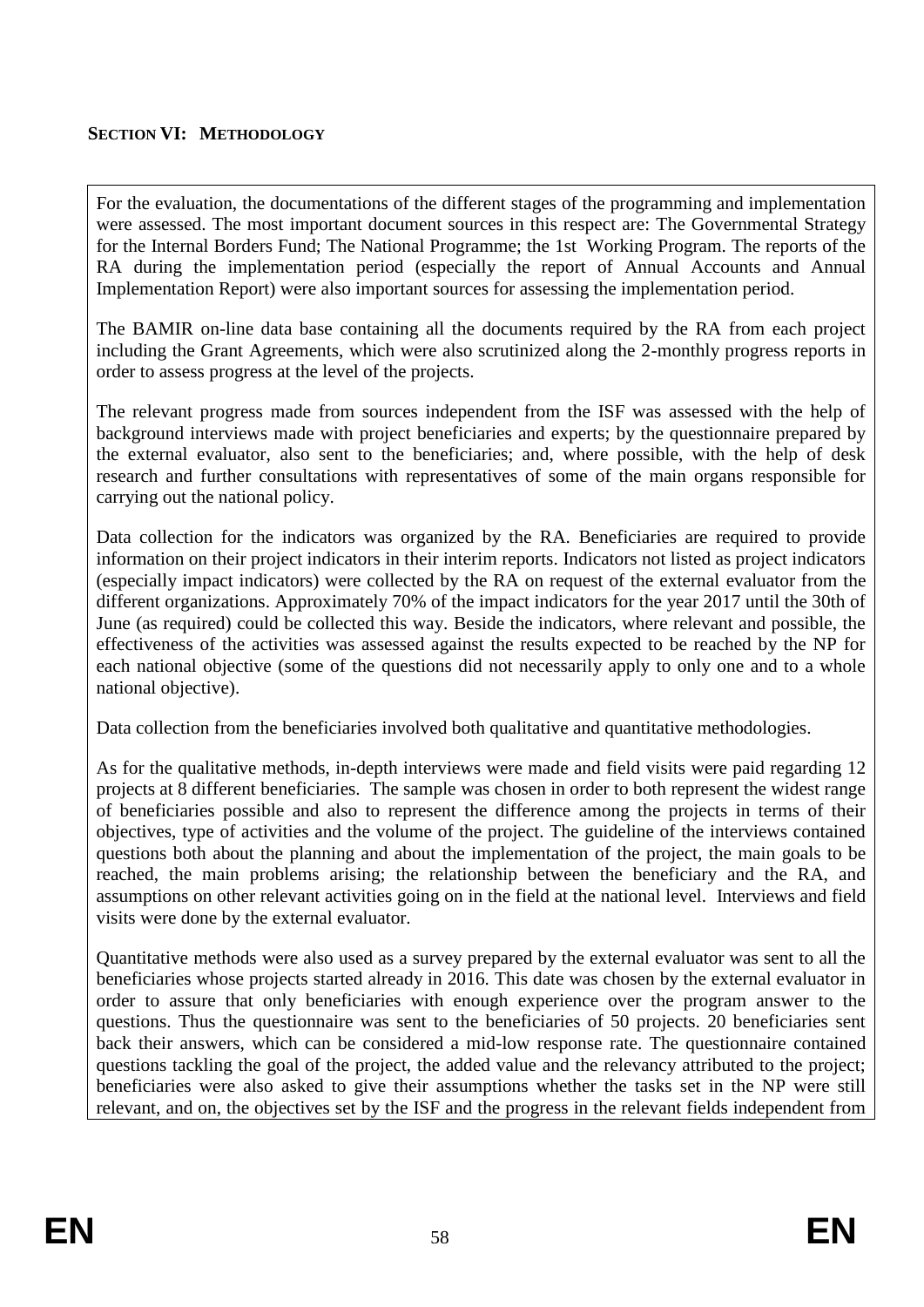the ISF.

The documentations, the field visits and the results of the surveys were all used during the preparation of the evaluation.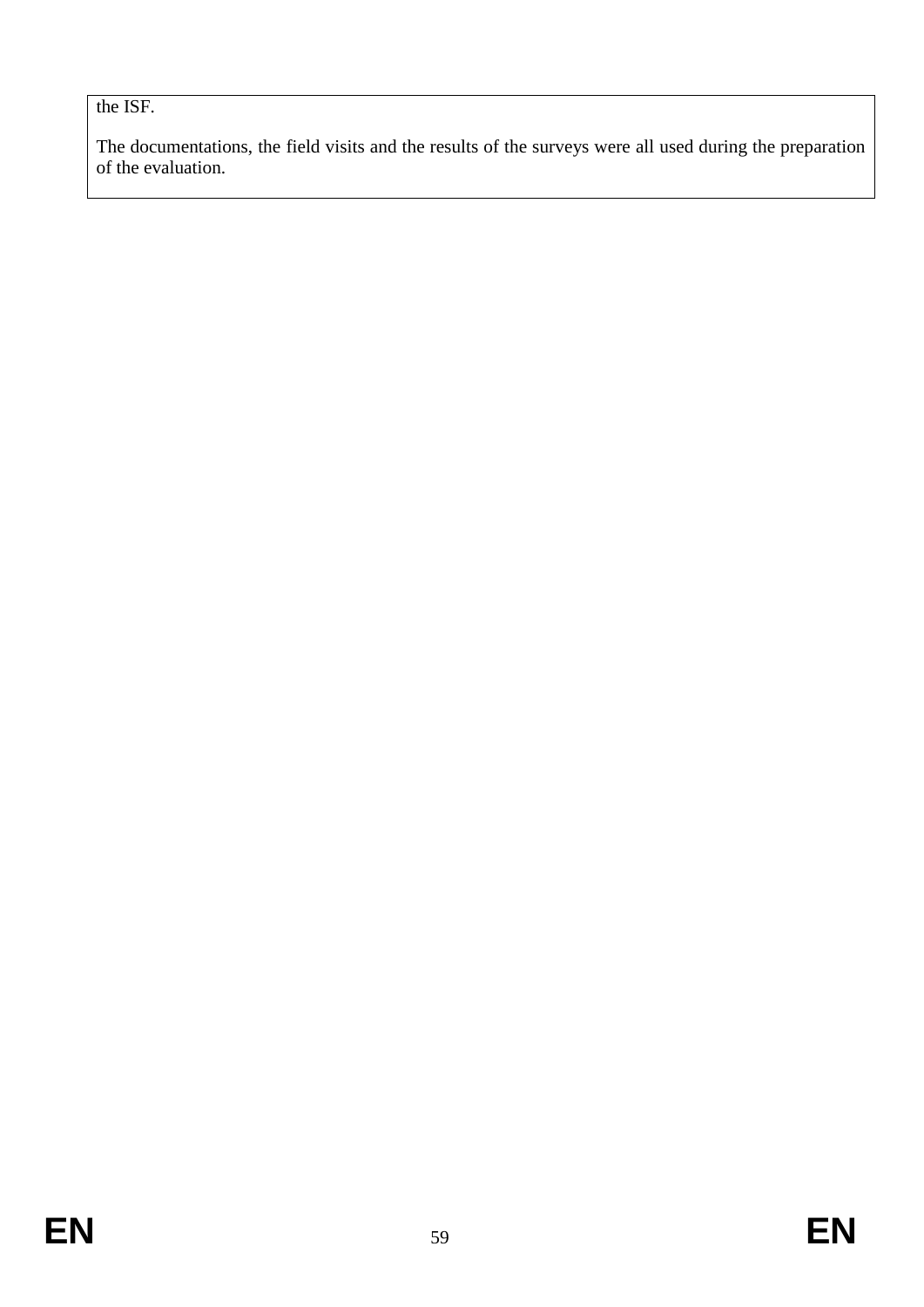#### **SECTION VII: MAIN CONCLUSIONS AND RECOMMENDATIONS**

### **Main conclusions**

#### **Conclusion 1**

The ISF as a programme has a clear-cut role and place complementing national actions. Beside capacity building, an important contribution of the ISF is the launch of projects that aim at the satisfaction of national obligations toward the EU as such activities enhance the application of the EU Acquis. Information and expert exchange programmes and joint trainings with the help of the Fund are useful contributions to the enhancement of cooperation with other Member States, and these are the projects that are the most likely not to be continued with the same intensity without the help of the Fund.

#### **Conclusion 2**

The NP of Hungary and the 1st WP cover almost all the priorities of the ISF, and projects have been already launched in most of the priority areas. However, this also means that the Programme can be assessed as very fragmented, especially in the case of the SO5 on preventing and combating crime. Both the planning and the implementation of a fragmented programme requires much more administrative capacity at the level of the RA and also at the project level, than would, presumably, a programme covering less priorities, but with more and bigger projects per priorities.

The implementation of the programme so far is characterized by the delays accumulated by different actors and in different domains. Delays occurred right from the beginning at the level of the EU Commission at the time of the central planning, at the level of the RA during the evaluation of the proposals submitted for the calls, and all this is accompanied by delays in several individual projects during the implementation mostly attributed to the beneficiaries. This, together with the fragmentation, resulted in the fact that although many projects were launched by the time of this interim evaluation, almost no impacts of the projects can be measured yet.

#### **Conclusion 3**

In the case of short-term exchange programmes and temporary deployments, the time of the programme is assessed by several actors as being too short. This issue has been raised both by beneficiary organizations and also by the members of the target group participating in exchange programmes. Similarly, the short-term deployment of liaison officers or visa experts can be assessed as under-efficient, since too much time is consumed by the integration, and the necessary networking at the beginning of the programme. These activities take the same amount of time (at least several weeks, or even months) irrespectively from the duration of the programme.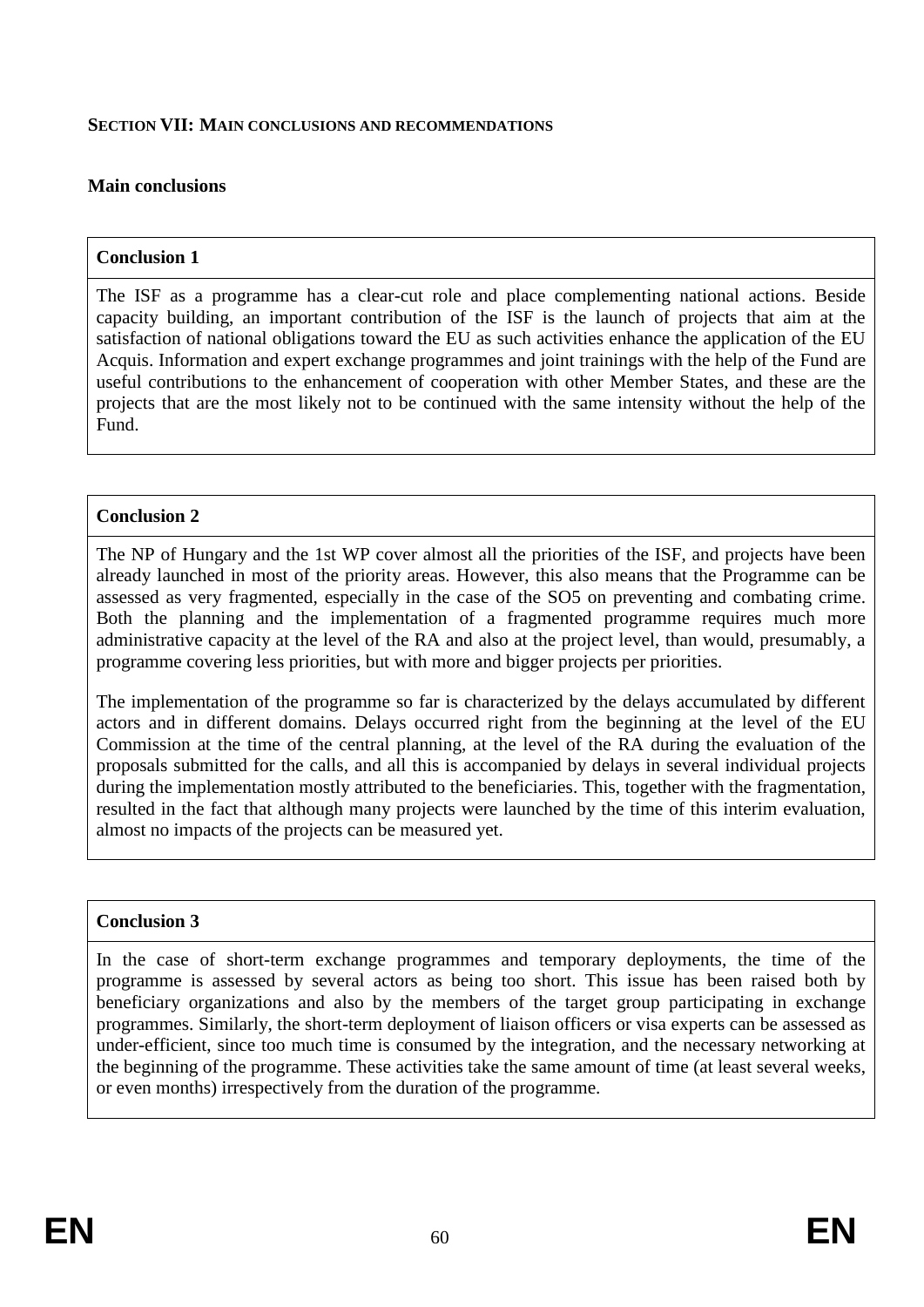**Conclusion 4**

**Conclusion 5**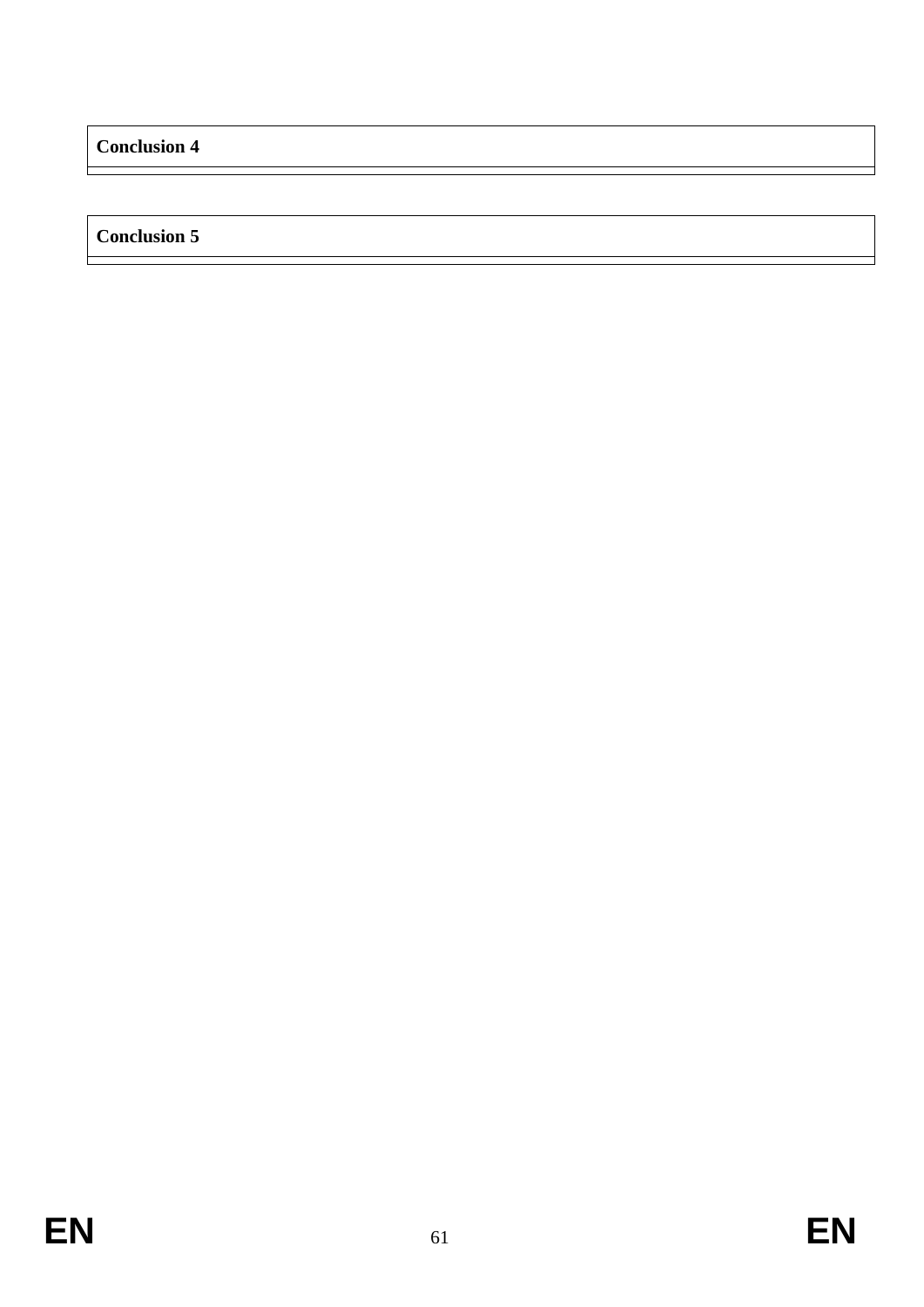#### **Recommendations**

#### **Recommendations 1**

A careful revision of the programme is useful in order to assess the changing needs of the different potential beneficiaries and decide upon the kinds of projects and beneficiaries to be emphasized in the future. The Fund is a very efficient tool for progressing the harmonization of European actions, therefore, such activities should also have a central role in the future. Exchange programmes and joint actions enhance the cooperation among the Member States and with international agencies, hence shall also remain in the focus of the Fund.

#### **Recommendations 2**

The second recommendation concerns the idea that the next NP should be more narrowly targeted. Namely, instead of addressing all the priorities set by the ISF by individual projects, the RA should, according to the national/local needs, prioritize some of the objectives set by the EU during the planning period, and focus on the attainment of these objectives. Thus a less fragmented net of projects could be created, where each priority addressed would be tackled by several projects and from more perspectives and dimensions.

Also, in order to assure enough time for preparation and systemic planning, deadlines and cut-off dates should be determined more flexibly for the whole programme: if an initial delay is detected, flexibility in determining the future deadlines could be expected. This would leave more time for planning and for proposal-making, and also for the implementation of the individual projects. Regularly organized meetings for projects running under the ISF and a common information sharing platform for the beneficiaries could also serve better information and knowledge management during the implementation of the programme.

### **Recommendations 3**

In the case of exchange programmes and temporary deployment of officers, a minimum stay of the target group should be determined in order to raise the long-term efficiency of the given programme, but all this should be done without conflicting the interests of the sending organizations, since even smaller scale exchange programs can present challenge for the organizations in terms of human resource management. The social psychological knowledge on group dynamics, and the conclusions and proposals of relevant studies on how an individual can start operating within an organization, and how a "daily routine" can also be developed support the idea that there is a minimum period in the case of certain exchange programmes that can be assessed as efficient. The multiplication of the experience accumulated through these projects should also become an overall objective.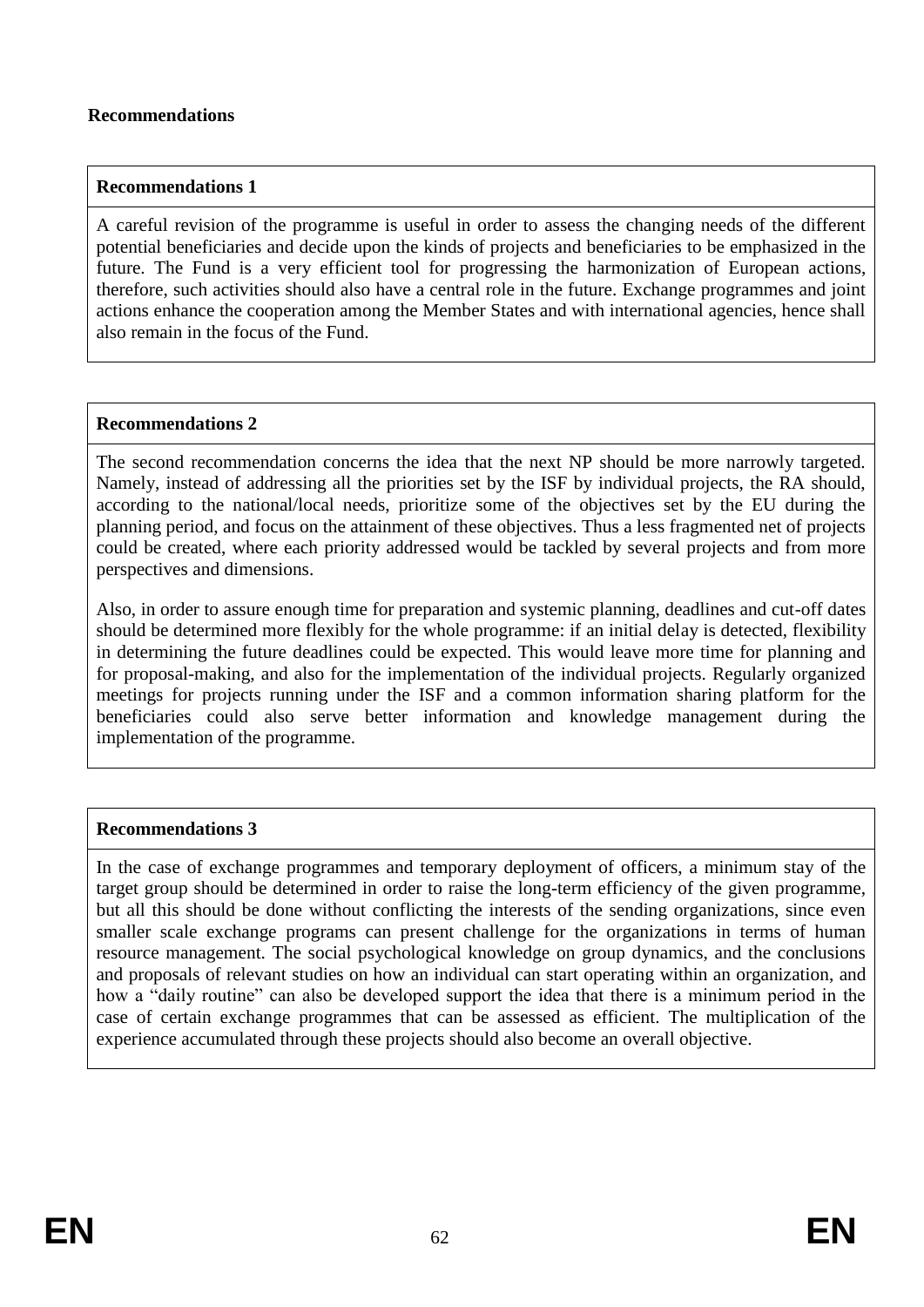## **Recommendations 5**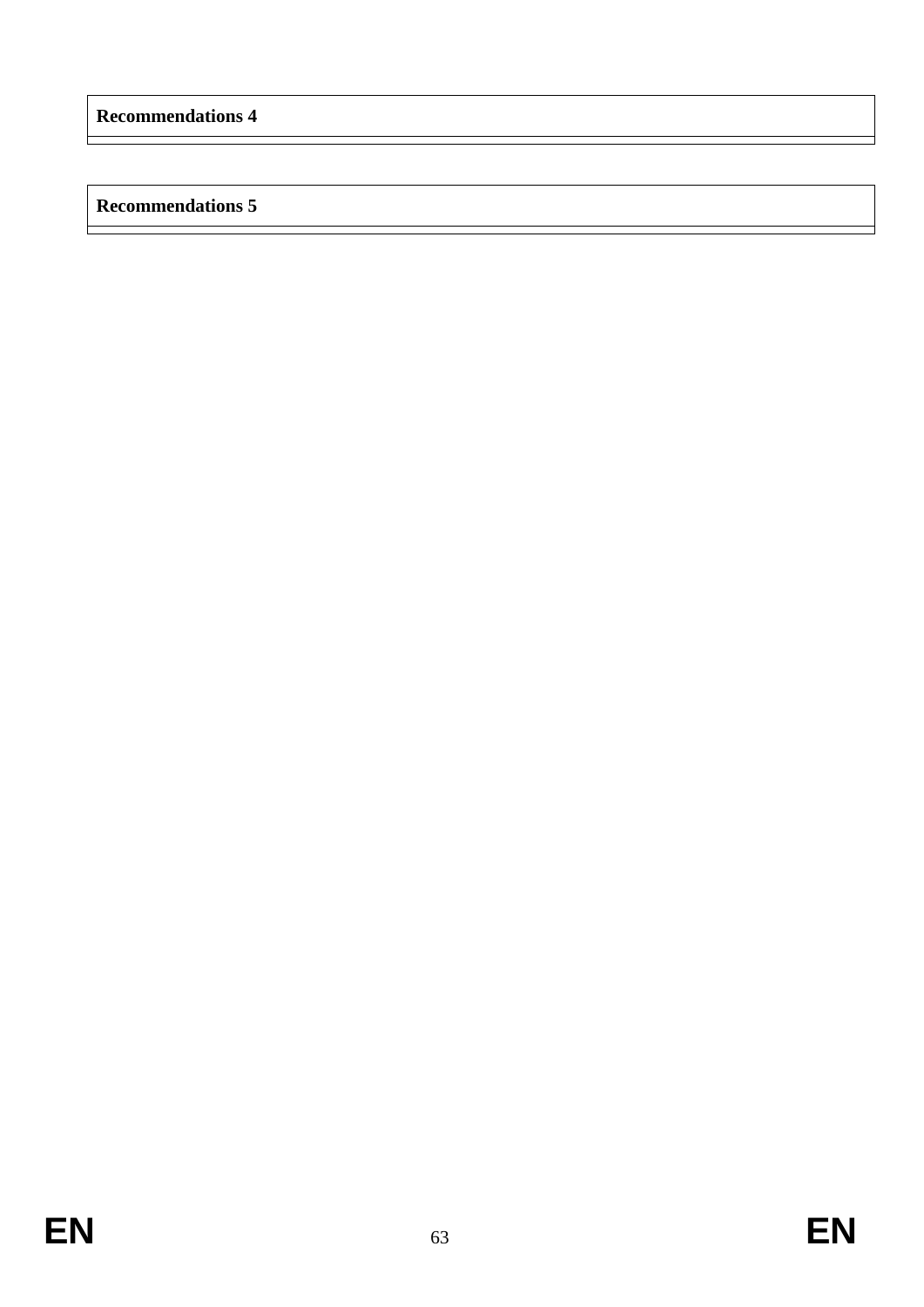### **SECTION VIII: MID-TERM REVIEW**

**Provide an assessment of the mid-term review carried out in accordance with Article 15 of Regulation (EU) No 514/2014. If relevant, summarize the main changes having an impact on your activities in the policy areas covered by the Fund, and how your NP was/will be adjusted.**

The mid-term review was conducted by a strenuous evaluation and as such provided an opportunity to re-assess the overall security situation of Hungary.

As regards both the border management and the police field, the most imposing challenge, in comparison to baseline year 2013, was the illegal migration putting immense pressure on the external borders and consequently on the border guard and the intelligence/investigative branch of the Hungarian law enforcement sector. This, conjugated with the raising terrorism threat perceived Europe-wide, imparted the government, fully in line with the national politics, to tone the safety of the citizens of Hungary and Europe.

The mid-term review confirmed that projects have commenced under each priority, acknowledging that the programme is relevant to the specific fields and that the objectives do not derive from the preference of the beneficiaries. On account of the widespread profile of the NP and the iterative consultations have frequently been held to reflect upcoming needs, there is no necessity to a comprehensive modification; minor re-priorization, however, is suggested along the following traits.

Related to border management, further financial means are very much desired from the European Commission to implement the large, wide-scale IT system developments (e.g. EES, ETIAS). Secondary, the constituting of a pragmatic IBM strategy shall be reliant on a well-founded national strategy, yet this new action is to be inserted into the NP. Similarly, the introduction of developments on systematic checks at borders is to be clearly named within the wording of the NP.

The review also assured that there is no need to modify the NP in terms of improving the data connections between Automatic Number-Plate Recognition system and SIS or of further developing the latter systems, as the current NP grants place for these kinds of actions, too. Analogically, no rephrasing is needed to support implementing the SCHEVAL results, as such developments can also be supported under the current structure.

As for police cooperation, the significance of the fight against cyber-crime has become and prognostized to remain one of the top priorities. The PNR program is also identified as priority, especially time-wise, and it is also to be noted that the conducted analysis forecasts that the cost of the complex development is to be shared between the EU and national budget. Thirdly, in the future more attention shall be given to timing, as because of the prolonged programming, a few IT developments have been concluded from national budget being those of urgency and in no position to await catchingup with the belating administration. Nevertheless, none of the listed revelations generate a must on modifying the NP.

Lastly, improving interoperability of the various IT systems under the borders and the police priorities has been identified as the biggest technical challenge; to address this, the RA decided get a study composed mapping and assessing each relevant system, its operators and the technical barriers which this way may ease the prospective initiation of such developments under the fund.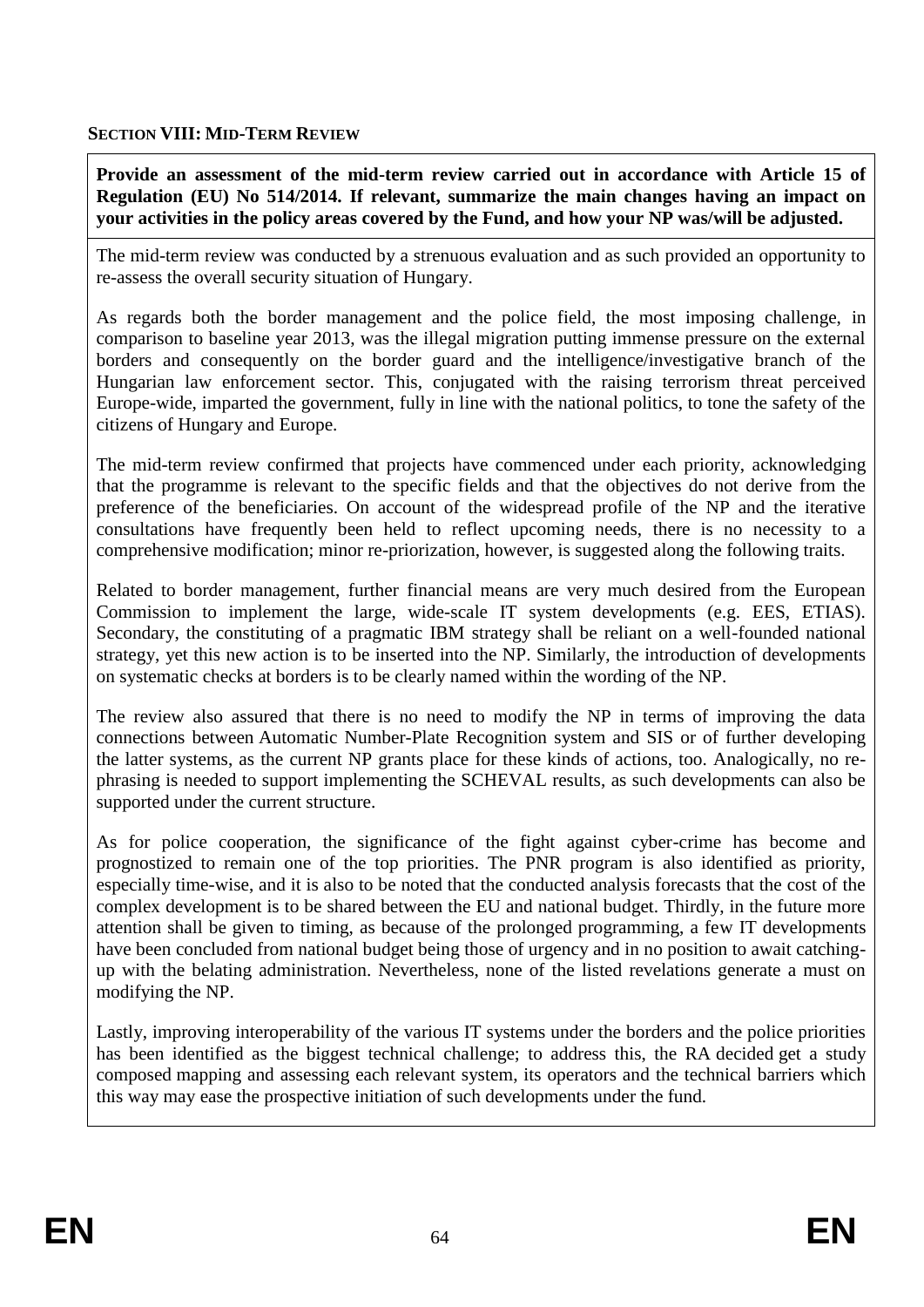### **SECTION IX: COMMON RESULT AND IMPACT INDICATORS**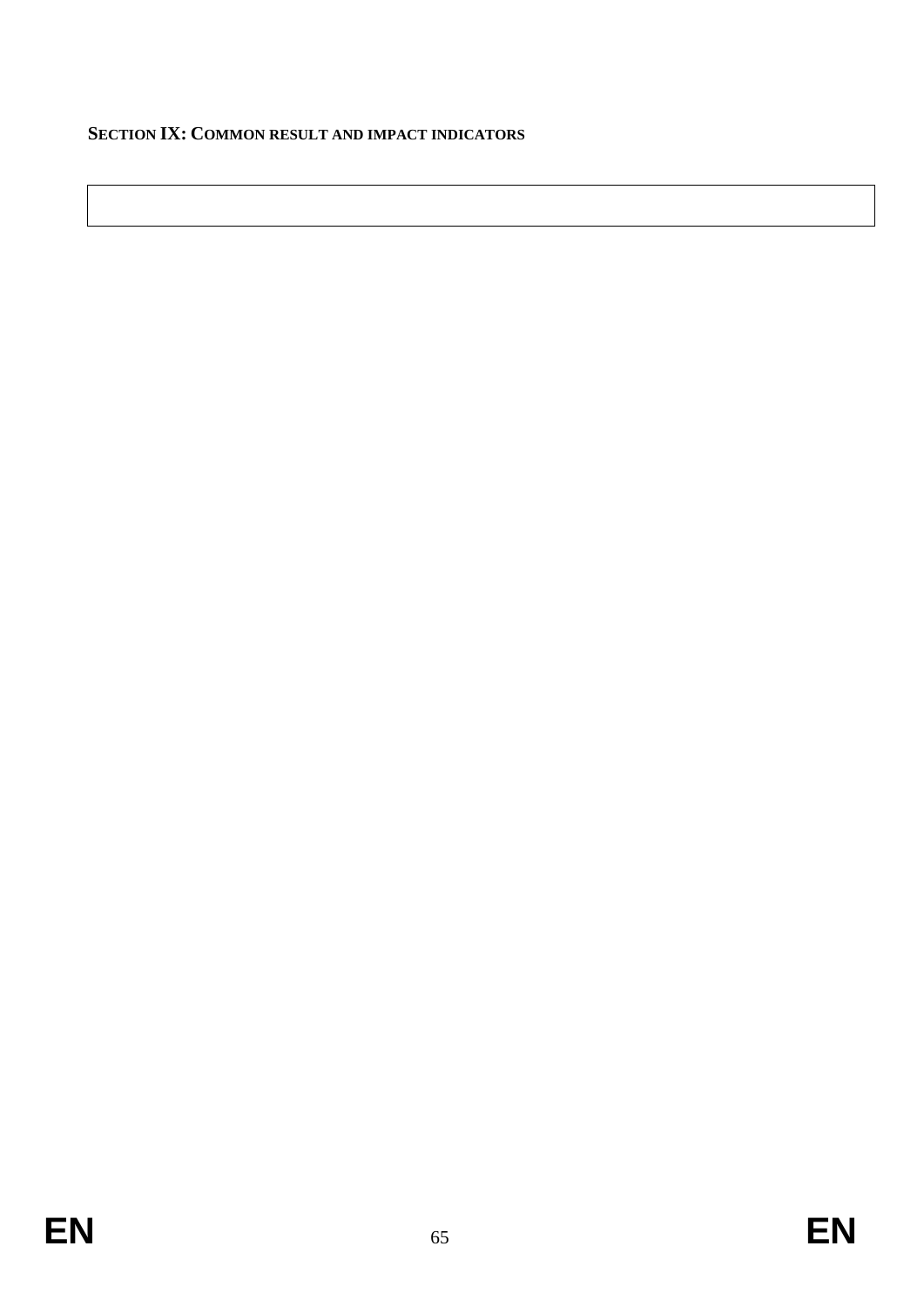## **1 - Indicators by specific objectives**

| SО              | <b>Type</b>  | Ind ID                         | <b>Indicator description</b>                                                                                                                                              | <b>Meas unit</b> | <b>Baseline</b><br>value | Source of data                                                | 2014       | 2015       | 2016       | 2017       |
|-----------------|--------------|--------------------------------|---------------------------------------------------------------------------------------------------------------------------------------------------------------------------|------------------|--------------------------|---------------------------------------------------------------|------------|------------|------------|------------|
| SO <sub>1</sub> | $\mathbf R$  | SO1R1                          | Number of Schengen Evaluation missions in the area of<br>visa carried out with support of the Internal Security Fund<br>('Fund")                                          | Number           |                          | Commission Unit HOME<br>C.2 Border Management<br>and Schengen |            |            |            | 0.00       |
| SO <sub>1</sub> | $\mathbb{R}$ | SO1R2                          | Number of consular cooperation activities developed with<br>the help of the Fund                                                                                          | Number           | 0.00                     | AIR (indicator SO1 C1)                                        | 0.00       | 0.00       | 0.00       | 7.00       |
| SO <sub>1</sub> | $\mathbf R$  | SO1R3                          | Number of staff trained in aspects related to the common<br>visa policy with the help of the Fund                                                                         | Number           | 0.00                     | AIR (indicator SO1 C2.1)                                      | 0.00       | 0.00       | 39.00      | 125.00     |
| SO <sub>1</sub> | $\mathbf R$  | SO1R3                          | Number of training courses in aspects related to the<br>common visa policy with the help of the Fund                                                                      | Number           | 0.00                     | AIR (indicator SO1 C2.2)                                      | 0.00       | 0.00       | 168.00     | 192.00     |
| SO <sub>1</sub> | $\mathbf R$  | SO1R4                          | Number of consulates developed or upgraded with the help<br>of the Fund out of the total number of consulates                                                             | Number           | $0.00\,$                 | AIR (indicator SO1 C4.1)                                      | 0.00       | 0.00       | 0.00       | 0.00       |
| SO <sub>1</sub> | $\mathbf R$  | SO <sub>1</sub> R <sub>4</sub> | Percentage of consulates developed or upgraded with the<br>help of the Fund out of the total number of consulates                                                         | Percentage       | 0.00                     | AIR (indicator SO1 C4.2)                                      | 0.00       | 0.00       | 0.00       | 0.00       |
| SO <sub>1</sub> | $\mathbb{R}$ | SO1R5                          | (a) Number of Schengen Evaluation recommendations in<br>the area of visa addressed with the support of the Fund                                                           | Number           | 0.00                     | <b>Member States</b>                                          | 0.00       | 0.00       | 0.00       | 0.00       |
| SO <sub>1</sub> | $\mathbf R$  | SO1R5                          | Total<br>(b)<br>number<br>Schengen<br>Evaluation<br>of<br>recommendations issued                                                                                          | Number           | $0.00\,$                 | Member States                                                 | 0.00       | 0.00       | 0.00       | 0.00       |
| SO <sub>1</sub> | $\mathbf R$  | SO <sub>1</sub> R <sub>5</sub> | Number of Schengen Evaluation recommendations in the<br>area of visa addressed with the support of the Fund, as<br>compared to the total number of recommendations issued | Ratio            |                          |                                                               | 0.00       | 0.00       | 0.00       | 0.00       |
| SO <sub>1</sub> | $\mathbf{R}$ | SO <sub>1</sub> R <sub>6</sub> | Number of persons using fraudulent travel documents<br>detected at consulates supported by the Fund:                                                                      | Number           |                          | <b>Member States</b>                                          |            |            |            |            |
|                 |              |                                | (a) Number of persons with fraudulent documents<br>applying for a Schengen visa                                                                                           |                  |                          |                                                               |            |            |            |            |
| SO <sub>1</sub> | $\mathbf R$  | SO <sub>1</sub> R <sub>6</sub> | (b) Total number of persons applying for a Schengen visa                                                                                                                  | Number           | 358,049.00               | <b>Member States</b>                                          | 311.167.00 | 291,800.00 | 296.347.00 | 211,285.00 |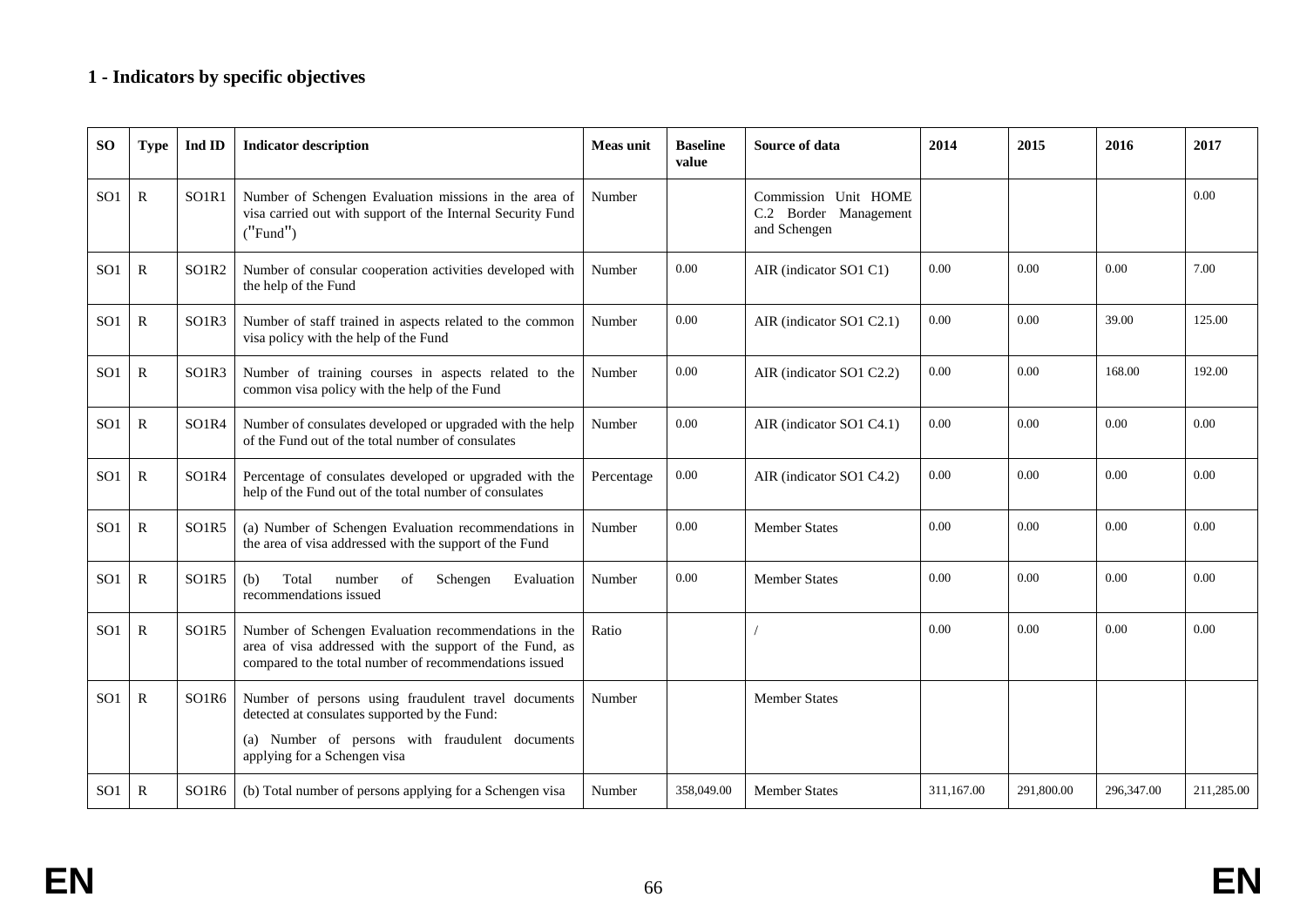| <b>SO</b>       | <b>Type</b>  | Ind ID                         | <b>Indicator description</b>                                                                                                                                                 | <b>Meas unit</b> | <b>Baseline</b><br>value | Source of data                                                 | 2014       | 2015       | 2016       | 2017       |
|-----------------|--------------|--------------------------------|------------------------------------------------------------------------------------------------------------------------------------------------------------------------------|------------------|--------------------------|----------------------------------------------------------------|------------|------------|------------|------------|
| SO <sub>1</sub> | $\mathbb{R}$ | SO <sub>1</sub> R <sub>6</sub> | (c) Percentage of persons with fraudulent documents<br>applying for a Schengen visa                                                                                          | Ratio            |                          |                                                                | 0.00       | 0.00       | 0.00       | 0.00       |
| SO <sub>1</sub> | Ι            | SO <sub>111</sub>              | Number of visa applicants having to apply for a Schengen<br>visa outside of their country of residence                                                                       | Number           | 358,049.00               | <b>Member States</b>                                           | 311,167.00 | 291,800.00 | 296,347.00 | 211,285.00 |
| SO <sub>1</sub> | T            | SO <sub>112</sub>              | Number of visa required countries in the world where the<br>number of Member States present or represented has<br>increased                                                  | Number           |                          | Commission Unit HOME<br>B.2 Visa Policy Policy /<br>VIS system |            |            |            |            |
| SO <sub>2</sub> | $\mathbb{R}$ | SO <sub>2</sub> R <sub>1</sub> | Number of staff trained in borders management related<br>aspects with the help of the Fund                                                                                   | Number           | 0.00                     | AIR (indicator SO2 C1.1)                                       | 0.00       | 0.00       | 0.00       | 45.00      |
| SO <sub>2</sub> | ${\bf R}$    | SO <sub>2</sub> R <sub>1</sub> | Number of training courses in border management related<br>aspects with the help of the Fund                                                                                 | Number           | 0.00                     | AIR (indicator SO2 C1.2)                                       | 0.00       | 0.00       | 0.00       | 4.00       |
| SO2             | $\mathbb{R}$ | SO <sub>2</sub> R <sub>2</sub> | Number of border crossings of the external borders<br>through ABC gates supported from the Fund                                                                              | Number           | 0.00                     | AIR (indicator SO2 C3.1)                                       | 0.00       | 0.00       | 0.00       | 0.00       |
| SO <sub>2</sub> | $\mathbb{R}$ | SO <sub>2</sub> R <sub>2</sub> | Total number of border crossings                                                                                                                                             | Number           | 0.00                     | AIR (indicator SO2 C3.2)                                       | 0.00       | 0.00       | 0.00       |            |
| SO <sub>2</sub> | ${\bf R}$    | SO <sub>2</sub> R <sub>3</sub> | Number of Schengen Evaluation missions in the area of<br>borders carried out with the support of the Fund                                                                    | Number           |                          | Commission Unit HOME<br>B.2 Visa Policy Policy<br>VIS system   | 0.00       | 1.00       | 0.00       |            |
| SO <sub>2</sub> | $\mathbb{R}$ | SO <sub>2</sub> R <sub>4</sub> | (a) Number of Schengen Evaluation recommendations in<br>the area of borders addressed with the support of the Fund                                                           | Number           |                          | <b>Member States</b>                                           |            | 5.00       | 5.00       | 5.00       |
| SO <sub>2</sub> | ${\bf R}$    | SO <sub>2</sub> R <sub>4</sub> | (b)<br>Total<br>number<br>Schengen<br>Evaluation<br>of<br>recommendations in the area of borders issued                                                                      | Number           | 19.00                    | <b>Member States</b>                                           | 19.00      | 23.00      | 23.00      | 23.00      |
| SO <sub>2</sub> | $\mathbb{R}$ | SO <sub>2</sub> R <sub>4</sub> | Number of Schengen Evaluation recommendations in the<br>area of borders addressed with the support of the Fund, as<br>compared to the total number of recommendations issued | Ratio            |                          |                                                                | 0.00       | 0.22       | 0.22       | 0.22       |
| SO <sub>2</sub> | ${\bf R}$    | SO <sub>2</sub> R <sub>5</sub> | (a) Number of equipment items used during Frontex<br>Coordinated Operations which were purchased with<br>support of the Fund                                                 | Number           |                          | Frontex                                                        |            |            |            |            |
| SO <sub>2</sub> | $\mathbb{R}$ | SO <sub>2</sub> R <sub>5</sub> | (b) Total number of equipment items used for Frontex                                                                                                                         | Number           |                          | Frontex                                                        |            |            |            |            |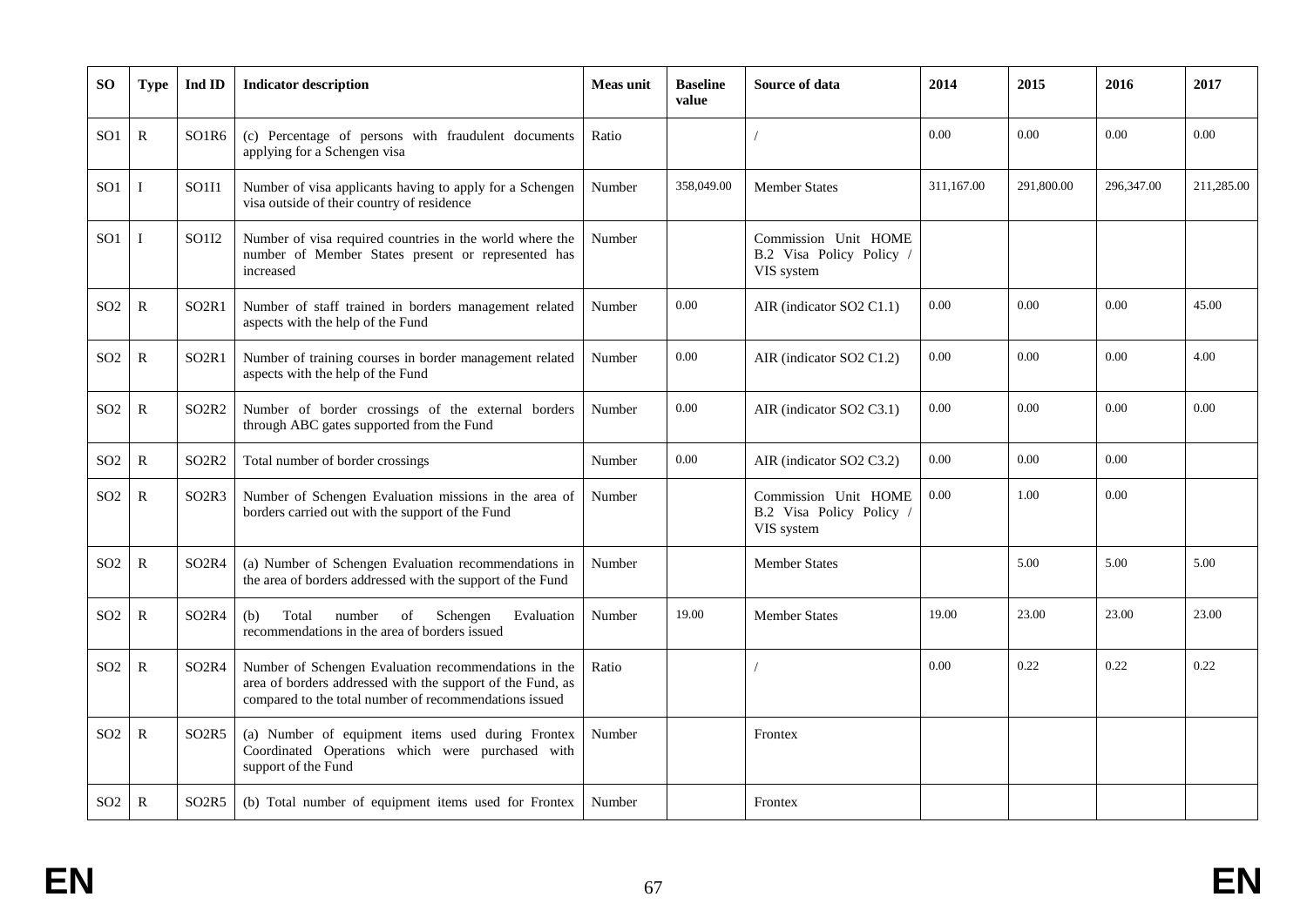| <b>SO</b>       | <b>Type</b>  | Ind ID                         | <b>Indicator description</b>                                                                                                                                                                                           | Meas unit | <b>Baseline</b><br>value | Source of data                      | 2014          | 2015          | 2016          | 2017     |
|-----------------|--------------|--------------------------------|------------------------------------------------------------------------------------------------------------------------------------------------------------------------------------------------------------------------|-----------|--------------------------|-------------------------------------|---------------|---------------|---------------|----------|
|                 |              |                                | <b>Coordinated Operations</b>                                                                                                                                                                                          |           |                          |                                     |               |               |               |          |
| SO <sub>2</sub> | $\mathbb{R}$ | SO <sub>2</sub> R <sub>5</sub> | Number of equipment items used during Frontex<br>Coordinated Operations which were purchased with<br>support of the Fund as compared to the total number of<br>equipment items used for Frontex Coordinated Operations | Ratio     |                          |                                     |               |               |               |          |
| SO <sub>2</sub> | T            | SO2I1                          | Number of national border surveillance infrastructure<br>established/further developed in the framework of<br><b>EUROSUR:</b>                                                                                          | Number    | 0.00                     | AIR (indicator SO2 C4)              | 0.00          | 0.00          | 0.00          | 0.00     |
| SO <sub>2</sub> |              | SO2I1                          | (a) National coordination centres                                                                                                                                                                                      | Number    |                          | AIR (indicator SO2 C4.a)            | 0.00          | 0.00          | 0.00          | 0.00     |
| SO <sub>2</sub> | I            | SO2I1                          | (b) Regional coordination centres                                                                                                                                                                                      | Number    |                          | AIR (indicator SO2 C4.b)            | 0.00          | 0.00          | 0.00          | 0.00     |
| SO <sub>2</sub> | I            | SO2I1                          | (c) Local coordination centres                                                                                                                                                                                         | Number    |                          | AIR (indicator SO2 C4.c)            | 0.00          | 0.00          | 0.00          | 0.00     |
| SO <sub>2</sub> | T            | SO2I1                          | (d) Other types of coordination centres                                                                                                                                                                                | Number    |                          | AIR (indicator SO2 C4.d)            | 0.00          | 0.00          | 0.00          | 0.00     |
| SO <sub>2</sub> | I            | SO2I2                          | Number of incidents reported by the Member State to the<br><b>European Situational Picture</b>                                                                                                                         | Number    | 0.00                     | AIR (indicator SO2 C5)              | 0.00          | 0.00          | 0.00          |          |
| SO <sub>2</sub> |              | SO2I2                          | (a) Illegal immigration, including on incidents relating to a<br>risk to the lives of migrants                                                                                                                         | Number    | 0.00                     | AIR (indicator SO2 C5.a)            | 0.00          | 0.00          | 0.00          | 99.00    |
| SO <sub>2</sub> | T            | SO <sub>212</sub>              | (b) Cross-border crime                                                                                                                                                                                                 | Number    | 0.00                     | AIR (indicator SO2 C5.b)            | 0.00          | 0.00          | 0.00          |          |
| SO <sub>2</sub> |              | SO2I2                          | (c) Crisis situations                                                                                                                                                                                                  | Number    | $0.00\,$                 | AIR (indicator SO2 C5.c)            | 0.00          | 0.00          | 0.00          | 1.00     |
| SO <sub>2</sub> |              | SO2I3                          | Number of irregular border crossings detected at the EU<br>external borders: between the border crossing points                                                                                                        | Number    | 18,481.00                | Frontex                             | 42,366.00     | 207,653.00    | 26,108.00     | 6.985.00 |
| SO <sub>2</sub> |              | SO2I3                          | Number of irregular border crossings detected at the EU<br>external borders: at the border crossing points                                                                                                             | Number    | 160.00                   | Frontex                             | 323.00        | 74.00         | 220.00        | 701.00   |
| SO <sub>2</sub> |              | SO <sub>2</sub> I <sub>4</sub> | Number of searches in Schengen Information System<br>$(SIS)$ II                                                                                                                                                        | Number    |                          | EU-Lisa and SIS II annual<br>report | 58,933,313.00 | 76,067,233.00 | 79,355,011.00 |          |
| SO <sub>2</sub> |              | SO <sub>2</sub> I <sub>5</sub> | Number of persons using fraudulent travel documents<br>detected at the border crossing points                                                                                                                          | Number    | 396.00                   | Frontex                             | 398.00        | 468.00        | 339.00        |          |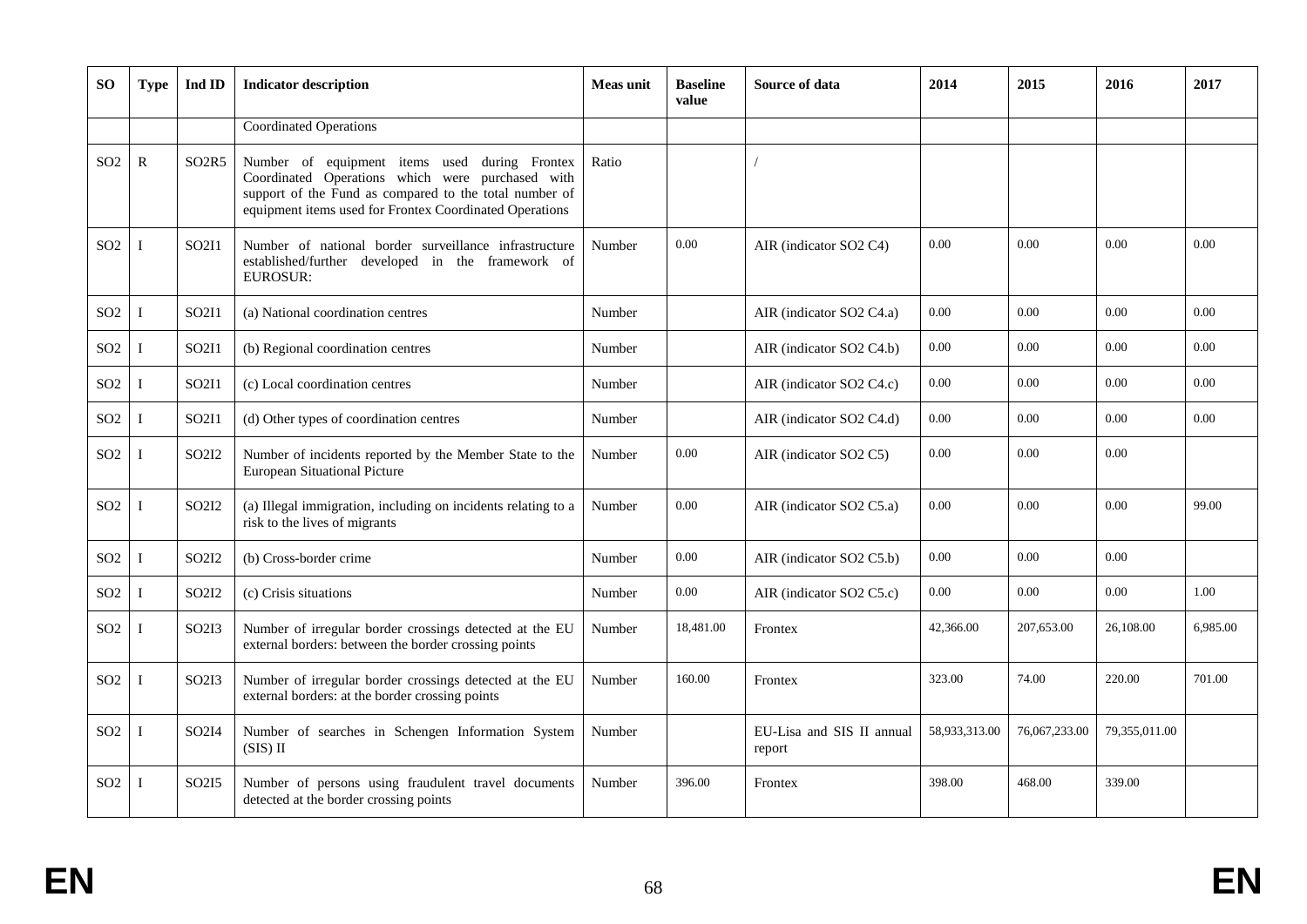| <b>SO</b>       | <b>Type</b>  | Ind ID                         | <b>Indicator description</b>                                                                                                                                                                                                      | <b>Meas unit</b>        | <b>Baseline</b><br>value | Source of data           | 2014 | 2015 | 2016 | 2017     |
|-----------------|--------------|--------------------------------|-----------------------------------------------------------------------------------------------------------------------------------------------------------------------------------------------------------------------------------|-------------------------|--------------------------|--------------------------|------|------|------|----------|
| SO <sub>5</sub> | ${\bf R}$    | SO <sub>5R1</sub>              | Number of joint investigation teams (JITs) and European<br>Multidisciplinary Platform against Criminal Threats<br>(EMPACT) operation projects supported by the Fund,<br>including the participating Member States and authorities | Number                  | 0.00                     | AIR (indicator SO5 C1)   | 0.00 | 0.00 | 0.00 | 0.00     |
| SO <sub>5</sub> | ${\bf R}$    | SO <sub>5</sub> R <sub>2</sub> | Number of law enforcement officials trained on cross-<br>border related topics with the help of the Fund                                                                                                                          | Number                  | 0.00                     | AIR (indicator SO5 C2.1) | 0.00 | 0.00 | 0.00 | 279.00   |
| SO <sub>5</sub> | ${\bf R}$    | SO5R2                          | Duration of the training (carried out) on cross-border<br>related topics with the help of the fund                                                                                                                                | Number                  | 0.00                     | AIR (indicator SO5 C2.2) | 0.00 | 0.00 | 0.00 | 1,943.00 |
| SO <sub>5</sub> | ${\bf R}$    | SO5R3                          | Results of actions supported by the Fund leading to the<br>disruption of organised crime groups:<br>1. seizures of criminal commodities:<br>Counterfeited goods                                                                   | Amount in<br><b>EUR</b> | 0.00                     | <b>Member States</b>     | 0.00 | 0.00 | 0.00 | 0.00     |
| SO <sub>5</sub> | ${\bf R}$    | SO5R3                          | Contraband goods                                                                                                                                                                                                                  | Amount in<br><b>EUR</b> | 0.00                     | <b>Member States</b>     | 0.00 | 0.00 | 0.00 | 0.00     |
| SO <sub>5</sub> | ${\bf R}$    | SO5R3                          | Stolen goods                                                                                                                                                                                                                      | Amount in<br><b>EUR</b> | 0.00                     | <b>Member States</b>     | 0.00 | 0.00 | 0.00 | 0.00     |
| SO <sub>5</sub> | ${\bf R}$    | SO5R3                          | Firearms                                                                                                                                                                                                                          | Amount in<br><b>EUR</b> | 0.00                     | <b>Member States</b>     | 0.00 | 0.00 | 0.00 | 0.00     |
| SO <sub>5</sub> | ${\bf R}$    | SO5R3                          | Environmental crimes                                                                                                                                                                                                              | Amount in<br><b>EUR</b> | 0.00                     | <b>Member States</b>     | 0.00 | 0.00 | 0.00 | 0.00     |
| SO <sub>5</sub> | ${\bf R}$    | SO5R3                          | Cannabis (in number of seizures)                                                                                                                                                                                                  | Number                  | 0.00                     | <b>Member States</b>     | 0.00 | 0.00 | 0.00 | 0.00     |
| SO <sub>5</sub> | $\mathbb{R}$ | SO5R3                          | Heroin (in number of seizures)                                                                                                                                                                                                    | Number                  | 0.00                     | Member States            | 0.00 | 0.00 | 0.00 | 0.00     |
| SO <sub>5</sub> | $\mathbb{R}$ | SO <sub>5</sub> R <sub>3</sub> | Cocaine (in number of seizures)                                                                                                                                                                                                   | Number                  | 0.00                     | <b>Member States</b>     | 0.00 | 0.00 | 0.00 | 0.00     |
| SO <sub>5</sub> | $\mathbb{R}$ | SO <sub>5</sub> R <sub>3</sub> | Amphetamine - methamphetamine (in number of seizures)                                                                                                                                                                             | Number                  | 0.00                     | <b>Member States</b>     | 0.00 | 0.00 | 0.00 | 0.00     |
| SO <sub>5</sub> | ${\bf R}$    | SO5R3                          | Ecstasy (in number of seizures)                                                                                                                                                                                                   | Number                  | 0.00                     | <b>Member States</b>     | 0.00 | 0.00 | 0.00 | 0.00     |
| SO <sub>5</sub> | $\mathbb{R}$ | SO5R3                          | New psychoactive substances (in number of seizures)                                                                                                                                                                               | Number                  | 0.00                     | <b>Member States</b>     | 0.00 | 0.00 | 0.00 | 0.00     |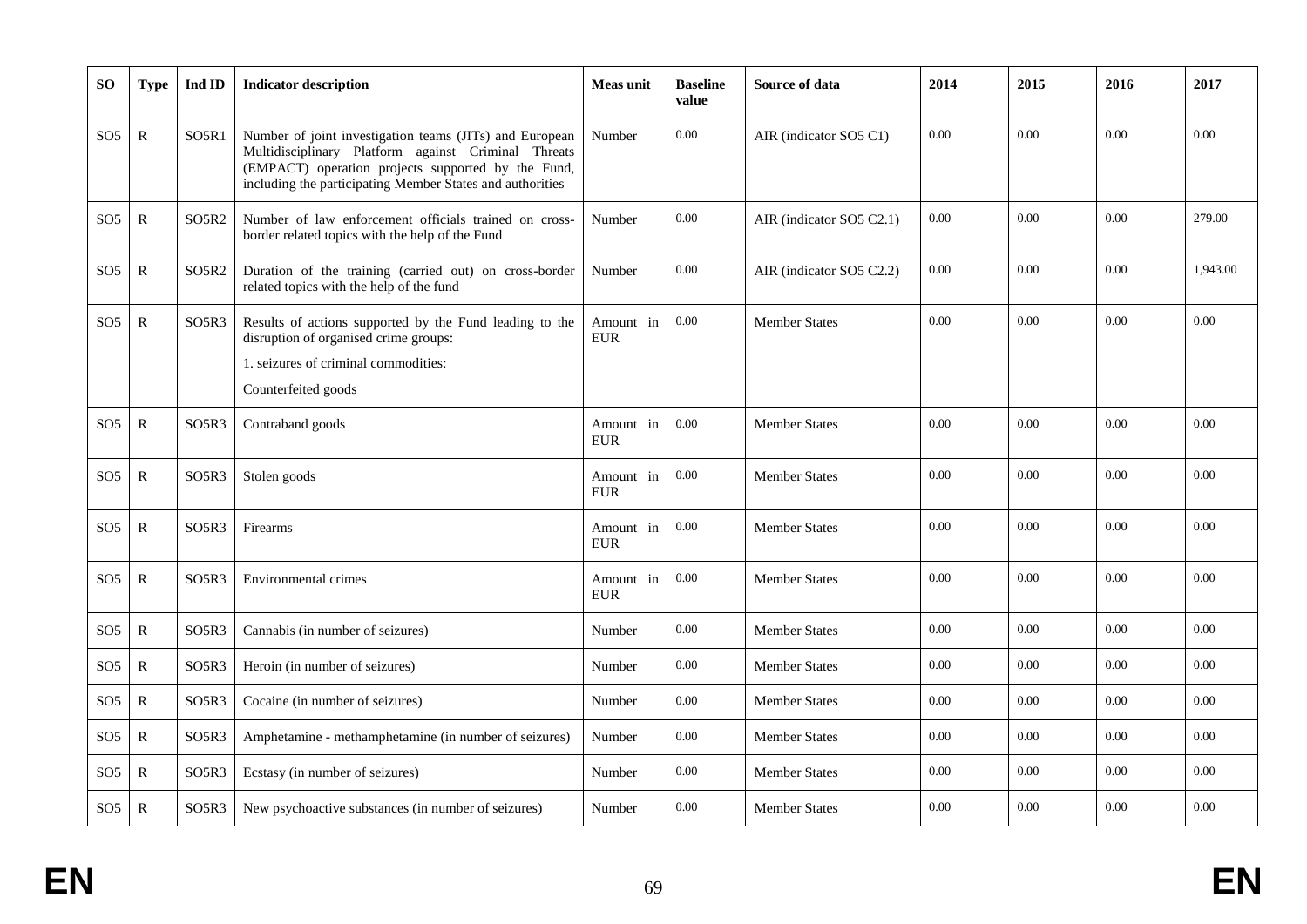| SO.             | <b>Type</b>  | Ind ID                         | <b>Indicator description</b>                                                                                                                                                                             | <b>Meas unit</b>        | <b>Baseline</b><br>value | Source of data           | 2014      | 2015       | 2016      | 2017 |
|-----------------|--------------|--------------------------------|----------------------------------------------------------------------------------------------------------------------------------------------------------------------------------------------------------|-------------------------|--------------------------|--------------------------|-----------|------------|-----------|------|
| SO <sub>5</sub> | $\mathbb{R}$ | SO <sub>5</sub> R <sub>3</sub> | LSD (in doses)                                                                                                                                                                                           | Number                  | 0.00                     | <b>Member States</b>     | 0.00      | 0.00       | 0.00      | 0.00 |
| SO <sub>5</sub> | $\mathbb{R}$ | SO <sub>5</sub> R <sub>3</sub> | 2. seizures of cash (by value);                                                                                                                                                                          | Amount in<br><b>EUR</b> | 0.00                     | <b>Member States</b>     | 0.00      | 0.00       | 0.00      | 0.00 |
| SO <sub>5</sub> | $\mathbb{R}$ | SO <sub>5</sub> R <sub>3</sub> | 3. seizures of other assets (by estimated value);                                                                                                                                                        | Amount in<br><b>EUR</b> | 0.00                     | <b>Member States</b>     | 0.00      | 0.00       | 0.00      | 0.00 |
| SO <sub>5</sub> | $\mathbb{R}$ | SO <sub>5</sub> R <sub>3</sub> | 4. takedowns of web domains (number);                                                                                                                                                                    | Number                  | 0.00                     | <b>Member States</b>     | 0.00      | 0.00       | 0.00      | 0.00 |
| SO <sub>5</sub> | $\mathbb{R}$ | SO <sub>5</sub> R <sub>3</sub> | 5. victims identified (for certain crime types);                                                                                                                                                         | Number                  | 0.00                     | <b>Member States</b>     | 0.00      | 0.00       | 0.00      | 0.00 |
| SO <sub>5</sub> | $\mathbb{R}$ | SO5R3                          | 6. persons arrested                                                                                                                                                                                      | Number                  | 0.00                     | <b>Member States</b>     | 0.00      | 0.00       | 0.00      | 0.00 |
| SO <sub>5</sub> | T            | SO5I1                          | Number/value of frozen, seized and confiscated criminal<br>assets as a result of actions within the scope of Regulation<br>(EU) 513/2014:<br>1. number of freezing orders executed;                      | Number                  | 0.00                     | <b>Member States</b>     | 0.00      | 0.00       | 0.00      | 0.00 |
| SO <sub>5</sub> | T            | SO5I1                          | 2. number of confiscation orders executed;                                                                                                                                                               | Number                  | 0.00                     | <b>Member States</b>     | 0.00      | 0.00       | 0.00      | 0.00 |
| SO <sub>5</sub> | I            | SO5I1                          | 3. estimated value of property frozen, at least of property<br>frozen with a view to possible subsequent confiscation at<br>the time of freezing;                                                        | Amount in<br><b>EUR</b> | 0.00                     | Member States            | 0.00      | 0.00       | 0.00      | 0.00 |
| SO <sub>5</sub> |              | SO5I1                          | 4. estimated value of property recovered at the time of<br>confiscation                                                                                                                                  | Amount in<br><b>EUR</b> | 0.00                     | <b>Member States</b>     | 0.00      | 0.00       | 0.00      | 0.00 |
| SO <sub>5</sub> | I            | SO <sub>5</sub> I <sub>1</sub> | 5. number of cases where the confiscation order issued on<br>basis of the Framework Decision 2006/783/JHA has not<br>been executed                                                                       | Number                  | 0.00                     | <b>Member States</b>     | 0.00      | 0.00       | 0.00      | 0.00 |
| SO <sub>5</sub> | I            | SO <sub>5</sub> I <sub>2</sub> | police-recorded<br>offences,<br>Number<br>of<br>suspects,<br>prosecutions and convictions resulting from actions falling<br>within the scope of Regulation (EU) 513/2014:<br>1. Police-recorded offences | Number                  | 163,661.00               | Eurostat (crim_off_cat)  | 17,976.00 | 122,089.00 | 24,085.00 |      |
| SO <sub>5</sub> | T            | SO <sub>5</sub> I <sub>2</sub> | 2. Persons brought into formal contact with the police<br>and/or criminal justice system                                                                                                                 | Number                  | 145,106.00               | Eurostat (crim_just_ctz) | 94,641.00 | 108,144.00 | 21,905.00 |      |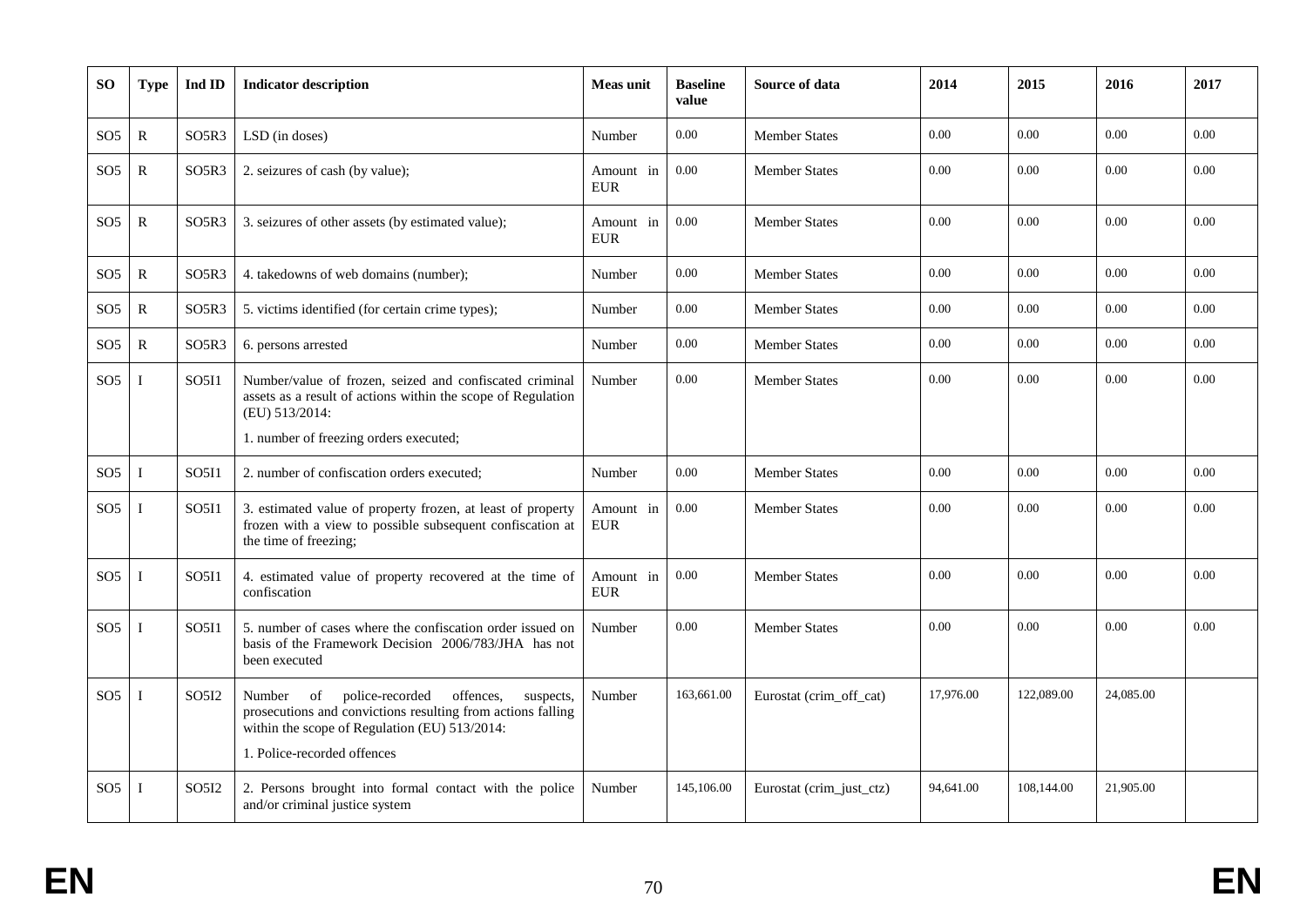| <b>SO</b>       | <b>Type</b>  | Ind ID                         | <b>Indicator description</b>                                                                                       | <b>Meas unit</b>    | <b>Baseline</b><br>value | Source of data                                                                                                                    | 2014      | 2015      | 2016      | 2017   |
|-----------------|--------------|--------------------------------|--------------------------------------------------------------------------------------------------------------------|---------------------|--------------------------|-----------------------------------------------------------------------------------------------------------------------------------|-----------|-----------|-----------|--------|
| SO <sub>5</sub> | $\bf{I}$     | SO5I2                          | 3. Prosecuted persons                                                                                              | Number              | 76,387.00                | Eurostat (crim_just_ctz)                                                                                                          | 66,065.00 | 75,473.00 | 15,286.00 |        |
| SO <sub>5</sub> | $\bf{I}$     | SO <sub>5</sub> I <sub>2</sub> | 4. Convicted persons                                                                                               | Number              | 70,326.00                | Eurostat (crim_just_ctz)                                                                                                          | 61,604.00 | 72,266.00 | 14,751.00 |        |
| SO <sub>5</sub> |              | SO5I3                          | Quantity of drugs seizure within the scope of the Fund on<br>organised crime:<br>1. Cannabis seizures              | Number              |                          | <b>EMCDDA</b><br>- European Drugs Report<br>- Early Warning System<br>(EWS)<br>European<br>and<br>Database on New Drugs<br>(EDND) | 425.00    | 593.00    | 127.00    |        |
| SO <sub>5</sub> | $\bf I$      | SO5I3                          | 2. Heroin seizures                                                                                                 | Number              |                          | <b>EMCDDA</b>                                                                                                                     | 55.00     | 24.00     | 3.00      |        |
| SO <sub>5</sub> | <sup>1</sup> | SO5I3                          | 3. Cocaine seizures                                                                                                | Number              |                          | <b>EMCDDA</b>                                                                                                                     | 32.00     | 33.00     | 6.00      |        |
| SO <sub>5</sub> | $\mathbf{I}$ | SO5I3                          | 4. Amphetamine and methamphetamine seizures                                                                        | Number              |                          | <b>EMCDDA</b>                                                                                                                     | 13.00     | 30.00     | 7.00      |        |
| SO <sub>5</sub> |              | SO5I3                          | 5. Ecstasy seizures                                                                                                | Number              |                          | <b>EMCDDA</b>                                                                                                                     | 10,308.00 | 3,824.00  | 293.00    |        |
| SO <sub>5</sub> | - 1          | SO5I3                          | 6. New psychoactive substances notified                                                                            | Number              |                          | <b>EMCDDA</b>                                                                                                                     |           |           |           |        |
| SO <sub>5</sub> |              | SO5I3                          | 7. LSD (doses)                                                                                                     | Number              | 342.00                   | <b>EMCDDA</b>                                                                                                                     | 764.00    | 516.00    | 83.00     |        |
| SO <sub>5</sub> | <sup>1</sup> | SO5I4                          | Number of protected or assisted crime victims:<br>1. Number of victims recorded by the law enforcement<br>agencies | Number              |                          | <b>Member States</b>                                                                                                              |           |           |           | 53.00  |
| SO <sub>5</sub> | $\bf I$      | SO5I4                          | 2. Number of referrals by police to victim support services                                                        | Number              |                          | <b>Member States</b>                                                                                                              |           |           |           |        |
| SO <sub>5</sub> | $\mathbf I$  | SO5I4                          | 3. Number of victims that request and receive support                                                              | Number              |                          | <b>Member States</b>                                                                                                              |           |           |           |        |
| SO <sub>5</sub> |              | SO5I4                          | 4. Number of victims that request and do not receive<br>support                                                    | Number              |                          | <b>Member States</b>                                                                                                              |           |           |           |        |
| SO <sub>5</sub> | $\bf{I}$     | SO <sub>5</sub> I <sub>5</sub> | Volume of exchange of information in the Prüm<br>framework:<br>1. total number of DNA matches per year             | Number of<br>'hits' |                          | EC HOME D.1 (Statistical<br>compilation)                                                                                          |           |           |           | 920.00 |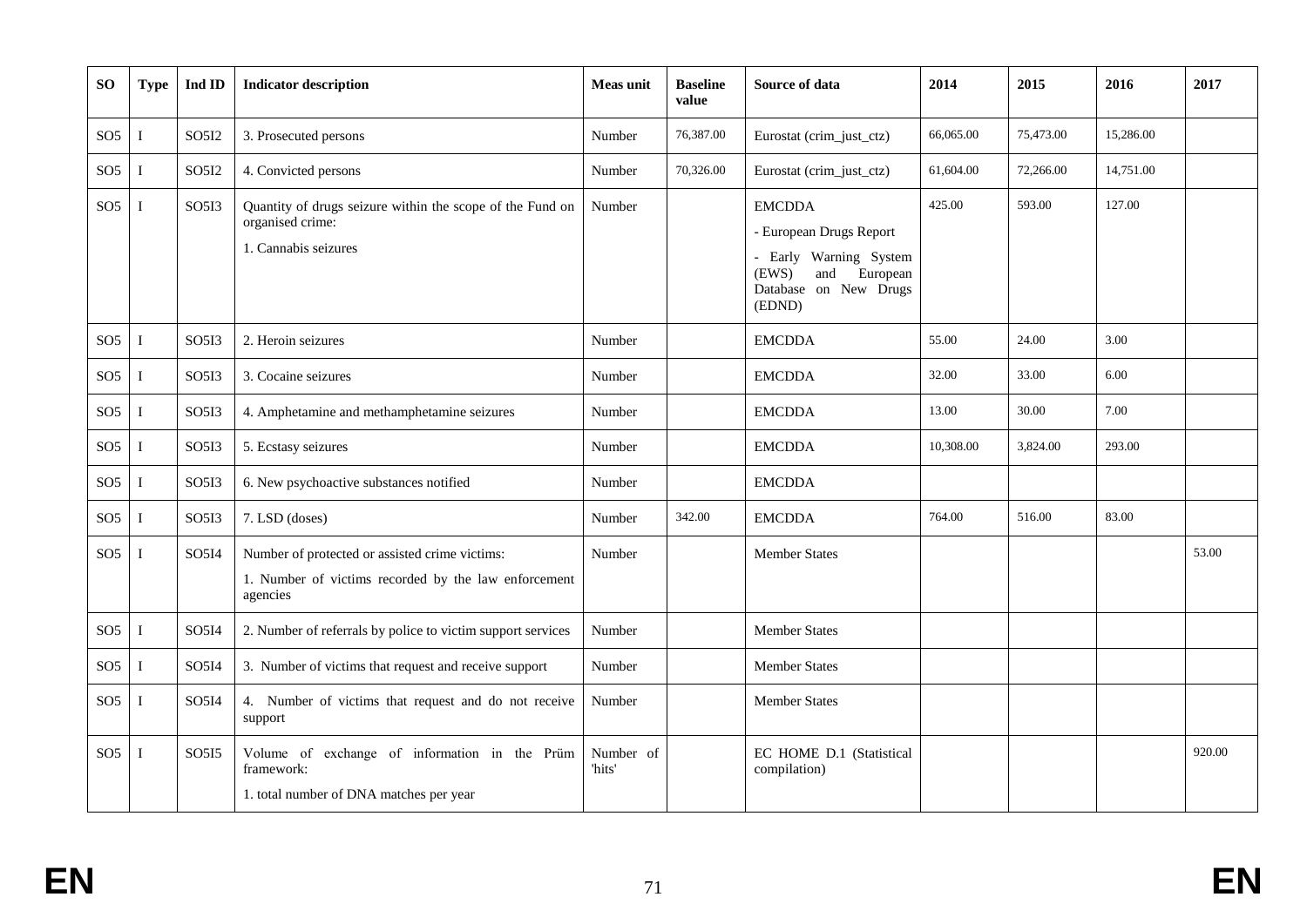| <b>SO</b>       | <b>Type</b>  | $\mathbf{Ind}~\mathbf{ID}$     | <b>Indicator description</b>                                                                                                                                                                          | <b>Meas unit</b>    | <b>Baseline</b><br>value | Source of data                                       | 2014       | 2015       | 2016       | 2017      |
|-----------------|--------------|--------------------------------|-------------------------------------------------------------------------------------------------------------------------------------------------------------------------------------------------------|---------------------|--------------------------|------------------------------------------------------|------------|------------|------------|-----------|
| SO <sub>5</sub> | T            | SO <sub>5</sub> 15             | 2. total number of fingerprint matches per year                                                                                                                                                       | Number of<br>'hits' |                          | EC HOME D.1 (Statistical<br>compilation)             |            |            |            | 11.00     |
| SO <sub>5</sub> | I            | SO <sub>5</sub> I <sub>5</sub> | 3. total number of vehicle registration data matches per<br>year                                                                                                                                      | Number of<br>'hits' |                          | EC HOME D.1 (Statistical<br>compilation)             |            |            |            |           |
| SO <sub>5</sub> | I            | SO5I6                          | Volume of exchange of information in the Secure<br>Information Exchange Network Application (SIENA)<br>framework:                                                                                     | Number              | 3,119.00                 | Europol                                              | 2,523.00   | 5.503.00   | 7.349.00   | 375.00    |
|                 |              |                                | 1. SIENA cases initiated per year by Member States,<br>Europol and third parties                                                                                                                      |                     |                          |                                                      |            |            |            |           |
| SO <sub>5</sub> | I            | SO5I6                          | 2. SIENA messages exchanged per year by Member<br>States, Europol and third parties                                                                                                                   | Number              | 151,948.00               | Europol                                              | 137,029.00 | 216,400.00 | 264,713.00 | 12,842.00 |
| SO <sub>5</sub> | Ι            | SO <sub>5</sub> I7             | Volume of sharing of data via the Europol Information<br>System (EIS):                                                                                                                                | Number              | 1,575.00                 | Europol                                              | 1,435.00   | 933.00     | 602.00     | 1.653.00  |
|                 |              |                                | 1. number of persons and objects inserted in the EIS by<br>Member States per year                                                                                                                     |                     |                          |                                                      |            |            |            |           |
| SO <sub>5</sub> | Ι            | SO <sub>517</sub>              | 2. number of person and objects inserted in the EIS by<br>Member States per year (suspects, convicts)                                                                                                 | Number              | 200.00                   | Europol                                              | 186.00     | 151.00     | 108.00     | 1.653.00  |
| SO <sub>5</sub> | I            | SO <sub>5</sub> I7             | 3. number of EIS searches performed by Member States<br>per year                                                                                                                                      | Number              | 84.00                    | Europol                                              | 97.00      | 93.00      | 122.00     | 141.00    |
| SO <sub>6</sub> | $\mathbb{R}$ | SO <sub>6R1</sub>              | Number and tools put in place and/or further upgraded<br>with the help of the Instrument to facilitate the protection<br>of critical infrastructure by Member States in all sectors of<br>the economy | Number              | 0.00                     | AIR (indicator SO6 C1)                               | 0.00       | 0.00       | 0.00       |           |
| SO <sub>6</sub> | $\mathbb{R}$ | SO <sub>6</sub> R <sub>2</sub> | Number of expert meetings, workshops, seminars,<br>publications,<br>websites and<br>conferences,<br>online<br>consultations organised with the help of the Instrument.                                | Number              | 0.00                     | AIR (indicator SO6 C3)                               | 0.00       | 0.00       | 0.00       | 0.00      |
| SO <sub>6</sub> | Т            | SO6I1                          | Volume of terrorist attacks:<br>(a) number of failed and foiled terrorist attacks                                                                                                                     | Number              |                          | Europol - EU Terrorism<br>situation and trend report | 0.00       | 0.00       | 0.00       | 0.00      |
| SO <sub>6</sub> | T            | SO6I1                          | (b) number of completed terrorist attacks                                                                                                                                                             | Number              |                          | Europol - EU Terrorism                               |            |            |            | 0.00      |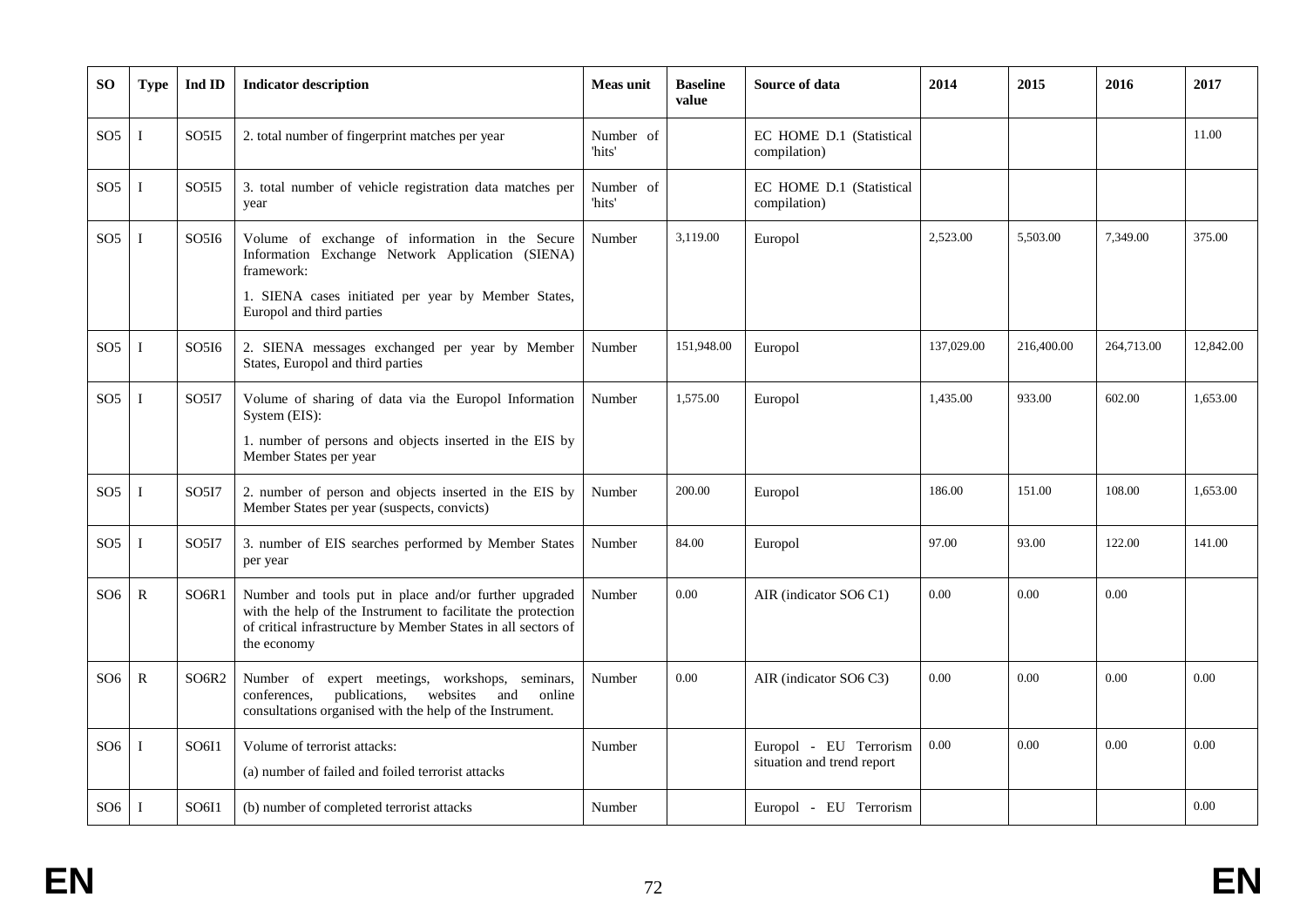| <b>SO</b> | Type | Ind ID $\vert$ | Indicator description                                     | Meas unit | <b>Baseline</b><br>value | Source of data                                               | 2014 | 2015 | 2016 | 2017 |
|-----------|------|----------------|-----------------------------------------------------------|-----------|--------------------------|--------------------------------------------------------------|------|------|------|------|
|           |      |                |                                                           |           |                          | situation and trend report                                   |      |      |      |      |
| SO6       |      | SO6I1          | (c) number of casualties resulting from terrorist attacks | Number    |                          | - EU Terrorism 0.00<br>Europol<br>situation and trend report |      | 0.00 | 0.00 | 0.00 |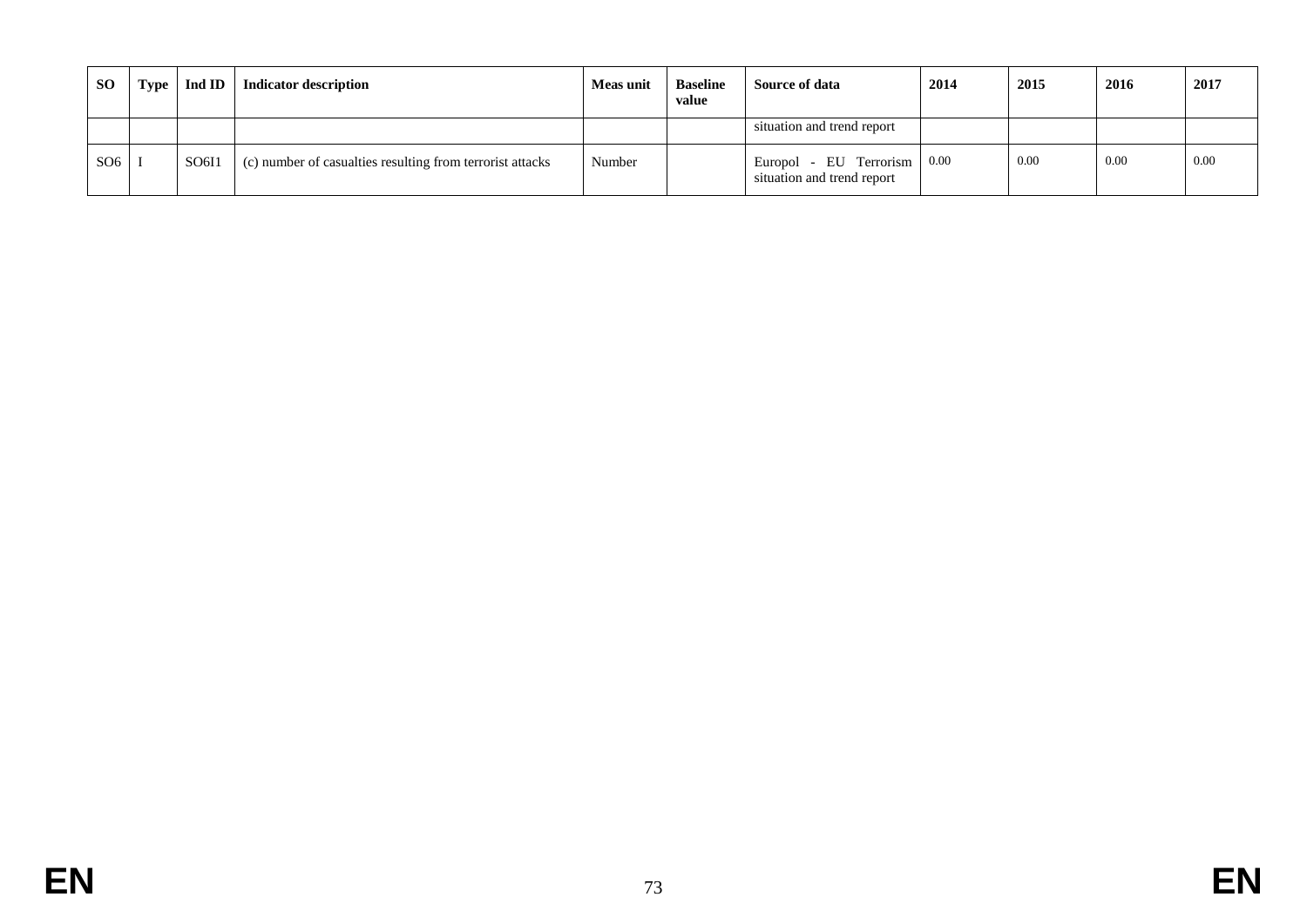# **2 - Indicators on efficiency, added value and sustainability, as foreseen in Regulation (EU) No 514/2014**

| Ind<br>ID      | <b>Indicator description</b>                                                                                                                                                                                                          | <b>Meas unit</b>         | <b>Baseline</b><br>value | Source of<br>data       | 2014 | 2015 | 2016       | 2017 |
|----------------|---------------------------------------------------------------------------------------------------------------------------------------------------------------------------------------------------------------------------------------|--------------------------|--------------------------|-------------------------|------|------|------------|------|
| H1             | Number of Full Time Equivalent in the Responsible Authority, the Delegated Authority and the<br>Audit Authority working on the implementation of the Fund and paid by the technical assistance or<br>national budgets as compared to: | Number                   |                          | Member<br><b>States</b> |      |      |            |      |
| H1             | (a) the number of projects implemented                                                                                                                                                                                                | Number                   |                          | Member<br><b>States</b> | 0.00 | 0.00 | 38.00      | 0.00 |
| H1             | (b) the amount of the funds claimed for the financial year                                                                                                                                                                            | Amount in<br><b>EUR</b>  |                          | Member<br><b>States</b> |      | 0.00 | 596,051.00 |      |
| H2             | (a) Technical assistance plus the administrative (indirect) cost                                                                                                                                                                      | Amount in<br><b>EUR</b>  |                          | Member<br><b>States</b> |      |      |            |      |
| H2             | (b) Amount of funds claimed for the financial year                                                                                                                                                                                    | Amount in<br><b>EUR</b>  |                          | Member<br><b>States</b> |      | 0.00 | 596.051.00 |      |
| H2             | Technical assistance plus the administrative (indirect) cost of projects as compared to the amount<br>of funds claimed for the financial year                                                                                         | Ratio                    |                          |                         |      | 0.00 | 0.00       |      |
| H <sub>3</sub> | Amount of the annual accounts submitted by the Member State compared to the                                                                                                                                                           | Amount in<br><b>EUR</b>  |                          | SFC2014                 |      |      |            |      |
| H <sub>3</sub> | Total amount of funds allocated to the national programme.                                                                                                                                                                            | Amount in<br>${\rm EUR}$ |                          | <b>SFC2014</b>          |      |      |            |      |
| H <sub>3</sub> | Absorption rate of the Fund                                                                                                                                                                                                           | Ratio                    |                          |                         |      |      |            |      |
| H <sub>4</sub> | (a) Number of equipment in use 2 years after their acquisition $($ than EUR 10.000)                                                                                                                                                   | Number                   |                          | Member<br><b>States</b> |      |      |            |      |
| H <sub>4</sub> | (b) Number of equipment acquired under the Fund $($ than EUR 10.000 $)$                                                                                                                                                               | Number                   |                          | Member<br><b>States</b> |      |      |            |      |
| H <sub>4</sub> | Number of equipment in use 2 years after their acquisition / number of equipment acquired under                                                                                                                                       | Ratio                    |                          |                         |      |      |            |      |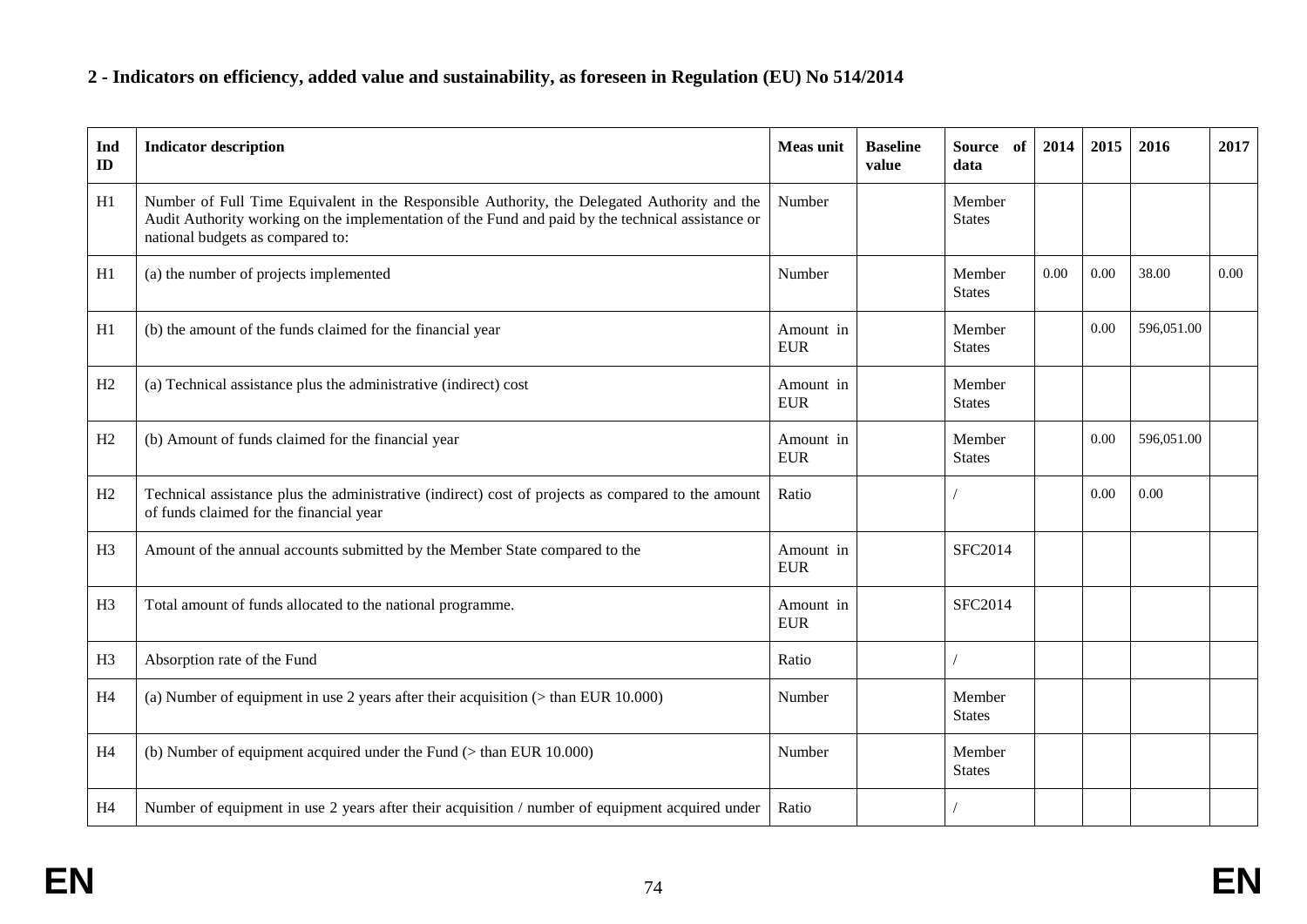| Ind<br>ID      | <b>Indicator description</b>                                                                                                                   | <b>Meas unit</b>        | <b>Baseline</b><br>value | Source of<br>data       | 2014 | 2015 | 2016 | 2017 |
|----------------|------------------------------------------------------------------------------------------------------------------------------------------------|-------------------------|--------------------------|-------------------------|------|------|------|------|
|                | the Fund $($ than EUR 10.000 $)$                                                                                                               |                         |                          |                         |      |      |      |      |
| H <sub>5</sub> | (a) Maintenance cost of acquired equipment under the Fund                                                                                      | Amount in<br><b>EUR</b> |                          | Member<br><b>States</b> |      |      |      |      |
| H <sub>5</sub> | (b) Total EU contribution                                                                                                                      | Amount in<br><b>EUR</b> |                          | Member<br><b>States</b> |      |      |      |      |
| H <sub>5</sub> | Share of the maintenance cost of acquired equipment under the Fund in the total Union Ratio<br>contribution to actions co-financed by the Fund |                         |                          |                         |      |      |      |      |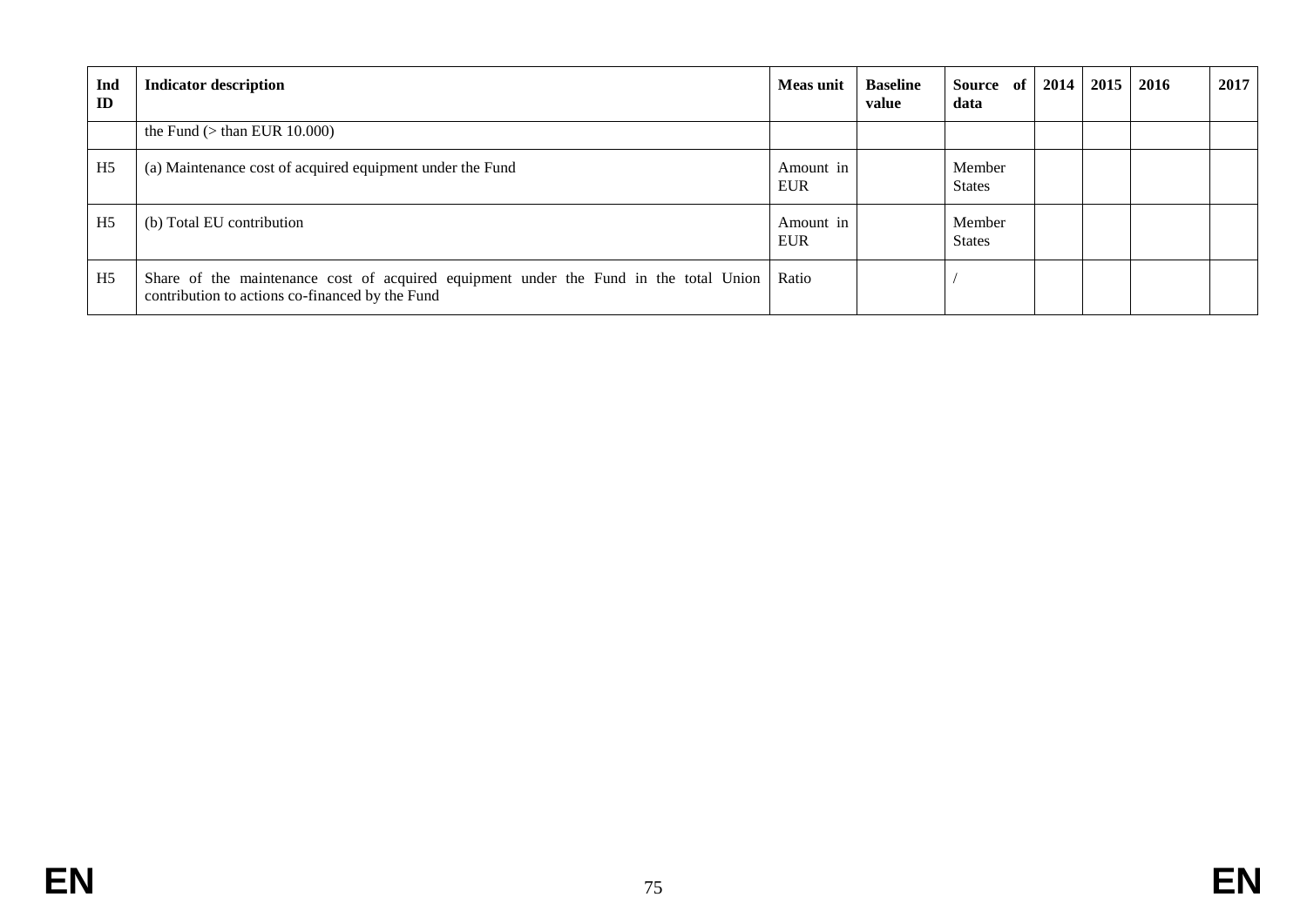### **ANNEX: DATA**

### **Table 1: Progress in financial implementation, by specific objectives (in Euro)**

| <b>National objective / Specific Action</b> | A<br><b>Total paid</b> | B<br><b>Total paid</b> | <b>Total paid</b><br>$(A+B/SO$ programmed) $(\frac{9}{6})$ |
|---------------------------------------------|------------------------|------------------------|------------------------------------------------------------|
| SO1.NO1 National capacity                   | 39,785.73              | 29,886.19              | 1.57%                                                      |
| SO1.NO2 Union acquis                        | 126,380.50             | 79,463.88              | 39.98%                                                     |
| SO1.NO3 Consular cooperation                | 0.00                   | 678,463.99             | 27.71%                                                     |
| <b>TOTAL NO SO1</b>                         | 166,166.23             | 787,814.06             | 12.91%                                                     |
| SO1.SA1 Consular cooperation                | 0.00                   | 0.00                   |                                                            |
| <b>TOTAL SO1</b>                            | 166,166.23             | 787,814.06             | 12.91%                                                     |
| <b>SO2.NO1 EUROSUR</b>                      | 0.00                   | 6,507.73               | 0.32%                                                      |
| SO2.NO2 Information exchange                | 0.00                   | 15,803.74              | 0.63%                                                      |
| SO2.NO3 Common Union standards              | 0.00                   | 12,625.14              | 8.88%                                                      |
| SO2.NO4 Union acquis                        | 0.00                   | 290,677.38             | 8.06%                                                      |
| SO2.NO5 Future challenges                   | 0.00                   | 0.00                   | 0.00%                                                      |
| SO2.NO6 National capacity                   | 40,533.40              | 810,795.10             | 4.46%                                                      |
| <b>TOTAL NO SO2</b>                         | 40,533.40              | 1,136,409.09           | 4.29%                                                      |
| SO2.SA2 FRONTEX equipment                   | 0.00                   | 0.00                   |                                                            |
| <b>TOTAL SO2</b>                            | 40,533.40              | 1,136,409.09           | 4.29%                                                      |
| SO3.NO1 Operating support for VISA          | 0.00                   | 0.00                   |                                                            |
| SO3.NO2 Operating support for borders       | 9,542.16               |                        | 0.20%                                                      |
| <b>TOTAL NO SO3</b>                         | 9,542.16               | 0.00                   |                                                            |
| <b>TOTAL SO3</b>                            | 9,542.16               | 0.00                   | 0.20%                                                      |
| <b>Technical Assistance</b>                 | 0.00                   | 0.00                   | 0.00%                                                      |

# **Financial report ISF-Borders**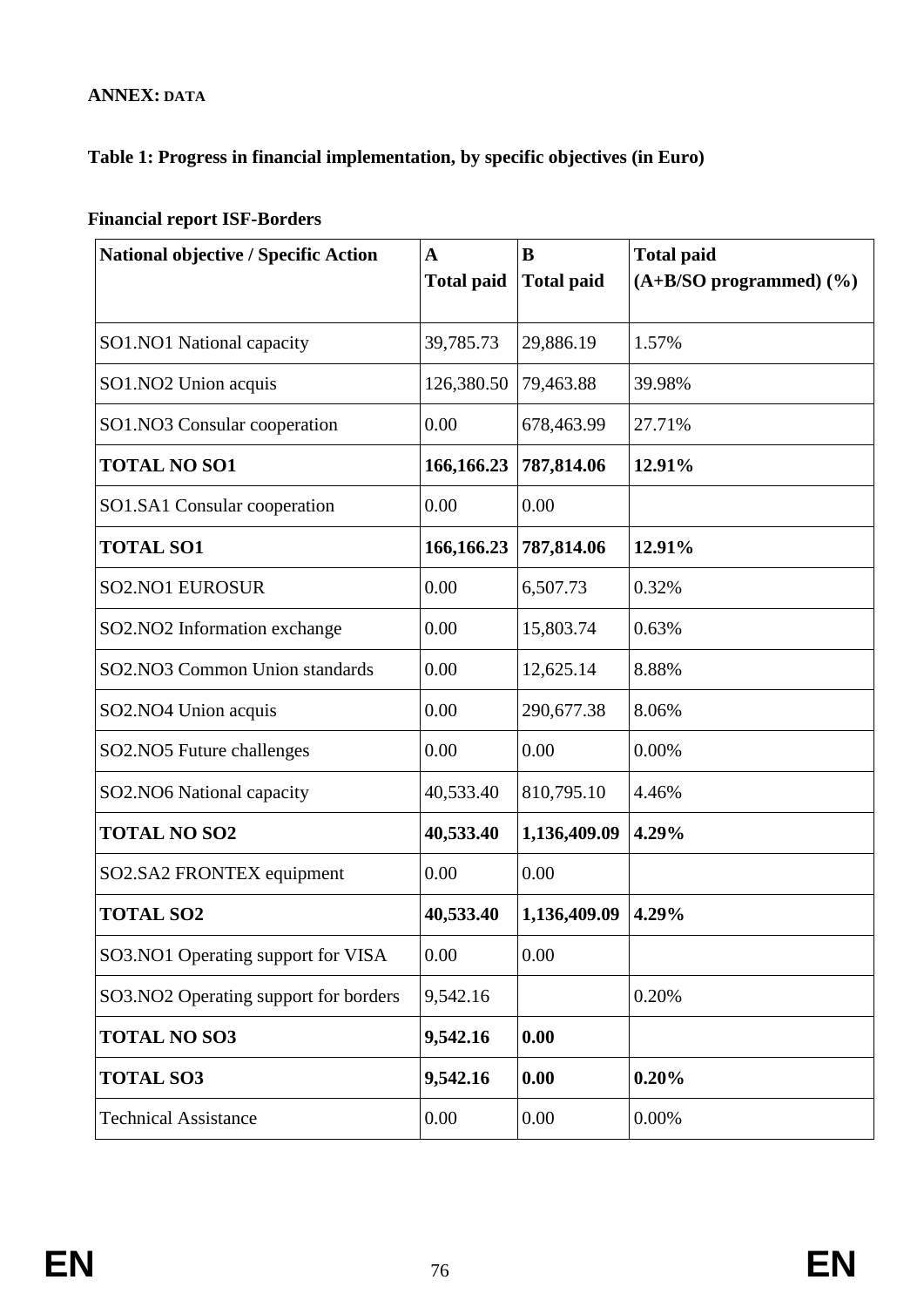# **Financial report ISF-Police**

| <b>National objective / Specific Action</b> | $\mathbf{A}$<br><b>Total paid</b> | B<br><b>Total paid</b> | <b>Total paid</b><br>(A+B/SO programmed) (%) |
|---------------------------------------------|-----------------------------------|------------------------|----------------------------------------------|
|                                             |                                   |                        |                                              |
| SO5.NO1 C - prevention and combating        | 101,317.80                        | 396,411.04             | 5.77%                                        |
| SO5.NO2 C - exchange of information         | 124,803.25                        | 41,443.32              | 5.17%                                        |
| SO5.NO3 C - training                        | 128,879.19                        | 65,404.97              | 5.56%                                        |
| SO5.NO4 C - victim support                  | 0.00                              | 23,312.52              | 7.71%                                        |
| SO5.NO5 C - threat and risk assessment      | 0.00                              | 47,601.49              | 4.44%                                        |
| <b>TOTAL NO SO5</b>                         | 355,000.24                        | 574,173.34             |                                              |
| <b>TOTAL SO5</b>                            | 355,000.24                        | 574,173.34             | 5.56%                                        |
| SO6.NO1 R - prevention and combating        | 0.00                              | 0.00                   | 0.00%                                        |
| $SO6.NO2 R - exchange of information$       | 0.00                              | 0.00                   | 0.00%                                        |
| $SO6.NO3 R - training$                      | 24,809.29                         | 38,333.91              | 4.31%                                        |
| SO6.NO4 R - victim support                  | 0.00                              | 0.00                   |                                              |
| SO6.NO5 R - infrastructure                  | 0.00                              | 0.00                   |                                              |
| SO6.NO6 R - early warning and crisis        | 0.00                              | 0.00                   |                                              |
| SO6.NO7 R - threat and risk assessment      | 0.00                              | 0.00                   | 0.00%                                        |
| <b>TOTAL NO SO6</b>                         | 24,809.29                         | 38,333.91              |                                              |
| <b>TOTAL SO6</b>                            | 24,809.29                         | 38,333.91              | 1.86%                                        |
| <b>Technical Assistance</b>                 | 0.00                              | 0.00                   | 0.00%                                        |
| <b>TOTAL</b>                                | 379,809.53                        | 612,507.25             | 4.80%                                        |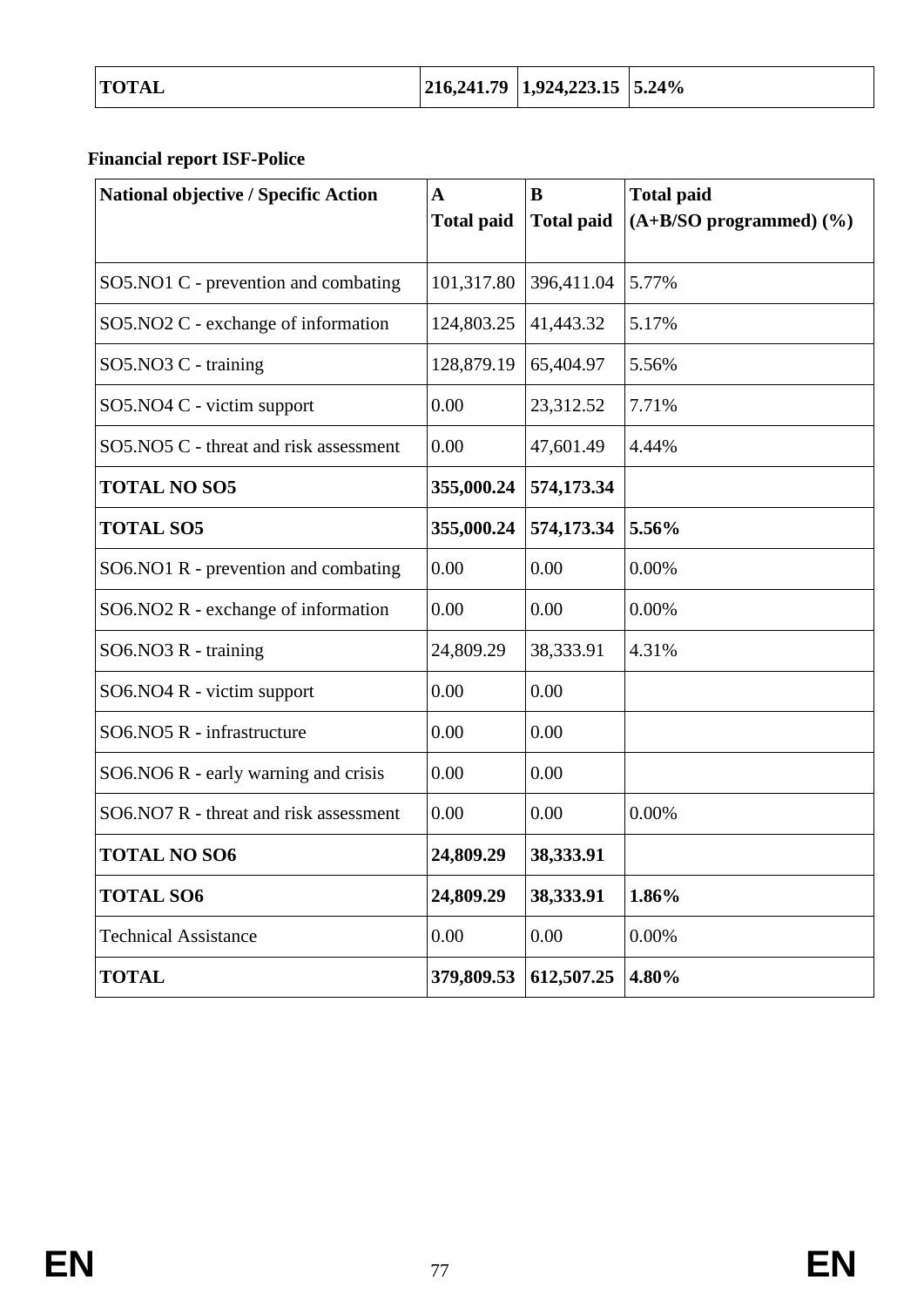#### **Table 2: Number of projects and EU contribution to finished and open projects, by specific objectives (in Euro)**

|                                                                                        | 01/01/2014-15/10/2016                  | Number of projects and EU contribution               |                              |                                                        |
|----------------------------------------------------------------------------------------|----------------------------------------|------------------------------------------------------|------------------------------|--------------------------------------------------------|
|                                                                                        | Total Nr<br>of<br>finished<br>projects | <b>Total EU contribution</b><br>to finished projects | Total Nr of<br>open projects | <b>Total</b><br>EU<br>contribution to open<br>projects |
| SO1 - Support a common visa<br>policy                                                  | $\overline{0}$                         | 0.00                                                 | $\overline{4}$               | 166,166.23                                             |
| SO <sub>2</sub> - Borders                                                              | $\Omega$                               | 0.00                                                 | 8                            | 40,533.40                                              |
| SO3 - Operating support                                                                | $\Omega$                               | 0.00                                                 | $\Omega$                     | 0.00                                                   |
| SO4 - Technical assistance - visa<br>and borders                                       | $\theta$                               | 0.00                                                 | $\Omega$                     | 0.00                                                   |
| SO5 - Preventing and combating<br>crime                                                | $\theta$                               | 0.00                                                 | 24                           | 355,000.24                                             |
| SO6 - Risks and crisis                                                                 | $\Omega$                               | 0.00                                                 | $\overline{2}$               | 24,809.29                                              |
| SO7 - Technical assistance -<br>police                                                 | $\theta$                               | 0.00                                                 | $\Omega$                     | 0.00                                                   |
| SO8 - Special case: Operating<br>support for the special transit<br>scheme (Lithuania) | $\theta$                               | 0.00                                                 | $\overline{0}$               | 0.00                                                   |
| <b>Total 1</b>                                                                         | $\bf{0}$                               | 0.00                                                 | 38                           | 586,509.16                                             |

|                                                  | 16/10/2016-30/06/2017                  | Number of projects and EU contribution               |                              |                                                        |
|--------------------------------------------------|----------------------------------------|------------------------------------------------------|------------------------------|--------------------------------------------------------|
|                                                  | Total Nr<br>of<br>finished<br>projects | <b>Total EU contribution</b><br>to finished projects | Total Nr of<br>open projects | <b>Total</b><br>EU<br>contribution to open<br>projects |
| SO1 - Support a common visa<br>policy            | $\overline{0}$                         | 0.00                                                 | 5                            | 1,770,363.73                                           |
| SO <sub>2</sub> - Borders                        | $\Omega$                               | 0.00                                                 | 18                           | 7,749,615.48                                           |
| SO3 - Operating support                          | $\Omega$                               | 0.00                                                 | 3                            | 2,312,392.71                                           |
| SO4 - Technical assistance - visa<br>and borders | $\theta$                               | 0.00                                                 | $\Omega$                     | 0.00                                                   |
| SO5 - Preventing and combating<br>crime          | 5                                      | 342,091.90                                           | 30                           | 5,077,826.04                                           |
| SO6 - Risks and crisis                           | $\theta$                               | 0.00                                                 | 3                            | 1,618,806.82                                           |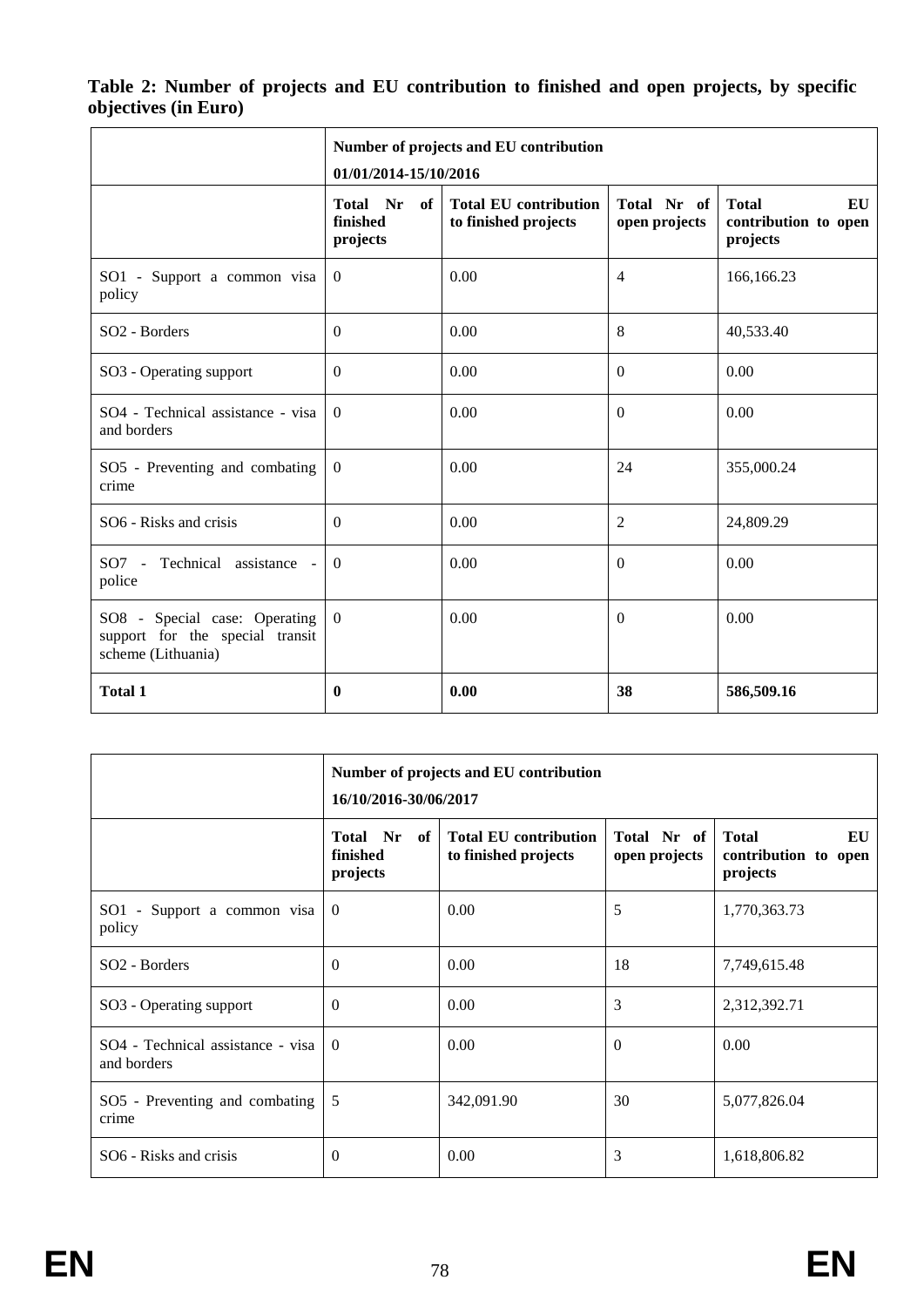|                                                                                        | 16/10/2016-30/06/2017               | Number of projects and EU contribution               |                              |                                                        |
|----------------------------------------------------------------------------------------|-------------------------------------|------------------------------------------------------|------------------------------|--------------------------------------------------------|
|                                                                                        | Total Nr of<br>finished<br>projects | <b>Total EU contribution</b><br>to finished projects | Total Nr of<br>open projects | EU<br><b>Total</b><br>contribution to open<br>projects |
| SO7 - Technical assistance -<br>police                                                 | $\theta$                            | 0.00                                                 | $\Omega$                     | 0.00                                                   |
| SO8 - Special case: Operating<br>support for the special transit<br>scheme (Lithuania) | $\theta$                            | 0.00                                                 | $\Omega$                     | 0.00                                                   |
| Total 2                                                                                | 5                                   | 342,091.90                                           | 59                           | 18,529,004.78                                          |
| Total $1+2$                                                                            | 5                                   | 342,091.90                                           | 97                           | 19,115,513.94                                          |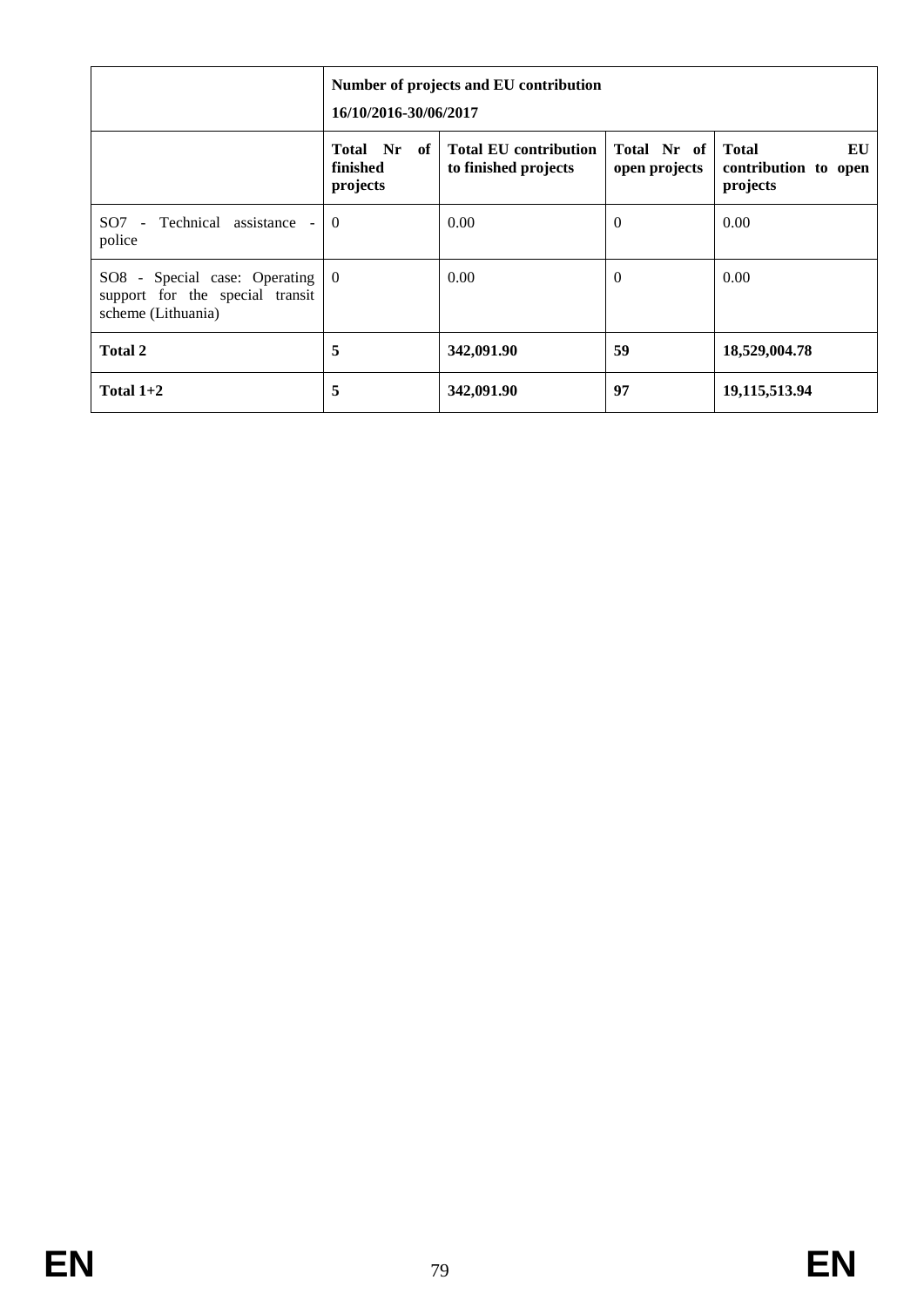**Table 3: Number of projects and EU contribution, by types of beneficiaries and by specific objectives (in Euro)**

|                                                                         |                            | Project beneficiaries 01/01/2014-15/10/2016 |                               |                      |                                              |
|-------------------------------------------------------------------------|----------------------------|---------------------------------------------|-------------------------------|----------------------|----------------------------------------------|
|                                                                         |                            | <b>SO1:</b><br><b>Visa</b><br>policy        | <b>SO2:</b><br><b>Borders</b> | SO5:<br><b>Crime</b> | <b>SO6:</b><br><b>Risks</b><br>- &<br>crisis |
| State/federal authorities                                               | Nr of projects             | $\overline{4}$                              | 8                             | 21                   | $\mathfrak{2}$                               |
| State/federal authorities                                               | EU<br>contribution         | 166,166.23                                  | 40,533.40                     | 340,574.65           | 24,809.29                                    |
| Local public bodies                                                     | Nr of projects             | $\mathbf{0}$                                | $\mathbf{0}$                  | $\overline{0}$       | $\mathbf{0}$                                 |
| Local public bodies                                                     | EU<br>contribution         | 0.00                                        | 0.00                          | 0.00                 | 0.00                                         |
| Non-governmental organisations                                          | Nr of projects             | $\boldsymbol{0}$                            | $\boldsymbol{0}$              | $\mathbf{0}$         | $\mathbf{0}$                                 |
| Non-governmental organisations                                          | EU<br>contribution         | 0.00                                        | 0.00                          | 0.00                 | 0.00                                         |
| International public organisations                                      | Nr of projects             | $\boldsymbol{0}$                            | $\boldsymbol{0}$              | $\mathbf{0}$         | $\mathbf{0}$                                 |
| International public organisations                                      | EU<br>contribution         | 0.00                                        | 0.00                          | 0.00                 | 0.00                                         |
| National Red Cross                                                      | Nr of projects             | $\boldsymbol{0}$                            | $\boldsymbol{0}$              | $\boldsymbol{0}$     | $\boldsymbol{0}$                             |
| <b>National Red Cross</b>                                               | EU<br>contribution         | 0.00                                        | 0.00                          | 0.00                 | 0.00                                         |
| International Committee of the Red Cross                                | Nr of projects             | $\boldsymbol{0}$                            | $\boldsymbol{0}$              | $\mathbf{0}$         | $\boldsymbol{0}$                             |
| International Committee of the Red Cross                                | EU<br>contribution         | 0.00                                        | 0.00                          | 0.00                 | 0.00                                         |
| The International Federation of Red Cross and Red Crescent<br>Societies | Nr of projects             | $\boldsymbol{0}$                            | $\boldsymbol{0}$              | $\overline{0}$       | $\boldsymbol{0}$                             |
| The International Federation of Red Cross and Red Crescent<br>Societies | EU<br>contribution         | 0.00                                        | 0.00                          | 0.00                 | 0.00                                         |
| Private and public law companies                                        | Nr of projects             | $\boldsymbol{0}$                            | $\boldsymbol{0}$              | $\mathbf{0}$         | $\boldsymbol{0}$                             |
| Private and public law companies                                        | ${\rm EU}$<br>contribution | $0.00\,$                                    | $0.00\,$                      | 0.00                 | 0.00                                         |
| Education/research organisations                                        | Nr of projects             | $\boldsymbol{0}$                            | $\boldsymbol{0}$              | $\mathfrak{Z}$       | $\overline{0}$                               |
| Education/research organisations                                        | EU<br>contribution         | $0.00\,$                                    | $0.00\,$                      | 14,425.59            | $0.00\,$                                     |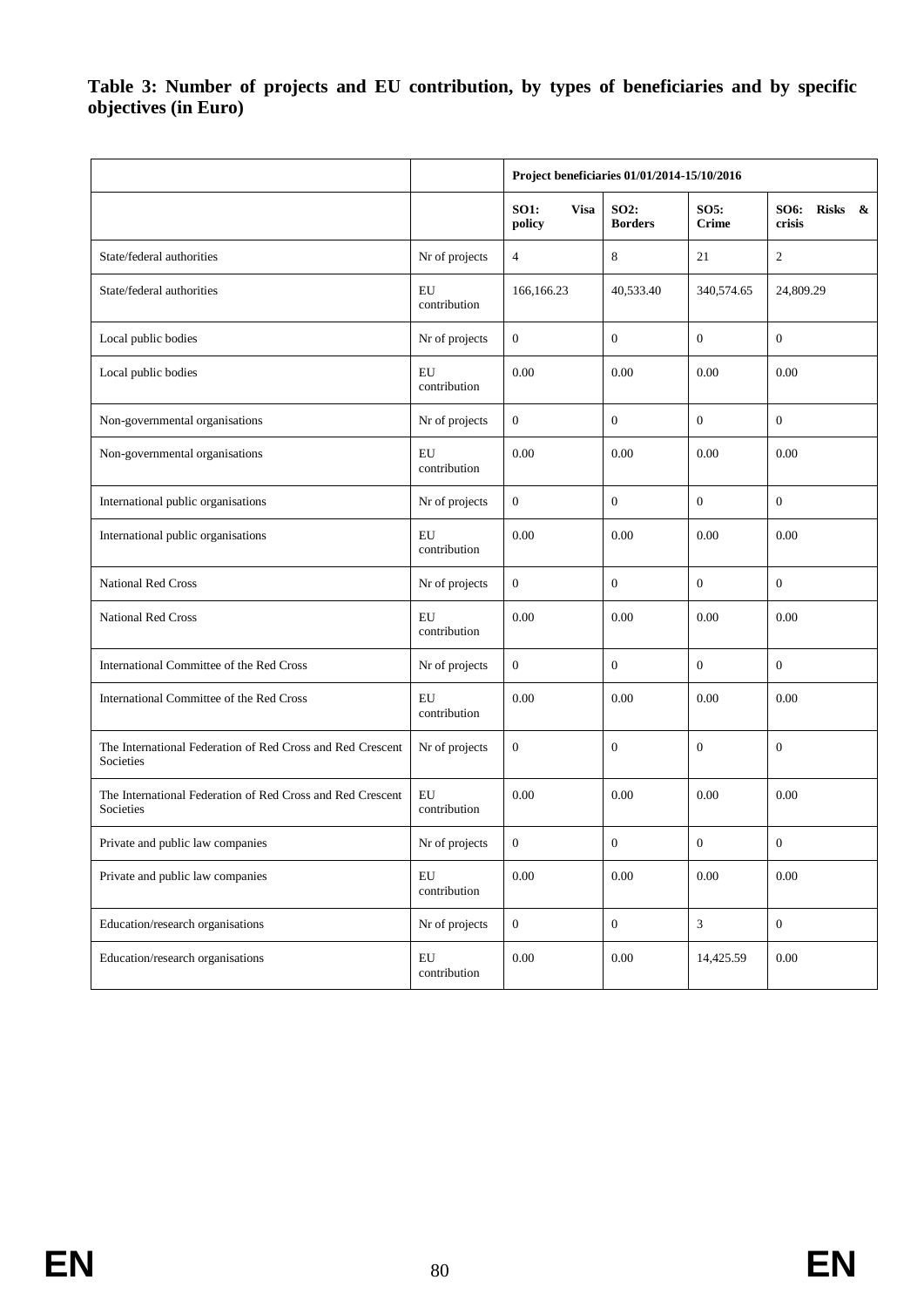|                                                                                |                            | Project beneficiaries 16/10/2016-30/06/2017 |                               |                  |                                                                     |  |
|--------------------------------------------------------------------------------|----------------------------|---------------------------------------------|-------------------------------|------------------|---------------------------------------------------------------------|--|
|                                                                                |                            | <b>SO1:</b><br><b>Visa</b><br>policy        | <b>SO2:</b><br><b>Borders</b> | SO5: Crime       | <b>SO6:</b><br><b>Risks</b><br>$\boldsymbol{\mathcal{S}}$<br>crisis |  |
| State/federal authorities                                                      | Nr of projects             | 5                                           | 18                            | 30               | 3                                                                   |  |
| State/federal authorities                                                      | EU<br>contribution         | 1,770,363.73                                | 7,749,615.48                  | 5,115,517.88     | 1,618,806.82                                                        |  |
| Local public bodies                                                            | Nr of projects             | $\mathbf{0}$                                | $\mathbf{0}$                  | $\theta$         | $\boldsymbol{0}$                                                    |  |
| Local public bodies                                                            | EU<br>contribution         | 0.00                                        | 0.00                          | 0.00             | 0.00                                                                |  |
| Non-governmental organisations                                                 | Nr of projects             | $\mathbf{0}$                                | $\mathbf{0}$                  | $\theta$         | $\boldsymbol{0}$                                                    |  |
| Non-governmental organisations                                                 | EU<br>contribution         | 0.00                                        | 0.00                          | 0.00             | 0.00                                                                |  |
| International public organisations                                             | Nr of projects             | $\mathbf{0}$                                | $\boldsymbol{0}$              | $\boldsymbol{2}$ | $\boldsymbol{0}$                                                    |  |
| International public organisations                                             | EU<br>contribution         | 0.00                                        | 0.00                          | 203,532.98       | 0.00                                                                |  |
| <b>National Red Cross</b>                                                      | Nr of projects             | $\mathbf{0}$                                | $\boldsymbol{0}$              | $\theta$         | $\boldsymbol{0}$                                                    |  |
| <b>National Red Cross</b>                                                      | EU<br>contribution         | 0.00                                        | 0.00                          | 0.00             | 0.00                                                                |  |
| International Committee of the Red Cross                                       | Nr of projects             | $\mathbf{0}$                                | $\boldsymbol{0}$              | $\mathbf{0}$     | $\boldsymbol{0}$                                                    |  |
| International Committee of the Red Cross                                       | EU<br>contribution         | 0.00                                        | 0.00                          | 0.00             | 0.00                                                                |  |
| The International Federation of Red Cross and Red<br><b>Crescent Societies</b> | Nr of projects             | $\mathbf{0}$                                | $\boldsymbol{0}$              | $\mathbf{0}$     | $\boldsymbol{0}$                                                    |  |
| The International Federation of Red Cross and Red<br><b>Crescent Societies</b> | EU<br>contribution         | 0.00                                        | 0.00                          | 0.00             | 0.00                                                                |  |
| Private and public law companies                                               | Nr of projects             | $\boldsymbol{0}$                            | $\boldsymbol{0}$              | $\boldsymbol{0}$ | $\boldsymbol{0}$                                                    |  |
| Private and public law companies                                               | ${\rm EU}$<br>contribution | $0.00\,$                                    | 0.00                          | 0.00             | 0.00                                                                |  |
| Education/research organisations                                               | Nr of projects             | $\boldsymbol{0}$                            | $\boldsymbol{0}$              | $\mathfrak{Z}$   | $\mathbf{0}$                                                        |  |
| Education/research organisations                                               | ${\rm EU}$<br>contribution | $0.00\,$                                    | $0.00\,$                      | 100,867.08       | 0.00                                                                |  |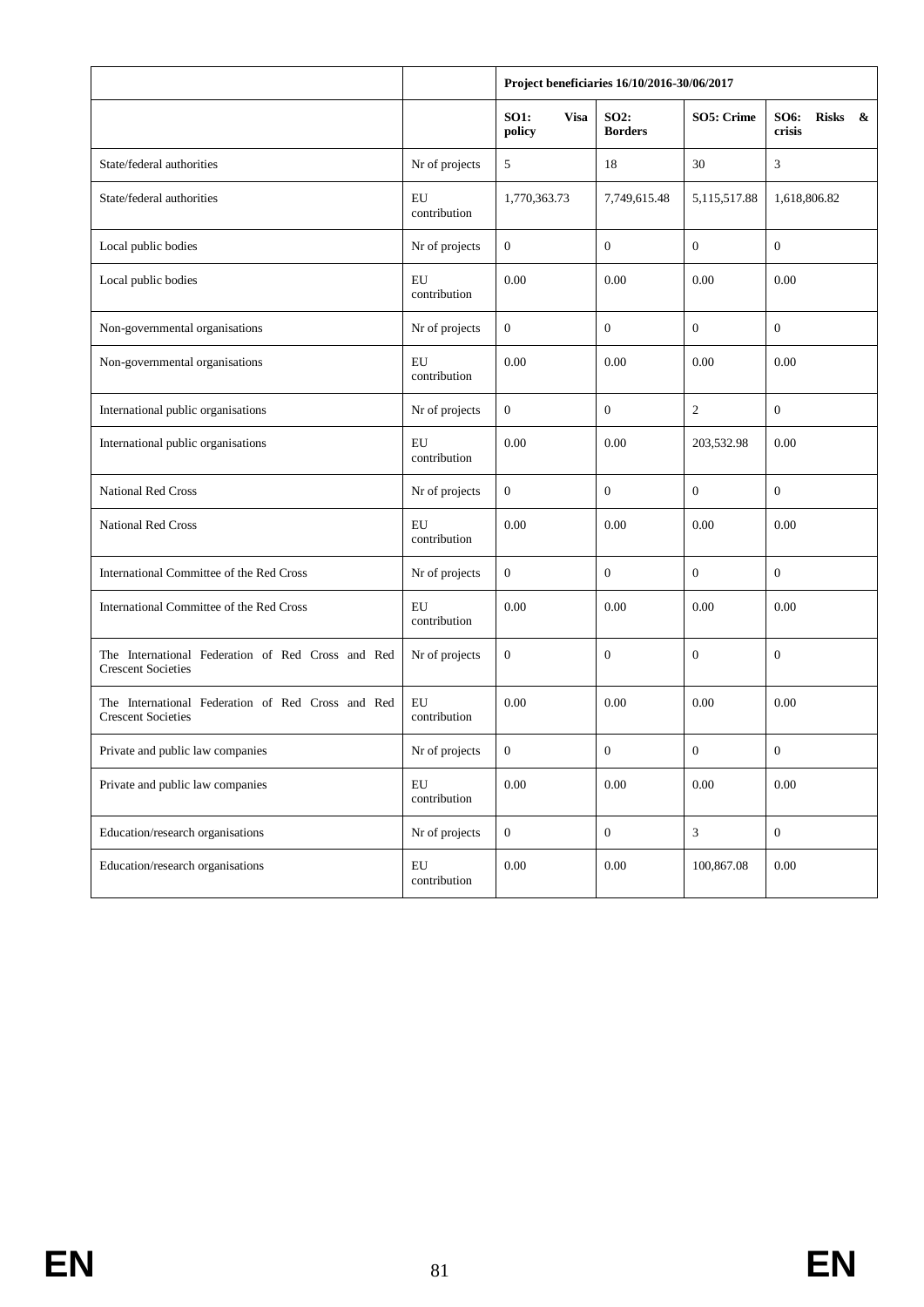#### **Documents**

| Documer<br>nt title.<br>I۱n<br>Sent By<br>iccion reference<br>Files<br>reference<br>------<br>ent date<br>ument tvo<br>' date |
|-------------------------------------------------------------------------------------------------------------------------------|
|-------------------------------------------------------------------------------------------------------------------------------|